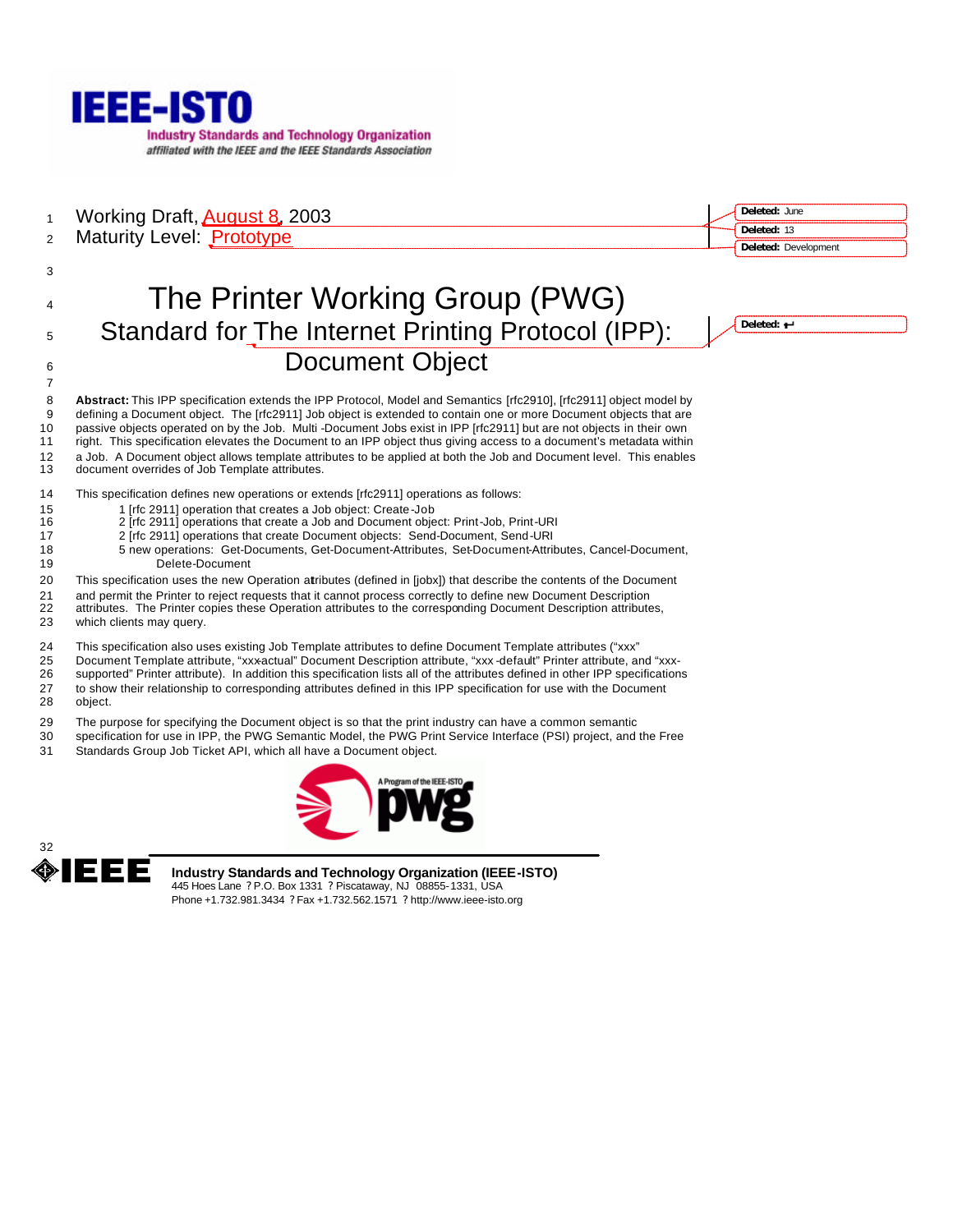|          | Page 2 of 78 | PWG Working Draft of a Candidate Standard for the IPP Document Object, version 8/8/03                | Deleted: 6                |
|----------|--------------|------------------------------------------------------------------------------------------------------|---------------------------|
|          |              |                                                                                                      | Deleted: 13               |
| 33       |              |                                                                                                      |                           |
| 34       |              | Working Draft, <b>August 8</b> , 2003                                                                | Deleted: June             |
| 35       |              | The Printer Working Group (PWG)                                                                      | Deleted: 13               |
| 36       |              | Standard for                                                                                         |                           |
| 37       |              | The Internet Printing Protocol (IPP):                                                                |                           |
| 38       |              | <b>Document Object</b>                                                                               |                           |
| 39       |              |                                                                                                      |                           |
| 40       |              |                                                                                                      |                           |
| 41<br>42 |              | This version of the PWG Proposed Standard is available electronically at:                            | <b>Field Code Changed</b> |
| 43       |              | ftp://ftp.pwg.org/pub/pwg/ipp/new_DOC/wd-ippdoc10-20030808.pdf, .docrtf                              | Deleted: ippdoc20030613   |
| 44       |              | This document is a Working Draft for an IEEE-ISTO PWG Candidate Standard. For a definition of a "PWG |                           |

- 45 Candidate Standard" and its transition to a "PWG Standard", see: ftp://ftp.pwg.org/pub/pwg/general/pwg-
- 46 process.pdf. After approval by the PWG (by a Last Call) to transition a PWG Working Draft to a PWG Candidate
- 47 Standard, the resulting PWG Candidate Standard will be available electronically at: ftp://ftp.pwg.org/pub/pwg/cs/.
- 48 After approval by the PWG (by a Last Call) to transition a PWG Candidate Standard to a PWG Standard, the
- 49 resulting PWG Standard will be available electronically at: ftp://ftp.pwg.org/pub/pwg/standards/.

© 2003, IEEE Industry Standards and Technology Organization. All rights reserved. The IEEE-ISTO is affiliated with the IEEE and the IEEE Standards Association. IEEE-ISTO 5100. $n$  is a trademark of the IEEE-ISTO.

Page 2 of 78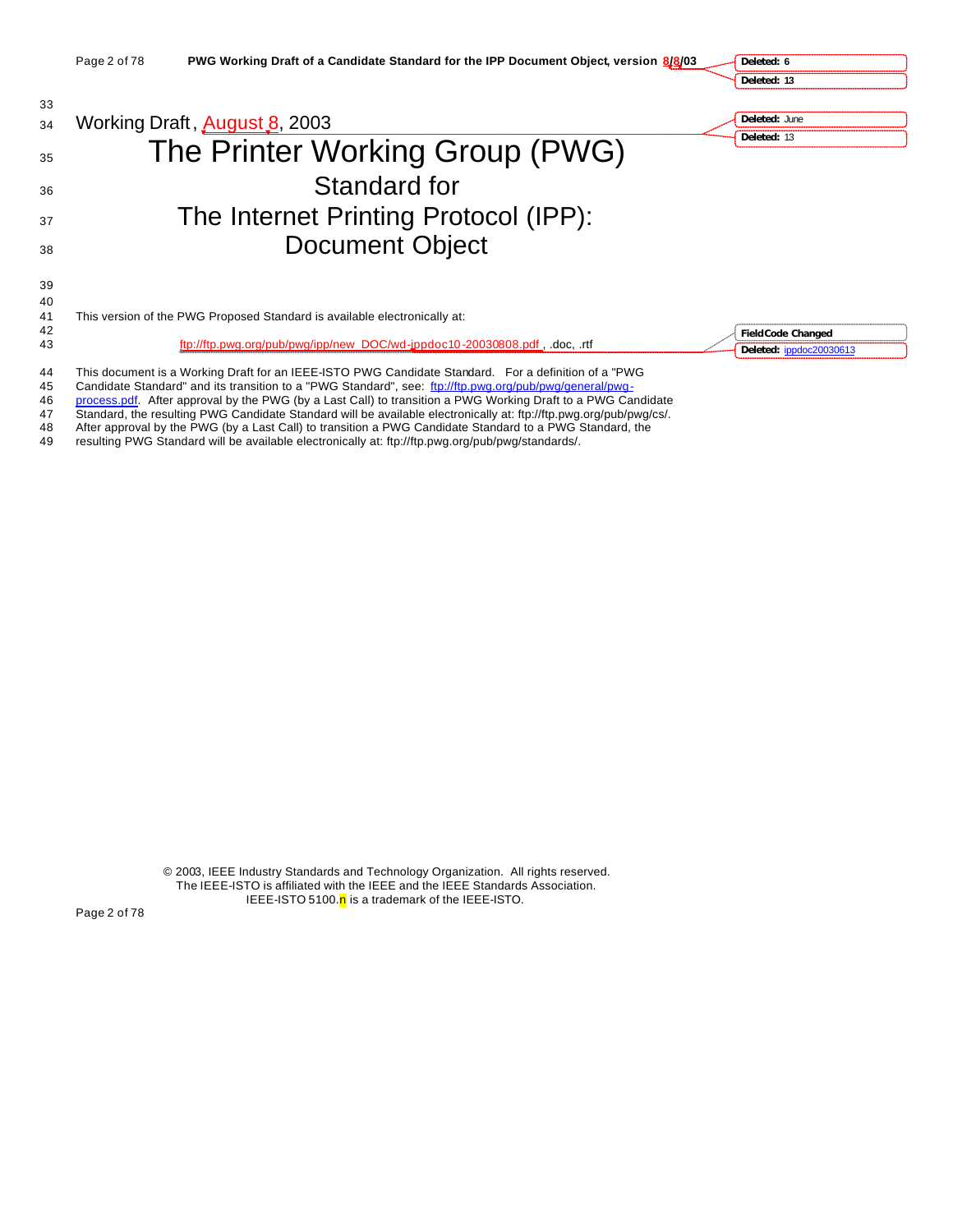#### **PWG Working Draft for a Candidate Standard for the IPP Document Object 8/8/03** Page 3 of 78 |

#### **Copyright (C) 2003, IEEE ISTO. All rights reserved.**

This document may be copied and furnished to others, and derivative works that comment on, or otherwise explain it

or assist in its implementation may be prepared, copied, published and distributed, in whole or in part, without

 restriction of any kind, provided that the above copyright notice, this paragraph and the title of the Document as referenced below are included on all such copies and derivative works. However, this document itself may not be

modified in any way, such as by removing the copyright notice or references to the IEEE-ISTO and the Printer

Working Group, a program of the IEEE-ISTO.

Title: The Printer Working Group Standard for the Internet Printing Protocol (IPP): Document Object

 The IEEE-ISTO and the Printer Working Group DISCLAIM ANY AND ALL WARRANTIES, WHETHER EXPRESS OR IMPLIED INCLUDING (WITHOUT LIMITATION) ANY IMPLIED WARRANTIES OF MERCHANTABILITY OR FITNESS FOR A PARTICULAR PURPOSE.

 The Printer Working Group, a program of the IEEE-ISTO, reserves the right to make changes to the document without further notice. The document may be updated, replaced or made obsolete by other documents at any time.

 The IEEE-ISTO takes no position regarding the validity or scope of any intellectual property or other rights that might be claimed to pertain to the implementation or use of the technology described in this document or the extent to which any license under such rights might or might not be available; neither does it represent that it has made any effort to identify any such rights.

 The IEEE-ISTO invites any interested party to bring to its attention any copyrights, patents, or patent applications, or other proprietary rights which may cover technology that may be required to implement the contents of this document. The IEEE-ISTO and its programs shall not be responsible for identifying patents for which a license may be required by a document and/or IEEE-ISTO Industry Group Standard or for conducting inquiries into the legal 71 validity or scope of those patents that are brought to its attention. Inquiries may be submitted to the IEEE-ISTO by e-<br>72 mail at: mail at:

#### 73 ieee-isto@ieee.org.

74 The Printer Working Group acknowledges that the IEEE-ISTO (acting itself or through its designees) is, and shall at 75 all times be the sole entity that may authorize the use of certification marks, trademarks, or other

- all times, be the sole entity that may authorize the use of certification marks, trademarks, or other special
- designations to indicate compliance with these materials.
- Use of this document is wholly voluntary. The existence of this document does not imply that there are no other ways to produce, test, measure, purchase, market, or provide other goods and services related to its scope.

© 2003, IEEE Industry Standards and Technology Organization. All rights reserved. The IEEE-ISTO is affiliated with the IEEE and the IEEE Standards Association. IEEE-ISTO 5100. $n$  is a trademark of the IEEE-ISTO.

Page 3 of 78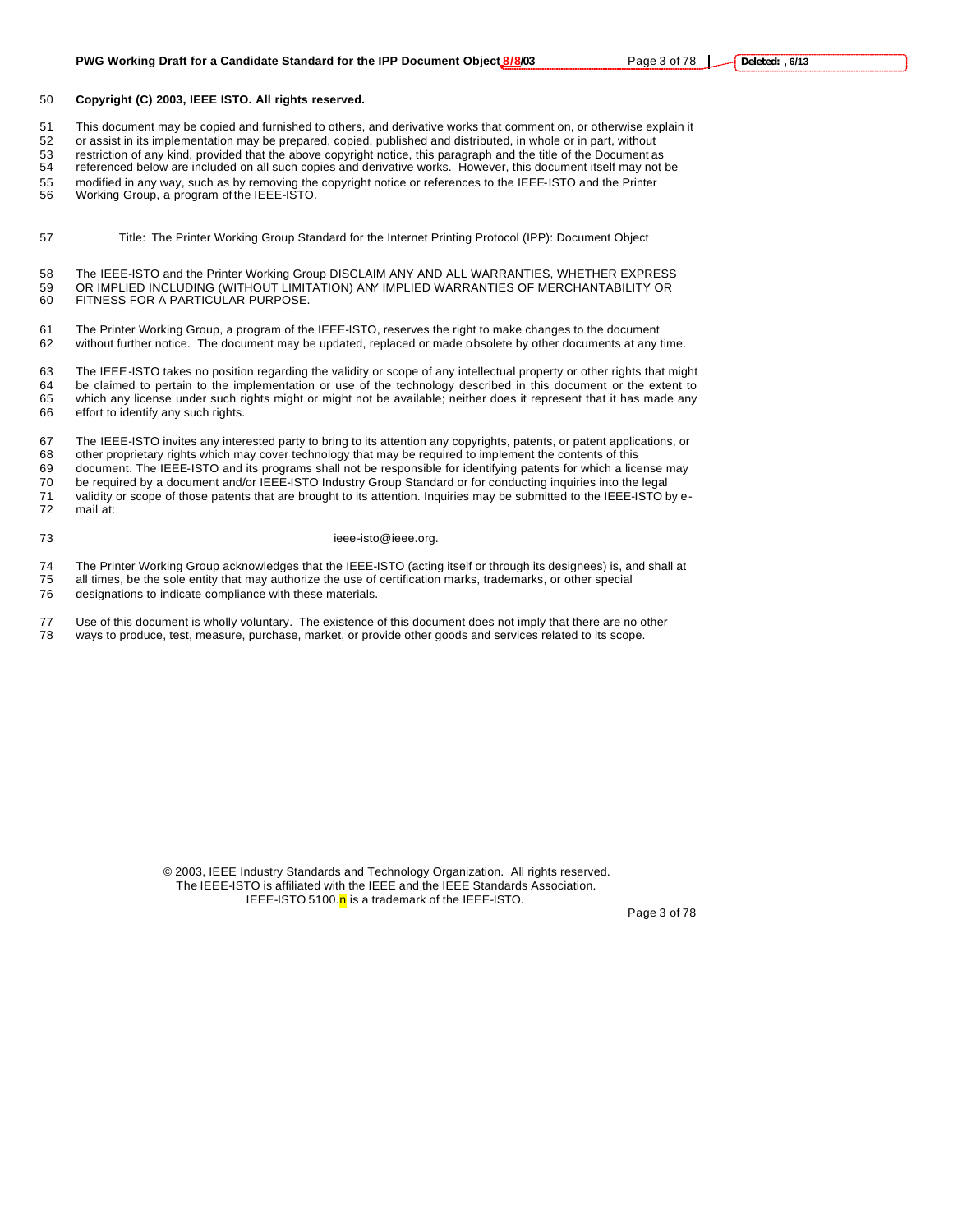#### **About the IEEE-ISTO**

81 The IEEE-ISTO is a not-for-profit corporation offering industry groups an innovative and flexible operational forum<br>82 and support services. The IEEE-ISTO provides a forum not only to develop standards, but also to faci and support services. The IEEE-ISTO provides a forum not only to develop standards, but also to facilitate activities that support the implementation and acceptance of standards in the marketplace. The organization is affiliated with 84 the IEEE (http://www.ieee.org/) and the IEEE Standards Association (http://standards.ieee.org/).

85<br>86 For additional information regarding the IEEE-ISTO and its industry programs visit http://www.ieee-isto.org.

- 
- **About the IEEE-ISTO PWG**

 The Printer Working Group (or PWG) is a Program of the IEEE Industry Standards and Technology Organization (ISTO) with member organizations including printer manufacturers, print server developers, operating system providers, network operating systems providers, network connectivity vendors, and print management application developers. The group is chartered to make printers and the applications and operating systems supporting them work together better. All references to the PWG in this document implicitly mean "The Printer Working Group, a Program of the IEEE ISTO." In order to meet this objective, the PWG will document the results of their work as open standards that define print related protocols, interfaces, procedures and conventions. Printer manufacturers and vendors of printer related software will benefit from the interoperability provided by voluntary conformance to these standards.

 In general, a PWG standard is a specification that is stable, well understood, and is technically competent, has multiple, independent and interoperable implementations with substantial operational experience, and enjoys significant public support.

- For additional information regarding the Printer Working Group visit: http://www.pwg.org
- 
- 
- **Contact information:**
- IPP Web Page: http://www.pwg.org/ipp/ IPP Mailing List: ipp@pwg.org
- To subscribe to the ipp mailing list, send the following email:
- 109 1) send it to majordomo@pwg.org
- 2) leave the subject line blank
- 3) put the following two lines in the message body:
- 112 subscribe ipp
- end

Implementers of this specification are encouraged to join the IPP Mailing List in order to participate in any

- discussions of clarifications or review of registration proposals for additional names. Requests for additional
- extensions, for inclusion in this specification, should be sent to the IPP Mailing list for consideration. In order to 117 reduce spam the mailing list rejects mail from non-subscribers, so you must subscribe to the mailing list in order to 118 send a question or comment to the mailing list.
- send a question or comment to the mailing list.

© 2003, IEEE Industry Standards and Technology Organization. All rights reserved. The IEEE-ISTO is affiliated with the IEEE and the IEEE Standards Association. IEEE-ISTO 5100.n is a trademark of the IEEE-ISTO.

Page 4 of 78

**Deleted: 6**

**Deleted: 13**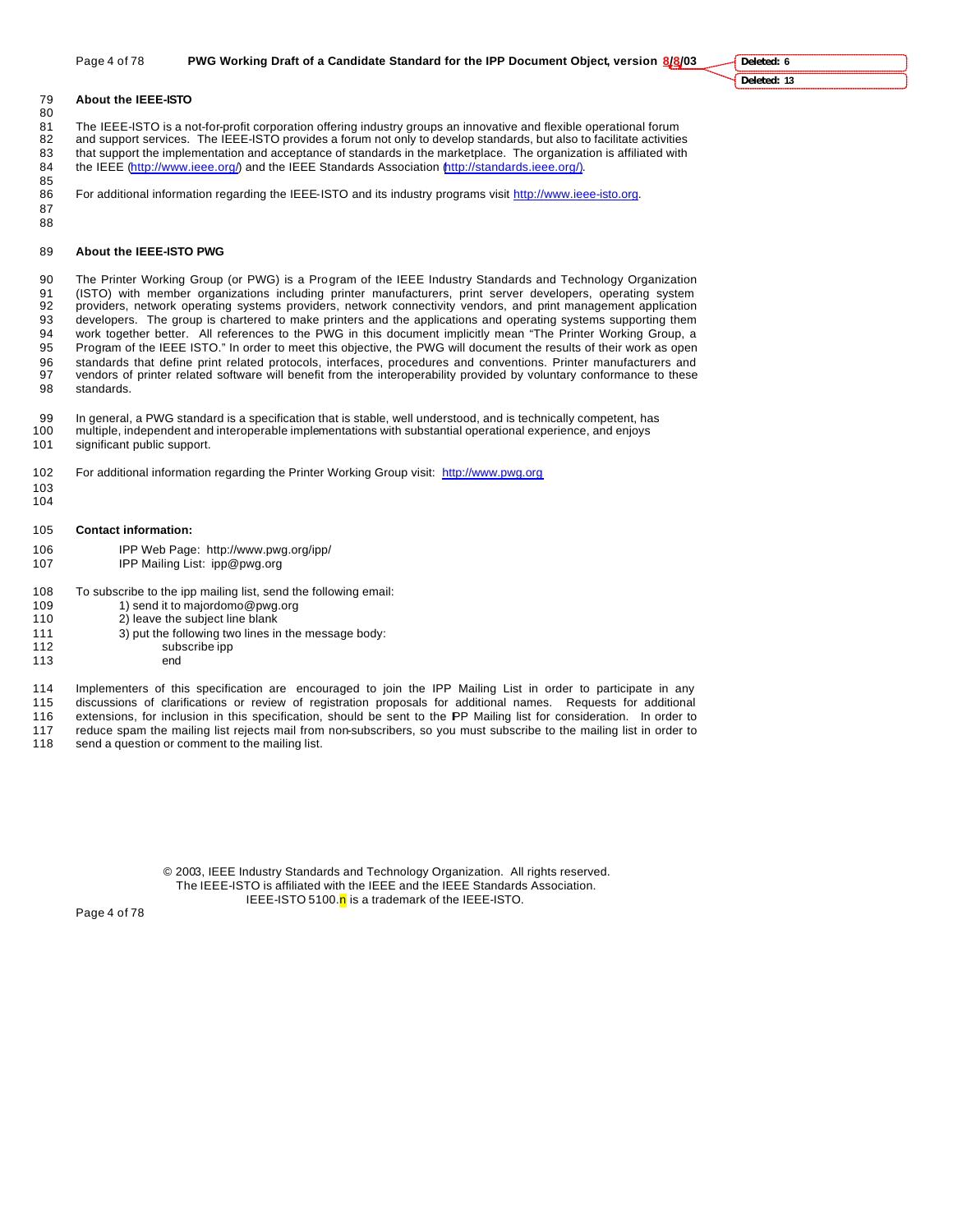# **Contents**

| 120                                           | 1 | Introduction and Summary                                                                                                                                                               | 9                    |
|-----------------------------------------------|---|----------------------------------------------------------------------------------------------------------------------------------------------------------------------------------------|----------------------|
| 121                                           |   |                                                                                                                                                                                        |                      |
| 122                                           | 2 | Terminology                                                                                                                                                                            | 11                   |
| 123                                           |   |                                                                                                                                                                                        |                      |
| 124                                           |   |                                                                                                                                                                                        |                      |
| 125                                           | 3 | New Job operations and semantic extensions to Job operations                                                                                                                           | 13                   |
| 126<br>127<br>128<br>129<br>130<br>131<br>132 |   | 3.1.1.1 ipp-attribute-fidelity (boolean) ([rfc2911] § 3.2.1 and 15)<br>3.1.1.2 job-mandatory-attributes (1setOf type2 keyword) Operation attribute                                     | 14<br>14             |
| 133                                           |   |                                                                                                                                                                                        |                      |
| 134<br>135<br>136<br>137<br>138               |   | 3.3.1.1 "limit" (integer(1:MAX)):<br>3.3.1.2 "requested-attributes" (1setOf type2 keyword):                                                                                            | 17<br>17             |
| 139                                           |   |                                                                                                                                                                                        |                      |
| 140                                           |   |                                                                                                                                                                                        |                      |
| 141                                           |   |                                                                                                                                                                                        |                      |
| 142                                           |   |                                                                                                                                                                                        |                      |
| 143                                           |   |                                                                                                                                                                                        |                      |
| 144                                           |   |                                                                                                                                                                                        |                      |
| 145                                           |   |                                                                                                                                                                                        |                      |
| 146                                           | 4 | <b>Document Operations</b>                                                                                                                                                             | 19                   |
| 147<br>148<br>149<br>150<br>151<br>152<br>153 |   | 4.1.2.1 document-number (integer(1:MAX))<br>4.1.2.2 document-state (type1 enum)<br>4.1.2.3 document-state-reasons (1setOf type2 keyword)<br>4.1.2.4 document-state-message (text(MAX)) | 21<br>21<br>22<br>22 |
| 154                                           |   |                                                                                                                                                                                        |                      |
| 155<br>156<br>157<br>158                      |   | 4.3.1.1 "requested-attributes" (1setOf keyword):                                                                                                                                       | 23                   |
| 159<br>160<br>161                             |   |                                                                                                                                                                                        |                      |
|                                               |   |                                                                                                                                                                                        |                      |

© 2003, IEEE Industry Standards and Technology Organization. All rights reserved. The IEEE-ISTO is affiliated with the IEEE and the IEEE Standards Association.

IEEE-ISTO 5100.<sup>n</sup> is a trademark of the IEEE-ISTO.

Page 5 of 78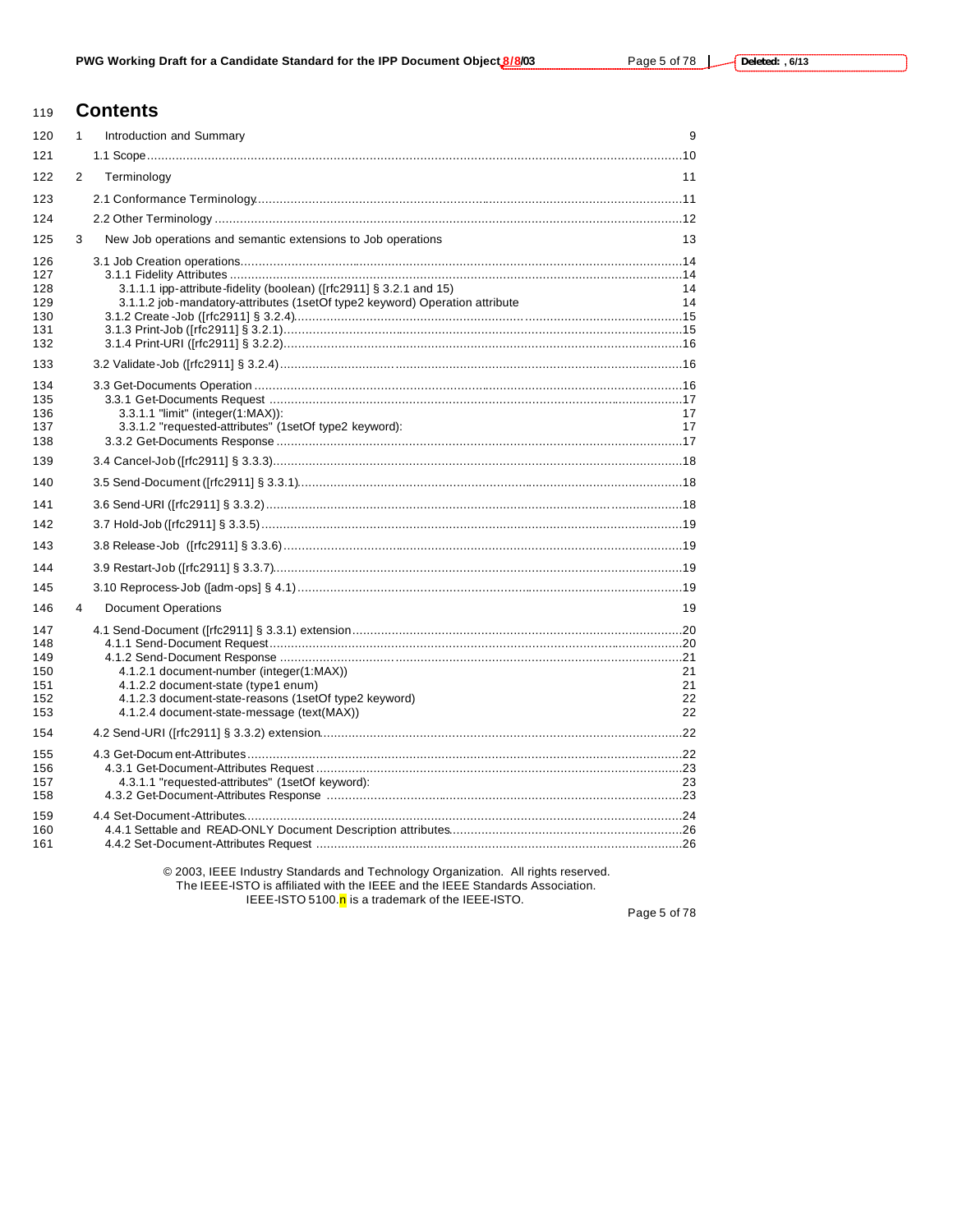### Page 6 of 78 **PWG Working Draft of a Candidate Standard for the IPP Document Object, version 8/8/03**

**Deleted: 13**

**Deleted: 6**

| 162        |   |                                                                      |    |
|------------|---|----------------------------------------------------------------------|----|
| 163        |   |                                                                      |    |
| 164        |   |                                                                      |    |
| 165        |   | 4.5.1.1 document-message (text(MAX)):                                | 29 |
| 166        |   |                                                                      |    |
| 167        | 5 | Administrative Job and Document operations                           | 30 |
| 168        |   |                                                                      |    |
| 169        |   |                                                                      |    |
| 170        |   |                                                                      |    |
| 171        |   |                                                                      |    |
| 172        | 6 | Job and Document Template Attribute Precedence during Job processing | 31 |
| 173        | 7 | Operation Attributes for the Job and Document Creation operations    | 32 |
| 174        |   |                                                                      |    |
| 175        |   |                                                                      |    |
| 176        |   |                                                                      |    |
| 177        |   |                                                                      |    |
| 178        | 8 | Job Template and Document Template attributes                        | 38 |
| 179        |   |                                                                      |    |
| 180        |   |                                                                      |    |
| 181        |   |                                                                      |    |
| 182        | 9 | Job Description and Document Description attributes                  | 44 |
| 183        |   |                                                                      |    |
| 184        |   |                                                                      |    |
| 185        |   |                                                                      |    |
| 186        |   |                                                                      |    |
| 187        |   |                                                                      |    |
| 188        |   |                                                                      |    |
| 189        |   |                                                                      |    |
| 190        |   |                                                                      |    |
| 191<br>192 |   |                                                                      |    |
| 193        |   |                                                                      |    |
| 194        |   |                                                                      |    |
| 195        |   |                                                                      |    |
| 196        |   |                                                                      |    |
| 197        |   |                                                                      |    |
| 198        |   |                                                                      |    |
| 199        |   |                                                                      |    |
| 200        |   |                                                                      |    |
| 201        |   |                                                                      |    |
| 202        |   |                                                                      |    |
| 203        |   |                                                                      |    |
| 204        |   |                                                                      |    |
| 205        |   |                                                                      |    |
| 206<br>207 |   |                                                                      |    |
|            |   |                                                                      |    |

© 2003, IEEE Industry Standards and Technology Organization. All rights reserved. The IEEE-ISTO is affiliated with the IEEE and the IEEE Standards Association. IEEE-ISTO 5100.<sup>n</sup> is a trademark of the IEEE-ISTO.

Page 6 of 78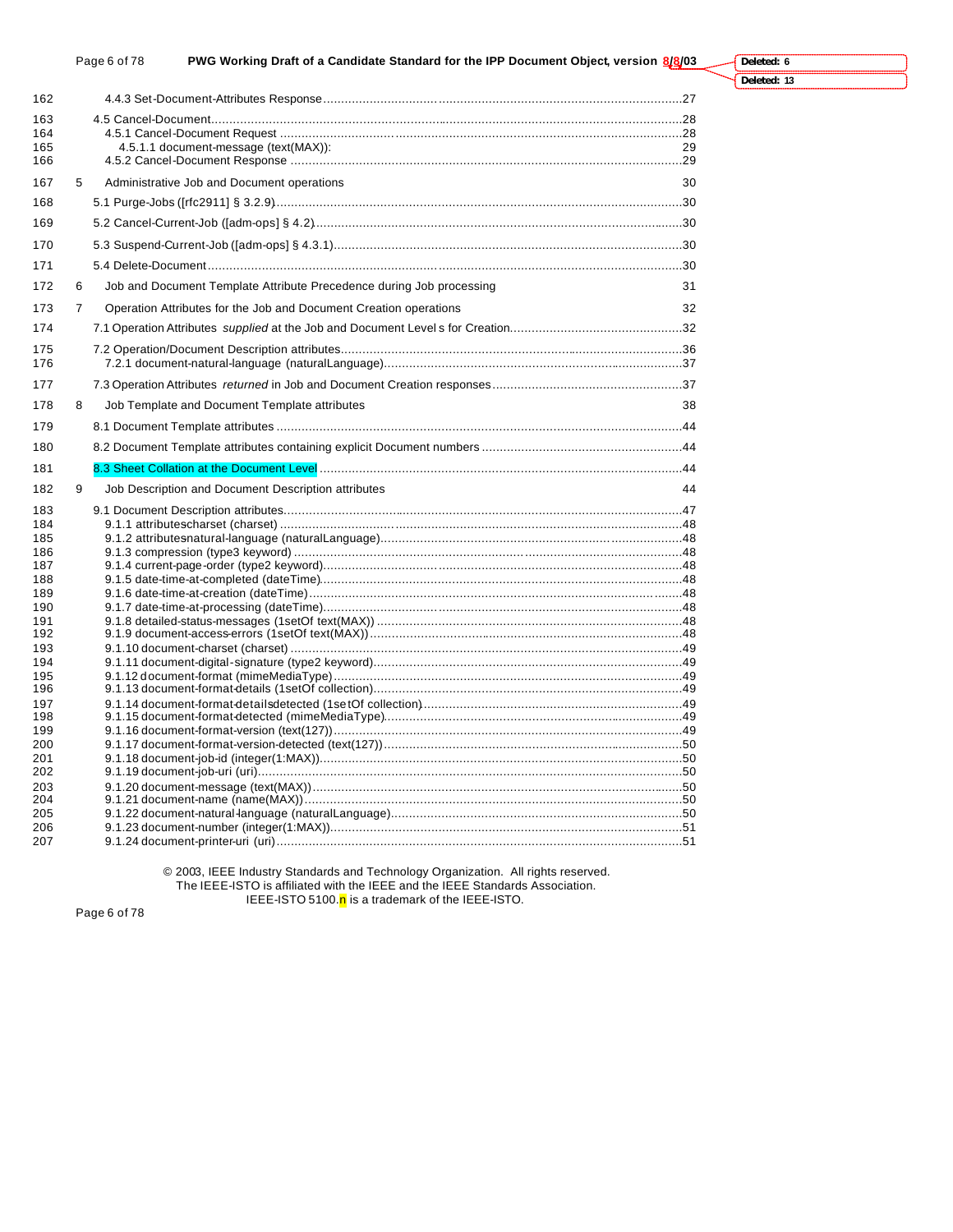# **PWG Working Draft for a Candidate Standard for the IPP Document Object 8/8/03** Page 7 of 78 L

| 208<br>209 |    | 9.1.25.1 The "document-state" Document Description attribute and the Document object life Cycle | 52 |
|------------|----|-------------------------------------------------------------------------------------------------|----|
| 210        |    |                                                                                                 |    |
| 211        |    |                                                                                                 |    |
| 212        |    |                                                                                                 |    |
| 213        |    |                                                                                                 |    |
| 214<br>215 |    |                                                                                                 |    |
| 216        |    |                                                                                                 |    |
| 217        |    |                                                                                                 |    |
| 218        |    |                                                                                                 |    |
| 219<br>220 |    |                                                                                                 |    |
| 221        |    |                                                                                                 |    |
| 222        |    |                                                                                                 |    |
| 223        |    |                                                                                                 |    |
| 224<br>225 |    |                                                                                                 |    |
| 226        |    |                                                                                                 |    |
| 227        |    |                                                                                                 |    |
| 228        |    |                                                                                                 |    |
| 229        |    |                                                                                                 |    |
| 230        |    |                                                                                                 |    |
| 231        | 10 | <b>New Printer attributes</b>                                                                   | 61 |
| 232        |    |                                                                                                 |    |
| 233        | 11 | New Values for Existing Printer Description Attributes                                          | 63 |
| 234        |    |                                                                                                 |    |
| 235        | 12 | <b>Encodings of Additional Attribute Tags</b>                                                   | 63 |
| 236        | 13 | Conformance Summary                                                                             | 64 |
| 237        |    |                                                                                                 |    |
| 238        |    |                                                                                                 |    |
| 239        | 14 | <b>Normative References</b>                                                                     | 65 |
| 240        | 15 | Informative References                                                                          | 66 |
| 241        | 16 | <b>IANA Considerations</b>                                                                      | 68 |
| 242        |    |                                                                                                 |    |
| 243        |    |                                                                                                 |    |
| 244        |    |                                                                                                 |    |
| 245        |    |                                                                                                 |    |
| 246        |    |                                                                                                 |    |
| 247        |    |                                                                                                 |    |
| 248        |    |                                                                                                 |    |
| 249        | 17 | Internationalization Considerations                                                             | 76 |
| 250        | 18 | <b>Security Considerations</b>                                                                  | 76 |
| 251        | 19 | Contributors                                                                                    | 76 |
|            |    | $\otimes$ 0000 JEEE to declare Other drasts, and Traditional components of All delate           |    |

© 2003, IEEE Industry Standards and Technology Organization. All rights reserved. The IEEE-ISTO is affiliated with the IEEE and the IEEE Standards Association.

IEEE-ISTO 5100.<sup>n</sup> is a trademark of the IEEE-ISTO.

Page 7 of 78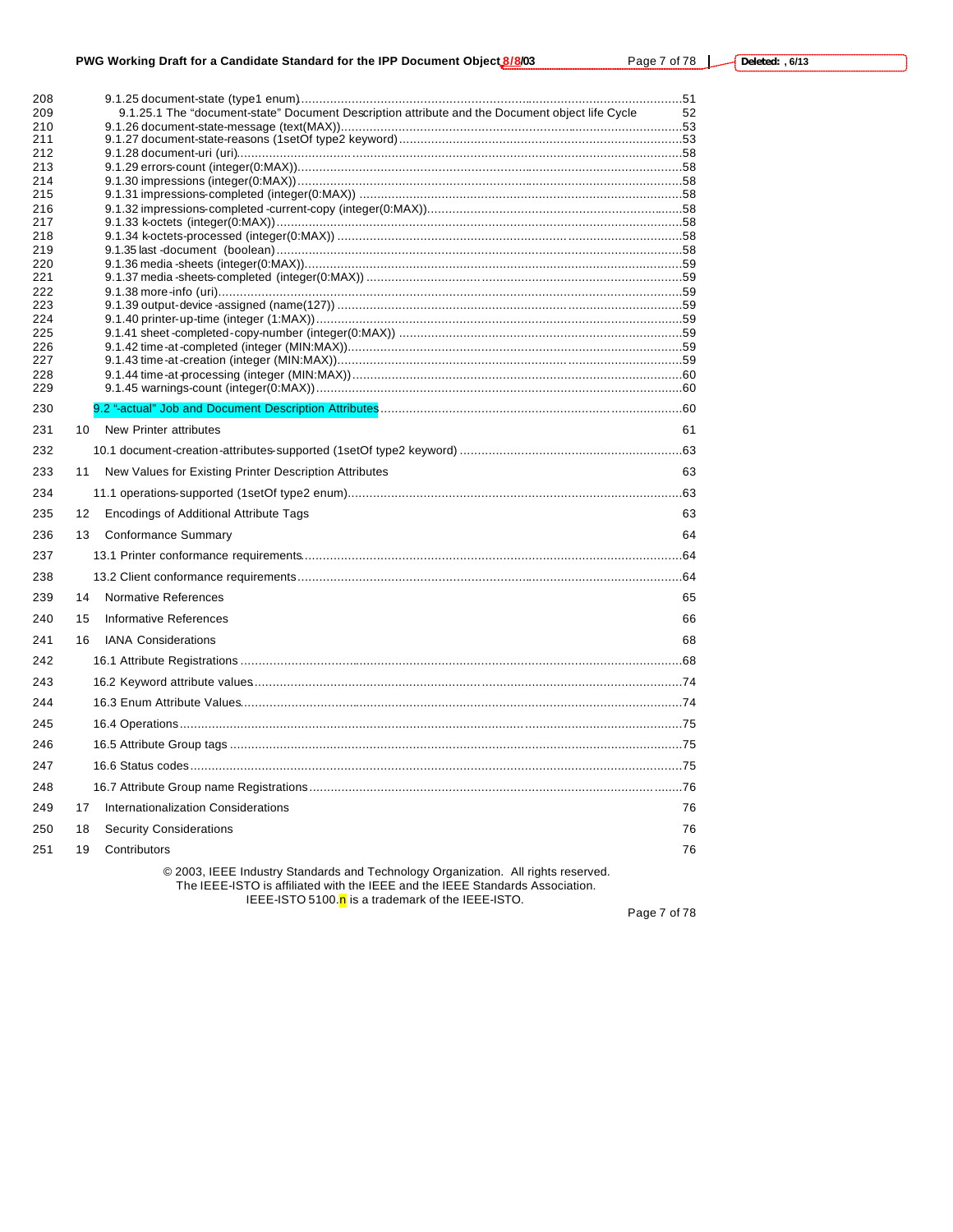|     |    | Page 8 of 78     | PWG Working Draft of a Candidate Standard for the IPP Document Object, version 8/8/03 |    | Deleted: 6  |
|-----|----|------------------|---------------------------------------------------------------------------------------|----|-------------|
|     |    |                  |                                                                                       |    | Deleted: 13 |
| 252 | 20 | Acknowledaments  |                                                                                       | 76 |             |
| 253 | 21 | Author's Address |                                                                                       | 76 |             |
| 254 | 22 |                  | Appendix A: Document operations compared to Job operations (Informative)              | 77 |             |
| 255 | 23 |                  | Annex B: IEEE-ISTO 5100.4-2001 Document Overrides (informative)                       | 78 |             |
| 256 | 24 |                  | Annex C: Change Log (informative)                                                     | 78 |             |

# **Table of Tables**

| 259 |                                                                                                                |  |
|-----|----------------------------------------------------------------------------------------------------------------|--|
| 260 |                                                                                                                |  |
| 261 |                                                                                                                |  |
| 262 |                                                                                                                |  |
| 263 |                                                                                                                |  |
| 264 |                                                                                                                |  |
| 265 |                                                                                                                |  |
| 266 | Table 8 - Operation Attributes supplied at the Job and Document Levels in Job and Document Creation Requests34 |  |
| 267 | Table 9 - Operation attributes returned in Job and Document Creation operation responses37                     |  |
| 268 |                                                                                                                |  |
| 269 |                                                                                                                |  |
| 270 |                                                                                                                |  |
| 271 | Figure 1 - The "document-state" Document Description attribute and the Document object life cycle53            |  |
| 272 |                                                                                                                |  |
| 273 |                                                                                                                |  |
| 274 |                                                                                                                |  |
| 275 |                                                                                                                |  |
| 276 |                                                                                                                |  |
| 277 |                                                                                                                |  |

# **Table of Figures**

|     | 279 Figure 1 - The "document-state" Document Description attribute and the Document object life cycle53 |  |
|-----|---------------------------------------------------------------------------------------------------------|--|
| 280 |                                                                                                         |  |

© 2003, IEEE Industry Standards and Technology Organization. All rights reserved. The IEEE-ISTO is affiliated with the IEEE and the IEEE Standards Association. IEEE-ISTO 5100.<mark>n</mark> is a trademark of the IEEE-ISTO.

Page 8 of 78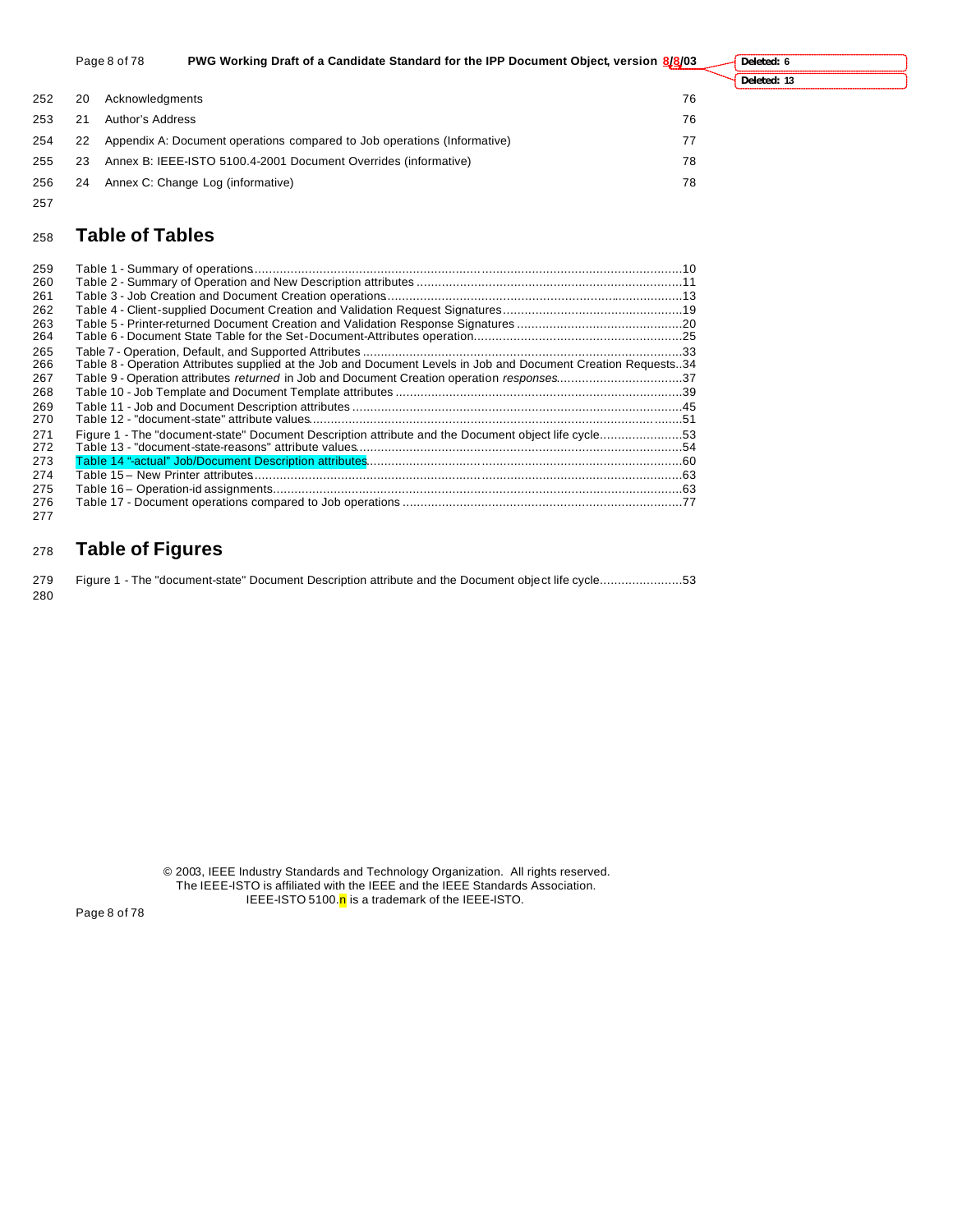# **1 Introduction and Summary**

 This IPP specification extends the IPP Model and Semantics [rfc2911] object model by defining a Document object. The [rfc2911] Job object is extended to contain one or more Document objects that are passive objects operated on 284 by the Job. The REQUIRED Print-Job and OPTIONAL Print-URI operations ([rfc2911] § 3.2.1 and 3.2.2) create a 285 Job object containing a single Document object. The REQUIRED Create-Job operation ([rfc2911] § 3.2.4) creates a 286 Job object. The REQUIRED Send-Document and OPTIONAL Send-URI operations (Lteo 29111 § 3.3.1 and 3.3.2) add a Document object to the specified Job object. This specification adds a Document Attributes group (and tag) to the Send -Document and Send-URI requests and responses. The Document Attributes group contains any Document Template attributes to be applied to this Document object being created, overriding any corresponding Job Template attributes supplied at the job level (by Create-Job) and thereby allowing the client to vary the Document Template attributes between Document objects in a single Job.

 This specification defines one new operation for Job objects, four new operations for Document objects once they have been created, and extends [rfc2911] operations as follows:

- 1 REQUIRED Job operation: Get-Documents
- 295 1 REQUIRED Job and Document Creation operation: PrintJob [rfc2911]<br>296 1 OPTIONAL Job and Document Creation operation: Print-URI [rfc2911]
- 1 OPTIONAL Job and Document Creation operation: Print-URI [rfc2911]
- 297 1 REQUIRED Document Creation operation: Send-Document [rfc2911]
- 1 OPTIONAL Document Creation operation: Send-URI [rfc2911]
- 2 REQUIRED Document operations: Cancel-Document, Get-Document-Attributes
- 2 OPTIONAL Document operations: Delete-Document, Set-Document-Attributes.

 This specification uses the new Operation attributes (defined in [jobx]) that describe the contents of the Document and permit the Printer to reject requests that it cannot process correctly to define new Document Description attributes. The Printer copies these Operation attributes to the corresponding Document Description attributes which client may query.

305 This specification also uses existing Job Template attributes to define Document Template attributes ("xxx"<br>306 Document Template attribute, "xxxactual" Document Description attribute [ippact], "xxxdefault" Printer att Document Template attribute, "xxxactual" Document Description attribute [ippact], "xxx-default" Printer attribute, and "xxx-supported" Printer attribute). In addition this specification lists all of the attributes defined in other IPP 308 specifications<sup>1</sup> to show their relationship to corresponding attributes defined in this IPP specification for use with the Document object. The analogous Document Descriptions attributes that correspond to the Job Description attributes are also defined.

The semantics of "document-state", "document-state-reasons", and "document-state-message" Document

- Description attributes are based on the corresponding [rfc2911] "job-state", "job-state-reasons", and "job-state-
- message" Job Description attributes. The state transitions for a Document are simpler than a Job's. A Document is

 either waiting for the Job to process it, being processed by the Job or has reached its terminating state. Only the applicable state values are used. It is assumed that an implementation will only use values from "job-state-reasons" that are applicable to a Document for "document-state-reasons".

 The intent is to propose this specification as an IPP extension and which will be referenced as part of the PWG Semantic Model. The purpose for specifying the Document object is so that the print industry can have a common semantic specification for use in IPP, the PWG Semantic Model [pwg-sm], the PWG Print Service Interface (PSI)

project [pwg-psi], and the Free Standards Group Job Ticket API [fsg-jt], which all have a Document object.

Copyright © 2003 IEEE-ISTO. All rights reserved. example 2003 1999 9 of 78

 $\overline{a}$ 

| Deleted: rfc2911] sections |
|----------------------------|
| Deleted: rfc2911] section  |
| Deleted: rfc2911] section  |

 This specification lists all attributes defined in other IPP specifications at the time of publication of this specification. No attempt will be made to keep this specification up to date after publication.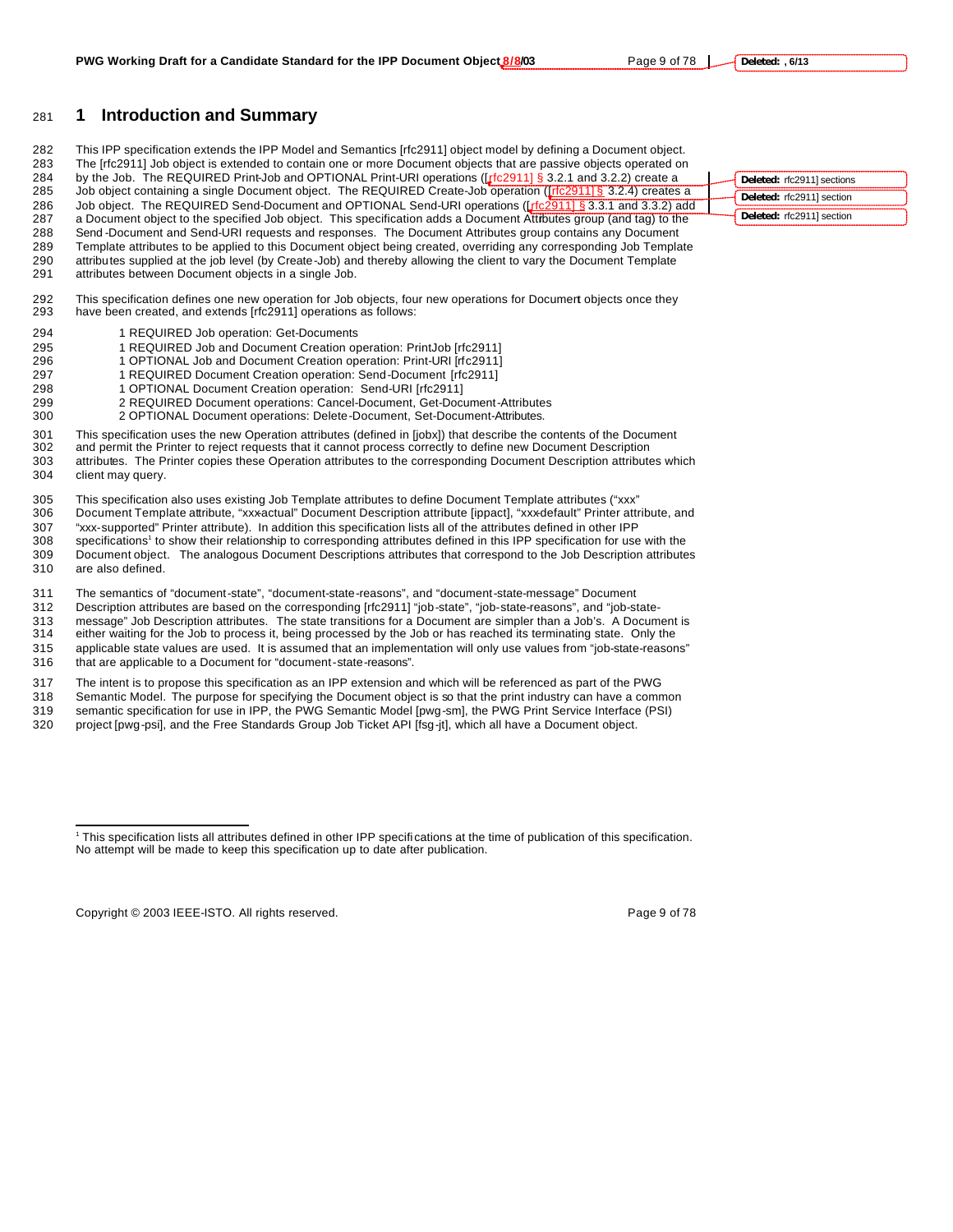### 321 **1.1 Scope**

322 Part of this extension is to allow the client to supply printing instructions, called Document Template attributes, when<br>323 creating each Document object. An IPP Printer implementation MAY support most of the existing creating each Document object. An IPP Printer implementation MAY support most of the existing Job Template 324 attributes as Do cument Template attributes as well. (The PWG Semantic Model [pwg-sm] currently calls the Job<br>325 Template attributes and Document Template attributes simply "Job Processing" and "Document Processing" Template attributes and Document Template attributes simply "Job Processing" and "Document Processing" 326 attributes). Note: There are a number of footnotes which relate this IPP specification to the PWG Semantic model

- 
- 327 and other PWG projects, such as the Print Service Interface (PSI) [pwg -psi].

328 The Document object is a passive object<sup>2</sup> and is operated upon by the Job. The client uses any of the existing Send-

- 329 Documen t, Send-URI, Print-Job, or Print-URI operations to create a Document object. In addition there are 5 new
- 330 operations that affect the Document object after it has been created as summarized in Table 1.
- 

331 **Table 1 - Summary of operations**

| <b>Operation Name</b>   | Printer                     | <b>Brief Description</b>                                                  |
|-------------------------|-----------------------------|---------------------------------------------------------------------------|
|                         | support                     |                                                                           |
| Print-Job [rfc2911]     | <b>REQUIRED</b>             | Creates a Job object as in [rfc2911] that contains a single Document      |
|                         |                             | object with pushed data in -line. Some additional Operation attributes    |
|                         |                             | are defined in [jobx] for use in creating the Document object with        |
|                         |                             | Document Description attributes.                                          |
| Print-URI [rfc2911]     | <b>OPTIONAL</b>             | Creates a Job object as in [rfc2911] that contains a single Document      |
|                         |                             | object with a reference to the document data. Some additional             |
|                         |                             | Operation attributes are defined in [jobx] for use in creating the        |
|                         |                             | Document object with Document Description attributes.                     |
| Create-Job [rfc2911]    | <b>REQUIRED<sup>3</sup></b> | Creates the Job object as defined in [rfc2911] with Job Attributes. Job   |
|                         |                             | Template attributes that affect individual documents, such as "media",    |
|                         |                             | are inherited by the Document objects that are subsequently created for   |
|                         |                             | the Job using Send-Document and/or Send-URI.                              |
| Send-Document [rfc2911] | REQUIRED <sup>3</sup>       | Creates a Document object with Document attributes and data. Some         |
|                         |                             | additional Operation attributes are defined in [jobx] for use in creating |
|                         |                             | the Document object with Document Description attributes, along with a    |
|                         |                             | new Document attributes group to pass Document Template attributes.       |
| Send-URI [rfc2911]      | <b>OPTIONAL</b>             | Creates a Document object with Document attributes and a URL              |
|                         |                             | reference to the data (print-by-reference). Some additional Operation     |
|                         |                             | attributes are defined in [jobx] for use in creating the Document object  |
|                         |                             | with Document Description attributes, along with a new Document           |
|                         |                             | attributes group to pass Document Template attributes.                    |
| Get-Document-Attributes | <b>REQUIRED</b>             | Get requested attributes of the specified Document in the specified Job.  |
| Get-Documents           | <b>REQUIRED</b>             | Get requested attributes of all of the Documents in the specified Job.    |
| Set-Document-Attributes | <b>OPTIONAL</b>             | Set the supplied Document attributes on the specified Document.           |
| Cancel-Document         | <b>REQUIRED</b>             | Cancel the specified Document in the specified Job, but don't remove it.  |
| Delete-Document         | <b>OPTIONAL</b>             | Remove the specified Document object and its data from the Job.           |

<sup>332</sup>

333 This specification uses existing [rfc2911] and [jobx] Operation attributes summarized in Table 2 to define new

334 Document Description attributes. The Printer copies these Operation attributes supplied by the client in the request 335 to the corresponding Job or Document Description attributes.

2 The Document object is *not* a sub-job. If Job trees are desired where sub-jobs can be on different network nodes, such as in JDF, then a separate specification should be generated for Job trees.

3 In [rfc2911] the Create -Job and Send -Document operations are OPTIONAL for a Printer to support.

Page 10 of 78 Copyright © 2003 IEEE-ISTO. All rights reserved.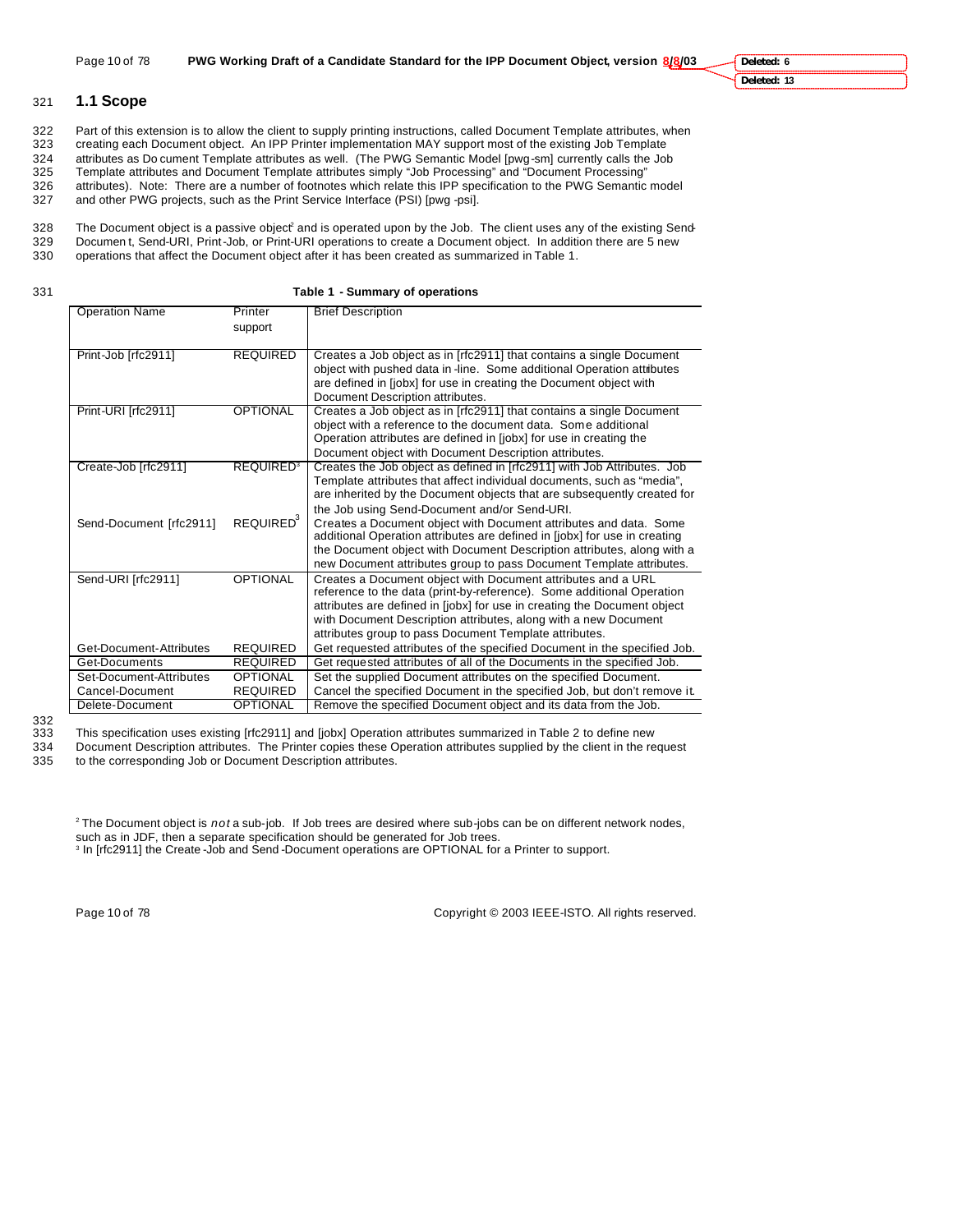336 **Table 2 - Summary of Operation and New Description attributes**

| Operation attribute                                     | Creation  | Printer            | Description                                                                                  |
|---------------------------------------------------------|-----------|--------------------|----------------------------------------------------------------------------------------------|
|                                                         | operation | support            |                                                                                              |
|                                                         |           |                    |                                                                                              |
| ipp-attribute-fidelity (boolean) *                      | Job       | <b>MUST</b>        | Allows the client to indicate whether or not the                                             |
| [rfc2911] §15.1                                         |           |                    | Printer MUST support all Job Template and                                                    |
|                                                         |           |                    | Document Template attributes.                                                                |
| job-mandatory-attributes (1setOf type2                  | Job       | <b>MUST</b>        | Allows the client to list which Job Template and                                             |
| keyword) $[i$ obx $]$ § 4.1.2                           |           |                    | Document Template attributes that the Printer                                                |
|                                                         |           |                    | MUST support.                                                                                |
| document-charset (charset) [jobx] § 4.2.1               | Document  | CMUST <sup>4</sup> | The charset of the Document Object content.                                                  |
| document-digital-signature (type2                       | Document  | <b>MAY</b>         | The type of digital signature, if any, used in the                                           |
| keyword) [jobx] $\S$ 4.2.2                              |           |                    | Document Object content.                                                                     |
| document-format (mimeMediaType) *                       | Document  | <b>MUST</b>        | The document format of the Document Object                                                   |
| rfc2911] §3.2.1.1                                       |           |                    | content.                                                                                     |
| document-format-details (1setOf                         | Document  | CMUST <sup>5</sup> | The details of the Document Object content,                                                  |
| collection) [jobx] § 4.2.4                              |           |                    | including when it's a package of files (e.g. zip,<br>multipart/related). The details include |
|                                                         |           |                    | information, such as the application and the<br>operating system that created the document,  |
|                                                         |           |                    | the intended device type (when the format is                                                 |
|                                                         |           |                    | device-dependent), and the natural languages                                                 |
|                                                         |           |                    | of the document.                                                                             |
| document-format-version (text(127)) [jobx]<br>$§$ 4.2.5 | Document  | MAY                | The level or version of the document format.                                                 |
| document-natural-language                               | Document  | MAY                | The primary language of the Document Object                                                  |
| (naturalLanguage) * [rfc2911] §3.2.1.1                  | .         |                    | content.                                                                                     |

337 \*-indicates Operation attributes defined in [rfc2911] that are extended to apply to the Document Creation operations

338 defined in this specification.

# <sup>339</sup> **2 Terminology**

340 This section defines terminology used throughout this document.

#### 341 **2.1 Conformance Terminology**

342 Capitalized terms, such as **MUST, MUST NOT, REQUIRED, SHOULD, SHOULD NOT, MAY,** and **OPTIONAL**, have

343 special meaning relating to conformance as defined in RFC 2119 [rfc2119]. If an implementation supports the<br>344 extension defined in this document, then these terms apply; otherwise, they do not. These terms define

extension defined in this document, then these terms apply; otherwise, they do not. These terms define

345 conformance to *this document (and [rfc2911]) only*; they do not affect conformance to other documents, unless

- 346 explicitly stated otherwise. For example, the term REQUIRED in this document means "REQUIRED if this
- 347 OPTIONAL Document Object specification is implemented"*.*

348 The term **CONDITIONALLY REQUIRED** means that the Printer **MUST** support the feature, if the specified condition 349 is true. is true. The term **CMUST** means **MUST** if the specified "condition" is true.

4 The Printer MUST support the "document-charset" operation/Document Description attributes if the Printer supports a document-format in which the charset may be ambiguous in the Document content, such as 'application/vnd.hp-PCL' where the charset escape sequence MAY be omitted from the data (see [jobx] §3.2.1).

5 The Printer MUST support the "document-format-details" operation/Document Description attributes if the Printer supports a packaging document format, such as 'application/zip' or 'multipart/related'.

Copyright © 2003 IEEE-ISTO. All rights reserved. Page 11 of 78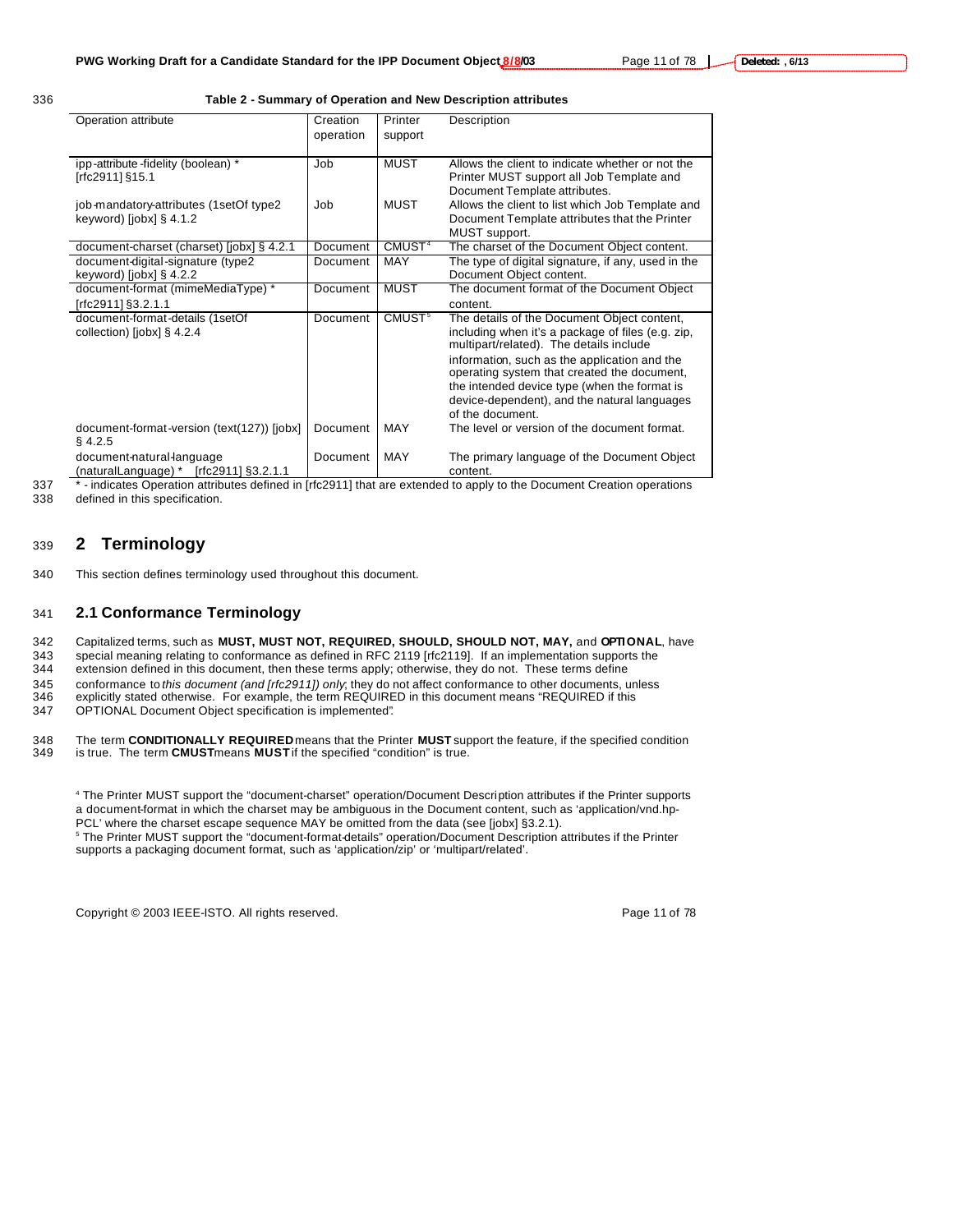### **2.2 Other Terminology**

This document uses the same terminology as [rfc2911], such as "**client**", "**Printer**" <sup>6</sup> , "**attribute**", "**attribute value**", "**keyword**", "**Job Template attribute**", "**Operation attribute**", "**operation**", "**request**", "**response**", and "**support**" with the same meaning. In addition, the following terms are defined for use in this document:

 **Attribute Precedence** - the precedence rules which dictate which attribute value takes precedence when the same attribute is supplied at different points in the workflow with different values, such as at both the **Job Level** and the **Document Level**. See section 6.

 **Document attribute** - an **Operation attribute** or a **Document Template attribute** that applies to a **Document object** as a whole. For example, "document-format" is an Operation attribute and "media" is a Document Template attribute.

**Document Creation operation** - operations that create Document objects. Specifically: Print-Job, Print-URI, Send-

 Document, and Send-URI. Note: Print-Job and Print-URI are both **Job Creation** and **Document Creation** operations, since they create both a Job and a **Document object** at the same time. This specification does not 363 extend the Print-Job and Print-URI operations. However, this specification does extend the Send-Document and<br>364 Send-URI operations to allow the client to supply **Document Template** att ributes in each request.

Send -URI operations to allow the client to supply **Document Template** attributes in each request.

 **Document Level** - Operation and Document Template attributes supplied in the Send-Document and Send-URI operations are referred to as being supplied at the **Document Level**. Note: attributes supplied in the Print-Job and Print-URI requests are considered as being supplied at the **Job Level** only, *not* also at the **Document Level**, even though Print-Job and Print-URI also create **Document objects** (see Table 3).

 **Document object** - the object to represent the logical concept of a document in a Job. A **Job object** can contain one or more **Document objects**.

 **Document Template attribute** - an attribute that the client supplies in a Send-Document or Send-URI operation request in the Document Attributes group. For example, "media".

 **Honor** - a Printer is said to **Honor** an attribute supplied by the client, if the Printer **supports** that attribute and the supplied value and performs the indicated semantics. If the client supplies the "ipp-attribute-fidelity" or "job-

375 mandatory-attributes" Operation attribute, the client is indicating which supplied Job Template and Document<br>376 Template attributes the Printer MUST Honor. Template attributes the Printer MUST **Honor**.

 **Job Attribute** - an **Operation attribute** or a **Job Templat**e attribute that applies to the Job (object) as a whole. For example, "job-name" is an **Operation attribute** and "job-priority" is a **Job Template attribute**.

 **Job Creation operation** - operations that create Job objects, specifically: Print-Job, Print-URI, and Create-Job as defined in [rfc2911].

**Job Level** - **Operation** and **Job Template** attributes supplied in the Print-Job, Print-URI, and Create-Job are

 referred to as being supplied at the **Job Level** (see Table 3). Attributes supplied at the **Job Level** are a mixture of **Job attributes** and **Document attributes**. **Job Template attributes** apply to the Job as a whole, while **Document** 

 **Template attributes** provide defaults for the **Document objects** in case the client does not supply a **Document Template attribute** at the **Document Level** for a **Document object**. Put another way, **Document objects** *inherit*

**Document Template attributes** from the **Job object** which are used if the client didn't supply a corresponding

**Document Template** attribute for the **Document object**.

 [rfc2911] uses the terms "Printer object" and "Printer" interchangeably to mean the same thing. For simplicity, this document uses the term "Printer" exclusively, except for definitions copied directly from [rfc2911]. Nonetheless, the intent is as in [rfc2911]: a Printer is an object that MAY be hosted in the device or in a server.

Page 12 of 78 Copyright © 2003 IEEE-ISTO. All rights reserved.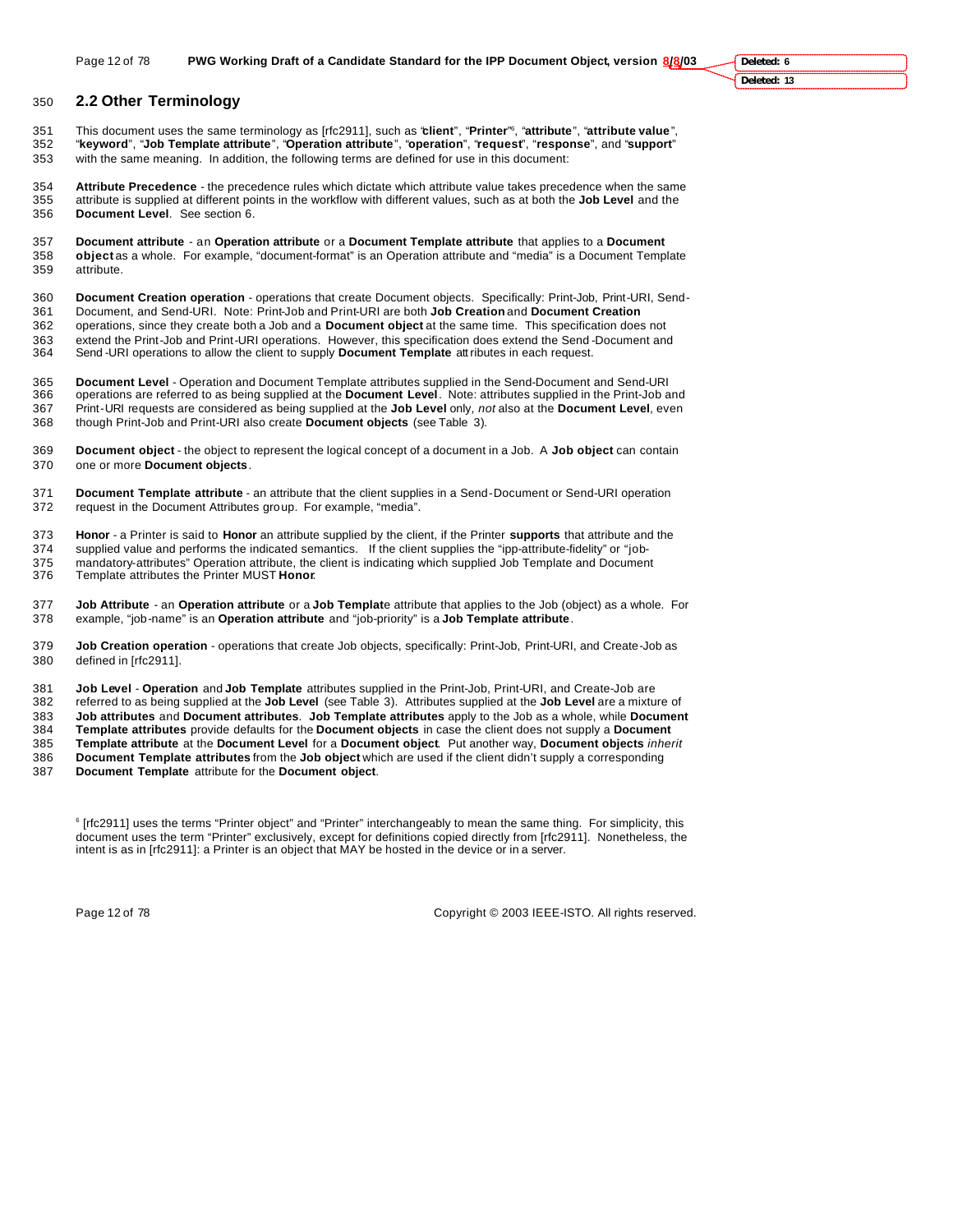388 **Operation attribute** - an attribute supplied by a client in the Operation Attribute group of a request in order to affect 389 the behavior of the operation or an attribute returned by the Printer in the Operation Attributes group in an operation 390 response in order to report the results of the operation. For some Operation attributes, the Printer copies the values 391 supplied by the client to corresponding Job Description or Document Description attributes. supplied by the client to corresponding Job Description or Document Description attributes.

 Table 3 shows this terminology as applied to the six operations. Note that Print-Job and Print-URI are both Job Creation operations and Document Creation operations, though they only create single Document jobs. In other words, for Print-Job and Print-URI, there is only one document per job, so whether the attributes are considered to be submitted at the Job Level and then inherited by the Document object is moot, since these operations do not have a separate Document group in which the client can supply Document attributes. Note also that for the "Level" concept,

397 no operation supplies attributes at more than one level?

398 **Table 3 - Job Creation and Document Creation operations**

| Operation            | Job<br><b>Creation</b><br>operation | Document<br><b>Creation</b><br>operation | <b>Attribute Group in Request</b>                           | Level                      |                |
|----------------------|-------------------------------------|------------------------------------------|-------------------------------------------------------------|----------------------------|----------------|
|                      |                                     |                                          | <b>Job Attributes</b>                                       | <b>Document Attributes</b> |                |
| Create-Job           | yes                                 |                                          | Job attributes and<br>Document attributes<br>mixed together |                            |                |
| Print-Job            | yes                                 | yes                                      | Job attributes and<br>Document attributes<br>mixed together |                            | Job Level      |
| <b>Print-URI</b>     | yes                                 | yes                                      | Job attributes and<br>Document attributes<br>mixed together |                            |                |
| <b>Send-Document</b> |                                     | yes                                      |                                                             | Document attributes        | Document Level |
| Send-URI             |                                     | yes                                      |                                                             | Document attributes        |                |

399

### <sup>400</sup> **3 New Job operations and semantic extensions to Job operations**

401 This section defines the semantic extensions to Job operations that affect Document objects. Printer and

402 Subscription object (Event Notification [ntfy]) operations MUST have no effect on the Document object and the

403 Document object has no effect on the semantics of the Printer and Subscription operations. The Job operations that

404 MUST NOT have any effect on the Document object because they are defined to affect the Job object as a whole

7 The PWG Semantic Model [pwg -sm] calls the Operation attributes supplied by the client: Job Description attributes or Document Description attributes for the Job Creation and Document Creation operations, respectively. The [pwg sm] also calls Job Template attributes and Document Template attributes: Job Processing and Document Processing attributes, respectively. Each Processing attribute is defined to be a Job Processing or a Document Processing attribute, but is not both. The client can supply both Job Processing and Document Processing attributes in a Job Creation operation, in which case the Document Processing attributes server as defaults for the Document objects. In the [pwg-sm] the Printer copies all of these client's supplied attributes to the Job or Document object. [pwg-sm] Read-only Job and Document attributes that the Printer sets are called Job Status and Document Status attributes (instead of Description attributes).

Copyright © 2003 IEEE-ISTO. All rights reserved. Copyright C 2003 IEEE-ISTO. All rights reserved.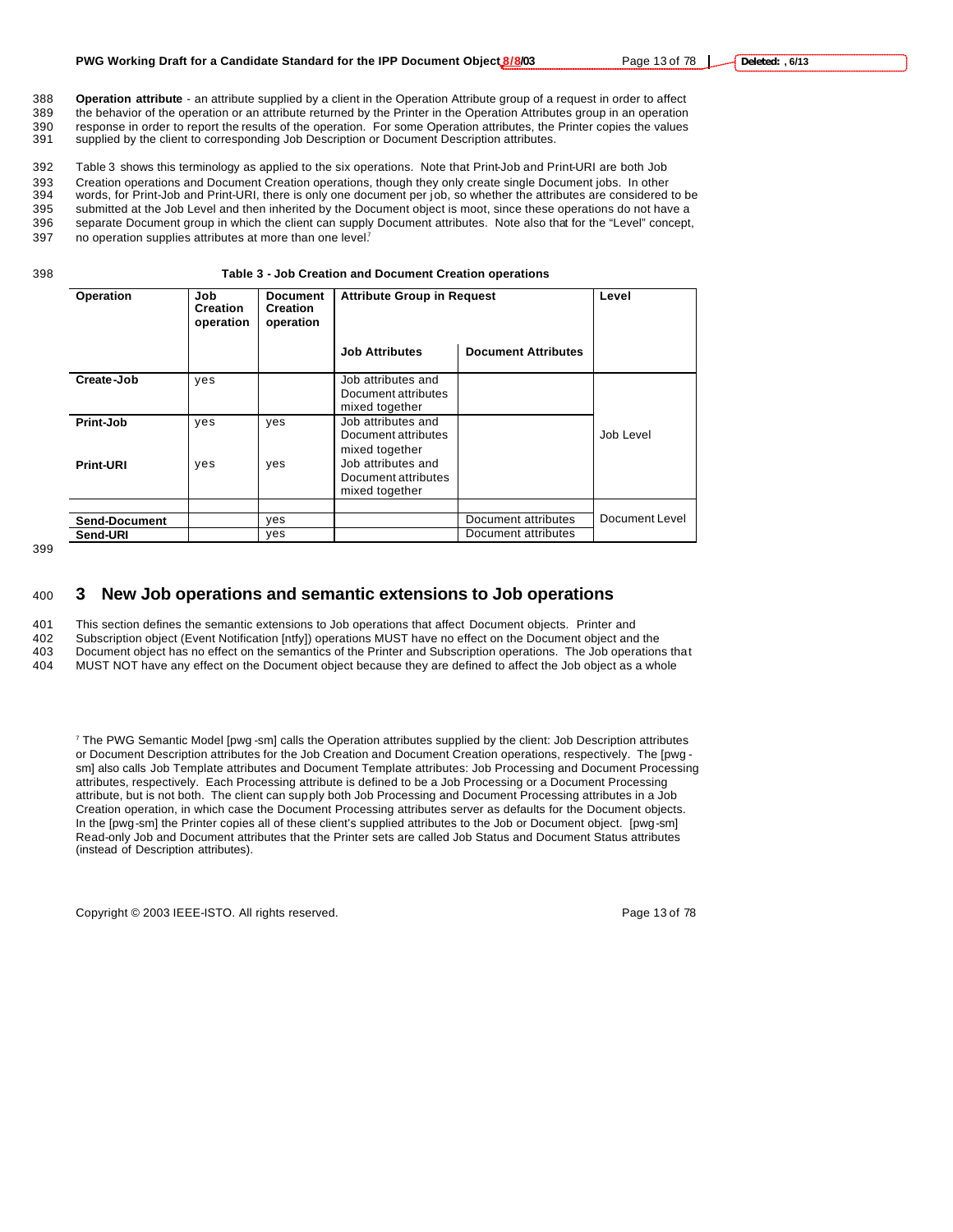|            | Page 14 of 78<br>PWG Working Draft of a Candidate Standard for the IPP Document Object, version 8/8/03                                                                           | Deleted: 6                                                                    |
|------------|----------------------------------------------------------------------------------------------------------------------------------------------------------------------------------|-------------------------------------------------------------------------------|
|            |                                                                                                                                                                                  | Deleted: 13                                                                   |
| 405        | are: Get-Job-Attributes <sup>8</sup> (Luise 2011) § 3.3.4), Get-Jobs <sup>9</sup> (Luise 2011) § 3.2.6), Hold-Job (Luise 2011) § 3.3.5), Release-                                | Deleted: rfc2911] section                                                     |
| 406        | <b>Job</b> ( <i>Irfc29111 §</i> 3.3.6), Set-Job-Attributes ( <i>Irfc3380 § 4.2</i> ), and Validate-Job ( <i>Irfc29111 § 3.2.3</i> ).                                             | Deleted: 1 section                                                            |
|            |                                                                                                                                                                                  | Deleted: rfc2911] section                                                     |
| 407        | 3.1 Job Creation operations                                                                                                                                                      | Deleted: rfc2911] section                                                     |
| 408        | This section defines the extensions to the Job Creation operations.                                                                                                              | Deleted: rfc2911] section                                                     |
|            |                                                                                                                                                                                  | Deleted: rfc2911] section                                                     |
| 409        | 3.1.1 Fidelity Attributes                                                                                                                                                        | Deleted: Operation                                                            |
|            |                                                                                                                                                                                  |                                                                               |
| 410        | The following Operation attributes have additional semantics when used with document objects. These attributes                                                                   | Deleted: extensions                                                           |
| 411        | apply for all the Job Creation operations. The Fidelity Attributes must be retained when supplied by the Client on                                                               | Deleted: and Validate-Job                                                     |
| 412<br>413 | Job Creation operations so that they are available when Documents are added to the Job. The semantic of Fidelity<br>on a Job are inherited by all the Documents within that Job. | Deleted: :                                                                    |
|            |                                                                                                                                                                                  | Formatted: Highlight                                                          |
| 414        | 3.1.1.1 jpp-attribute-fidelity (boolean) ( $\left[\frac{r}{c} \cdot 2911\right] \times 3.2.1$ and 15)                                                                            | Deleted: DMC ISSUE01: It seems                                                |
|            |                                                                                                                                                                                  | fishy to me that we discuss these two                                         |
| 415        | This REQUIRED Operation attribute specifies the policy for the Printer to use (see [rfc2911] §3.2.1.1) when the client                                                           | attributes here, but not document -<br>format or output-device-requested for  |
| 416        | supplies unsupported Job Template or Document Template attributes <sup>10</sup> or value in a Job Creation operation or a                                                        | example. Is this concept of "copy to                                          |
| 417        | subsequent Document Creation operation for this job. The value 'true' indicates that total fidelity to client supplied                                                           | Description attribute then use at                                             |
| 418<br>419 | Job Template and Document Template attributes and values is required for this Job Creation operation and all                                                                     | Document level" discussed                                                     |
|            | subsequent Document Creation operations for this job. If the client supplies the value 'false' or omits the attribute,                                                           | elsewhere, such that this section is<br>not needed? <pz>Clarify scope to</pz> |
| 420<br>421 | then the Printer MUST accept the Job Creation operation and all subsequent Document Creation operations even if<br>the client supplies unsupported attributes or values in them. | fidelity ?> [                                                                 |
|            |                                                                                                                                                                                  | Deleted: rfc2911] section                                                     |
| 422        | The Printer MUST copy this attribute to the corresponding Job Description attribute (see [jobx] $\S$ 6.1) and use its                                                            | Deleted: 1 section                                                            |
| 423        | value for validating subsequent Document Creation operations for this job.                                                                                                       |                                                                               |

424 Note: The inheritance of the effect of the "ipp-attribute-fidelity" Operation attribute by subsequent Document Creation 425 operations is like the inheritance of Document Template attributes supplied at the Job Level but affecting the 426 behavior of the Document Level (see Table 3).

# 427 **3.1.1.2 job-mandatory-attributes (1setOf type2 keyword) Operation attribute**

428 This REQUIRED Operation attribute identifies which Job Template and Document Template attributes the Printer 429 MUST Honor in this Job Creation request and all subsequent Document Creation requests for this Job.

430 A client MUST NOT supply this "job-mandatory-attributes" Operation attribute in a Document Creation operation. If a

431 client does supply this attribute in a Document Creation operation, the Printer MUST ignore and otherwise accept the

432 request and return this attribute without any values in the Unsupported Attributes Group in the response (see<br>433 [ft c 29111 § 3.1.7). Thus the Printer only supports the "job-mandatory-attributes" Operation attribute

- 433 [rfc2911] § 3.1.7). Thus the Printer only supports the "job-mandatory-attributes" Operation attribute supplied at the 434 Job level. Thus the "job-mandatory-attributes" Operation attribute controls all other Job Templa 434 Job level. Thus the "job-mandatory-attributes" Operation attribute controls all other Job Template and Document
- 435 Template attributes supplied at the Job Level and Document Level uniformly.

 $\overline{a}$ 

Page 14 of 78 Copyright © 2003 IEEE-ISTO. All rights reserved.

**Deleted:** rfc2911] section

<sup>&</sup>lt;sup>8</sup> The Printer MUST NOT copy up to the Job object any Document attributes supplied at the Document Level in Create-Document, Send-Document, or Send-URI to the Job object as observable by the client in any Get-Job-

Attributes operation responses. 9 The Printer MUST NOT copy up to the Job object any Document attributes supplied at the Document Level in Create-Document, Send-Document, or Send-URI to the Job object as observable by the client in any Get-Jobs operation responses.

<sup>10</sup> The value of the "ipp-attribute-fidelity" Operation attribute has no effect on other O*peration* attributes supplied by the client, only on Job Template and Document Template attributes supplied by the client.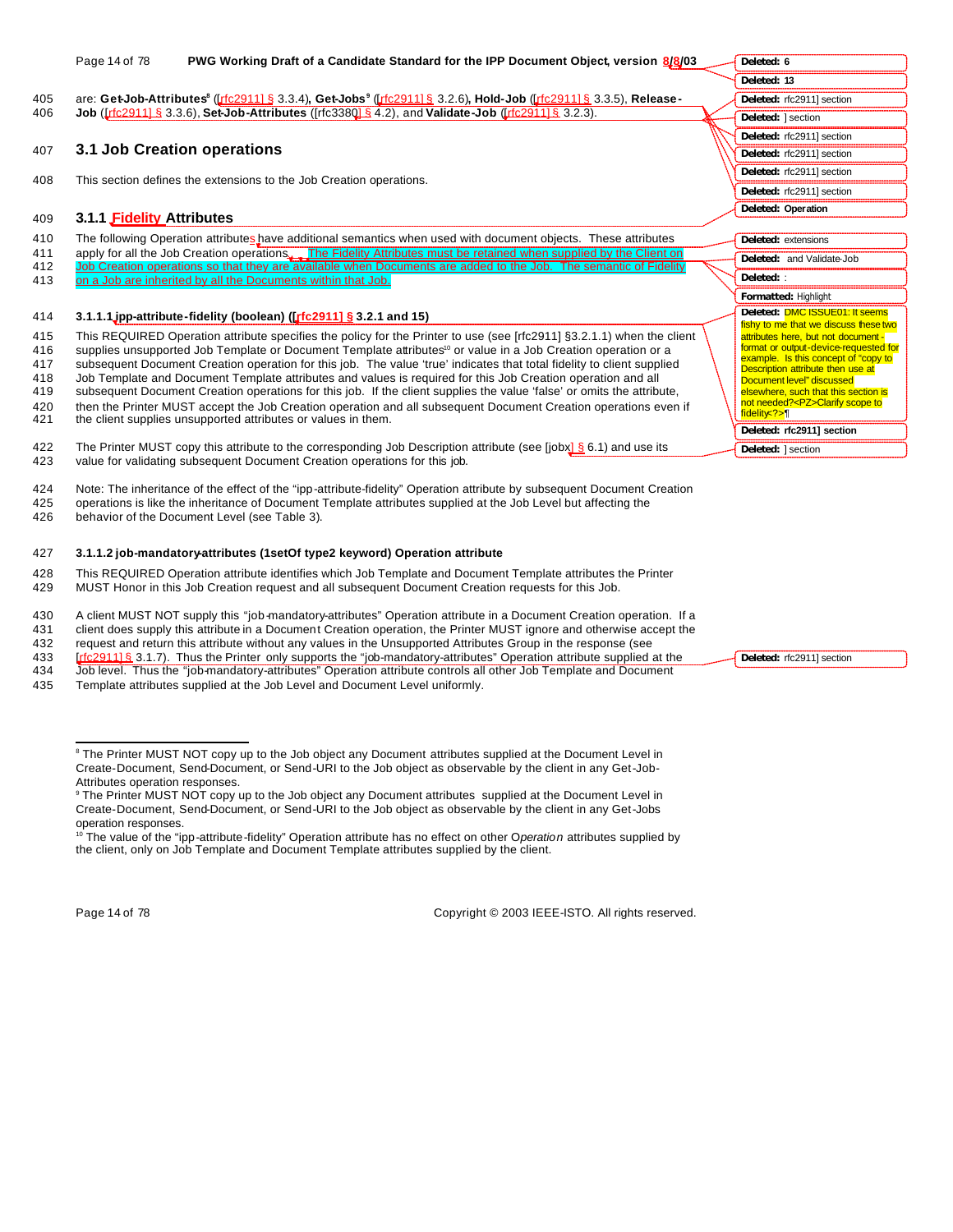| 436                                                                | The Printer MUST copy this attribute to the corresponding "job-mandatory-attributes" Job Description attribute (see                                                                                                                                                                                                                                                                                                                                                                                                                                                                                                                                                                                                                                                                                                                                                                                                                                                                                                                                                                                                                                                           |                    |                           |  |
|--------------------------------------------------------------------|-------------------------------------------------------------------------------------------------------------------------------------------------------------------------------------------------------------------------------------------------------------------------------------------------------------------------------------------------------------------------------------------------------------------------------------------------------------------------------------------------------------------------------------------------------------------------------------------------------------------------------------------------------------------------------------------------------------------------------------------------------------------------------------------------------------------------------------------------------------------------------------------------------------------------------------------------------------------------------------------------------------------------------------------------------------------------------------------------------------------------------------------------------------------------------|--------------------|---------------------------|--|
| 437                                                                | $[iobx]$ 6.3) for auditing and trouble-shooting purposes and use its value for validating subsequent Document                                                                                                                                                                                                                                                                                                                                                                                                                                                                                                                                                                                                                                                                                                                                                                                                                                                                                                                                                                                                                                                                 | Deleted: 1 section |                           |  |
| 438                                                                | Creation operations for this job.                                                                                                                                                                                                                                                                                                                                                                                                                                                                                                                                                                                                                                                                                                                                                                                                                                                                                                                                                                                                                                                                                                                                             |                    |                           |  |
| 439<br>440<br>441                                                  | Note: The inheritance of the effect of the "job-mandatory-attributes" Operation attribute by subsequent Document<br>Creation operations is like the inheritance of Document Template attributes supplied at the Job Level but affecting<br>the behavior of the Document Level (see Table 3).                                                                                                                                                                                                                                                                                                                                                                                                                                                                                                                                                                                                                                                                                                                                                                                                                                                                                  |                    |                           |  |
|                                                                    |                                                                                                                                                                                                                                                                                                                                                                                                                                                                                                                                                                                                                                                                                                                                                                                                                                                                                                                                                                                                                                                                                                                                                                               |                    | Deleted: rfc2911] section |  |
| 442                                                                | 3.1.2 Create-Job ([rfc2911] § 3.2.4)                                                                                                                                                                                                                                                                                                                                                                                                                                                                                                                                                                                                                                                                                                                                                                                                                                                                                                                                                                                                                                                                                                                                          |                    |                           |  |
| 443<br>444<br>445<br>446<br>447<br>448<br>449<br>450<br>451<br>452 | This REQUIRED <sup>11</sup> operation creates the Job object with all of the mixture of Job and Document attributes supplied in<br>the Create-Job operation All Operation attributes supplied affect the Job as a whole. The client supplies Job<br>Template attributes [rfc2911] that are a mixture of Job and Document attributes supplied together in the Job attribute<br>group in the request <sup>12</sup> . For example, such Job Template attributes as "job-priority" and "job-hold-until" are Job<br>attributes that affect the Job as a whole. On the other hand, such Job Template attributes as "media" and "number-<br>up" are Document attributes that the client is supplying as defaults for the Document objects. The Document objects<br>that are subsequently created for the specified Job are said to inherit the Document attributes from the Job object,<br>unless the Document Creation operation supplies a corresponding Document Template attribute. However, the<br>Printer MUST NOT copy down any Job Level attributes to the Document object as observable by a client in any Get<br>Documents or Get-Document-Attributes operation responses. |                    |                           |  |
|                                                                    |                                                                                                                                                                                                                                                                                                                                                                                                                                                                                                                                                                                                                                                                                                                                                                                                                                                                                                                                                                                                                                                                                                                                                                               |                    | Deleted: rfc2911] section |  |
| 453                                                                | 3.1.3 Print-Job ([rfc2911] § 3.2.1)                                                                                                                                                                                                                                                                                                                                                                                                                                                                                                                                                                                                                                                                                                                                                                                                                                                                                                                                                                                                                                                                                                                                           |                    |                           |  |
| 454<br>455<br>456<br>457<br>458<br>459<br>460<br>461<br>462<br>463 | This REQUIRED operation creates one Document object as a side effect of the Print-Job operation in addition to<br>creating the Job object. The Printer MUST copy all of the supported Operation attributes supplied by the client to the<br>corresponding Job Description or Document Description attributes as indicated in Table 8. For example, the Printer<br>copies the "job-name" and "attributes-charset" operation attributes to the corresponding Job Description attributes,<br>while copying the "document-format" and "document-charset" Operation attributes to the corresponding Document<br>Description attributes. The Printer MUST copy the supported Job Template attributes supplied by the client to the<br>Job object and MUST NOT copy them down to the Document object. In other words, the Document object created<br>by Print-Job has an empty group of Document (and Job) Template attributes. Any Job Template attributes supplied<br>that affect Documents have effect on the Document object because the Document object inherits them from the Job<br>object.                                                                                   |                    |                           |  |
| 464                                                                | The Printer MUST populate the single Document object's "document-state", "document-state-reasons", and                                                                                                                                                                                                                                                                                                                                                                                                                                                                                                                                                                                                                                                                                                                                                                                                                                                                                                                                                                                                                                                                        |                    |                           |  |

465 "document-number" Document Description attributes with appropriate values. Thus a Get-Job-Attributes operation<br>466 returns the same attributes for a Job created with Print-Job as a Printer that doesn't support the Docu returns the same attributes for a Job created with Print-Job as a Printer that doesn't support the Document object. However, a Get-Documents or Get-Document-Attributes for a Job created by Print-Job will return no Document Templates attributes (since the client can't submit any with Print-Job), but will return the populated Document Description attributes, such as "document -format", supplied by the client.

 Note: Using Get-Job-Attributes and Get-Document-Attributes, a Job created by Print-Job will be indistinguishable to a client from a Job created with Create-Job and Send-Document with no Document Template attributes supplied. Also an old client performing just a Get-Job-Attributes will see the same results from (1) an old Printer that accepted the Print-Job, (2) a new Prin ter that accepted the Print-Job, and (3) a new Printer that accepted the Create-Job and Send -Document (with no Document Template attributes supplied). However, if a new client supplies Document Template attributes on the Send-Document, instead of the same attributes as Job Template attributes on the Create-

<sup>11</sup> In [rfc2911] the Create -Job operation is OPTIONAL for a Printer to support.

<sup>12</sup> In the PWG Semantic Model, attributes are classified as Job Processing versus Document Processing in their definition. The client supplies them in separate Job Processing or Document Processing groups in the Job Creation operation. Such Document Processing attributes are defaults for subsequent Document Creation operations for that Job.

Copyright © 2003 IEEE-ISTO. All rights reserved. Page 15 of 78

#### **PWG Working Draft for a Candidate Standard for the IPP Document Object 8/8/03** Page 15 of 78  $\left| \right|$

**Deleted: , 6/13**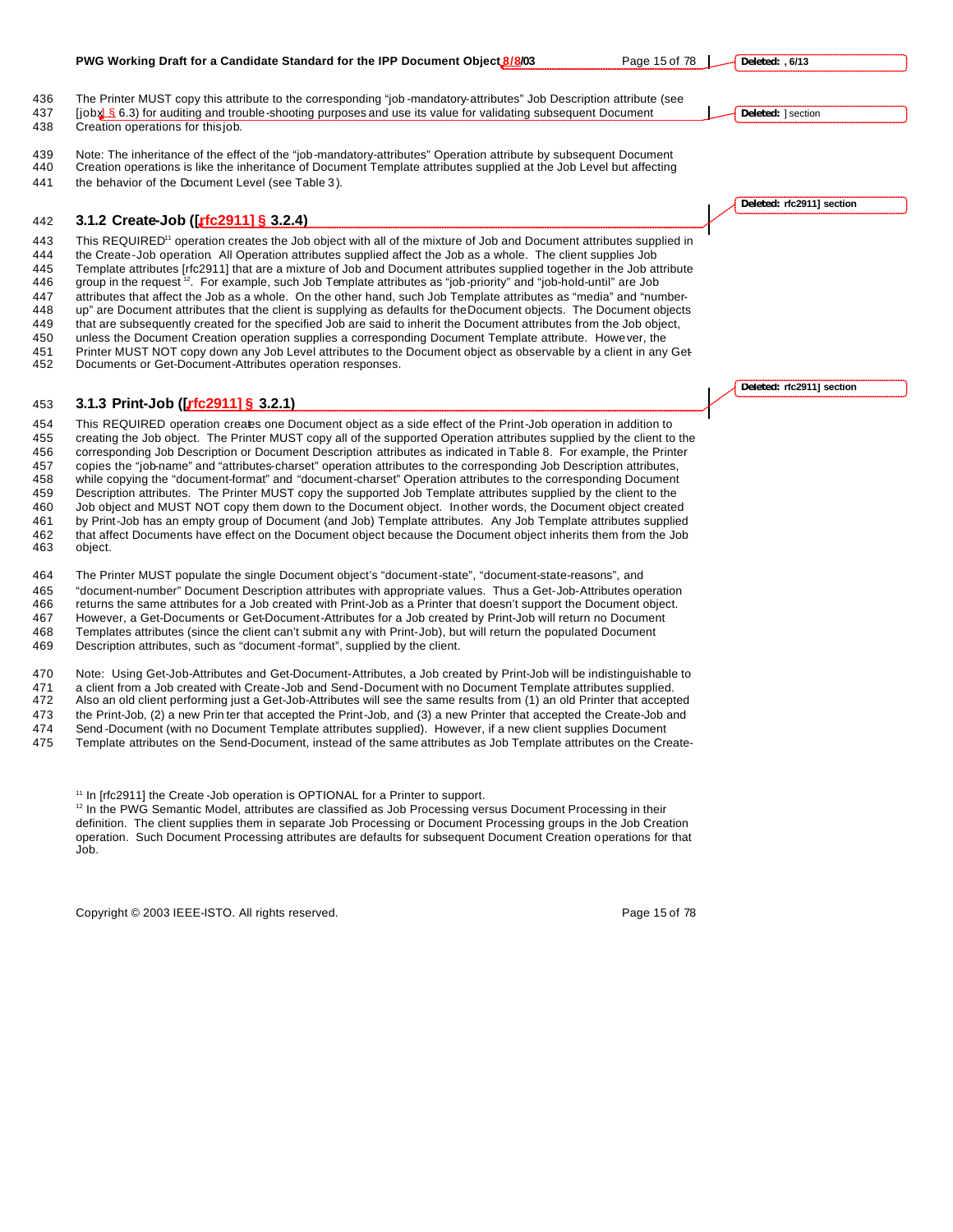|                          | Page 16 of 78 | PWG Working Draft of a Candidate Standard for the IPP Document Object, version 8/8/03                                                                                                                                                                                                                                                                                                                                                              | Deleted: 6                |
|--------------------------|---------------|----------------------------------------------------------------------------------------------------------------------------------------------------------------------------------------------------------------------------------------------------------------------------------------------------------------------------------------------------------------------------------------------------------------------------------------------------|---------------------------|
|                          |               |                                                                                                                                                                                                                                                                                                                                                                                                                                                    | Deleted: 13               |
| 476<br>477               |               | Job, then an old client will not see any of the Document Template attributes when it performs the Get-Job-Attributes<br>operation (since the Printer does not "copy up" Document Template attributes to the Job Level).                                                                                                                                                                                                                            |                           |
|                          |               |                                                                                                                                                                                                                                                                                                                                                                                                                                                    | Deleted: rfc2911] section |
| 478                      |               | 3.1.4 Print-URI ([rfc2911] § 3.2.2)                                                                                                                                                                                                                                                                                                                                                                                                                |                           |
| 479<br>480<br>481<br>482 |               | This OPTIONAL operation creates one Document object as a side effect of the Print-URI operation in addition to<br>creating the Job object. The Printer MUST copy all of the supported Operation attributes supplied by the client and<br>the Job Template attributes as indicated for Print-Job in section 3.1.3. In addition the Printer MUST copy the<br>"document-uri" Operation attribute to the corresponding Document Description attribute. |                           |
| 483<br>484               |               | Note: Using Get-Job-Attributes and Get-Document-Attributes, a Job created by Print-URI will be indistinguishable to<br>a client from a Job created with Create-Job and Send-URI with no Document Template attributes supplied.                                                                                                                                                                                                                     |                           |
|                          |               |                                                                                                                                                                                                                                                                                                                                                                                                                                                    | Deleted: rfc2911] section |
| 485                      |               | 3.2 Validate-Job ([rfc2911] § 3.2.4)                                                                                                                                                                                                                                                                                                                                                                                                               |                           |
| 486                      |               | This REQUIRED operation is similar to the Print-Job operation ( $\int_{0}^{1}$ 5 3.2.1 and [this spec] § 3.1.3) except that a                                                                                                                                                                                                                                                                                                                      | Deleted: rfc2911] section |
| 487<br>488               |               | client supplies no document data and the Printer allocates no resources (i.e., it creates neither a new Job object nor<br>a Document object). This operation is used only to verify attributes supplied by the client in the Validate-Job request                                                                                                                                                                                                  | Deleted: 1 section        |
| 489                      |               | against the capabilities of a Printer object. By using the Validate-Job operation a client can validate that an identical                                                                                                                                                                                                                                                                                                                          |                           |
| 490                      |               | Print-Job operation (with the document data) would be accepted. A client can also use the Validate-Job operation to                                                                                                                                                                                                                                                                                                                                |                           |
| 491<br>492               | either:       | validate that an identical Send-Document operation (with the document data) would be accepted. Such a client MAY                                                                                                                                                                                                                                                                                                                                   |                           |
| 493                      |               | (1) perform all of the Validate-Job operations for each of the documents before doing the Create-Job in order                                                                                                                                                                                                                                                                                                                                      |                           |

- to validate all documents before creating the Job and transmitting any document data OR
- (2) perform a Create-Job and then a Validate-Job before each Send-Document (or Send-URI) operation.

 There are certain configurations and implementations where the above validation will not completely validate a multi - document job with differing Document Template attributes for the same Job. Consider a Printer that is representing several dissimilar devices in which no device is a superset of the others. In such as case, the Printer MAY reject a Send -Document operation that cannot be supported in the Job because the combination of its supplied Document Template attributes cannot be supported in the same Job in combination with the differing Document Template attributes of the previously supplied documents. In fact, there is no way to completely validate a multi-document job which has documents with differing Document Template attributes using Validate-Job, since each Validate-Job is a separate independent operation. An administrator can avoid such a configuration by making sure that one of the

devices is a superset of all of the other devices.

# **3.3 Get-Documents Operation**

 This REQUIRED Job operation allows a client to retrieve the list of Document objects belonging to the target Job object. The client MAY also supply a list of Document attribute names and/or attribute group names. A group of Document object attributes will be returned for each Document object in the Job.

This operation is similar to the Get-Document-Attributes operation (see section 4.3), except that this Get-Documents

 operation returns attributes from all Document objects contained in the Job object, instead of from a single selected Document object in the Job object. As with the Get-Document-Attributes operation the Printer MUST only return

attributes that were submitted by a client when the Document object was created by the Send-Document or Send-

URI operations and possibly modified by the Set-Document-Attributes operation (see section 4.4).

Page 16 of 78 Copyright © 2003 IEEE-ISTO. All rights reserved.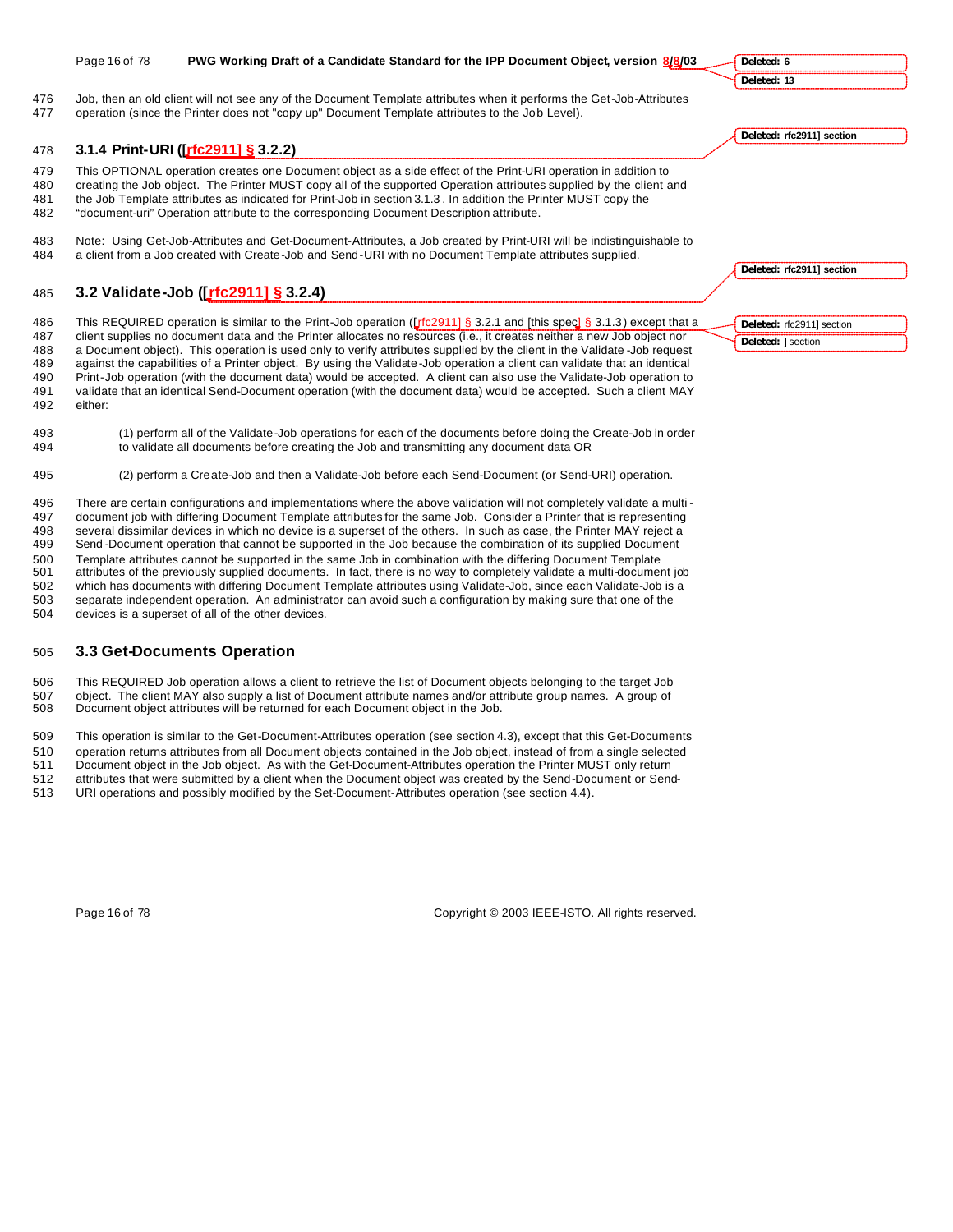**PWG Working Draft for a Candidate Standard for the IPP Document Object 8/8/03** Page 17 of 78 |

**Deleted: , 6/13**

#### **3.3.1 Get-Documents Request**

| 515<br>516<br>517 | The client submits the Get-Documents request to a Printer. The Get-Documents is similar to the Get-Jobs<br>operations (see [ $\frac{f}{c}$ [2911] § 3.2.6) except that there are no equivalents to the "which-jobs" and "my-jobs" Operation<br>Deleted: rfc2911] section<br>attributes. |  |
|-------------------|-----------------------------------------------------------------------------------------------------------------------------------------------------------------------------------------------------------------------------------------------------------------------------------------|--|
| 518               | The following groups of attributes are part of the Get-Documents Request:                                                                                                                                                                                                               |  |

#### **Group 1: Operation Attributes**

| 520<br>521        | <b>Natural Language and Character Set:</b><br>The "attributes-charset" and "attributes-natural-language" attributes as described in $[rfc2911]$ § 3.1.4.1.                                                                    | Deleted: rfc2911] section |
|-------------------|-------------------------------------------------------------------------------------------------------------------------------------------------------------------------------------------------------------------------------|---------------------------|
| 522<br>523<br>524 | Target:<br>Either (1) the "printer-uri" (uri) plus "job-id" (integer(1:MAX)) or (2) the "job-uri" (uri) Operation attribute(s)<br>which define the target Job object for this operation as described in $[rfc2911]\$ § 3.1.5. | Deleted: rfc2911] section |
| 525<br>526<br>527 | <b>Requesting User Name:</b><br>The "requesting-user-name" (name(MAX)) attribute SHOULD be supplied by the client as described in<br>rfc291116883.                                                                            | Deleted: rfc2911] section |

#### **3.3.1.1"limit" (integer(1:MAX)):**

 The client OPTIONALLY supplies this Operation attribute. The Printer MUST support this Operation 530 attribute. It is an integer value that determines the maximum number of Documents that a client will receive<br>531 from the Printer. The limit is a "stateless limit" in that if the value supplied by the client is 'N', th from the Printer. The limit is a "stateless limit" in that if the value supplied by the client is 'N', then only the first 'N' Documents are returned in the Get-Documents Response. There is no mechanism to allow for the next 'M' Documents after the first 'N' Documents. If the client does not supply the "limit" attribute, the Printer responds with all Documents in the Job.

#### **3.3.1.2"requested-attributes" (1setOf type2 keyword):**

 The client OPTIONALLY supplies this attribute. The Printer MUST support this attribute. It is a set of Document attribute names and/or attribute groups names in whose values the requester is interested. This set of attributes is returned for each Document object that is returned. The allowed attribute group names are the same as those defined in the Get-Document -Attributes operation in section 4.3.

- If the client does not supply this attribute, the Printer MUST respond as if the client had supplied this attribute with the single value:
- 'document-number' (see section 9.1.23)

### **3.3.2 Get-Documents Response**

 The Printer returns all of the Document objects up to the number specified by the "limit" attribute that match the criteria as defined by the attribute values supplied by the client in the request. If the client requests any Document attributes at all, there is a set of Document Object Attributes returned for each Document object.

- It is not an error for the Printer to return 0 Documents. If the response returns 0 Documents because there are no
- Documents in the Job, then the status code for 0 Documents MUST be 'successful-ok'.

Copyright © 2003 IEEE-ISTO. All rights reserved. Page 17 of 78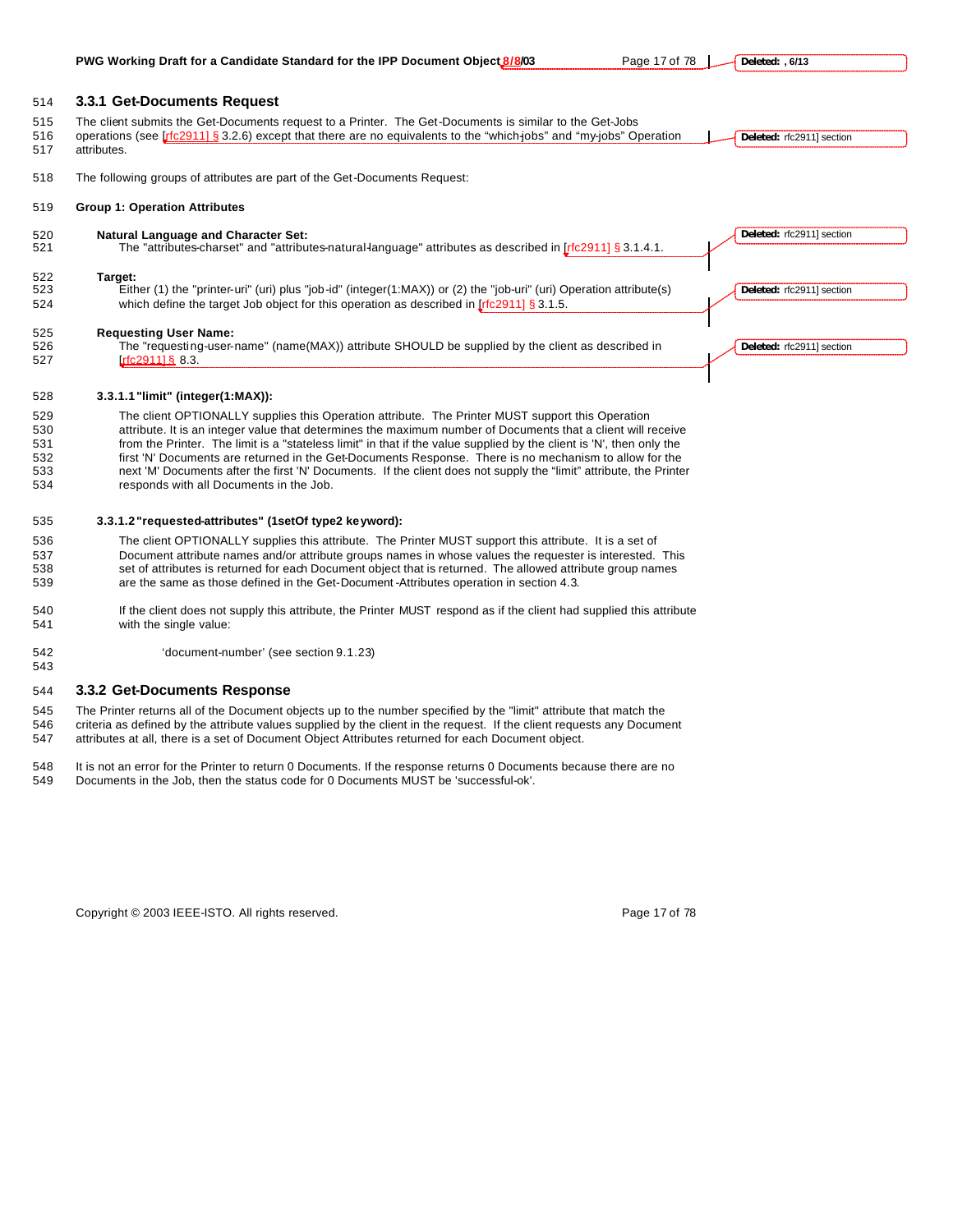|            | Page 18 of 78                          | PWG Working Draft of a Candidate Standard for the IPP Document Object, version 8/8/03                                                                                                                         | Deleted: 6                 |
|------------|----------------------------------------|---------------------------------------------------------------------------------------------------------------------------------------------------------------------------------------------------------------|----------------------------|
|            |                                        |                                                                                                                                                                                                               | Deleted: 13                |
| 550        | <b>Group 1: Operation Attributes</b>   |                                                                                                                                                                                                               |                            |
|            |                                        |                                                                                                                                                                                                               |                            |
| 551        | <b>Status Message:</b>                 |                                                                                                                                                                                                               |                            |
| 552        |                                        | In addition to the REQUIRED status code returned in every response, the response OPTIONALLY includes a                                                                                                        |                            |
| 553        |                                        | "status-message" (text(255)) and/or a "detailed-status-messages" (text(MAX)) Operation attribute as                                                                                                           | Deleted: rfc2911] sections |
| 554        |                                        | described in $[rfc2911]$ § 13 and 3.1.6.                                                                                                                                                                      |                            |
|            |                                        |                                                                                                                                                                                                               |                            |
| 555<br>556 |                                        | <b>Natural Language and Character Set:</b><br>The "attributes-charset" and "attributes-natural-language" attributes as described in Irfc29111 § 3.1.4.2.                                                      | Deleted: rfc2911] section  |
|            |                                        |                                                                                                                                                                                                               |                            |
| 557        | <b>Group 2: Unsupported Attributes</b> |                                                                                                                                                                                                               |                            |
|            |                                        |                                                                                                                                                                                                               | Deleted: rfc2911] section  |
| 558        |                                        | See Lrfc2911] § 3.1.7 for details on returning Unsupported Attributes.                                                                                                                                        |                            |
|            |                                        |                                                                                                                                                                                                               |                            |
| 559        |                                        | The response MAY contain or MAY omit the "requested-attributes" Operation attribute with any supplied                                                                                                         |                            |
| 560        |                                        | values (attribute keywords) that were requested by the client but are not supported by the Printer. If the                                                                                                    |                            |
| 561        |                                        | Printer does return unsupported attributes referenced in the "requested-attributes" Operation attribute and                                                                                                   |                            |
| 562        |                                        | that attribute included group names, such as 'all', the unsupported attributes MUST NOT include attributes                                                                                                    |                            |
| 563        |                                        | described in the standard but not supported by the implementation.                                                                                                                                            |                            |
|            |                                        |                                                                                                                                                                                                               |                            |
| 564        |                                        | Groups 3 to N: Document Object Attributes                                                                                                                                                                     |                            |
|            |                                        |                                                                                                                                                                                                               |                            |
| 565<br>566 |                                        | The Printer responds with one set of Document Template attributes (see the D column in Table 10) and<br>Document Description attributes (see the Doc column in Table 11) for each returned Document object as |                            |
|            |                                        |                                                                                                                                                                                                               |                            |
| 567        |                                        | specified by the "requested-attributes" Operation attribute supplied by the client in the request. The Printer                                                                                                |                            |
| 568        |                                        | ignores (does not respond with) any requested attribute or value which is not supported or which is restricted                                                                                                |                            |
| 569        |                                        | by the security policy in force, including whether the requesting user is the user that submitted the job (job                                                                                                |                            |
| 570        |                                        | originating user) or not (see [rfc2911] § 8). However, the Printer MUST respond with the 'unknown' value for                                                                                                  | Deleted: rfc2911] section  |
| 571        |                                        | any supported attribute (including all REQUIRED attributes) for which the Printer does not know the value,                                                                                                    |                            |
| 572        |                                        | unless it would violate the security policy. See the description of the "out-of-band" values in the beginning of                                                                                              | Deleted: rfc2911] section  |
| 573        | $rfc2911$ ] § 4.1.                     |                                                                                                                                                                                                               |                            |
| 574        |                                        | The Printer MUST return the Groups for the requested Job in order of increasing "document-number"                                                                                                             |                            |
| 575        |                                        | Document Description attribute value.                                                                                                                                                                         |                            |
|            |                                        |                                                                                                                                                                                                               | Deleted: rfc2911] section  |
|            |                                        |                                                                                                                                                                                                               |                            |
| 576        |                                        | 3.4 Cancel-Job ([rfc2911] § 3.3.3)                                                                                                                                                                            |                            |
|            |                                        |                                                                                                                                                                                                               |                            |
| 577        |                                        | This REQUIRED operation sets the "document-state" Document Description attribute to 'canceled' and the                                                                                                        |                            |
| 578        |                                        | "document-state-reasons" Document Description attribute with 'canceled-by-user' or 'canceled-by-operator' for all                                                                                             |                            |
| 579        |                                        | Document objects in the identified Job that have not yet reached a terminal state ('completed', 'canceled', or                                                                                                |                            |
| 580        | 'aborted').                            |                                                                                                                                                                                                               |                            |
|            |                                        |                                                                                                                                                                                                               | Deleted: rfc2911] section  |
| 581        |                                        | 3.5 Send-Document ([fc2911] § 3.3.1)                                                                                                                                                                          |                            |
|            |                                        |                                                                                                                                                                                                               |                            |
| 582        |                                        | This REQUIRED Job operation is a Document Creation operation that has been extended to accept a new Document                                                                                                  |                            |
| 583        |                                        | Attributes group (Group 4) that the client can supply (see section 4.1 for the extension semantics).                                                                                                          |                            |
|            |                                        |                                                                                                                                                                                                               | Deleted: rfc2911] section  |
|            |                                        |                                                                                                                                                                                                               |                            |
| 584        |                                        | 3.6 Send-URI ([rfc2911] § 3.3.2)                                                                                                                                                                              |                            |
| 585        |                                        | This OPTIONAL Job operation is a Document Creation operation that has been extended to accept a new Document                                                                                                  |                            |
| 586        |                                        | Attributes group (Group 4) that the client can supply (see section 4.2 for the extension semantics).                                                                                                          |                            |
|            |                                        |                                                                                                                                                                                                               |                            |
|            |                                        |                                                                                                                                                                                                               |                            |
|            |                                        |                                                                                                                                                                                                               |                            |
|            |                                        |                                                                                                                                                                                                               |                            |

Page 18 of 78 Copyright © 2003 IEEE-ISTO. All rights reserved.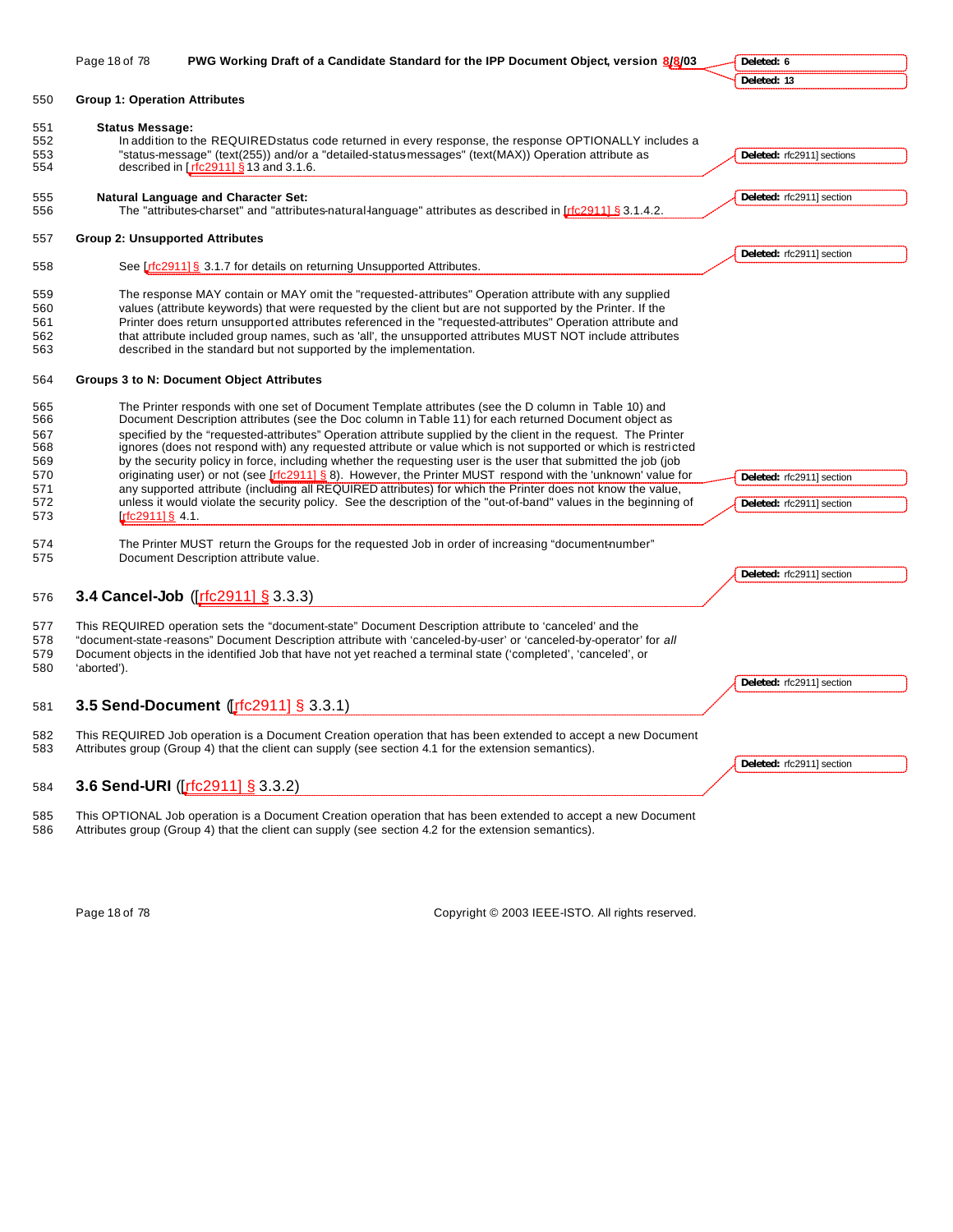#### **PWG Working Draft for a Candidate Standard for the IPP Document Object 8/8/03** Page 19 of 78 | 587 **3.7 Hold-Job** ([rfc2911] § 3.3.5) 588 This OPTIONAL operation moves the job to the 'pending-held' state, and sets the Job's "job-state-reasons" Job<br>589 Description attribute as described in [rfc2911] § 3.3.5. The values of the Documents' "document-state-re Description attribute as described in [rfc2911] § 3.3.5. The values of the Documents' "document-state-reasons" 590 Document Description attributes MUST NOT be affected by this operation. 591 **3.8 Release-Job** ([rfc2911] § 3.3.6) 592 This OPTIONAL operati on moves the job out of the 'pending-held' state, if there are no other "job-state-reasons" to 593 hold the job as described in [rfc2911] § 3.3.6. The values of the Documents' "document-state-reasons" Document 594 Description attributes MUST NOT be affected by this operation. 595 **3.9 Restart-Job** ([rfc2911] § 3.3.7) 596 This OPTIONAL operation starts the Job over again by processing *all* Documents in the Job as described in [rfc2911] 597 § 3.3.7, including Documents that have been canceled by a previous Cancel-Document operation (see section 4.5).<br>598 Therefore, the Printer removes any 'canceled-by-xxx' values from any of the "document-state-reasons" 598 Therefore, the Printer removes any 'canceled-by-*xxx*' values from any of the "document-state-reasons" attributes and 599 the Job's "job -state-reasons" attribute so that any canceled Documents are reprocessed along with the other 600 Documents. 601 **3.10 Reprocess-Job** ([adm-ops] § 4.1) 602 This OPTIONAL operation processes the Job again by processing *all* Documents in the Job, including ones that have 603 been canceled by a previous Cancel-Document operation. Therefore, the Printer removes any 'canceled-by-xxx' 604 values from any of the "document-state-reasons" attributes and the Job's "job-state-reasons" attribute so that any<br>605 canceled Documents are reprocessed along with the other Documents. canceled Documents are reprocessed along with the other Documents. <sup>606</sup> **4 Document Operations** 607 This section defines the Document Creation and Document operations. The Document object semantics are as 608 parallel to the Job object semantics as possible. Therefore, most of the Job operations have analogous Document 609 operations as shown in Table 17 in section "Appendix A: Document operations compared to Job operations". 610 Operations that can apply only to an entire job have no analogous document operation as indicated. This extension 611 adds 5 new Document operations that operate on the Document object once it is created by either of the existing four 612 operations: Send-Document, Send-URI operations, Print-Job and Print-URI. 613 Note: By Document object, this specification means the object once it becomes a contained part of a Job object, not 614 before or after. So in this specification a Document object does not represent data in a repository. **Deleted: , 6/13 Deleted:** rfc2911] section **Deleted:** rfc2911] section **Deleted:** rfc2911] section **Deleted:** rfc2911] section **Deleted:** rfc2911] section **Deleted:** rfc2911] section **Deleted:** ] section **Deleted:** and **Deleted:** . DMC Editorial02: Aren't there four Document Creation operations? I was going to change this here to say so, but then Table 4 just below would need to be updated as well, and then the paragraph before Table 4 might need rewriting

615 The signatures of the operation requests that create Document objects are very similar as shown in Table 4 . The 616 entries in the table show what a client MUST, MAY, or MUST NOT supply in the indicated operation requests.

### 617 **Table 4 - Client-supplied Document Creation and Validation Request Signatures**

|                                        | Send-Document   | <b>Send-URII</b> | Print-Job              | <b>Print-URI</b>       |  |
|----------------------------------------|-----------------|------------------|------------------------|------------------------|--|
|                                        |                 |                  |                        |                        |  |
| Farget                                 | MUST be Job     | MUST be Job      | <b>MUST be Printer</b> | <b>MUST be Printer</b> |  |
| "document-uri"                         | <b>MUST NOT</b> | <b>MUST</b>      | <b>MUST NOT</b>        | <b>MUST</b>            |  |
| <b>Document Template</b><br>attributes | <b>MAY</b>      | <b>MAY</b>       | <b>MAY</b>             | <b>MAY</b>             |  |

Copyright © 2003 IEEE-ISTO. All rights reserved. Copyright C 2003 IEEE-ISTO. All rights reserved.

**Formatted:** Highlight

**Deleted:** two

**Deleted:** job

(maybe not "very similar" anymore?), so I decided to bring this up as a question. If Table 4 doesn't get changed for this reason, it should probably have the two empty columns **removed.** Also, if we add Print-Job and Print-URI to this paragraph and Table 4, they should probably be added to Table 5 as well..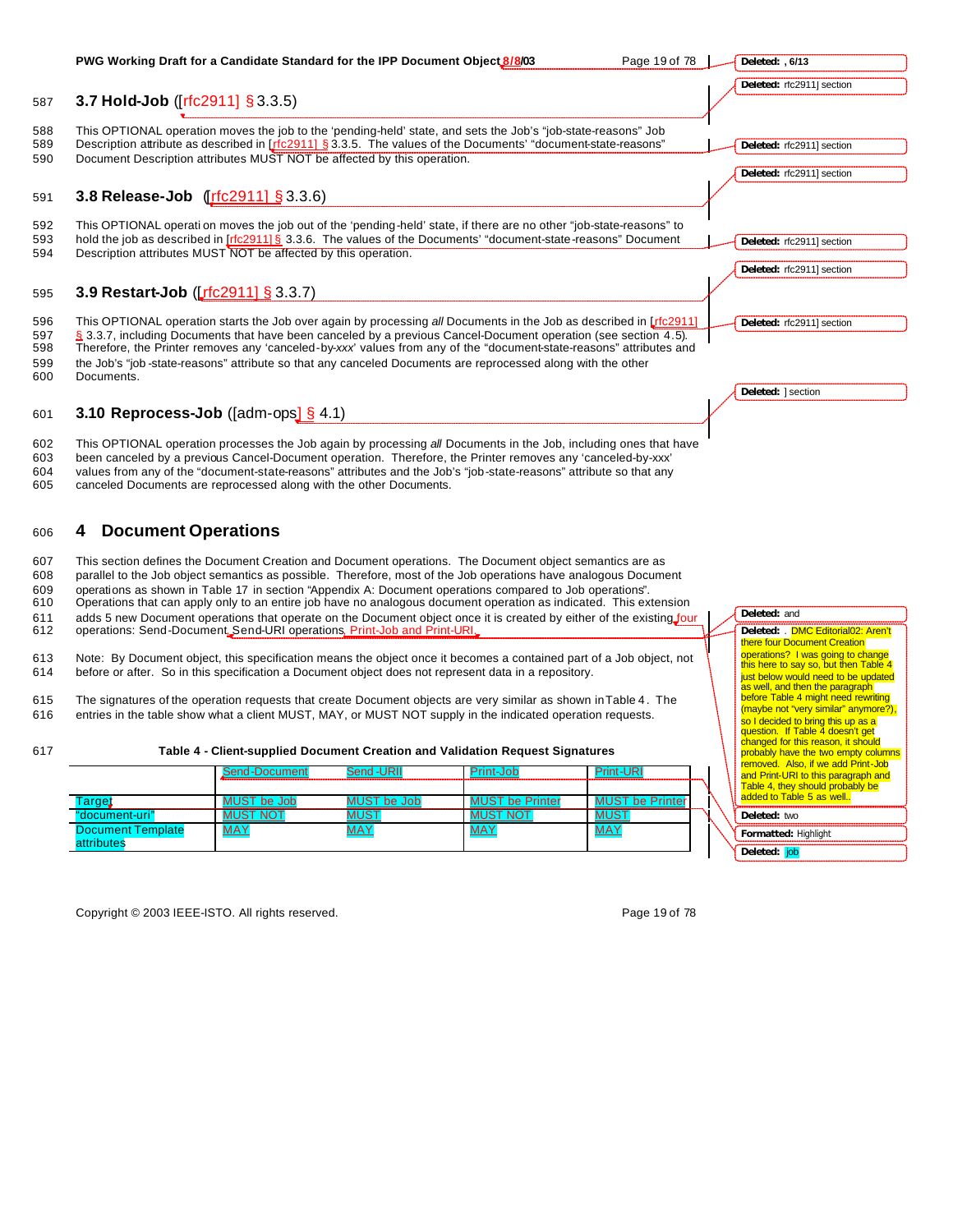| Page 20 of 78 |      |                | PWG Working Draft of a Candidate Standard for the IPP Document Object, version 8/8/03 | Deleted: 6  |
|---------------|------|----------------|---------------------------------------------------------------------------------------|-------------|
|               |      |                |                                                                                       | Deleted: 13 |
| Data          | MUS1 | <b>IST NOT</b> | <b>MUST NOT</b>                                                                       |             |

#### 619 The entries in Table 5 show what a Printer MUST or MAY support and return in the indicated operations responses.

618

#### 620 **Table 5 - Printer-returned Document Creation and Validation Response Signatures**

|                               | Create-Job      | Send-Document | Send-URI     | Print-Job    | <b>Print-URI</b> | <b>Formatted Table</b> |
|-------------------------------|-----------------|---------------|--------------|--------------|------------------|------------------------|
|                               |                 |               |              |              |                  |                        |
| Status code/message           | <b>MUST</b>     | MUST          | <b>MUST</b>  | <b>MUST</b>  | <b>MUST</b>      | Formatted: Highlight   |
| <b>Unsupported Attributes</b> | MUST, if any    | MUST, if any  | MUST, if any | MUST, if any | MUST, if any     | Formatted: Highlight   |
| Job status attributes         | MUST            | <b>MUST</b>   | MUST         | <b>MUST</b>  | <b>MUST</b>      |                        |
| Document status attributes:   |                 |               |              |              |                  | Formatted: Highlight   |
| "document-number"             | <b>MUST NOT</b> | <b>MUST</b>   | <b>MUST</b>  | <u>MAY</u>   | <u>MAY</u>       | Formatted: Highlight   |
| "document-state"              | <b>MUST NOT</b> | <b>MUST</b>   | <b>MUST</b>  | <b>MAY</b>   | <b>MAY</b>       | Formatted: Highlight   |
| "document-state-              | <b>MUST NOT</b> | <b>MUST</b>   | <b>MUST</b>  | <b>MAY</b>   | <b>MAY</b>       | Formatted: Highlight   |
| reasons"                      |                 |               |              |              |                  |                        |
| "document-state-              | <b>MUST NOT</b> | MAY           | MAY          | <b>MAY</b>   | <b>MAY</b>       | Formatted: Highlight   |
| message"                      |                 |               |              |              |                  | Formatted: Highlight   |

621

### **Deleted: rfc2911] section**

**Deleted:** rfc2911] section

**Deleted:** rfc2911] section **Deleted:** rfc2911] sections

**Formatted:** Highlight

# 622 **4.1 Send-Document ([rfc2911] § 3.3.1) extension**

- 623 This REQUIRED<sup>13</sup> Document Creation operation allows a client to submit multiple documents in a single Job by
- 624 making a Send-Document request for each Document. In this specification, the Send-Document creates a
- 625 Document object ([rfc2911] did not have a Document object). A Printer MUST support this operation with the
- 626 semantics specified in [rfc2911] and with the extension defined in this specification, since this specification
- 627 REQUIRES the Printer to support multiple document jobs.
- 628 See [rfc2911] § 3.3.1 for the semantics of the Send-Document operation not reproduced here.
- 629 *Access Rights:* The authenticated user (see [rfc2911] § 8.3) performing this operation must either be the job owner
- 630 (as determined in the Create-Job operation) or an operator or administrator of the Printer (see [rfc2911] § 1 and 8.5).
- 631 Otherwise, the Printer MUST reject the operation and return: 'client-error-forbidden', 'client-error-not-authenticated',
- 632 or 'client-error-not-authorized' as appropriate.

#### 633 **4.1.1 Send-Document Request**

634 The following attribute sets are part of the Send-Document Request:

#### 635 **Group 1: Operation Attributes (as in [rfc2911])**

636 As specified in [rfc2911] § 3.3.1 Send-Document request, plus any extensions indicated in Table 8. For 637 example, "compression", "document-format", and "document-name". Deleted: rfc2911] section

#### 638 **Group 2: Document Template Attributes (new - not in [rfc2911])**

639 The client OPTIONALLY supplies a set of Document Template attributes as listed in Table 10 . For example, 640 "media" and "number-up". If the client is not supplying any Document Template attributes in the request, the

<sup>13</sup> This specification REQUIRES the Printer to support the Send-Document operation while [rfc2911] did not. This difference is because this specification REQUIRES the Printer to support multiple document jobs, while [rfc2911] did not.

Page 20 of 78 Copyright © 2003 IEEE-ISTO. All rights reserved.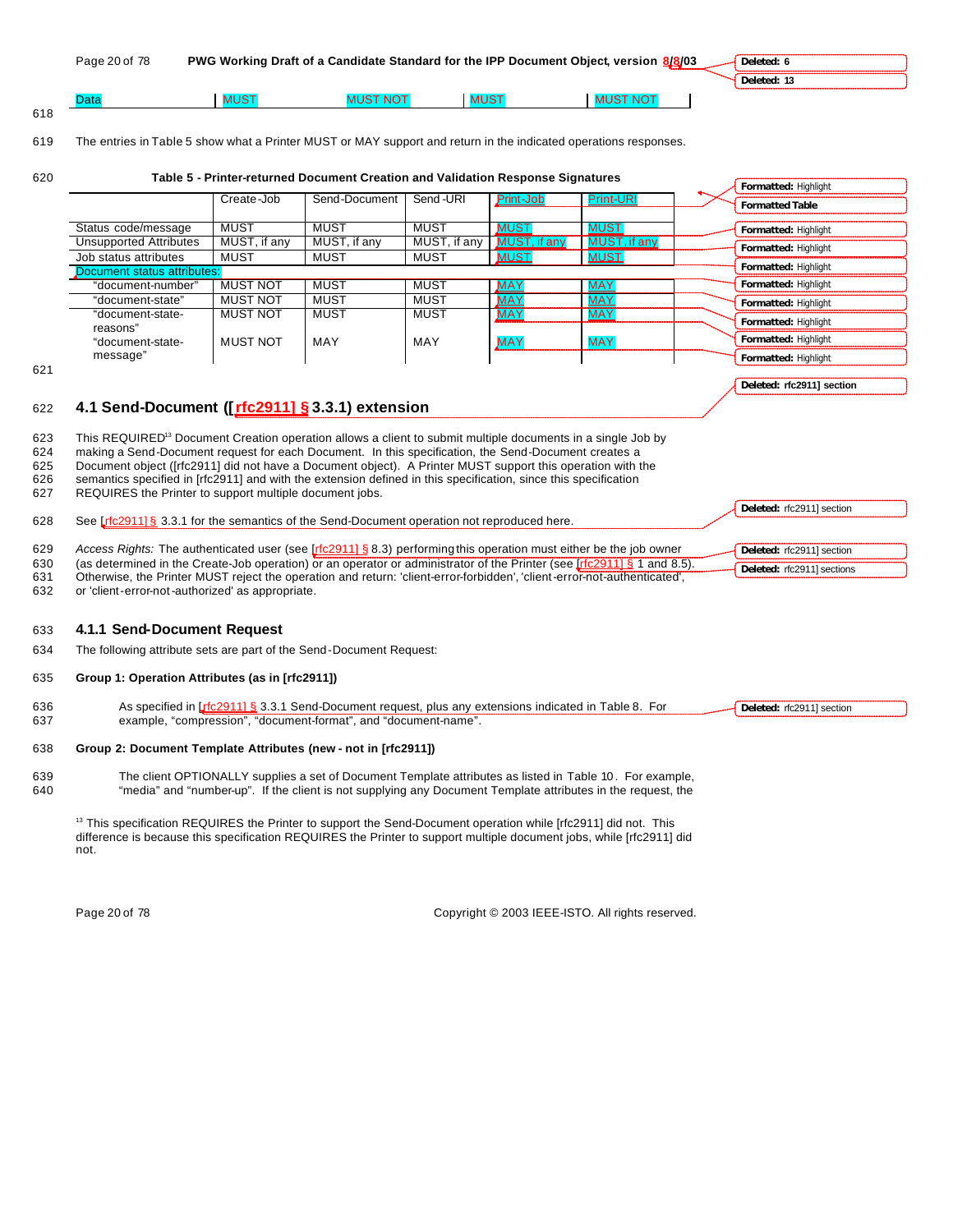| Deleted: rfc2911] section  |
|----------------------------|
|                            |
|                            |
|                            |
| Deleted: rfc2911] sections |
| Deleted: rfc2911] sect ion |
|                            |
| Deleted: rfc2911] section  |
|                            |
| Deleted: rfc2911] section  |
|                            |
|                            |
|                            |
|                            |
|                            |
|                            |
|                            |

Copyright © 2003 IEEE-ISTO. All rights reserved. example 21 of 78 Page 21 of 78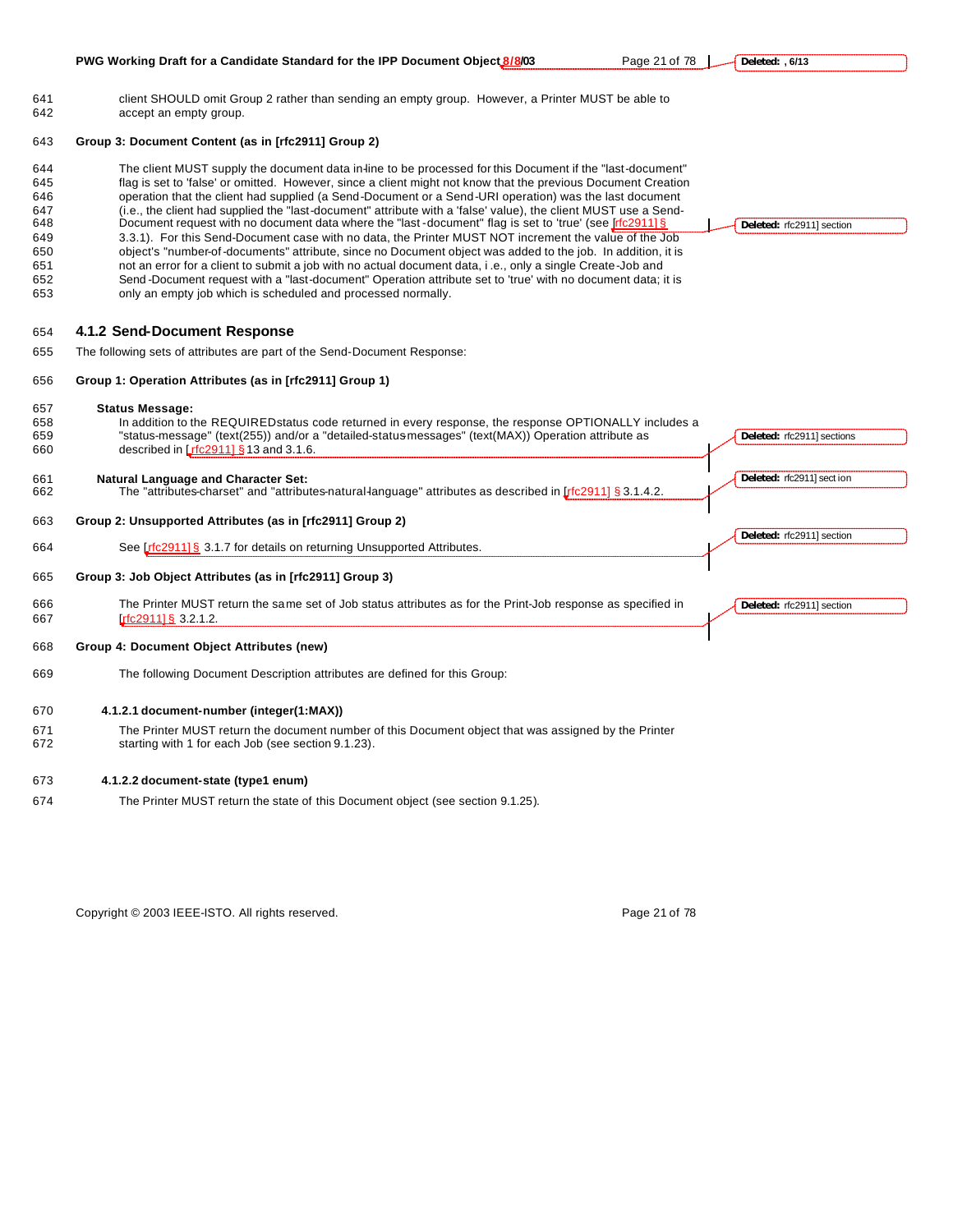|                                               | Page 22 of 78         | PWG Working Draft of a Candidate Standard for the IPP Document Object, version 8/8/03                                                                                                                                                                                                                                                                                                                                                                                                                                                                                                                                                                                                                                                                                                                                  | Deleted: 6                |
|-----------------------------------------------|-----------------------|------------------------------------------------------------------------------------------------------------------------------------------------------------------------------------------------------------------------------------------------------------------------------------------------------------------------------------------------------------------------------------------------------------------------------------------------------------------------------------------------------------------------------------------------------------------------------------------------------------------------------------------------------------------------------------------------------------------------------------------------------------------------------------------------------------------------|---------------------------|
|                                               |                       |                                                                                                                                                                                                                                                                                                                                                                                                                                                                                                                                                                                                                                                                                                                                                                                                                        | Deleted: 13               |
| 675                                           |                       | 4.1.2.3 document-state-reasons (1setOf type2 keyword)                                                                                                                                                                                                                                                                                                                                                                                                                                                                                                                                                                                                                                                                                                                                                                  |                           |
| 676                                           |                       | The Printer MUST return the associated state reasons for this Document (see section 9.1.27).                                                                                                                                                                                                                                                                                                                                                                                                                                                                                                                                                                                                                                                                                                                           |                           |
| 677                                           |                       | 4.1.2.4 document-state-message (text(MAX))                                                                                                                                                                                                                                                                                                                                                                                                                                                                                                                                                                                                                                                                                                                                                                             |                           |
| 678<br>679                                    |                       | The Printer MAY return the localized description of the "document-state" and "document-state-reasons"<br>values for this Document (see section 9.1.26).                                                                                                                                                                                                                                                                                                                                                                                                                                                                                                                                                                                                                                                                |                           |
|                                               |                       |                                                                                                                                                                                                                                                                                                                                                                                                                                                                                                                                                                                                                                                                                                                                                                                                                        | Deleted: rfc2911] section |
| 680                                           |                       | 4.2 Send-URI ([rfc2911] § 3.3.2) extension                                                                                                                                                                                                                                                                                                                                                                                                                                                                                                                                                                                                                                                                                                                                                                             |                           |
| 681<br>682<br>683<br>684<br>685<br>686<br>687 |                       | This OPTIONAL Document Creation operation has the same request and response semantics as the Send-<br>Document operation (see section 4.1) except that a client MUST supply a URI reference ("document-uri" Operation<br>attribute) rather than the document data itself. If a Printer supports this operation, clients can use either this<br>operation or the Send-Document operation to add new Document objects to an existing multi-document Job object.<br>However, if a client needs to indicate that the previous Send -URI or Send -Document was the last document, the<br>client MUST use the Send-Document operation (see section 4.1) with no document data and the "last-document" flag<br>set to 'true' as specified in [rfc2911] § 3.3.2 (rather than using a Send-URI operation with no "document-uri" | Deleted: rfc2911] section |
| 688                                           | Operation attribute). |                                                                                                                                                                                                                                                                                                                                                                                                                                                                                                                                                                                                                                                                                                                                                                                                                        |                           |
| 689                                           |                       | If a Printer supports this operation, it MUST also support the Print-URI operation (see [rfc2911] § 3.2.2).                                                                                                                                                                                                                                                                                                                                                                                                                                                                                                                                                                                                                                                                                                            | Deleted: rfc2911] section |
| 690<br>691<br>692                             |                       | The Printer MUST validate the syntax and URI scheme of the supplied URI before returning a response, just as in<br>the Print-URI operation. The IPP Printer MAY validate the accessibility of the document as part of the operation or<br>subsequently (see [rfc291116 3.2.2).                                                                                                                                                                                                                                                                                                                                                                                                                                                                                                                                         | Deleted: rfc2911] section |
| 693                                           |                       | 4.3 Get-Document-Attributes                                                                                                                                                                                                                                                                                                                                                                                                                                                                                                                                                                                                                                                                                                                                                                                            |                           |
| 694<br>695<br>696<br>697                      |                       | This REQUIRED Document operation allows a client to request the values of selected attributes of a Document<br>object. This operation is almost identical to the Get-Job-Attributes operation (see Lrfc2911] § 3.3.4). The only<br>differences are that the operation is directed at a Document object rather than a Job object and the returned attribute<br>group is a set of Document object attributes rather than a set of Job object attributes.                                                                                                                                                                                                                                                                                                                                                                 | Deleted: rfc2911] section |

698 The Printer MUST return the Document Description attributes that a client supplied in the Document Creation<br>699 operation (Print-Job. Print-URI. Send-Document or Send-URI) as Operation attributes (see the PJ/PU and SD 699 operation (Print-Job, Print-URI, Send-Document or Send-URI) as Operation attributes (see the PJ/PU and SD/SU 700 columns in Table 8 and the Doc column in Table 11), any Document Template attributes supplied by Send-Document<br>701 or Send-URI operations (see the D column in Table 10), plus any additional Document Description attribu or Send-URI operations (see the D column in Table 10), plus any additional Document Description attributes that the 702 Printer has generated, su ch as "document-state" (see the Doc column in Table 11). The Printer MUST NOT return 703 any Job Level attributes that the Document object inherits and MUST NOT factor out common Document object<br>704 attributes and return them as Job object attributes. Thus Get-Document-Attributes returns to clients only th attributes and return them as Job object attributes. Thus Get-Document-Attributes returns to clients only the 705 attributes that clients submitted in Document Creation operations, plus the additional Document Description attributes 706 that the Printer sets.

707 The client MAY display to the user any Document attributes inherited from the Job object. However, such a client<br>708 MUST query both the Job object using Get-Job-Attributes and the Document object using Get-Document-At 708 MUST query both the Job object using Get-Job-Attributes and the Document object using Get-Document-Attributes in order to be able to merge the inherited attributes with the explicitly-supplied Document attributes. Furthermore, the 710 client MAY factor out common explicitly-supplied Document object attributes and display them once as Job object<br>711 attributes, instead of with each Document object. However, any such regularization of the display for attributes, instead of with each Document object. However, any such regularization of the display for users is the 712 policy of the client and is outside the scope of this client-Printer protocol specification. Note: to specify any such 713 regularization or canonicalization policy in the Printer response would have been impossible to agree to.

714 For Document objects, the possible names of attribute groups are:

Page 22 of 78 Copyright © 2003 IEEE-ISTO. All rights reserved.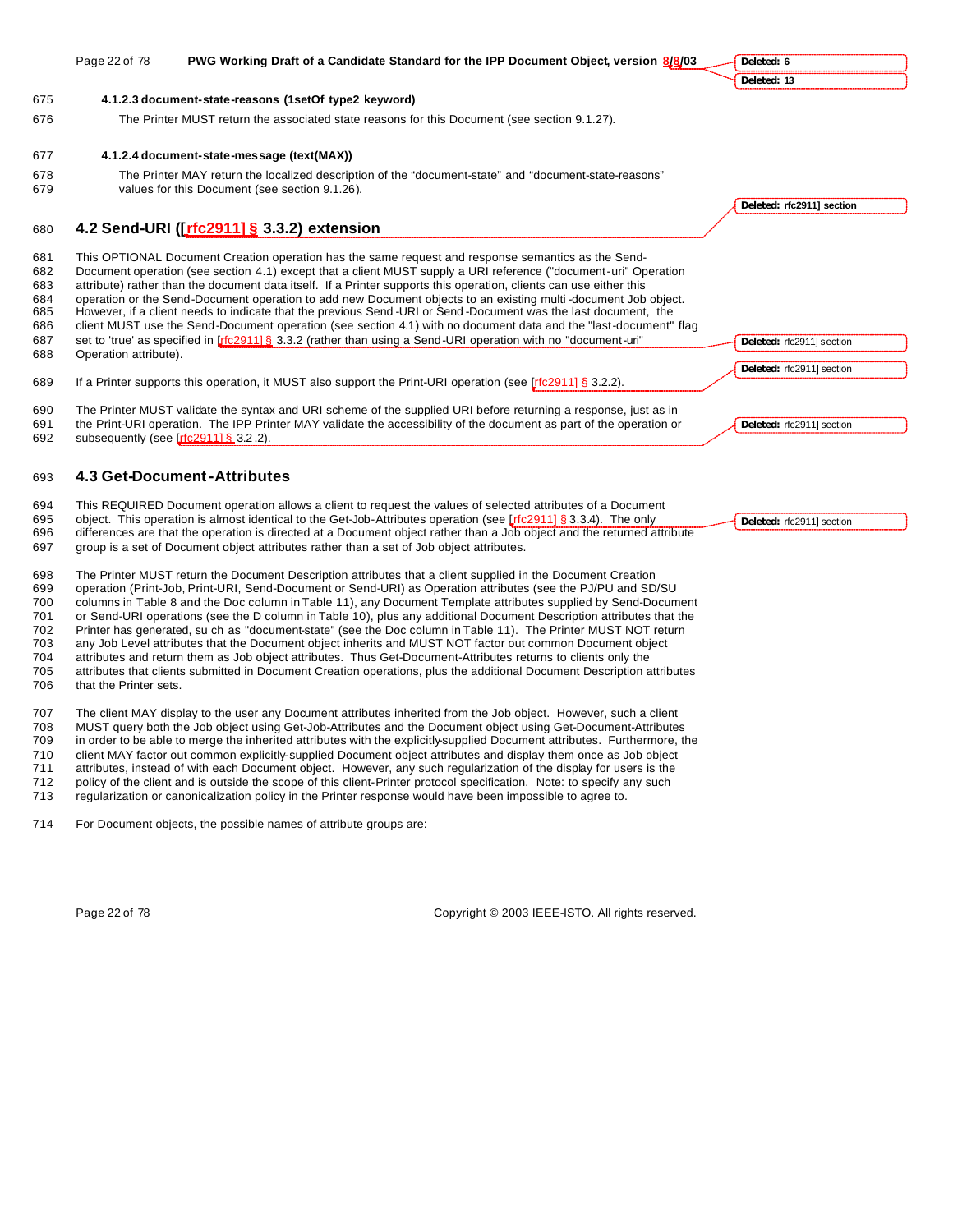

Copyright © 2003 IEEE-ISTO. All rights reserved. Copyright C 2003 IEEE-ISTO. All rights reserved.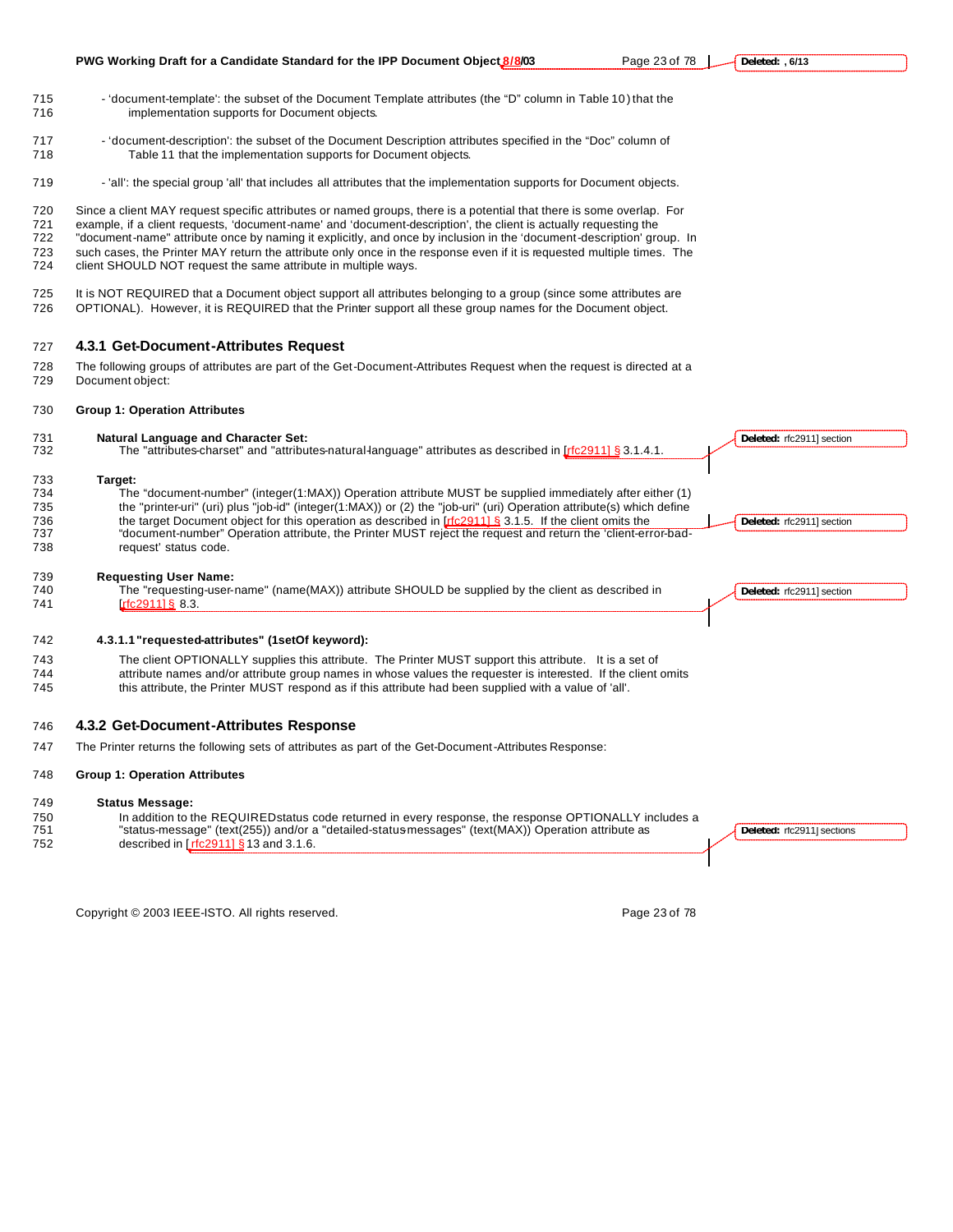|            | Page 24 of 78                          | PWG Working Draft of a Candidate Standard for the IPP Document Object, version 8/8/03                                                                                                                                                  | Deleted: 6                |
|------------|----------------------------------------|----------------------------------------------------------------------------------------------------------------------------------------------------------------------------------------------------------------------------------------|---------------------------|
|            |                                        |                                                                                                                                                                                                                                        | Deleted: 13               |
| 753        |                                        | <b>Natural Language and Character Set:</b>                                                                                                                                                                                             |                           |
| 754<br>755 |                                        | The "attributes-charset" and "attributes-natural-language" attributes as described in [rfc2911] § 3.1.4.2. The<br>"attributesnatural-language" MAY be the natural language of the Document object, rather than the one                 | Deleted: rfc2911] section |
| 756        | requested.                             |                                                                                                                                                                                                                                        |                           |
|            |                                        |                                                                                                                                                                                                                                        |                           |
| 757        | <b>Group 2: Unsupported Attributes</b> |                                                                                                                                                                                                                                        |                           |
| 758        |                                        | See Lrfc2911] § 3.1.7 for details on returning Unsupported Attributes.                                                                                                                                                                 | Deleted: rfc2911] section |
|            |                                        |                                                                                                                                                                                                                                        |                           |
| 759        |                                        | The response MAY contain or MAY omit the "requested-attributes" Operation attribute with any supplied                                                                                                                                  |                           |
| 760<br>761 |                                        | values (attribute keywords) that were requested by the client but are not supported by the Printer. If the<br>Printer does return unsupported attributes referenced in the "requested-attributes" Operation attribute and              |                           |
| 762        |                                        | that attribute included group names, such as 'all', the unsupported attributes MUST NOT include attributes                                                                                                                             |                           |
| 763        |                                        | described in the standard but not supported by the implementation.                                                                                                                                                                     |                           |
| 764        |                                        | <b>Group 3: Document Object Attributes</b>                                                                                                                                                                                             |                           |
| 765        |                                        | The Printer returns the set of requested Document Template attributes (see the D column in Table 10) and                                                                                                                               |                           |
| 766        |                                        | Document Description attributes (see the Doc column in Table 11) and their current values. The Printer                                                                                                                                 |                           |
| 767        |                                        | ignores (does not respond with) any requested attribute or value which is not supported. Furthermore, the                                                                                                                              |                           |
| 768        |                                        | Printer MUST NOT return Document Template attributes that were not supplied by a client in a Send-                                                                                                                                     |                           |
| 769        |                                        | Document or Send-URI request or set by a Set-Document-Attributes request. So the response reflects what                                                                                                                                |                           |
| 770<br>771 |                                        | was submitted. The Printer MAY omit returning attributes that are restricted by the Printer's security policy in<br>force, including whether the requesting user is the user that submitted the job (job originating user) or not      |                           |
| 772        |                                        | (see $[rfc2911]$ § 8). However, the Printer MUST respond with the 'unknown' value for any supported attribute                                                                                                                          | Deleted: rfc2911] section |
| 773        |                                        | (including all REQUIRED attributes) for which the Printer does not know the value, unless it would violate the                                                                                                                         |                           |
| 774        |                                        | security policy. See the description of the "out-of-band" values in the beginning of $\int \int \int f(z^2 + 1) dz$ .                                                                                                                  | Deleted: rfc2911] Section |
| 775        |                                        | <b>4.4 Set-Document-Attributes</b>                                                                                                                                                                                                     |                           |
| 776        |                                        | This OPTIONAL Document operation allows a client to set the values of the attributes of a Document object after the                                                                                                                    |                           |
| 777        |                                        | Document object was submitted to the Printer. In the request, the client supplies the set of Document keyword                                                                                                                          |                           |
| 778        |                                        | attribute names and values that are to be set. In the response, the Printer returns success or rejects the entire                                                                                                                      |                           |
| 779        |                                        | request with indications of which attribute or attributes could not be set.                                                                                                                                                            |                           |
| 780        |                                        | This operation is almost identical to the Set-Job-Attributes operation and follows the same rules for validation (see                                                                                                                  |                           |
| 781        |                                        | [rfc3380] § 4.2). The only differences are that the Set-Document-Attributes operation is directed at a Document                                                                                                                        | Deleted:   section        |
| 782        |                                        | object rather than a Job object. As with the Set-Job-Attributes operation, the Set-Document-Attributes operation can                                                                                                                   |                           |
| 783        |                                        | add an attribute to the Target object and accept the 'delete -attributes' out-of-band value to remove an attribute from                                                                                                                |                           |
| 784        |                                        | the Target object. In addition the validation is the same as the Send-Document and Send-URI operations that create                                                                                                                     |                           |
| 785<br>786 | $rrc2911183.1$ .                       | Document objects, i.e., the Printer validation depends on the "xxx-supported" Printer Description attributes (see                                                                                                                      | Deleted: rfc2911] section |
|            |                                        |                                                                                                                                                                                                                                        |                           |
| 787        |                                        | If a dient supplies a document attribute in a Set-Document-Attributes request that the Printer supports, and the                                                                                                                       |                           |
| 788        |                                        | document was originally submitted without supplying that attribute, the Printer adds the attribute to the Document                                                                                                                     |                           |
| 789        | object.                                |                                                                                                                                                                                                                                        |                           |
| 790        |                                        | If the client supplies a document attribute with the "out-of-band" value 'delete-attribute' (see [rfc3380 § 8.2), then the                                                                                                             | Deleted:   section        |
| 791        |                                        | Printer MUST remove the attribute and all of its values from the Document object, if present. The semantic effect of                                                                                                                   |                           |
| 792        |                                        | the client supplying the 'delete-attribute' value in a Set-Document-Attributes operation MUST be the same as if the                                                                                                                    |                           |
| 793<br>794 |                                        | attribute had not been supplied with the Document object in the Document Creation operation, i.e., the Printer applies<br>its default attribute or behavior with lower precedence that the PDL (see the beginning of $r$ $r$ = 4.2 and |                           |
| 795        |                                        | [rfc2911] 3.2.1.1). Any subsequent query of the Document object using Get-Document-Attributes or Get-Documents                                                                                                                         | Deleted: rfc2911] section |
| 796        |                                        | MUST NOT return any attribute that has been deleted using the 'delete-attribute' out-of-band value. However, a                                                                                                                         |                           |

Page 24 of 78 Copyright © 2003 IEEE-ISTO. All rights reserved.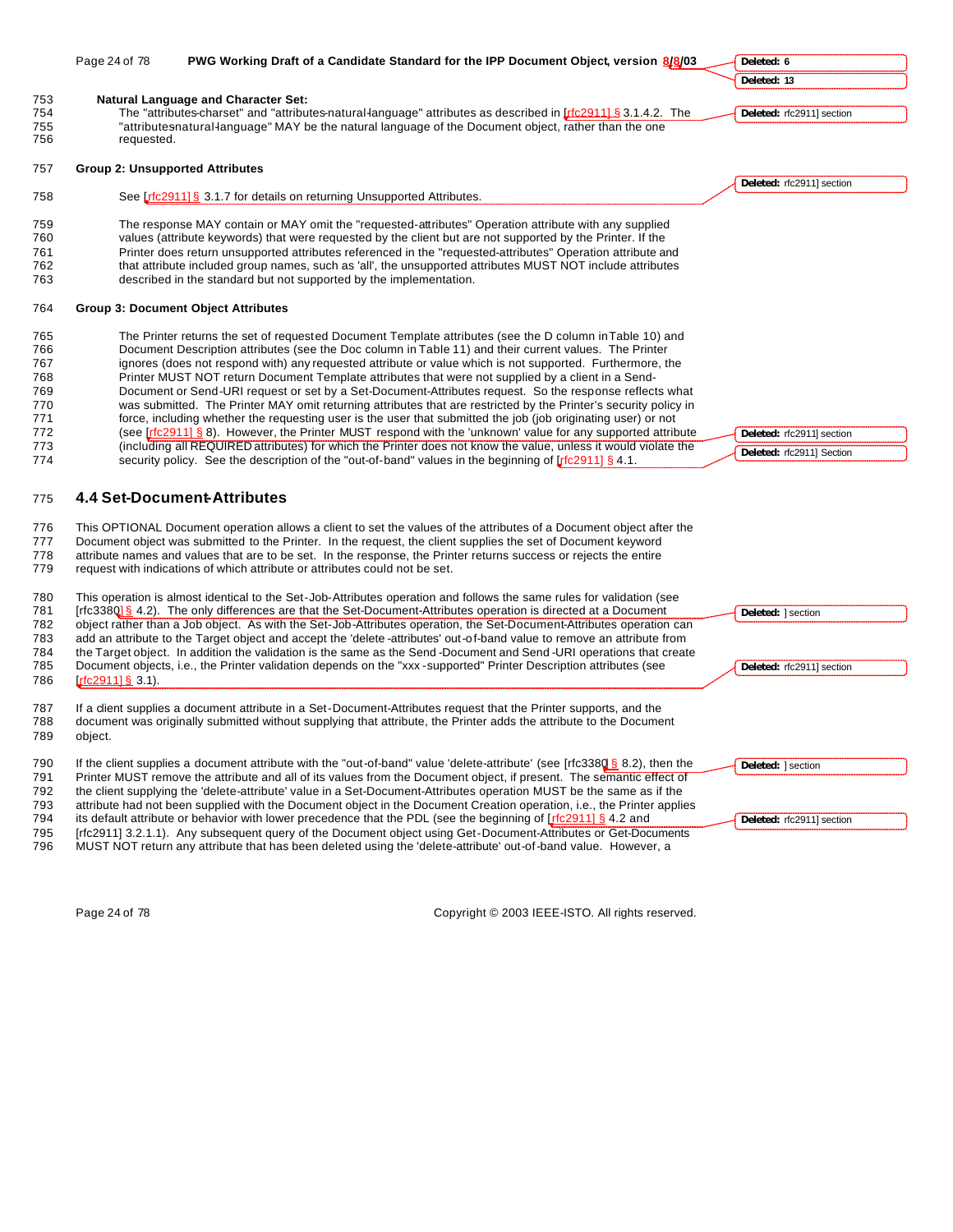- 797 client can re-establish such a deleted Document attribute with any supported value(s) using a subsequent Set-798 Document-Attributes operation.
- 799 If the client supplies an attribute in a Set-Document-Attributes request with the 'delete-attribute' value and that 800 attribute is not present on the Document object, the Printer ignores that supplied attribute in the request, does not 801 return the attribute in the Unsupported Attributes group, and returns the 'successful-ok' status code, if there are no 802 other problems with the request.

 The validation of the Set-Document-Attributes request is performed by the Printer as if the document had been submitted originally with the new attribute values (and the deleted attributes removed) and with "ipp-attribute-fidelity" set to 'true', i.e., all modified Document attributes and values MUST be supported in combination with the Document attributes not modified. If such a Document Creation operation would have been accepted, then the Set-Document- Attributes MUST be accepted. If such a Document Creation operation would have been rejected, then the Set- Document-Attributes MUST be rejected and the Document MUST be unchanged. In addition, if any of the supplied attributes are not supported, are not settable, or the values are not supported, the Printer MUST reject the entire operation; the Printer MUST NOT partially set some of the supplied attributes. In other words, after the operation, all 811 the supplied attributes MUST be set or none of them MUST be set, thus making the Set-Document -Attributes an atomic operation.

813 The value of the "ipp-attribute-fidelity" and "job-mandatory-attributes" Operation attributes supplied in the original Job 814 Creation request, if any, MUST have no effect on the behavior of the Set-Document-Attributes operation, since the

- 815 Set-Document-Attributes request MUST behave as if "ipp-attribute-fidelity" = 'true'. In other words, the Printer MUST<br>816 reject any attempt to set a Document attribute to an unsupported value or to a value that would reject any attempt to set a Document attribute to an unsupported value or to a value that would conflict with another
- 817 Document attribute value.

818 The Printer MUST accept or reject this operation when the Document's READ-ONLY "document-state" attribute has<br>819 the values shown in Table 6. The document's current state MUST affect whether the Printer accepts or rej the values shown in Table 6. The document's current state MUST affect whether the Printer accepts or rejects the 820 request. However, the Set-Document-Attributes operation MUST NOT change the state of the Document object 821 (since the Document is a passive object and the Document state is a subset of the Job State). For example, in the 822 case where the operation creates a request for unavailable resources, the Job (but not the Document) transitions to a 823 new state. Table 6 shows the allowed behaviors in each document state.

#### 824 **Table 6 - Document State Table for the Set-Document-Attributes operation**

| Current          | New              | Printer's response status code                                  |
|------------------|------------------|-----------------------------------------------------------------|
| "document-state" | "document-state" | and "action":                                                   |
|                  | (no change)      |                                                                 |
|                  |                  |                                                                 |
| 'pending'        | 'pending'        | 'successful-ok'                                                 |
| 'pending'        | 'pending'        | 'successful-ok' - needed resources are not ready (the Job MAY   |
|                  |                  | change state, but the Document MUST NOT).                       |
| 'processing'     | 'processing'     | 'successful-ok' or 'client-error-not-possible' depending on     |
|                  |                  | implementation, including the attributes being set, whether the |
|                  |                  | document has started marking media, etc.                        |
| 'completed'      | 'completed'      | 'client-error-not-possible'                                     |
| 'canceled'       | 'canceled'       | 'client-error-not-possible'                                     |
| 'aborted'        | 'aborted'        | 'client-error-not-possible'                                     |

#### 825

826 This operation MUST NOT change the value of attributes not specified in the operation unless the definition of the

- 827 attribute explicitly specifies such side effects. In general, Document attribute definitions that are settable will not 828 define side effects on other attributes that are settable, only side effects on READ-ONLY attributes, if any.
	-

Copyright © 2003 IEEE-ISTO. All rights reserved. Copyright C 2003 IEEE-ISTO. All rights reserved.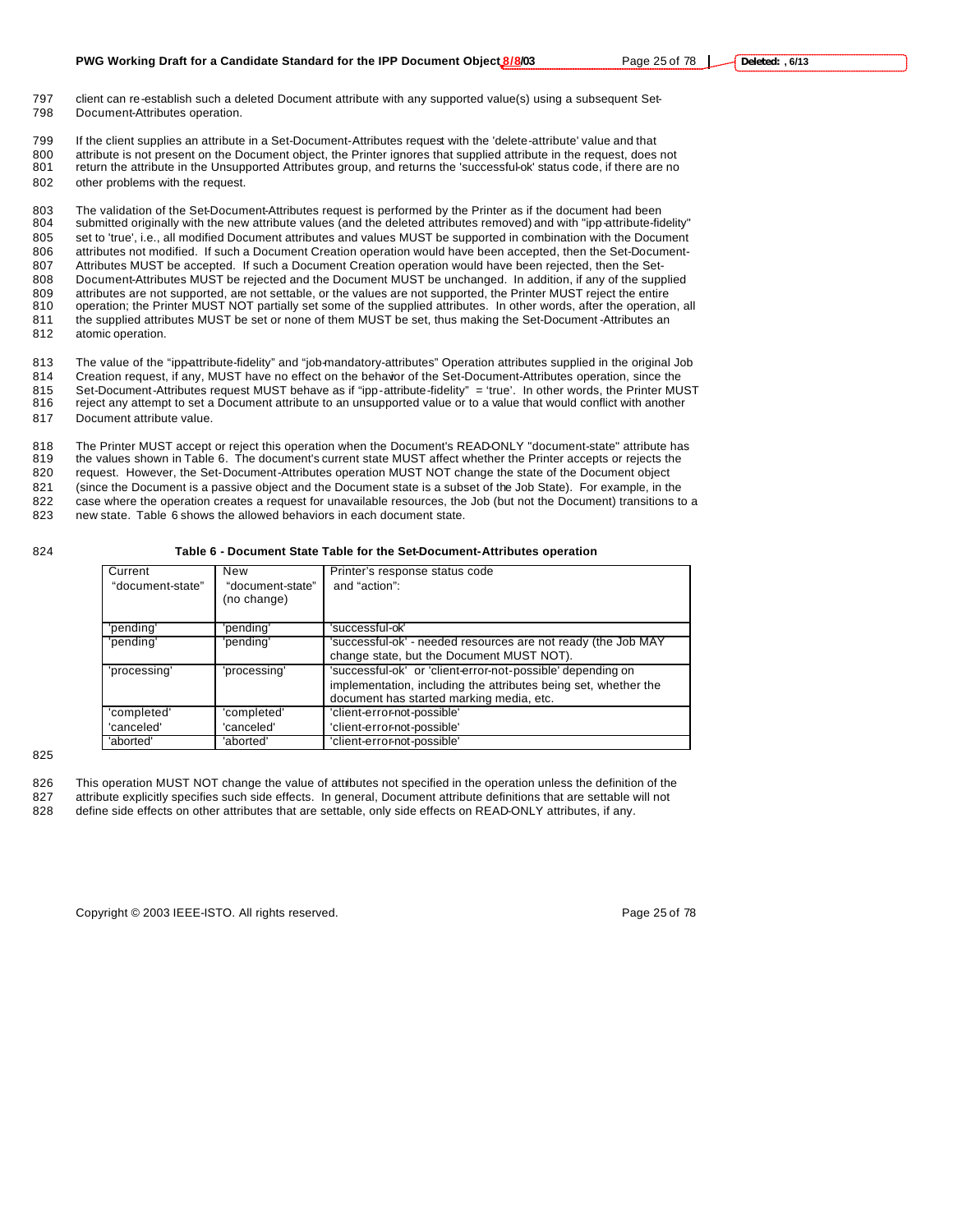|                   | Page 26 of 78                        | PWG Working Draft of a Candidate Standard for the IPP Document Object, version 8/8/03                                                                                                                                                   | Deleted: 6                 |
|-------------------|--------------------------------------|-----------------------------------------------------------------------------------------------------------------------------------------------------------------------------------------------------------------------------------------|----------------------------|
|                   |                                      |                                                                                                                                                                                                                                         | Deleted: 13                |
| 829               |                                      | 4.4.1 Settable and READ-ONLY Document Description attributes                                                                                                                                                                            |                            |
| 830<br>831<br>832 |                                      | If the Printer supports the Set-Document-Attributes operation, then it SHOULD support setting of:<br>all Document Template ("xxx") attributes<br>that the implementation supports (see the "D" column in Table 10).                     |                            |
| 833<br>834        |                                      | Almost all Document Description attributes (see $[rfc2911]$ § 4.3) MUST NOT be settable, i.e., they are defined to be<br>READ-ONLY. Only Document Description attributes marked with "(r/w)" in Table 11 MAY be settable using Set-     | Deleted: rfc2911] section  |
| 835<br>836        |                                      | Document-Attributes. The Printer MUST reject a Set-Document-Attributes request that attempts to set any attributes<br>in Table 11 that are not marked "(r/w)".                                                                          |                            |
| 837<br>838<br>839 | whether they MAY be settable.        | Note: From now on, all extensions that define new Document Description attributes will indicate whether or not the<br>attributes are READ-ONLY, by including the "READ-ONLY" adjective in their descriptions and/or explicitly stating  |                            |
| 840               |                                      | Access Rights: The authenticated user (see [ $rfc2911$ ] § 8.3) performing this operation must either be the job owner                                                                                                                  | Deleted: rfc2911] section  |
| 841<br>842        | $8.5$ ).                             | (as determined in the Job Creation operation) or an operator or administrator of the Printer (see [rfc2911] § 1 and                                                                                                                     | Deleted: rfc2911] Sections |
| 843               |                                      | 4.4.2 Set-Document-Attributes Request                                                                                                                                                                                                   |                            |
| 844               |                                      | The following sets of attributes are part of the Set-Document-Attributes Request:                                                                                                                                                       |                            |
| 845               | <b>Group 1: Operation Attributes</b> |                                                                                                                                                                                                                                         |                            |
| 846<br>847        |                                      | <b>Natural Language and Character Set:</b><br>The "attributes-charset" and "attributes-natural-language" attributes as described in [rfc2911] § 3.1.4.1.                                                                                | Deleted: rfc2911] section  |
| 848               | Target:                              |                                                                                                                                                                                                                                         |                            |
| 849               |                                      | The client MUST supply the "document-number" (integer(1:MAX)) Operation attribute immediately after                                                                                                                                     |                            |
| 850<br>851        |                                      | either (1) the "printer-uri" (uri) plus "job-id" (integer(1: $MAX$ )) or (2) the "job-uri" (uri) Operation attribute(s)<br>which define the target Document object for this operation as described in [r fc2911] § 3.1.5. If the client | Deleted: rfc2911] section  |
| 852<br>853        |                                      | omits the "document-number" Operation attribute, the Printer MUST reject the request and return the 'client-<br>error-bad-request' status code.                                                                                         |                            |
| 854               |                                      | Note: There is no way in a single operation for the client to set all of a Job's Document objects to the same                                                                                                                           |                            |
| 855               |                                      | attribute value. Either (1) the client sets the corresponding attribute in each Document object in the Job with                                                                                                                         |                            |
| 856<br>857        |                                      | separate Set-Document-Attributes requests, or (2) the client sets the corresponding attribute at the Job Level<br>using the Set-Job-Attributes operation. Setting the corresponding attribute at the Job Level (or supplying that       |                            |
| 858               |                                      | attribute initially in the Job Creation operation) causes each Document object to inherit the Job Level                                                                                                                                 |                            |
| 859               |                                      | attribute value, if the Document object doesn't have a corresponding explicit attribute supplied at the                                                                                                                                 |                            |
| 860<br>861        |                                      | Document Level. In other words, supplying an attribute at the Job Level will affect all the Job's Document<br>objects that don't have that attribute also explicitly supplied at the Document Level.                                    |                            |
| 862               | <b>Requesting User Name:</b>         |                                                                                                                                                                                                                                         |                            |
| 863<br>864        | $rfc2911$ ] § 8.3.                   | The "requesting-user-name" (name(MAX)) attribute SHOULD be supplied by the client as described in                                                                                                                                       | Deleted: rfc2911] section  |
| 865               | <b>Group 2: Document Attributes</b>  |                                                                                                                                                                                                                                         |                            |
| 866               |                                      | The client MUST supply a set of Document Template attributes with one or more values (including explicitly                                                                                                                              |                            |
| 867               |                                      | allowed out-of-band values) as listed in the "D" column in Table 10, and Document Description attributes                                                                                                                                |                            |
| 868<br>869        |                                      | flagged with "(r/w)" and listed in the "Doc" column in Table 11, and any attribute extensions supported by the<br>Printer. The value(s) of each Document attribute supplied in Group 2 replaces the value(s) of the                     |                            |
| 870               |                                      | corresponding Document attribute on the target Document object. For attributes that can have multiple                                                                                                                                   |                            |
|                   |                                      |                                                                                                                                                                                                                                         |                            |

Page 26 of 78 Copyright © 2003 IEEE-ISTO. All rights reserved.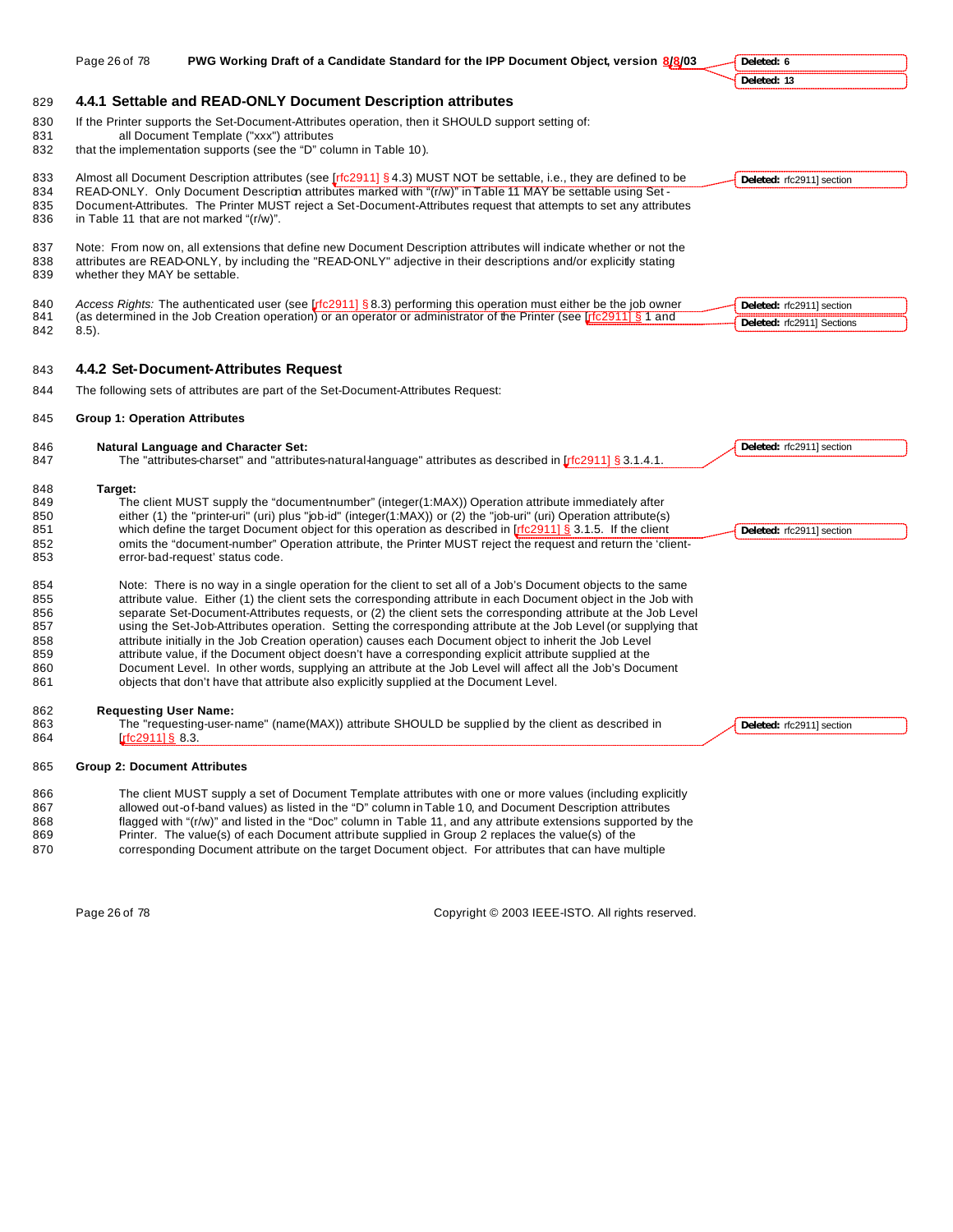|                                 | PWG Working Draft for a Candidate Standard for the IPP Document Object 8/8/03<br>Page 27 of 78                                                                                                                                                                                                                                                                                                                                                                       | Deleted: , 6/13                                        |
|---------------------------------|----------------------------------------------------------------------------------------------------------------------------------------------------------------------------------------------------------------------------------------------------------------------------------------------------------------------------------------------------------------------------------------------------------------------------------------------------------------------|--------------------------------------------------------|
| 871<br>872                      | values (1setOf), all values supplied by the client replace all values of the corresponding Document object<br>attribute.                                                                                                                                                                                                                                                                                                                                             |                                                        |
| 873<br>874<br>875               | In order to set the Document's "document-message" Document Description attribute (see section 9.1.20), the<br>client MUST supply the attribute in Group 2, rather than supplying a "document-message" Operation attribute<br>in Group 1.                                                                                                                                                                                                                             |                                                        |
| 876<br>877                      | If the client supplies an "xxx" attribute with the 'delete-attribute' out-of-band value (see [rfc3380] § 8.2), the<br>Printer MUST remove the "xxx" attribute from the Document object, if present.                                                                                                                                                                                                                                                                  | Deleted:   section                                     |
| 878                             | 4.4.3 Set-Document-Attributes Response                                                                                                                                                                                                                                                                                                                                                                                                                               |                                                        |
| 879                             | The Printer returns the following sets of attributes as part of the Set-Document-Attributes Response:                                                                                                                                                                                                                                                                                                                                                                |                                                        |
| 880                             | <b>Group 1: Operation Attributes</b>                                                                                                                                                                                                                                                                                                                                                                                                                                 |                                                        |
| 881<br>882<br>883<br>884        | <b>Status Message:</b><br>In addition to the REQUIRED status code returned in every response, the response OPTIONALLY includes a<br>"status-message" (text(255)) and/or a "detailed-status messages" (text(MAX)) Operation attribute as<br>described in $[rfc29111 \& 13$ and 3.1.6.                                                                                                                                                                                 | Deleted: rfc2911] sections                             |
| 885<br>886                      | <b>Natural Language and Character Set:</b><br>The "attributes-charset" and "attributes-natural-language" attributes as described in $\int$ fc2911] § 3.1.4.2.                                                                                                                                                                                                                                                                                                        | Deleted: rfc2911] section                              |
| 887                             | <b>Group 2: Unsupported Attributes</b>                                                                                                                                                                                                                                                                                                                                                                                                                               | Deleted: rfc2911] section                              |
| 888                             | See [rfc291116 3.1.7 for details on returning Unsupported Attributes.                                                                                                                                                                                                                                                                                                                                                                                                |                                                        |
| 889<br>890<br>891<br>892<br>893 | If some of the attributes in the operation fail to validate, the Printer MUST reject the operation, MUST NOT<br>change any Document attributes, and MUST return the indicated status code below. In this group, the<br>Printer MUST also return all attributes that fail to validate. The following are the reasons that an attribute<br>fails to validate and the value returned for the attribute, along with the indicated status code and order of<br>detection: |                                                        |
| 894<br>895<br>896               | 1. The number of attributes supplied by the client exceeds the maximum number that the Printer<br>supports in a Set-Printer-Attributes request: return the 'client-error-request-entity-too-large' (see<br>$[rfc2911]\S 13.1.4.9$ .                                                                                                                                                                                                                                  | Deleted: rfc2911] section                              |
| 897<br>898<br>899               | 2. The Printer doesn't support the attribute: return the attribute with the 'unsupported' out-of-band<br>attribute value (see $[rfc2911]$ § 3.1.7 and $[rfc2910]$ ) and the 'client-error-attributes-or-values-not-<br>supported (see [rfc2911] §13.1.4.12).                                                                                                                                                                                                         | Deleted: rfc2911] section<br>Deleted: rfc2911] section |
| 900<br>901<br>902               | 3. The attribute is READ-ONLY (in its definition) or is not-settable in this implementation: return the<br>attribute with the 'not-settable' out-of-band attribute value (see [rfc3380] § 8.1) and the 'client-<br>error-attributes-not-settable' status code (see [rfc3380] § 7.1).                                                                                                                                                                                 | Deleted:   section<br>Deleted: 1 section               |
| 903<br>904<br>905<br>906        | 4. The Printer doesn't support the value: if the attribute in the operation has a single value, return it.<br>If the attribute in the operation is multi-valued, return only those values in a 1 set Of that are not<br>supported. Return the 'client-error-attributes-or-values-not-supported' status code (see [rfc29111 §<br>$13.1.4.12$ ).                                                                                                                       | Deleted: rfc2911] section                              |
| 907<br>908<br>909               | 5. The values of some of the supplied attributes conflict with one another and/or other Document<br>attribute values not being set: if the conflicting attribute in the operation has a single value, return<br>the attribute and the value. If the attribute in the operation is multi -valued, retu rn only the attribute                                                                                                                                          |                                                        |

Copyright © 2003 IEEE-ISTO. All rights reserved. example 27 of 78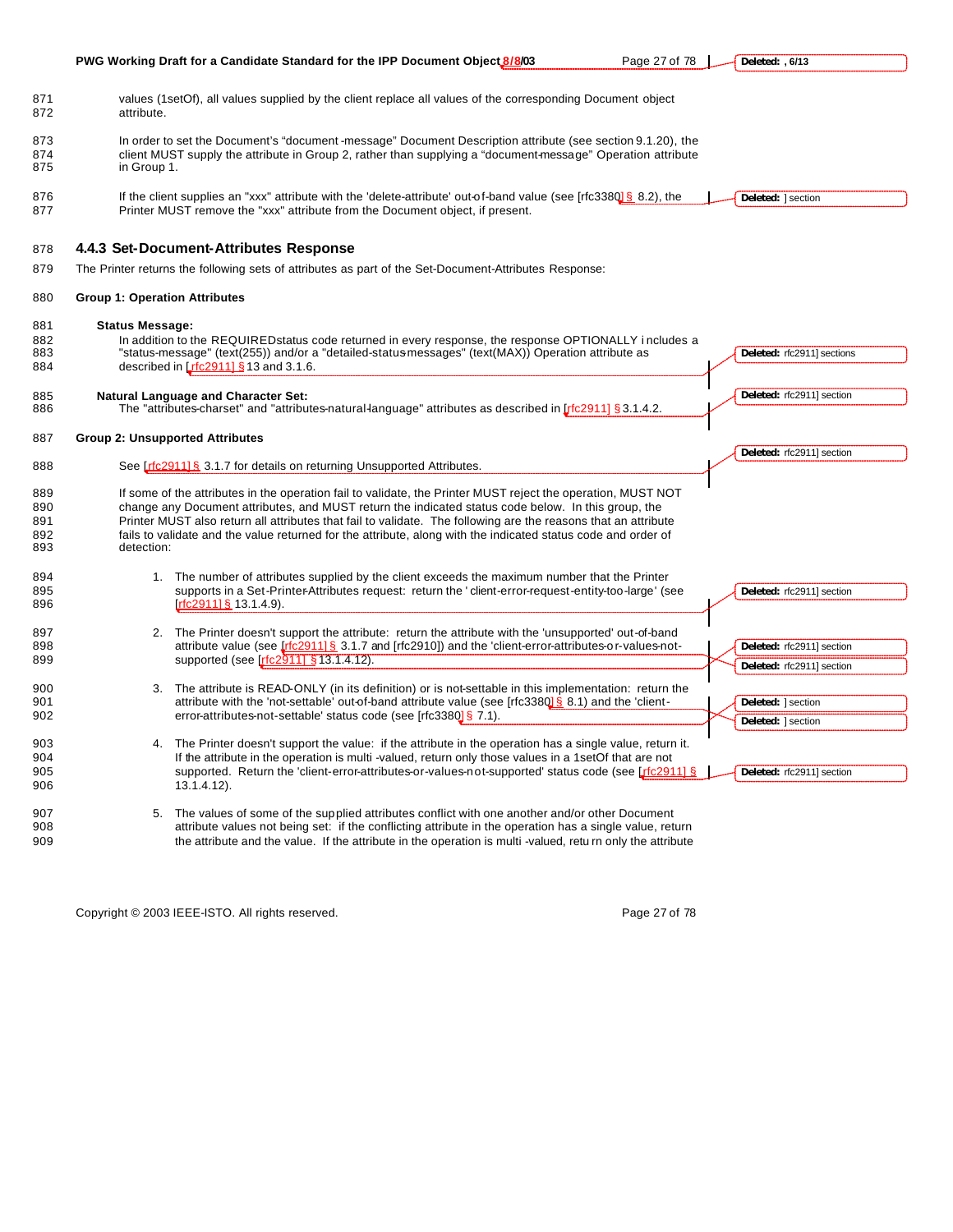|            | Page 28 of 78       | PWG Working Draft of a Candidate Standard for the IPP Document Object, version 8/8/03                                                                                            | Deleted: 6                |
|------------|---------------------|----------------------------------------------------------------------------------------------------------------------------------------------------------------------------------|---------------------------|
|            |                     |                                                                                                                                                                                  | Deleted: 13               |
| 910<br>911 |                     | and those values in a 1 set Of that are conflicting with other attributes. Return the 'client-error-<br>conflicting-attributes' status code (see <b>Irfc29111 § 13.1.4.15</b> ). | Deleted: rfc2911] section |
| 912        | 4.5 Cancel-Document |                                                                                                                                                                                  |                           |
| 913        |                     | This REQUIRED Document operation allows a client to cancel a specified Document in a specified Print Job any time                                                                |                           |
| 914        |                     | from the time the Document is created up to, but not including, the time that the Document is completed, canceled, or                                                            |                           |
| 915        |                     | aborted. Since a Document might already be printing by the time a Cancel-Document is received, some media sheet                                                                  |                           |
| 916        |                     | pages might be printed before the document processing is actually terminated.                                                                                                    |                           |
| 917        |                     | The Cancel-Document operation does not remove the Document from the Job and Printer, but only sets the specified                                                                 |                           |
| 918        |                     | Document's "document-state" Document Description attribute to 'canceled' and the Document's "document-state-                                                                     |                           |
| 919        |                     | reasons" Document Description attribute with 'canceled-by-user' or 'cancel-by-operator'. If the Job object is printed                                                            |                           |
| 920        |                     | again using operations such as the Reprocess-Job operation (see [adm-ops] $\S$ 4.1) or the Restart-Job operation (see                                                            | Deleted: 1 section        |
| 921        |                     | Irfc29111§ 3.3.7), any canceled Documents are also printed again. Thus Cancel-Document has the same semantics                                                                    | Deleted: rfc2911] section |

925 The Cancel-Document operation does not affect the states of any of the other Document objects in the job. If the Job

922 as Cancel-Job (see [rfc2911] § 3.3.3), which only cancels the processing of the job, and doesn't delete the Job object<br>923 itself. See the Delete-Document operation (section 5.4) to remove the Document object itself im itself. See the Delete-Document operation (section 5.4) to remove the Document object itself immediately from the

926 was processing and there are more Documents to be processed, the Printer does so. If there are no further 927 Documents to process, the Job moves to the 'completed' state as usual whenever there is no more processing to be

928 done.

924 Job and Printer.

929 The Printer MUST accept or reject the request based on the document's current state and transition the document to 930 the indicated new state as follows:

| Current "document-state" | New "document-state" | Printer's response status code and action: |
|--------------------------|----------------------|--------------------------------------------|
| 'pending'                | 'canceled'           | 'successful-ok'                            |
| 'processing'             | 'canceled'           | 'successful-ok'                            |
| 'processing'             | 'processing'         | 'successful-ok' See Rule 1                 |
| 'processing'             | 'processing'         | 'client-error-not-possible' See Rule 2     |
| 'completed'              | 'completed'          | 'client-error-not-possible'                |
| 'canceled'               | 'canceled'           | 'client-error-not-possible'                |
| 'aborted'                | 'aborted'            | 'client-error-not-possible'                |

931<br>932

Rule 1: If the implementation requires some measurable time to cancel the document in the 'processing' document

933 states, the Printer MUST add the 'processing-to-stop-point' value to the document's "document-state-reasons" 934 attribute and then transition the document to the 'canceled' state when the processing ceases (see [rfc2911] § 4.3.8).

935 Rule 2: If the Document object already has the 'processing-to-stop-point' value in its "document-state-reasons" 936 attribute, then the Printer MUST reject a Cancel-Document operation.

937 *Access Rights:* The authenticated user (see [rfc2911] § 8.3) performing this operation must either be the job owner or

938 an operator or administrator of the Printer (see [rfc2911] § 1 and 8.5). Otherwise, the Printer MUST reject the

939 operation and return: 'client-error-forbidden', 'client-error-not-authenticated', or 'client-error-not-authorized' as 940 appropriate.

# 941 **4.5.1 Cancel-Document Request**

942 The following groups of attributes are part of the Cancel-Document Request:

Page 28 of 78 Copyright © 2003 IEEE-ISTO. All rights reserved.

**Deleted:** rfc2911] section

**Deleted:** rfc2911] section **Deleted:** sections

**Deleted:** rfc2911] section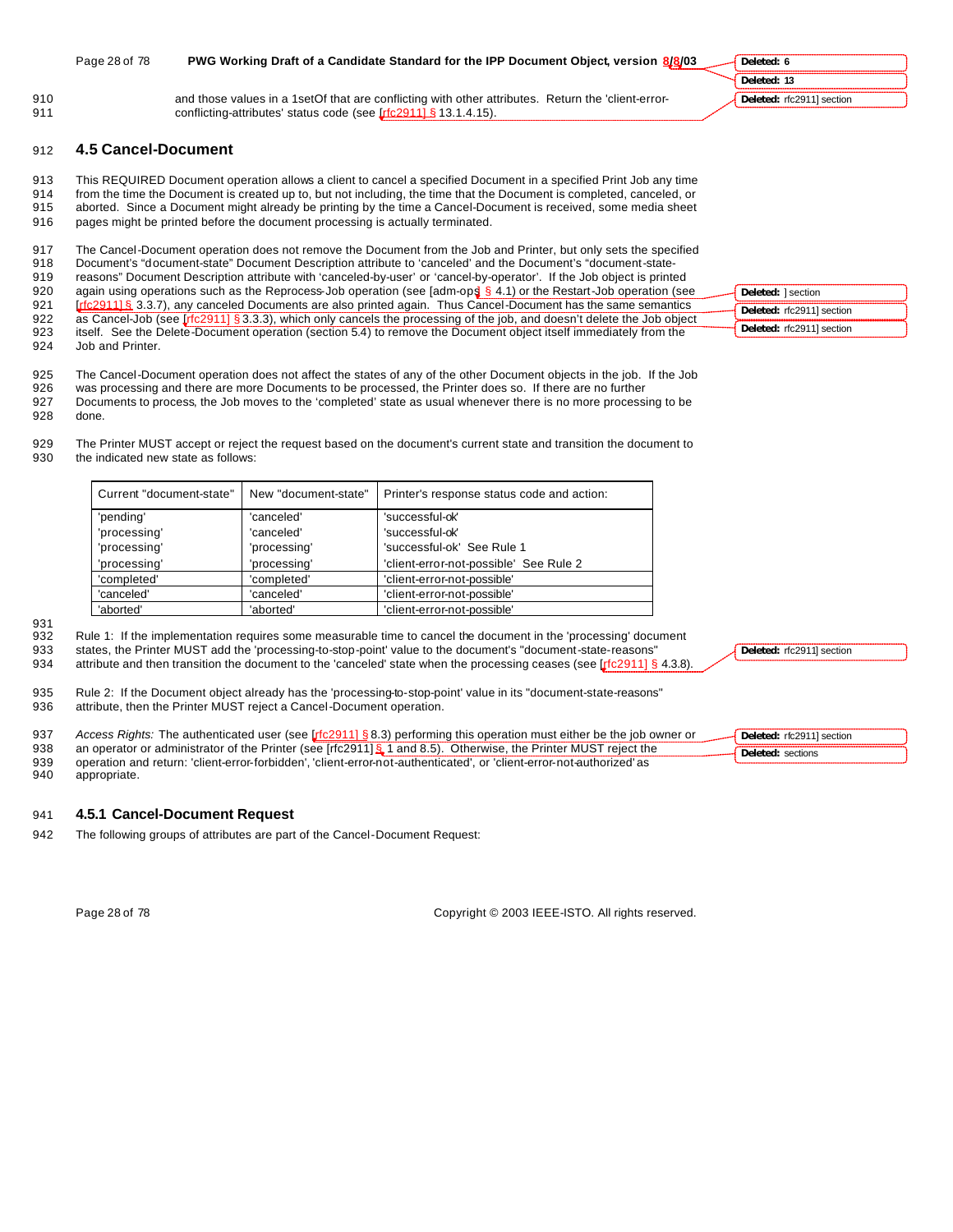## **Group 1: Operation Attributes Natural Language and Character Set:** 945 The "attributes-charset" and "attributes-natural-language" attributes as described in [rfc2911] § 3.1.4.1. **Target:** 947 The client MUST supply the "document-number" (integer(1:MAX)) Operation attribute immediately after either (1) the "printer-uri" (uri) plus "job-id" (integer(1:MAX)) or (2) the "job -uri" (uri) Operation attribute(s) which define the target Document object for this operation as described in section [rfc2911] 3.1.5. If the client omits the "document-number" Operation attribute, the Printer MUST reject the request and return the 'client-error-bad-request' status code. **Requesting User Name:** The "requesting-user-name" (name(MAX)) attribute SHOULD be supplied by the client as described in **[rfc2911] § 8.3. 4.5.1.1document-message (text(MAX)):** The client MAY supply this Operation attribute. If the Printer supports this attribute, the Printer MUST also support the corresponding "document-message" (text(MAX)) Document Description attribute (see section 9.1.20) and copy this value to the "document-message" Document Description attribute. The end user can use this Document Description attribute as a message to the operator and the operator can use it as a message to the end user. The Printer MAY print this message on a document start sheet for this document, if any. 962 The Printer MUST ignore the "job-message-from-operator" Operation attribute (see [adm-ops] § 6) for this operation, since that is a job -only attribute and Cancel-Document is a Document operation. **4.5.2 Cancel-Document Response** The following sets of attributes are part of the Cancel-Document Response: **Group 1: Operation Attributes Status Message:** 968 In addition to the REQUIRED status code returned in every response, the response OPTIONALLY includes a "status-message" (text(255)) and/or a "detailed-status-messages" (text(MAX)) Operation attribute as 970 described in [rfc2911] § 13 and 3.1.6. **Natural Language and Character Set:** 972 The "attributes-charset" and "attributes-natural-language" attributes as described in [rfc2911] § 3.1.4.2. **Group 2: Unsupported Attributes** 974 See [rfc2911] § 3.1.7 for details on returning Unsupported Attributes. Once a successful response has been sent, the implementation guarantees that the Document will eventually end up in the 'canceled' state. Between the time the Cancel-Document operation is accepted and when the document enters the 'canceled' document-state (see section 9.1.25), the "document-state-reasons" attribute (see section 9.1.27) MUST contain the 'processing-to-stop-point' value which indicates to later queries that although the Document might still be 'processing', it will eventually end up in the 'canceled' state, not the 'completed' state. **Deleted:** rfc2911] section **Deleted:** rfc2911] section **Deleted:** ] section **Deleted:** sections **Deleted:** rfc2911] section **Deleted:** rfc2911] section

Copyright © 2003 IEEE-ISTO. All rights reserved. Copyright C 2003 IEEE-ISTO. All rights reserved.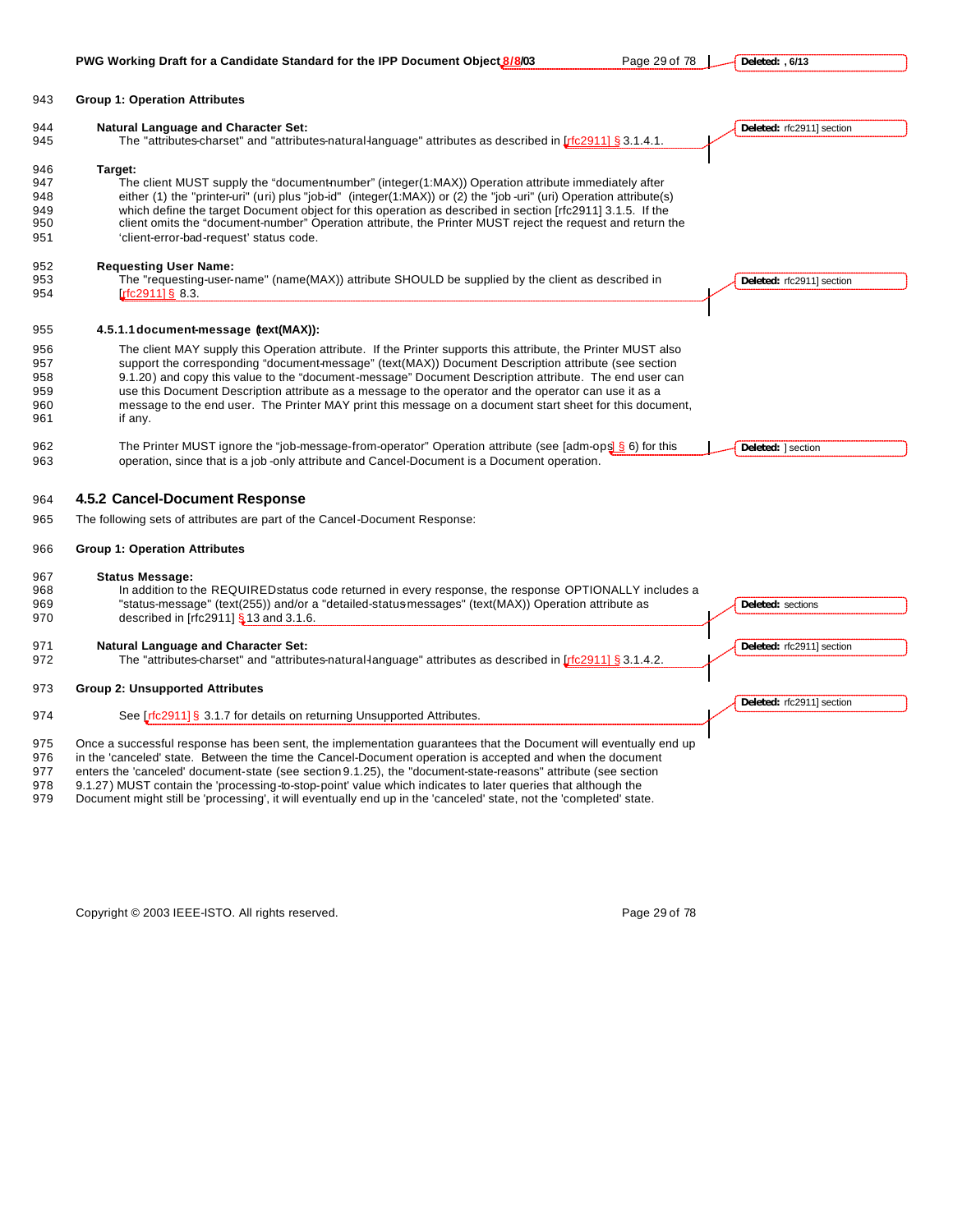| 980          | <b>Administrative Job and Document operations</b><br>5                                                                                                                                                                               |                           |
|--------------|--------------------------------------------------------------------------------------------------------------------------------------------------------------------------------------------------------------------------------------|---------------------------|
| 981          | This section summarizes the extensions to existing Administrative Job and Printer operations and defines new                                                                                                                         |                           |
| 982          | Document Administrative operations. The following administrative operations: <b>Promote-Job</b> ([adm-ops] § 4.4.1),                                                                                                                 | Deleted:   section        |
| 983<br>984   | Release-Held-New-Jobs ([adm-ops] § 3.3.2), Resume-Job ([adm-ops] § 4.3.2), Schedule-Job-After ([adm-ops] §<br>4.4.2) do not affect the Document objects because they are defined to affect the Job object as a whole.                | Deleted:   section        |
|              |                                                                                                                                                                                                                                      | Deleted: 1 section        |
|              |                                                                                                                                                                                                                                      | Deleted:   section        |
| 985          | 5.1 Purge-Jobs ([rfc2911] § 3.2.9)                                                                                                                                                                                                   | Deleted: rfc2911] section |
| 986          | This OPTIONAL Administrative Printer operation removes all Jobs and all of their contained Document objects.                                                                                                                         |                           |
|              |                                                                                                                                                                                                                                      | Deleted: ] section        |
|              |                                                                                                                                                                                                                                      |                           |
| 987          | 5.2 Cancel-Current-Job ( $\lceil \text{adm-ops} \rceil \frac{S}{2}$ 4.2)                                                                                                                                                             |                           |
| 988<br>989   | This OPTIONAL Administrative Printer operation sets the "document-state" Document Description attribute to<br>'canceled' and the "document-state-reasons" Document Description attribute to 'canceled-by-xxx' for any documents      |                           |
| 990<br>991   | in the current Job that have not yet reached a terminal state ('completed', 'canceled', or 'aborted'), where 'xxx' is<br>'user' or 'operator'. See [adm -ops] § 4.2.                                                                 | Deleted:   section        |
| 992<br>993   | Note: There is no Cancel-Current-Document operation defined, since it is too likely that the Printer would have<br>moved onto the next document before the operation could issue the request.                                        |                           |
|              |                                                                                                                                                                                                                                      | Deleted:   section        |
| 994          | 5.3 Suspend-Current-Job ( $\lceil \text{adm-ops} \rceil \S$ 4.3.1)                                                                                                                                                                   |                           |
| 995<br>996   | This OPTIONAL Administrative Printer operation suspends the current job and sets the Job's "job-state" Job<br>Description attribute to 'processing-stopped' and "job-state-reasons" to 'job-suspended-by-xxx', where 'xxx' is 'user' |                           |
| 997<br>998   | or 'operator'. The Documents' "document-state" and "document-state-reasons" Document Description attributes are<br>unaffected (but the Documents are not processed any further, since the Job is stopped).                           |                           |
| 999          | 5.4 Delete-Document                                                                                                                                                                                                                  |                           |
| 1000         | This OPTIONAL Administrative Document operation removes the specified Document object and its data                                                                                                                                   |                           |
| 1001         | immediately from the specified Job. The Printer MUST reject the request if the Document is in any state other than                                                                                                                   |                           |
| 1002         | 'pending" (there is no 'pending-held' state for Documents). The Printer does not reassign the "document-number"                                                                                                                      |                           |
| 1003         | Document Description attribute values of the remaining Document objects in the Job, so that the deleted Document                                                                                                                     |                           |
| 1004         | object leaves a gap in the document numbering space for the Job. The Printer MUST return a 'client-error-not-found'                                                                                                                  |                           |
| 1005<br>1006 | status code, in a subsequent Get-Document-Attributes operation for this Document object specifying its former<br>"document-number". This operation is similar to the Purge-Jobs operation that immediately deletes all jobs from the |                           |
| 1007         | Printer. However, the Delete-Document operation only deletes a single Document from the specified Job.                                                                                                                               |                           |

**Deleted: 6 Deleted: 13**

Page 30 of 78 **PWG Working Draft of a Candidate Standard for the IPP Document Object, version 8/8/03** 

| 1008 | Access Rights: The authenticated user (see [rfc2911] § 8.3) performing this operation MUST be an operator or                | Deleted: rfc2911] section |
|------|-----------------------------------------------------------------------------------------------------------------------------|---------------------------|
| 1009 | administrator of the Printer (see [rfc2911] § 1 and 8.5). Otherwise, the Printer MUST reject the operation and return:      | Deleted: sections         |
| 1010 | 'client-error-forbidden', 'client-error-not-authenticated', or 'client-error-not-authorized' as appropriate. This operation |                           |
| 1011 | requires operator/administrator privileges, otherwise a roque client could submit, then delete, at will using up valuable   |                           |
| 1012 | spooling space. Instead of using this operation, unprivileged users use Cancel-Document which goes through the              |                           |

normal accounting, if any.

 The Delete-Document request and Delete-Document response have the same attribute groups and attributes as the Cancel-Document operation (see section 4.5).

Page 30 of 78 Copyright © 2003 IEEE-ISTO. All rights reserved.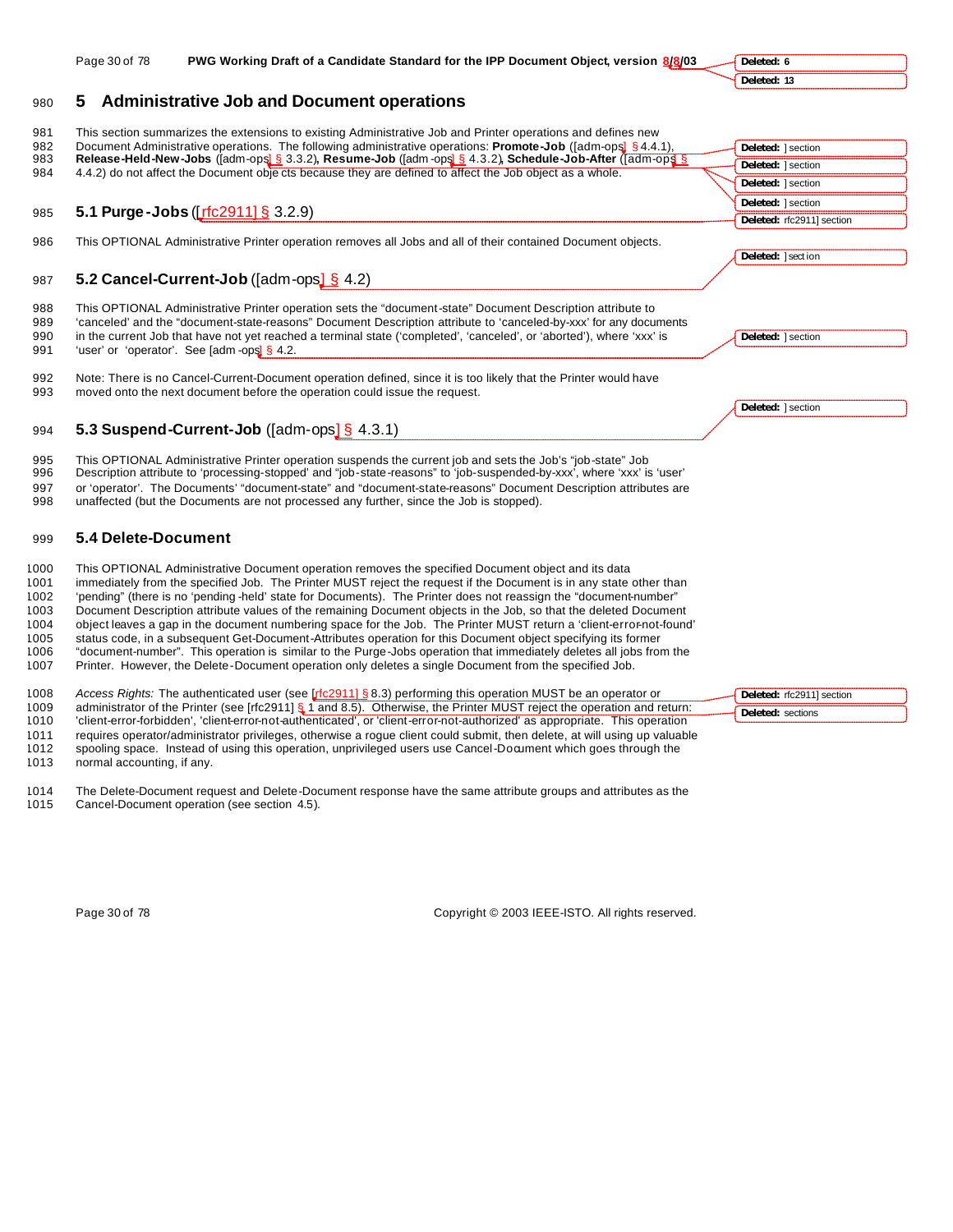## <sup>1016</sup> **6 Job and Document Template Attribute Precedence during Job processing**

 This section defines the Attribute Precedence rules that the Printer MUST follow when processing jobs, including instructions in the PDL data. These rules cover Queue Override attributes, Page Override attributes, Document Object attributes (Operation/Document Description and Document Template), Document Override attributes, Job Object attributes (Operation/Job Description and Job Template), PDL instructions, PDL Interpreter initialization files, and Printer defaults. Since each attribute can be specified at all of these levels, it is important to define which level

1022 takes precedence when the same attribute occurs at different levels with differing values.

- 1023 The attribute precedence model has the following features:
- 1024 1) In principle, each defined attribute can occur at each of the precedence levels.
- 1025 2 ) Attributes can be introduced and modified at different points in the job workflow, e.g., in the application, print 1026 driver, submission client, protocol, and Printer:
- 1027 ? Attributes are supplied by different agents in the system: application, user, print driver, administrator, 1028 operator, Printer, and the output device hardware.
- 1029 ? Attributes are supplied at different points in time: PDL generation, job submission, job acceptance, job 1030 pending, job processing.
- 1031 3) The later that an attribute is introduced into the work flow or the closer the specified scope of the attribute is to 1032 the affected object, the higher the precedence is assigned to that attribute, since precede the affected object, the higher the precedence is assigned to that attribute, since precedence is intended to 1033 reflect the user's wishes.
- 1034 The following levels of Attribute Precedence are defined in order of decreasing priority:
- 1035 **1. Document Level page override programming** The special "overrides" collection Document 1036 Template attribute (see [OvrRide]) supplied at the Document Level, that is, as a Document Template 1037 Attribute in a Send-Document or Send-URI operation, that contains the attributes that are to have the 1038<br>1038 page override status for the specified ranges of pages. This can be supplied by the client when page override status for the specified ranges of pages. This can be supplied by the client when 1039 submitting a Document object, or set either by the user or operator after the Document has been 1040 accepted using the Set-Document-Attributes operation, or by the operator using means local to the 1041 Printer. Example: " overrides" = {"pages" = '1:1'; " media" = 'letterhead'}
- 1042 2. **Job Level page override pro gramming** The special "overrides" collection Job Template attribute 1043 (see [OvrRide]) supplied at the Job Level, that is, in a Job Creation operation, that contains the attributes 1044 that are to have the page override status for the specified ranges of pages in the specified Document. 1045 This can be supplied by the client when submitting a job, or set either by the user or operator after the<br>1046 job has been accepted using the Set-Job-Attributes operation, or by the operator using means local to job has been accepted using the Set-Job-Attributes operation, or by the operator using means local to 1047 the Printer. Example: " overrides" = {"pages" = '1:1'; "document -numbers" = '1:1'; "media" = 'letterhead'}
- 1048 **3. Document Level Document object attributes -** The Document attributes supplied at the Document 1049 Level, that is, Operation/Document Description and Document Template attributes supplied in a Send-1050 Document or Send-URI operation to apply to the Input Document. This can be supplied by the client 1051 when submitting a Document object, or set either by the user or operator after the Document has been 1052 accepted using the Set-Document-Attributes operation, or by the operator using means local to the 1053 <br>1053 Printer. Examples: "media" = 'na-letter' and "copies" = '2'. Printer. Examples: "media" = 'na-letter' and "copies" = '2'.
- 1054 4. **Job Level Job object and Document object attributes**  The Job attributes (Operation/Job 1055 Description and Job Template) and Document attributes (Operation/Document Description and 1056 Document Template) supplied at the Job Level, i.e., with a Create-Job, Print-Job, or Print-URI operation.

Copyright © 2003 IEEE-ISTO. All rights reserved. Page 31 of 78

value that the Printer enforces for any job submitted to it (see [ippsave] section 3.1). Set by the administrator<br>when configuring the Printer by<br>setting an "xxx-supported" Printer attribute to contain a single value, i.e., the override value. Example: the administrator sets the Printer's "sides" = 'two-sided-long' so that all jobs submitted to that (logical) Printer are printed two-sided flipped along the long edge.¶ Note: The **queue override** level is only available for Printers that support the 'guaranteed' value for its "pdloverride-supported" attribute (see<br>[ippsave] section 8.1). All other levels **are available for all Printers** independent of the "pdl -override-supported" value. DMC ISSUE03:

**Deleted:** <#>**queue override**- The

What about a Printer that had an override for "sides", but didn't override<br>the PDL for everything else? They would have to report "pdl -overridesupported"='attempted', right? So I<br>don't think this "Note:" is correct.<PZ>Delete</PZ>¶

**Formatted:** Bullets and Numbering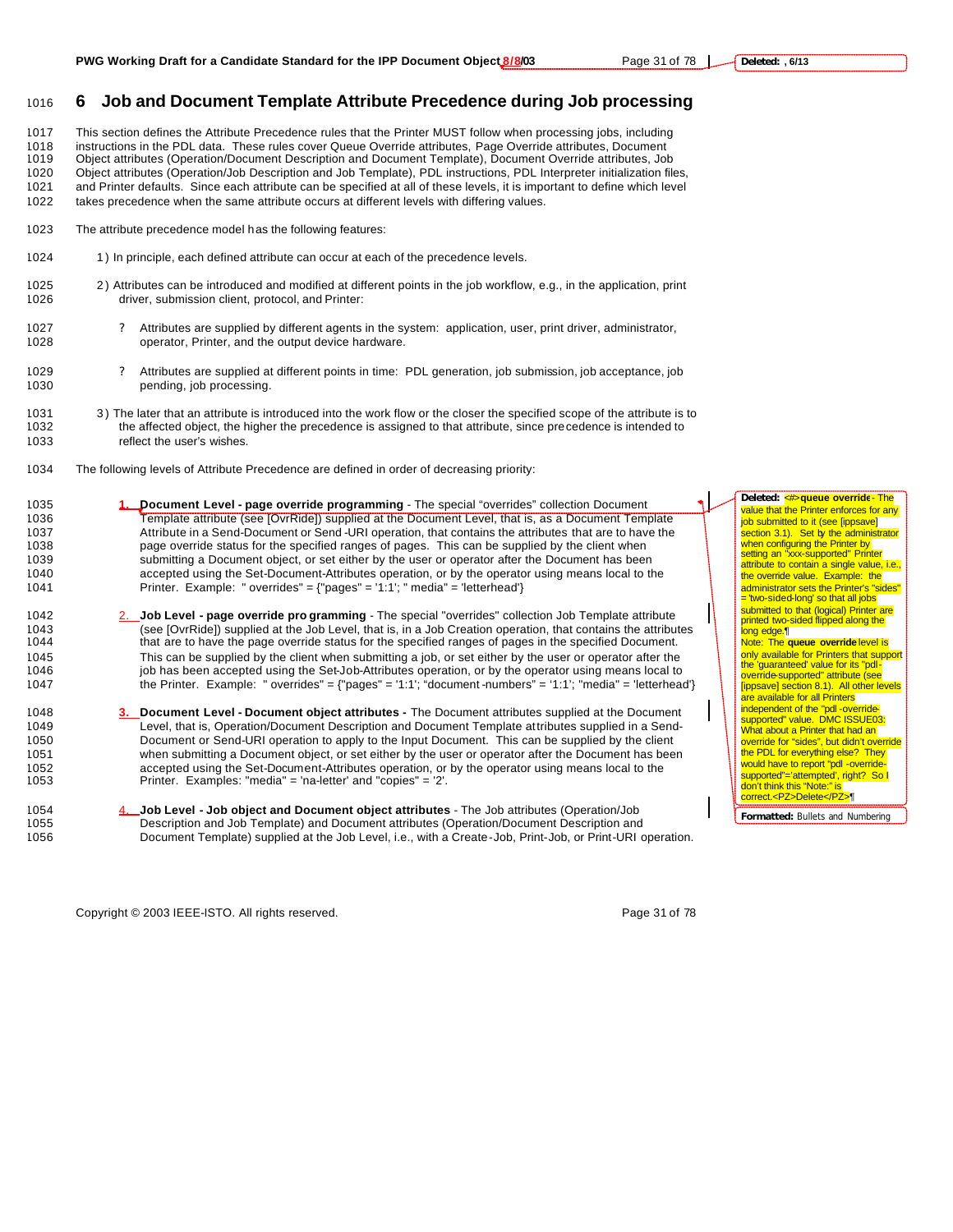|                                                              | Page 32 of 78 | PWG Working Draft of a Candidate Standard for the IPP Document Object, version 8/8/03                                                                                                                                                                                                                                                                                                                                                                                                                                                                                                                                                                                                                                                                                                                                                                                                             | Deleted: 6                                                                                                   |
|--------------------------------------------------------------|---------------|---------------------------------------------------------------------------------------------------------------------------------------------------------------------------------------------------------------------------------------------------------------------------------------------------------------------------------------------------------------------------------------------------------------------------------------------------------------------------------------------------------------------------------------------------------------------------------------------------------------------------------------------------------------------------------------------------------------------------------------------------------------------------------------------------------------------------------------------------------------------------------------------------|--------------------------------------------------------------------------------------------------------------|
|                                                              |               |                                                                                                                                                                                                                                                                                                                                                                                                                                                                                                                                                                                                                                                                                                                                                                                                                                                                                                   | Deleted: 13                                                                                                  |
| 1057<br>1058<br>1059                                         |               | This can be supplied by the client when submitting a Job, or set either by the user or operator after the<br>job has been accepted using the Set-Job-Attributes operation, or by the operator using means local to<br>the Printer. Examples: "media" = 'na-letter' and "copies" = $2'$ .                                                                                                                                                                                                                                                                                                                                                                                                                                                                                                                                                                                                          |                                                                                                              |
| 1060<br>1061<br>1062<br>1063<br>1064                         |               | 5. PDL document data - An instruction in the PDL document data. This is supplied by the application or<br>print driver that created the PDL. Example: PostScript setPageDevice specifying na-letter media.<br>Whether PDL document data is actually lower precedence than the preceding levels depends on the<br>implementation as expressed in the "pdl-override-supported" Printer Description attribute (see [r[c2911] §<br>$4.4.28$ ).                                                                                                                                                                                                                                                                                                                                                                                                                                                        | Deleted: rfc2911] section<br>Deleted: and [ippsave] section 8.1                                              |
| 1065<br>1066<br>1067<br>1068<br>1069<br>1070<br>1071         |               | Job Template and Document Template attributes of the form "xxx-requested", such as "orientation-<br>requested" (see $[fc2911]$ § 4.2.10) have a lower priority than the PDL. If the PDL contains a<br>corresponding instruction, that PDL instruction will be used instead of the supplied "xxx requested"<br>attribute. For example, PostScript PDL data always has a well-defined orientation, so that "orientation-<br>requested" never affects the result. On the other hand, PDLs such as text/plain never have orientation<br>and PCL MAY omit orientation, in which case, "orientation-requested" takes effect.                                                                                                                                                                                                                                                                            | Deleted: rfc2911] section                                                                                    |
| 1072<br>1073<br>1074                                         |               | 6. PDL Init File data - A file that the Prin ter uses to initialize the PDL Interpreter before it starts interpreting<br>each document in a Job. It is immaterial how this file is specified, whether it be by job object attribute or<br>printer default – the precedence of the contents of this file is at this level.                                                                                                                                                                                                                                                                                                                                                                                                                                                                                                                                                                         | Deleted: See the description of the<br>"pdl-init-file" Job Template attribute in<br>[ippsave] Section 5.8.   |
| 1075<br>1076<br>1077<br>1078<br>1079<br>1080<br>1081<br>1082 | 7.            | Printer default - A Printer "xxx-default" attribute that is applied by the Printer provided that none of the<br>higher levels have supplied a value. The Printer implementation supplies values for the Printer's "xxx-<br>default" attributes that reflect the out-of-the-box action by the output device. For example, if the output<br>device will use media from the large-capacity input tray if not directed otherwise, the implementation<br>supplies the Printer's "media-default" attribute with the 'large-capacity' keyword value without requiring<br>the administrator to configure that value. Implementations might allow the administrator to configure the<br>Printer's "xxx-default" attributes to other values, if other values are supported by the implementation.<br>Example: The administrator changes the Printer's "media-default" from 'large-capacity' to 'na letter'. | Deleted: a queue override,<br>Deleted: p                                                                     |
| 1083<br>1084<br>1085<br>1086<br>1087                         |               | 8. Hardware default - When none of the above conditions supply an explicit value, the printer will apply the<br>defaults supplied by the hardware. An example of these implicit defaults would be a "copies" value of 1<br>or a "sides" value of 'one-sided'. Note that this level is outside the scope of IPP. The defaults at this<br>level only apply if there are no explicit values in the higher level. Since this level is outside the scope of<br>IPP there is no IPP specific way to query the defaults at this level                                                                                                                                                                                                                                                                                                                                                                    | Formatted: Highlight<br>Deleted: <pz>Clarify outside of IPP<br/>&amp; Muutual exclusive with above non-</pz> |

# <sup>1088</sup> **7 Operation Attributes for the Job and Document Creation operations**

1089 This section defines some new Operation/Description attributes and lists *all* the Operation/Description attributes that 1090 have been defined in other IPP specifications that are used in Job Creation operations and extends their use to the<br>1091 Document Creation operations. In addition, some new Job/Document Description attributes have bee Document Creation operations. In addition, some new Job/Document Description attributes have been defined to be 1092 set from existing Operation attributes. Note: Operation attributes relate to the operation and do not depend on the<br>1093 printing capabilities of the Printer. printing capabilities of the Printer.

# 1094 **7.1 Operation Attributes** *supplied* **at the Job and Document Levels for Creation**

1095 Table 7 lists all the Operation attributes and their attribute syntax supplied in Job Creation and Document Creation 1096 operations and the attribute syntaxes of their corresponding "xxx-default" and "xxx-supported" Printer Description<br>1097 attributes, if any. A "-" indicates that there isn't an "xxx-default" or "xxx-supported" Printer attributes, if any. A "-" indicates that there isn't an "xxx-default" or "xxx-supported" Printer Description attribute.

Page 32 of 78 Copyright © 2003 IEEE-ISTO. All rights reserved.

IPP Not available through IPP</PZ>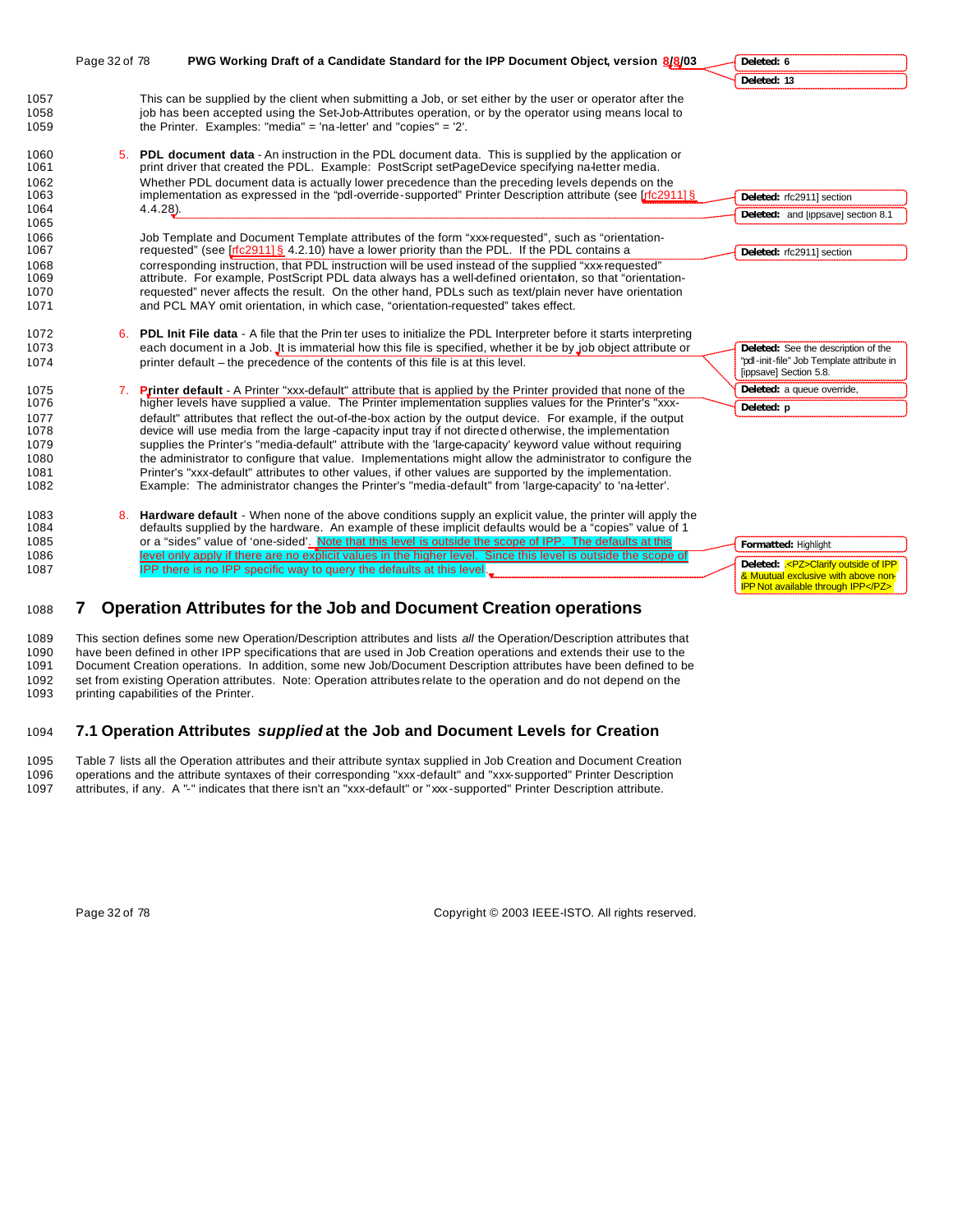#### **Table 7- Operation, Default, and Supported Attributes**

| Operation attribute                                  | Operation              | <b>Printer: Default Value</b> | <b>Printer: Supported Values</b>         |
|------------------------------------------------------|------------------------|-------------------------------|------------------------------------------|
|                                                      | attribute syntax       | attribute syntax              | attribute syntax                         |
|                                                      |                        |                               |                                          |
| attributes-charset                                   | charset                | ä,                            | 1setOf charset <sup>14</sup>             |
| attributes-natural-language                          | naturalLanguage        | $\overline{\phantom{a}}$      | 1setOf naturalLanguage <sup>15</sup>     |
| compression                                          | type3 keyword          |                               | 1setOf type3 keyword                     |
| document-charset                                     | charset                | charset                       | 1setOf charset                           |
| document-digital-signature                           | type2 keyword          | type2 keyword                 | 1setOf type2 keyword                     |
| document-format                                      | mimeMediaType          | mimeMediaType                 | 1setOf mimeMediaType                     |
| document-format-details                              | 1setOf collection      | 1setOf collection             | 1setOf type2 keyword                     |
| document-source-application-name                     | name(MAX)              | name(MAX)                     |                                          |
| document-source-application-version                  | text(127)              | text(127)                     |                                          |
| document-source-os-name                              | name(40)               | name(40)                      |                                          |
| document-source-os-version                           | text(40)               | text(40)                      | $\blacksquare$                           |
| document-format                                      | mimeMediaType          | mimeMediaType                 | $\overline{\phantom{a}}$                 |
| document-format-device-id<br>document-format-version | text(127)<br>text(127) | text(127)<br>text(127)        | $\mathbf{r}$<br>$\overline{\phantom{a}}$ |
| document-natural-language                            | naturalLanguage        | naturalLanguage               |                                          |
| document-format-version                              | text(127)              |                               | 1setOf text(127)                         |
|                                                      |                        | text(127)                     |                                          |
| document-message                                     | text(MAX)              | L,                            |                                          |
| document-name                                        | name(MAX)              | $\overline{a}$                |                                          |
| document-natural-language                            | naturalLanguage        | naturalLanguage               | 1setOf naturalLanguage                   |
| document-uri                                         | uri                    | ٠                             | 1setOf uriScheme <sup>16</sup>           |
| ipp-attribute-fidelity                               | boolean                | ä,                            |                                          |
| [job-]impressions                                    | integer(0:MAX)         | $\qquad \qquad \blacksquare$  | rangeOfInteger(0:MAX)                    |
| [job-]k-octets                                       | integer(0:MAX)         | ٠                             | rangeOfInteger(0:MAX)                    |
| job-mandatory-attributes                             | 1setOf type2           | $\overline{\phantom{a}}$      |                                          |
|                                                      | keyword                |                               |                                          |
| [job-]media-sheets                                   | integer(0:MAX)         | ٠                             | rangeOfInteger(0:MAX)                    |
| job-name                                             | name(MAX)              | $\blacksquare$                |                                          |
| job-password                                         | octetString(255)       | Ĭ.                            | integer(0:127)                           |
| job-password-encryption                              | type3 keyword          |                               | 1setOf (type3 keyword                    |
|                                                      | name(MAX)              |                               | name(MAX))                               |
| last-document                                        | boolean                | ٠                             |                                          |
| operation-id                                         | integer(1:0x8FFF)      | $\blacksquare$                | 1setOf type2 enum <sup>17</sup>          |
| original-requesting-user-name                        | name(MAX)              |                               |                                          |
| output-device-requested                              | name(127)              | name(127) <sup>18</sup>       | 1setOf name(MAX) <sup>19</sup>           |
| printer-uri                                          | uri                    | $\overline{a}$                | 1setOf uri                               |
| reauest-id                                           | integer(1:MAX)         |                               |                                          |
|                                                      |                        |                               |                                          |

<sup>14</sup> The Supported Printer attribute is named "charset-supported" (see [rfc2911] section 4.4.18), rather than "attributescharset-supported".

<sup>15</sup> The Supported Printer attribute is named "generated-natural-language-supported" (see [rfc2911] section 4.4.20), rather than "attributes-natural-language-supported".

<sup>16</sup> The Supported Printer attribute is named "reference-uri-schemes-supported" (see [rfc2911] section 4.4.27), rather than "document-uri-supported".

<sup>17</sup> The Supported Printer attribute is named "operations-supported" (see [rfc2911] section 4.4.15), rather than "operation-id-supported".

<sup>18</sup> The Default Printer attribute is name "output -device-default" (see [jobx] section 7.11) and is the default for both the "output-device-requested" and "output-device-assigned" Job Description attributes.

<sup>19</sup> The Supported Printer attribute is named "output-device -supported" (see [jobx] section 7.12) and is the list of supported output devices for both the "output-device-requested" and "output-device-assigned" Job Description attributes.

Copyright © 2003 IEEE-ISTO. All rights reserved. Page 33 of 78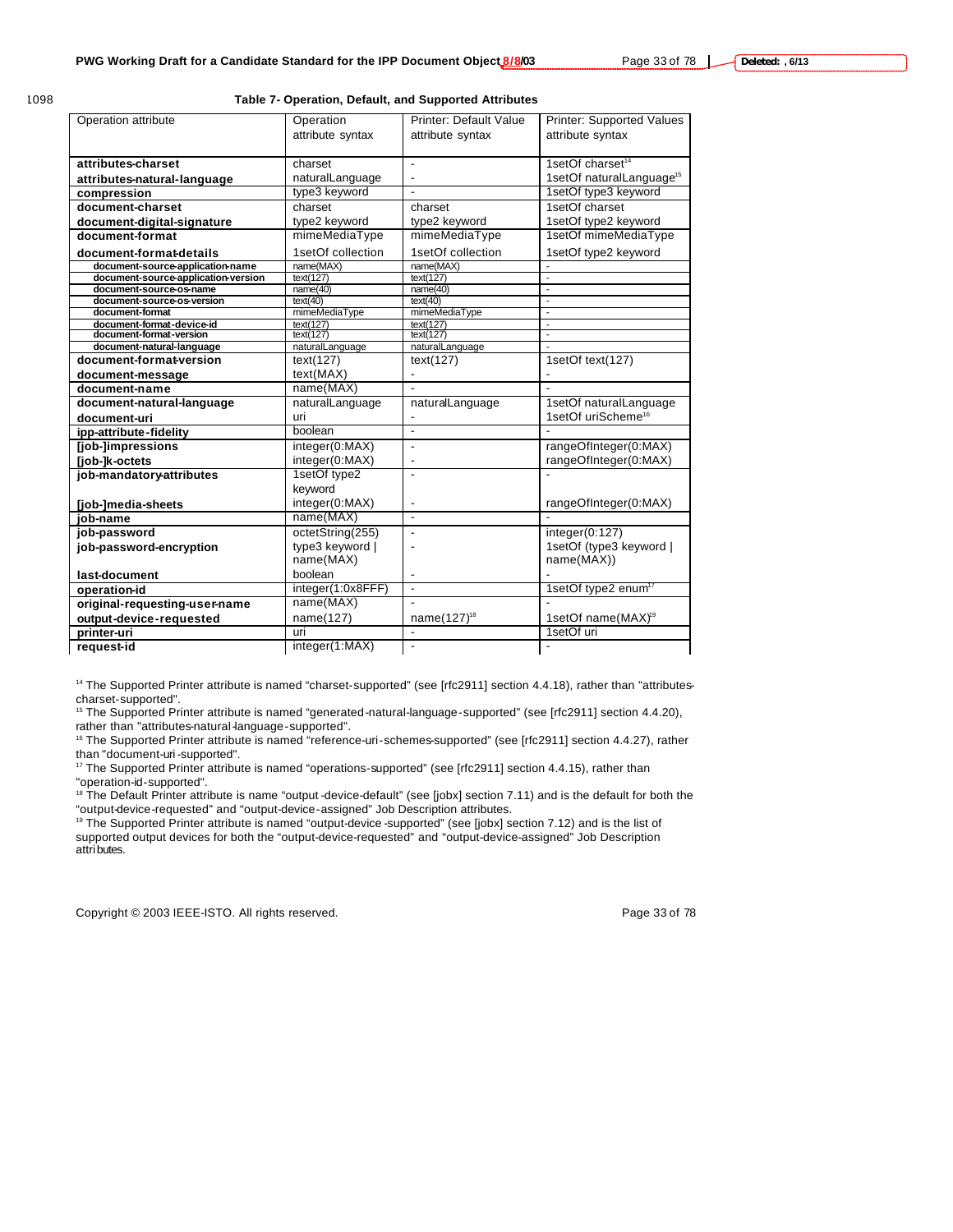**Deleted: 6 Deleted: 13**

| Operation attribute  | Operation<br>attribute syntax | Printer: Default Value<br>attribute syntax | <b>Printer: Supported Values</b><br>attribute syntax |
|----------------------|-------------------------------|--------------------------------------------|------------------------------------------------------|
| requesting-user-name | name(MAX)                     |                                            |                                                      |
| version-number       | $\vee$ $\vee$                 |                                            | 1setOf type2 keyword $20$                            |

1099

- 1100 Table 8 lists the Operation attributes that clients supply at the Job Level and/or the Document Level and whether the 1101 Printer copies (indicated by **"? "**) the supplied value to corresponding Job Description and/or Document Description
- 1102 attributes.

1103 *Legend:*

1104  $\frac{1}{2}$  an attribute that has a "job -" prefix in its name in [rfc2911]. The "job-" prefix is omit 1105 attributes use the "-job" prefix. Document level attributes do not use the prefix. The only 1106 semantics are whether it applies to just the Document or to the entire Job. Note: For the PWG Semantic 1107 Model, the 'job-" prefix is dropped altogether.<br>1108 **Level Supplied**" column indicates whether the Opera 1108 "**Level Supplied**" column indicates whether the Operation attribute can be supplied at the Job Level (PJ=Print-Job, 1109 PU=Print-URI, and CJ=Create-Job) and at the Document Level (SD=Send-Document, and SU=Send -URI). 1110 "**y**" the Operation attribute is defined for the indicated operation, but does not have a corresponding Job 1111 Description or Document Description attribute (no **?** ").<br>1112 "**y?** " the Operation attribute has a corresponding Job Descrip 1112 "**y?** " the Operation attribute has a corresponding Job Description (y**?** J) or Document Description (y**?** D) attribute 1113 to which the Printer MUST copy this Operation attribute. See Table 11 for the corresponding Job and 1114 Document Description attributes. 1115 "**-**" the Operation attribute is *not* defined for the indicated operation. 1116 **\*\*** these Operation attributes are defined for *all* operations, not just Job Creation and Document Creation 1117 operations. 1118 "**Conformance**" column indicates the conformance requirements for what the client supplies in a request and the 1119 Printer supports in a request. If an Operation attribute that is a collection attribute is supported (see 1120 [rfc3382]), then there are conformance requirements for which member attributes MUST be supported by a<br>1121 Printer and which member attributes a client MUST supply as indicated in the Conformance column for each Printer and which member attributes a client MUST supply as indicated in the Conformance column for each 1122 collection member attribute in Table 8. 1123 "**Reference and Section**" column indicates where the Operation attribute is defined in other IPP specs and this spec. 1124 **Formatted:** Highlight **Formatted:** Not Highlight **Deleted:** [**job-**] **Deleted:** shouldn't have had Deleted: **Deleted:** so that the same attribute name Deleted: **could also be used for the** Document object as an **Operation/Document Description** attribute. When this attribute is used as an Operation/Document<br>Description attribute, the [**job-]** prefix is dropped Deleted: **(DMC Editorial03: Why did** you delete the wording here that made a distinction between y**?** J and y**?** D? Either there needs to be wording here about that, or the table below needs to have the Js and Ds removed.) <PZ>We agreed to restore J&D and fix footnote 24</PZ>

#### 1125 **Table 8 - Operation Attributes supplied at the Job and Document Levels in Job and Document Creation**  1126 **Requests**

| <b>Operation attribute name</b>           | <b>Attribute Syntax</b> |         | <b>Level Supplied</b> |        | Conformance      |                    | Reference and<br>Section |
|-------------------------------------------|-------------------------|---------|-----------------------|--------|------------------|--------------------|--------------------------|
| for Job and Document<br>Creation requests |                         | Job     |                       | Doc.   |                  |                    |                          |
|                                           |                         | CJ.     | PJ. PU                | SD, SU | Client<br>supply | Printer<br>support |                          |
| attributes-charset **                     | charset                 | v?<br>J | $y!$ J                | $y?$ D | MUST             | <b>MUST</b>        | [rfc2911]<br>\$3.1.4     |
| attributes-natural-language<br>$***$      | naturalLanguag<br>е     | $v^2$ J | y? J                  | $y?$ D | MUST             | <b>MUST</b>        | [rfc2911]<br>\$3.1.4     |
| compression                               | type3 keyword           | ۰       | y: D                  | $y?$ D | MAY              | <b>MUST</b>        | [rfc2911]<br>\$3.2.1.1   |
| document-charset                          | charset                 |         | y? D                  | $y?$ D | MAY              | <b>CMUST</b><br>21 | [jobx] §43.2.1           |

 $^{20}$  The Supported Printer attribute is named "ipp-versions-supported" (see [rfc2911] section 4.4.14), rather than "version-number-supported".

 $\overline{a}$ 

Page 34 of 78 Copyright © 2003 IEEE-ISTO. All rights reserved.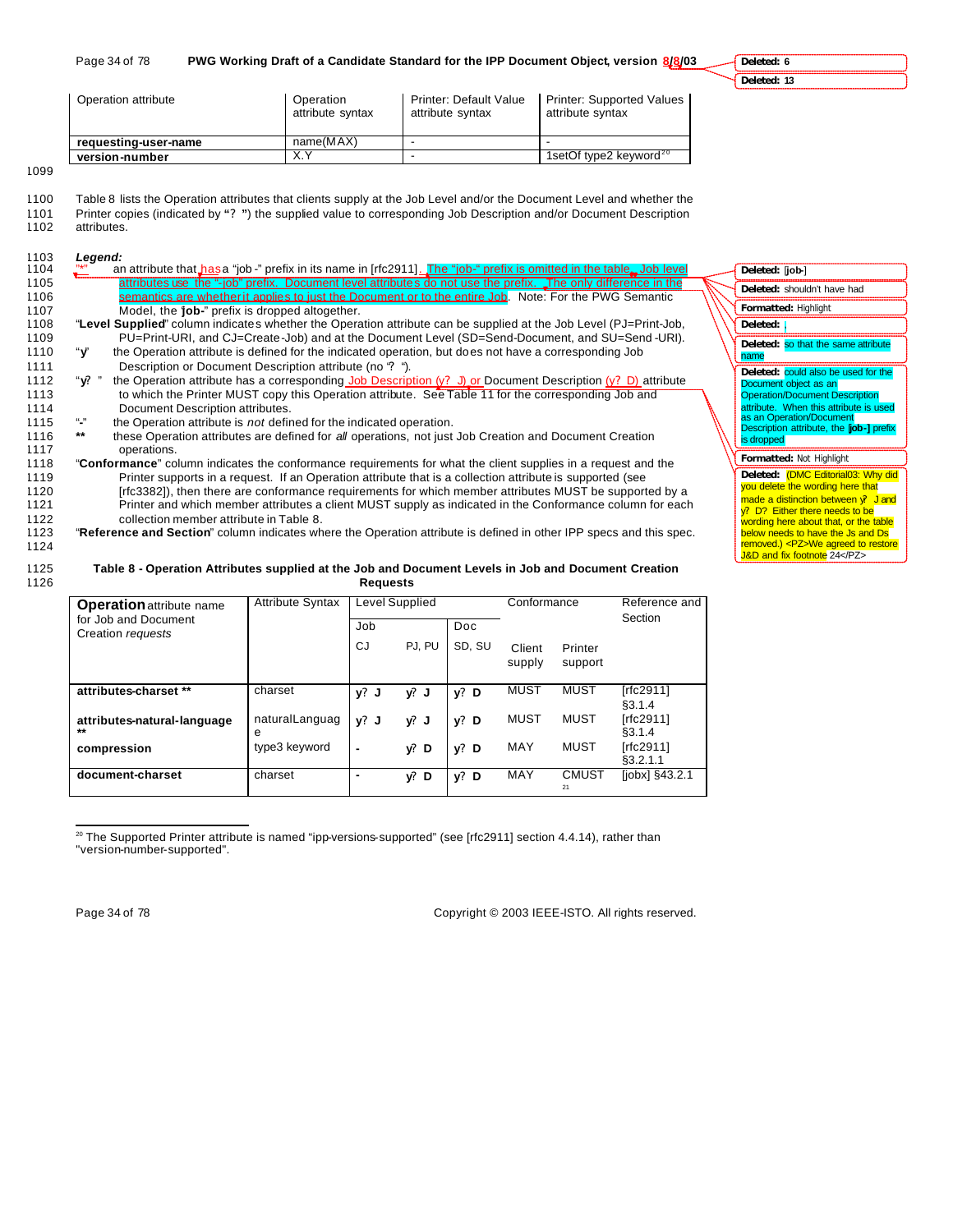**Deleted: , 6/13**

| <b>Operation attribute name</b>           | <b>Attribute Syntax</b> | <b>Level Supplied</b> |                  |                       | Conformance                     |                     | Reference and<br>Section         |                                                  |
|-------------------------------------------|-------------------------|-----------------------|------------------|-----------------------|---------------------------------|---------------------|----------------------------------|--------------------------------------------------|
| for Job and Document<br>Creation requests |                         | Job                   |                  | Doc                   |                                 |                     |                                  | Formatted: Highlight                             |
|                                           |                         | CJ                    | PJ, PU           | SD, SU                | Client<br>supply                | Printer<br>support- |                                  | Formatted: Highlight                             |
| document-digital-signature                | type2 keyword           | $\blacksquare$        | V. D             | $v?$ D                | <b>MAY</b>                      | <b>MAY</b>          | $[jobx]$ §3.2.2                  |                                                  |
| document-format                           | mimeMediaTyp            |                       | $V^2$ $^{22}D$   | $v?$ D                | MAY                             | <b>MUST</b>         | [rfc2911]                        |                                                  |
|                                           | e                       |                       |                  |                       |                                 |                     | §3.2.1.1, [jobx]                 |                                                  |
| document-format-details                   | 1setOf<br>collection    |                       | V: D             | $v?$ D                | <b>MAY</b>                      | <b>CMUST</b><br>23  | §3.2.3<br>[jobx] §3.2.4          |                                                  |
| document-source-application-<br>name      | name(MAX)               |                       | $y$ ? D          | V: D                  | MAY                             | MAY                 | [jobx] §3.2.4.1                  |                                                  |
| document-source-application-<br>version   | text(127)               | $\blacksquare$        | $\sqrt{p}$ D     | $V^2$ D               | <b>MAY</b>                      | <b>MAY</b>          | $[jobx]$ §3.2.4.2                |                                                  |
| document-source-os-name                   | name(40)                | ×,                    | $y$ ? D          | V: D                  | <b>MAY</b>                      | <b>MAY</b>          | $[jobx]$ §3.2.4.3                |                                                  |
| document-source-os-version                | text(40)                |                       | $y^p$ D          | $\sqrt{2}$ D          | <b>MAY</b>                      | <b>MAY</b>          | $[jobx]$ §3.2.4.4                |                                                  |
| document-format                           | mimeMediaType           |                       | $y$ ? D          | $y$ ? D               | <b>MUST</b>                     | <b>MUST</b>         | $[jobx]$ §3.2.4.5                |                                                  |
| document-format-device-id                 | text(127)               | ÷                     | V. D             | V: D                  | <b>MAY</b>                      | <b>MAY</b>          | $[jobx]$ §3.2.4.6                |                                                  |
| document-format-version                   | text(127)               |                       | $y^p$ D          | V: D                  | <b>SHOULD</b>                   | <b>MUST</b>         | $[jobx]$ §3.2.4.7                |                                                  |
| document-natural-language                 | naturalLanguage         |                       | $y$ ? D          | $y$ ? D               | MAY                             | MAY                 | [jobx] §3.2.4.8                  |                                                  |
| document-format-version                   | text(127)               | ÷                     | $y$ ? D          | $v?$ D                | <b>MAY</b>                      | <b>MAY</b>          | [ <i>j</i> obx] <sub>3.2.5</sub> |                                                  |
| document-message                          | text(MAX)               | ٠                     | $y$ ? D          | $v?$ D                | <b>MAY</b>                      | <b>MAY</b>          | [jobx] §3.2.6                    |                                                  |
| document-name                             | name(MAX)               | $\blacksquare$        | $y$ ? D          | $v?$ D                | MAY                             | <b>MUST</b>         | [ $rfc2911$ ]                    |                                                  |
|                                           |                         |                       |                  |                       |                                 |                     | §3.2.1.1                         |                                                  |
| document-natural-language                 | naturalLanguag          | $\blacksquare$        | V: D             | $v?$ D                | <b>MAY</b>                      | MAY                 | [rfc2911]                        |                                                  |
|                                           | e                       |                       |                  |                       |                                 |                     | §3.2.1.1,                        |                                                  |
|                                           |                         |                       |                  |                       |                                 |                     | [this spec]                      |                                                  |
|                                           |                         |                       |                  |                       |                                 |                     | §7.2.1                           |                                                  |
| document-uri,                             | uri                     |                       | $V^2$ . $D^{24}$ | $V^2$ D <sup>25</sup> | <b>CMUST</b><br>$\overline{26}$ | MAY                 | [rfc2911]                        | Deleted: DMC ISSUE05: Why no                     |
| impressions*                              | integer(0:MAX)          | $y^2$ J               | $\sqrt{2}$       | $y?$ D                | <b>MAY</b>                      | <b>MAY</b>          | \$3.2.2<br>[rfc2911]             | ? D in PJ, PU column? <pz>fix<br/><b>PU</b></pz> |
| ipp-attribute-fidelity                    | boolean                 | y? J <sup>27</sup>    | $y!$ $J^{27}$    |                       | MAY                             | <b>MUST</b>         | §3.2.1.1<br>$[rfc2911]$          | Formatted: Highlight                             |
|                                           |                         |                       |                  |                       |                                 |                     | §3.2.1.1,                        |                                                  |
|                                           |                         |                       |                  |                       |                                 |                     | [this spec]<br>§3.1.1.1          |                                                  |
|                                           |                         |                       |                  |                       |                                 |                     |                                  | Deleted: [job-]impressions<br>$\overline{111}$   |

<sup>21</sup> The Printer MUST support the "document-charset" Operation/Document Description attributes, if the Printer supports a charset-ambiguous document format (see [jobx] §3.2.1).

<sup>22</sup> The Printer MUST copy the "document-format" Operation attribute to the corresponding (new) Document Description attribute defined in this specification.

<sup>23</sup> The Printer MUST support the "document-format-details" Operation/Document Description attributes if the Printer supports a *packaging* MIME type document format, such as 'application/zip' or 'multipart/related'.

<sup>24</sup> The Printer MUST copy the "document-uri" Operation attribute to the corresponding (new) Document Description attribute defined in this specification for Print-Uri. The document-Uri does does not apply to Print-Job. <sup>25</sup> The Printer MUST copy the "document-uri" Operation attribute to the corresponding (new) Document Description

attribute defined in this specification for Send-Uri. . The document-Uri does does not apply to Send -Document. <sup>26</sup> The "document -uri" Operation attribute MUST be supplied in the Print-URI Job Creation operation and the Send-URI Document Creation operation, and MUS T NOT be supplied in other operations.

<sup>27</sup> The Printer MUST copy the "ipp-attribute-fidelity" Operation attribute to the corresponding (new) Job Description attribute defined in this specification so that the Printer can remember its value for subsequent Document Creation operations.

Copyright © 2003 IEEE-ISTO. All rights reserved. Page 35 of 78

 $\overline{a}$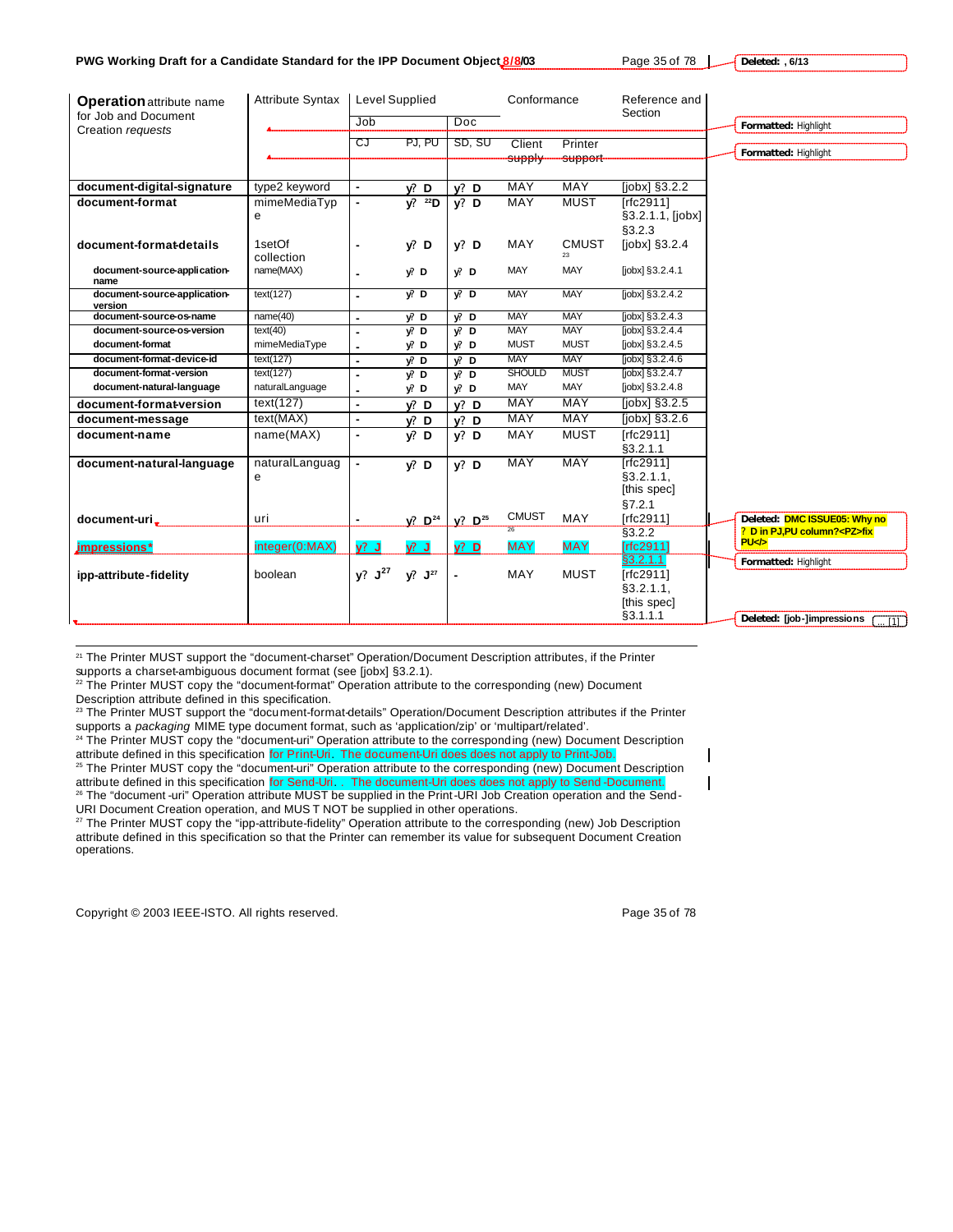| Page 36 of 78                                                                | PWG Working Draft of a Candidate Standard for the IPP Document Object, version 8/8/03 |                |                           |                      |                   |                    |                                  | Deleted: 6                                      |
|------------------------------------------------------------------------------|---------------------------------------------------------------------------------------|----------------|---------------------------|----------------------|-------------------|--------------------|----------------------------------|-------------------------------------------------|
|                                                                              |                                                                                       |                |                           |                      |                   |                    |                                  | Deleted: 13                                     |
| <b>Operation attribute name</b><br>for Job and Document<br>Creation requests | <b>Attribute Syntax</b>                                                               | Level Supplied |                           |                      | Conformance       |                    | Reference and<br>Section         |                                                 |
|                                                                              |                                                                                       | Job            |                           | Doc                  |                   |                    |                                  |                                                 |
|                                                                              |                                                                                       | €J             | ᠊ᠲᢋ <sub>᠇</sub> ᡉᡁ       | <del>SD. SU</del>    | Client<br>supply  | Printer<br>support |                                  | Formatted: Highlight                            |
| job-mandatory-attributes                                                     | 1setOf type2                                                                          | $y? J^{28}$    | $y!$ J                    | ۰                    | <b>MAY</b>        | <b>MUST</b>        | [this spec]                      |                                                 |
| job-name                                                                     | keyword<br>name(MAX)                                                                  |                | V: J                      |                      | <b>MAY</b>        | <b>MUST</b>        | §3.1.1.2<br>[rfc2911]            | Deleted: [job-]media sheets<br>$\overline{121}$ |
|                                                                              |                                                                                       | $y?$ J         |                           |                      |                   |                    | §4.3.5                           | Deleted: job-password<br>$-131$                 |
| k-octets*                                                                    | integer(0:MAX)                                                                        | $v^2$ J        | $\mathcal{V}$ . J         | $V^2$ D              | <b>MAY</b>        | <b>MAY</b>         | [rfc2911]<br>\$3.2.1.1           | Formatted: Highlight                            |
| last-document                                                                | boolean                                                                               | ۰              |                           | $y?$ D <sup>29</sup> | <b>MUST</b>       | <b>MUST</b>        | [rfc2911]<br>§3.3.1.1            |                                                 |
| media-sheets*                                                                | integer(0:MAX)                                                                        | $y^2$ J        | $\sqrt{2}$ J              | $y?$ D               | <b>MAY</b>        | <b>MAY</b>         | [rfc2911]<br>§3.2.1.1            | Formatted: Highlight                            |
| operation-id **                                                              | integer(1:0x8FF<br>F)                                                                 | y              | y                         | y                    | <b>MUST</b>       | <b>MUST</b>        | [rfc2911]<br>§3.1.2              |                                                 |
| original-requesting-user-<br>name **                                         | name(MAX)                                                                             | $y?$ J         | V:J                       | $\blacksquare$       | <b>MAY</b>        | <b>MAY</b>         | [adm-ops]<br>\$11.7.2.2          |                                                 |
| output-device-requested                                                      | name(127)                                                                             | v? J           | v? J                      |                      | <b>MAY</b>        | MAY                | $[jobx]$ §5.5                    |                                                 |
| printer-uri **                                                               | uri                                                                                   | $y?$ $J^{30}$  | $y^2$ $\overline{J^{30}}$ | $y?$ $D^{30}$        | <b>MUST</b>       | <b>MUST</b>        | [rfc2911]<br>§3.1.5              |                                                 |
| request-id **                                                                | integer(1:MAX)                                                                        | y              | y                         | $\mathbf{v}$         | <b>MUST</b>       | <b>MUST</b>        | [rfc2911]<br>§3.1.2              |                                                 |
| requesting-user-name **                                                      | name(MAX)                                                                             | $V^2$ $J^{31}$ | $\sqrt{2}$ $\sqrt{31}$    | y                    | SHOUL             | <b>MUST</b>        | [rfc2911]                        | Formatted: Font: Helvetica, 8 pt,               |
| version-number **                                                            | X.Y                                                                                   | y              | y                         | y                    | ft<br><b>MUST</b> | <b>MUST</b>        | \$3.2.1.1<br>[rfc2911]<br>§3.1.8 | Superscript                                     |

1127 **"y", "y? "**, and **"**\*\***"**: see Legend at the beginning of the Table. 1128 **7.2 Operation/Document Description attributes**

1129 The rest of this section defines the semantics for the Operation attributes that a client MAY supply in a Document<br>1130 Creation operation and their corresponding Document Description attributes. The following stateme Creation operation and their corresponding Document Description attributes. The following statements apply to all of

1131 these Operation/Document Description attributes and are *not* repeated in each Description:

1132 If the Printer doesn't support the "xxx" Operation attribute, the Printer MUST ignore the "xxx" attribute (as with any 1133 OPTIONAL Operation attribute) and return the "xxx" attribute with the supplied value as unsupported in the 1134 Unsupported Attributes group as specified in [fc2911] § 3.1.7.

Unsupported Attributes group as specified in [rfc2911] § 3.1.7.

1135 If the Printer supports the "xxx" Operation attribute, the Printer MUST support it at the Job and Document level. The 1136 Printer MUST also: Printer MUST also:

<sup>28</sup> The Printer MUST copy the "job-mandatory-attributes" Operation attribute to the corresponding (new) Job Description attribute defined in this specification so that the Printer can remember its value for subsequent Document Creation operations.

<sup>29</sup> The Printer MUST copy the "last -document" Operation attribute to the corresponding (new) Document Description attribute defined in this specification so that the client can determine the last document when querying the Document objects.

<sup>30</sup> The Printer MUST copy the "printer-uri" Operation attribute to the Job's "job-printer-uri" Job Description attribute and Document's "document-printer-uri" Document Description attribute.

The operational attribute "requesting-user-name" may be copied to the Job Description attribute "job-originatinguser-name" per the rules specified in [rfc2911] §4.3.6.

 $\overline{a}$ 

Page 36 of 78 Copyright © 2003 IEEE-ISTO. All rights reserved.

**Deleted:** DMC ISSUE06: Why are we not saving the "requesting-username"? Is that what "original-<br>requesting-user-name" is for? But the latter is part of an optional spec. If we don't save "requesting-user-name",<br>how do we authenticate for cancel/delete? Am I missing something?<TH>I agree that we should change the "y" to "y=>J" in both the PJ,PU column and the CJ column, so that the "requesting-user - name" attribute is copied to the(new) corresponding Job <mark>Description</mark> attribute.</TH><PZ>Use joboriginating-user-name& add note regarding rfc2911 policy</PZ>¶

**Deleted:** rfc2911] section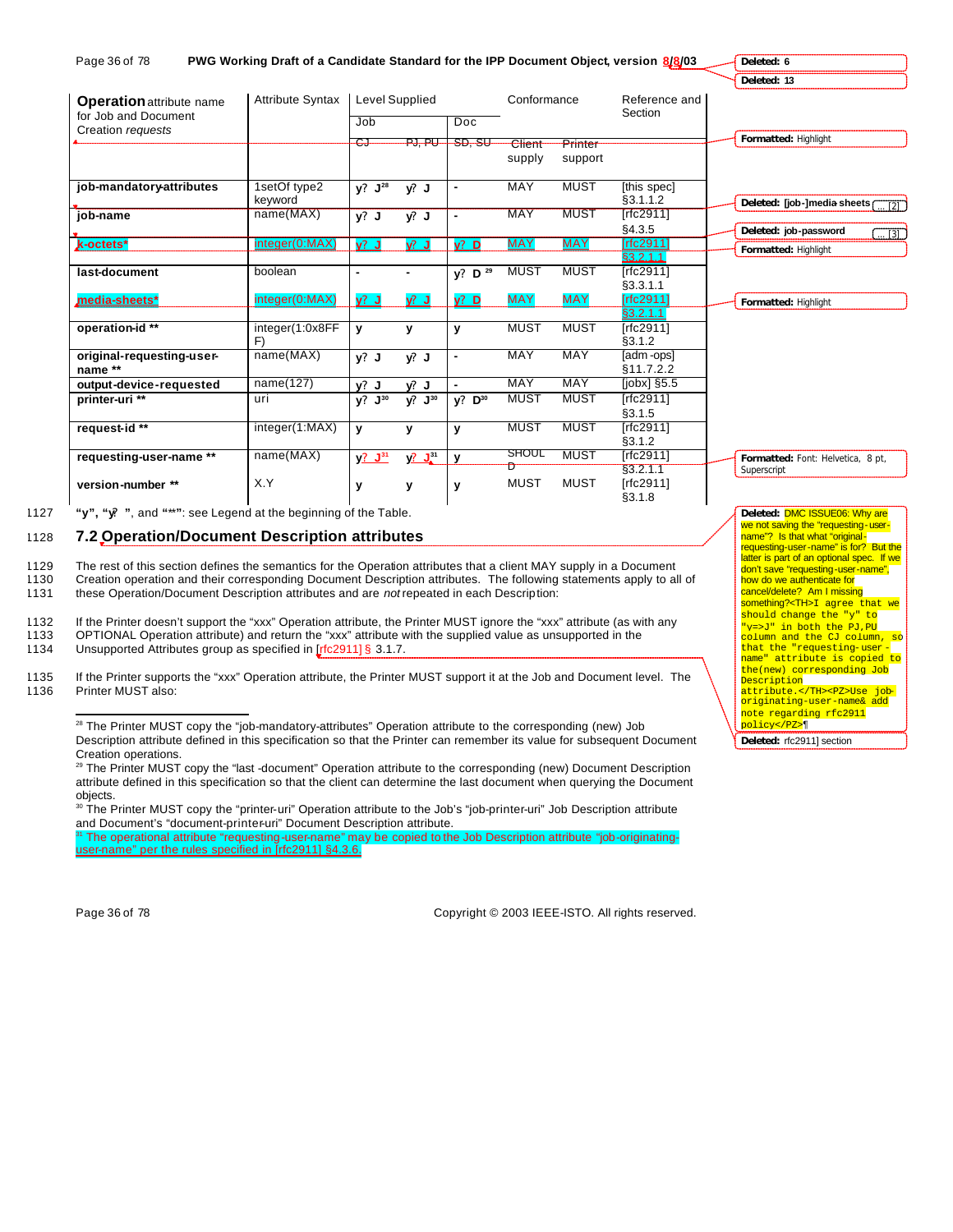|                                      | PWG Working Draft for a Candidate Standard for the IPP Document Object 8/8/03                                                                                                                                                                                                                                                                                                                                                                                                                                                                                                    | Page 37 of 78 | Deleted: , 6/13                                        |
|--------------------------------------|----------------------------------------------------------------------------------------------------------------------------------------------------------------------------------------------------------------------------------------------------------------------------------------------------------------------------------------------------------------------------------------------------------------------------------------------------------------------------------------------------------------------------------------------------------------------------------|---------------|--------------------------------------------------------|
| 1137<br>1138                         | 1. support the corresponding "xxx" Document Description attribute of the same name (see section 9.1) and vice<br>versa.                                                                                                                                                                                                                                                                                                                                                                                                                                                          |               |                                                        |
| 1139<br>1140                         | 2. copy the value of the "xxx" Operation attribute, if supplied by the client, to the corresponding "xxx" Document<br>Description attribute.                                                                                                                                                                                                                                                                                                                                                                                                                                     |               |                                                        |
| 1141<br>1142                         | 3. support the corresponding "xxx-default" and "xxx-supported" Printer Description attributes as well, if defined<br>(see section 9.2) and vice versa.                                                                                                                                                                                                                                                                                                                                                                                                                           |               |                                                        |
| 1143<br>1144<br>1145<br>1146         | 4. validate the values supplied by the client in the "xxx" Operation attribute against the values indicated in the<br>Printer's corresponding "xxx-supported" Printer Description attribute (see section 9.2). If the values do not<br>validate, the Printer MUST either reject the operation or accept the operation as indicated for each of the<br>attributes described below.                                                                                                                                                                                                |               |                                                        |
| 1147<br>1148<br>1149<br>1150<br>1151 | If the client supplies one of the "xxx" Operation/Document attributes with a value that the Printer does not support,<br>the Printer MUST perform one of the actions indicated for that Operation, unless specified otherwise, such as (1)<br>reject the request, (2) accept the request and either (a) hold the job for operator intervention or (b) print the Job<br>ignoring the attribute. In all of these cases, the Printer MUST return the Operation attribute with the unsupported<br>value in the Unsupported Attributes group in the response (see [r[c2911] § 3.1.7). |               | Deleted: rfc2911] section                              |
| 1152                                 |                                                                                                                                                                                                                                                                                                                                                                                                                                                                                                                                                                                  |               |                                                        |
| 1153                                 | 7.2.1 document-natural-language (naturalLanguage)                                                                                                                                                                                                                                                                                                                                                                                                                                                                                                                                |               |                                                        |
| 1154<br>1155                         | This OPTIONAL Operation attribute specifies the natural language of the Document Object content (see <i>Irfc29111§</i><br>3.2.1.1 and section 4.1.8).                                                                                                                                                                                                                                                                                                                                                                                                                            |               | Deleted: rfc2911] section                              |
| 1156<br>1157<br>1158<br>1159         | If the client supplies this "document-natural-language" Operation attribute with a value that the Printer doesn't<br>support, the Printer MUST perform one of the following actions: (1) reject the request OR (2) accept the request and<br>either (a) put the Job in the 'pending-held' state or (b) process the job ignoring the attribute. See section 7.2 above<br>for more details.                                                                                                                                                                                        |               |                                                        |
| 1160<br>1161<br>1162                 | The values MAY include the region as well as the language according to $\frac{[r(c2911)]}{[s]}$ 4.1.8. If the document contains<br>more than one language, the value is the first or primary language of the document. The Printer MAY use this value<br>to select fonts or other Internationalization processing. As indicated in $[rfc2911]$ § 4.1.8, examples include:                                                                                                                                                                                                        |               | Deleted: rfc2911] section<br>Deleted: rfc2911] section |
| 1163<br>1164<br>1165                 | 'en': for English<br>'en-us': for US English<br>'fr': for French                                                                                                                                                                                                                                                                                                                                                                                                                                                                                                                 |               |                                                        |

'de': for German

# **7.3 Operation Attributes** *returned* **in Job and Document Creation responses**

Table 9 lists the Operation attributes that Printers return in Job Creation operation *responses* (Print-Job, Print-URI

and Create -Job) and in Document Creation operation *responses* (Send -Document and Send-URI). The column

labeled "Conformance" indicates the conformance for what the Printer returns and what the Printer supports. The

References column lists the IETF or IEEE-ISTO specification which defines the semantics of the attribute.

# **Table 9 - Operation attributes** *returned* **in Job and Document Creation operation** *responses*

| <b>Operation attribute name</b> | <b>Attribute Syntax</b> | Conformance                              | References |                  |
|---------------------------------|-------------------------|------------------------------------------|------------|------------------|
|                                 | Values                  | Printer support<br><b>Printer return</b> |            |                  |
| attributes-charset *            | charset                 | <b>IMUST</b>                             | MUST       | [rfc2911] §3.1.4 |

Copyright © 2003 IEEE-ISTO. All rights reserved. example 2003 12 and 2009 178

 $\mathbf{r}$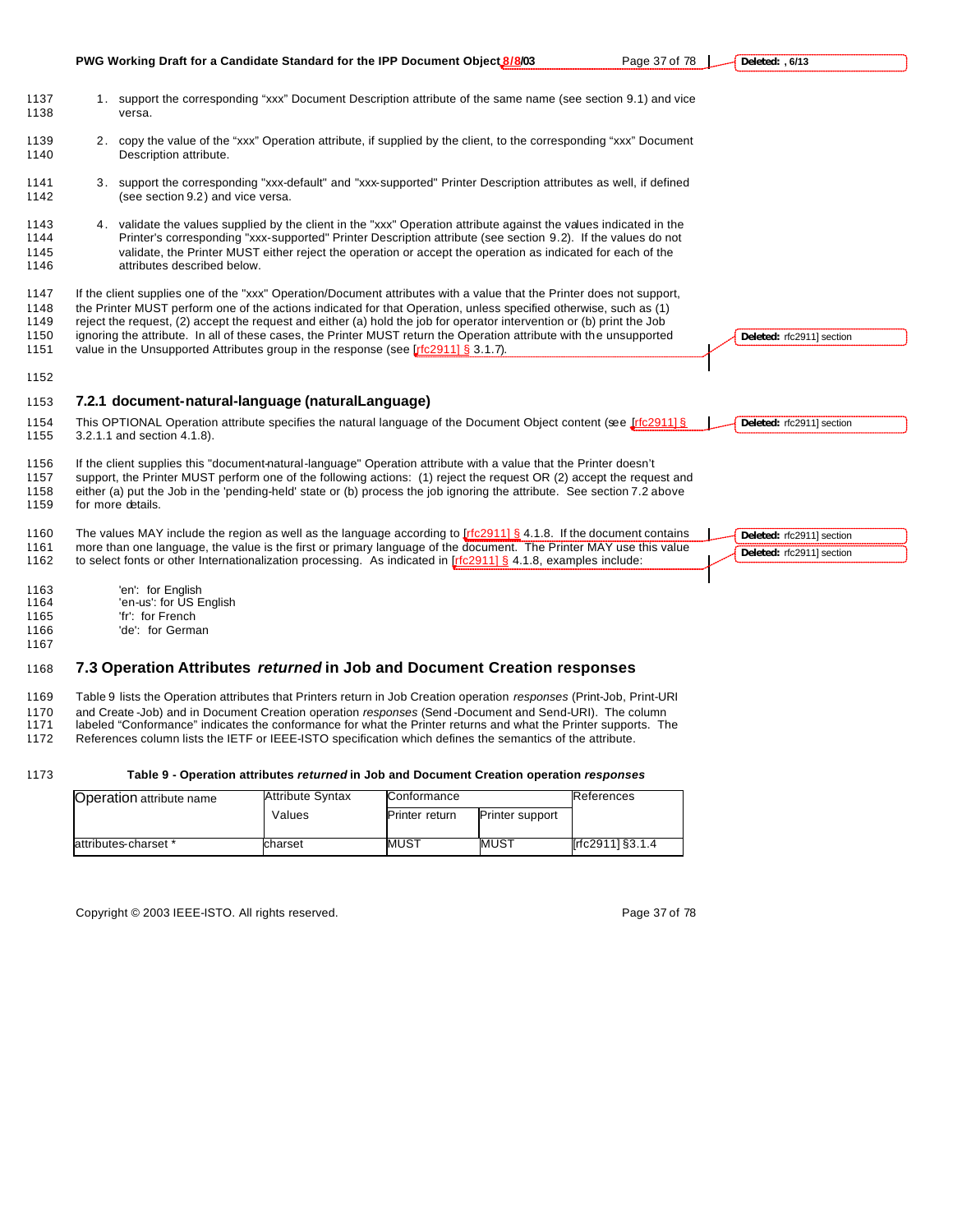**Deleted: 6**

**Deleted: 13**

| Operation attribute name      | <b>Attribute Syntax</b>           | Conformance    | References      |                    |
|-------------------------------|-----------------------------------|----------------|-----------------|--------------------|
|                               | Values                            | Printer return | Printer support |                    |
|                               | 'utf-8"                           | MAY            | <b>MUST</b>     | [rfc2911] §4.1.7   |
|                               | 'usascii'                         | MAY            | MAY             | [rfc2911] §4.1.7   |
|                               | 'iso-8859-1'                      | MAY            | MAY             | [rfc2911] §4.1.7   |
|                               | 'iso-10646-ucs-2'                 | <b>MAY</b>     | <b>MAY</b>      | [rfc2911] §4.1.7   |
| attributes-natural-language * | naturalLanguage                   | MUST           | MUST            | [rfc2911] §3.1.4   |
|                               | 'en-US'                           | MAY            | MAY             | [rfc2911] §4.1.8   |
| detailed-statusmessages *     | text(MAX)                         | MAY            | <b>MAY</b>      | [rfc2911] §3.1.6.3 |
| document-access-error         | text(MAX)                         | MAY            | MAY             | [rfc2911] §3.1.6.4 |
| document-number               | integer(1:MAX)                    | MUST           | <b>MUST</b>     | \$9.1.23           |
| bidoj                         | integer(1:MAX)                    | MUST           | MUST            | [rfc2911] §4.3.2   |
| job-uri                       | uri                               | MUST           | MUST            | [rfc2911] §4.3.1   |
| redirect-uri <sup>32</sup>    | uri                               | <b>MAY</b>     | MAY             | [not-srv] §5.2     |
| request-id *                  | integer(1:32767)                  | MUST           | MUST            | [rfc2911] §3.1.2   |
| status-code *                 | integer(0:32767)                  | <b>MUST</b>    | <b>MUST</b>     | [rfc2911] §3.1.6.1 |
| status-message *              | text(255)                         | MAY            | MAY             | [rfc2911] §3.1.6.2 |
| version-number *              | integer(1:255),<br>integer(0:255) | <b>MUST</b>    | MUST            | [rfc2911] §3.1.8   |

1174 \* - indicates attributes that are defined for *all* operations, not just Job Creation operations

1175

# <sup>1176</sup> **8 Job Template and Document Template attributes**

1177 Table 1 0 lists *all* of the Job Template attributes defined in other IPP specifications and lists their corresponding

1178 Document Template attributes defined in this IPP specification. The Job Template attributes can be supplied in the 1179 Job Creation operations: Print-Job, Print-URI, and Create-Job operations.

1180 A subset of these Job Template attributes (e.g. "number-up" and "media", but not "job-priority") are also defined to 1181 apply to Documents and are called Document Template attributes when supplied at the Document Level. Document

1182 Template attributes can be supplied in the Send-Document and Send-URI operations.

1183 A subset of the Document Template attributes that apply to pages (e.g., "media", but not "docum ent-format") can also 1184 be supplied as Page Overrides using the "overrides" Job Template collection attribute (see [OvrRide]) or Document Template attribute.

1186 Job Template and Document Template attributes are OPTIONAL for a Printer to support and for a client to supply in

1187 a Job Creation or Document Creation request or Page Overrides. If a Printer supports a Job Template or Document<br>1188 Template attribute, then it MUST copy the supplied attribute to the Job or Document object, respecti Template attribute, then it MUST copy the supplied attribute to the Job or Document object, respectively, so that a

1189 client MAY query the attributes in subsequent Get-Job-Attributes/Get-Jobs and Get -Document-Attributes/Get-

1190 Documents operations, respectively. The effect of Job Template Attributes supplied in Job Creation requests are

1191 inherited by the Document objects, unless the Document Creation operation supplies the attribute with a different value.

 $\overline{a}$ 

Page 38 of 78 Copyright © 2003 IEEE-ISTO. All rights reserved.

<sup>32</sup> The Printer or Notification Server returns the "redirect-uri" Operation attribute in order to redirect the Get-Notification operation to a Notification Server or back to the original Printer.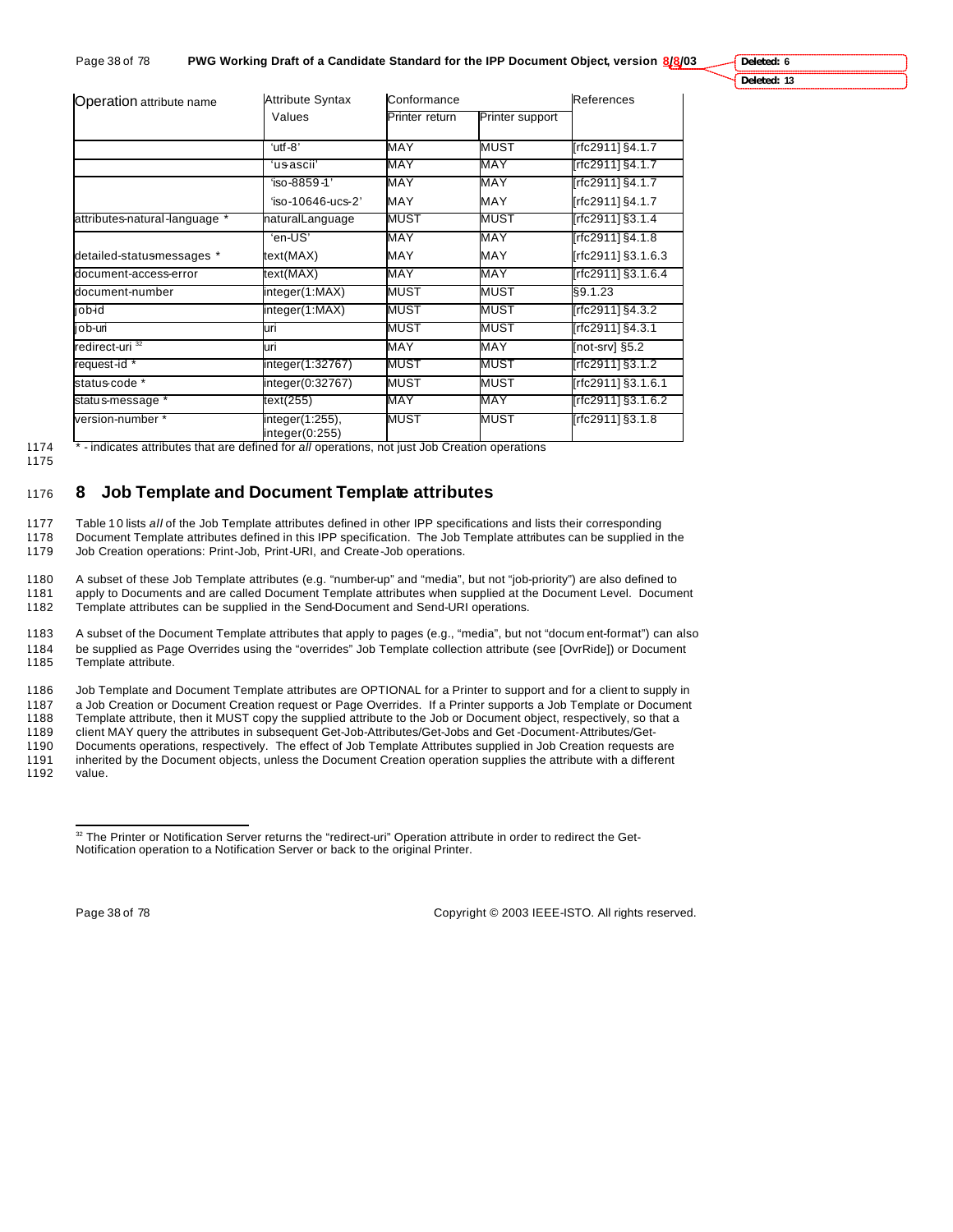#### **PWG Working Draft for a Candidate Standard for the IPP Document Object 8/8/03** Page 39 of 78

**Deleted: , 6/13**

- 1193 Every Job or Document Template attribute (e.g. "copies") has associated printer attributes that provide the default ue(s) (e.g. "finishings-default) an 1194 value(s) (e.g. "finishings-default) and the supported value (s)<sup>33</sup> (e.g. "finishings-supported"). Also allowed is the list of
- 1195 values that are ready to use without human intervention (e.g. "finishingsready"). Since some attributes (e.g.<br>1196 "finishings") can be Job Template and Document Template attributes both the Job and the Document share <u>"finishings") can be Job Template and Document Template attributes both the </u>
- 1197 default and supported values.

1198 If a Job Template collection attribute is supported (see [rfc3382]), then there are conformance requirements for which 1199 member attributes MUST be supported by a Printer and which member attributes a client MUST supply as indicated 1200 in the Conformance column for each collection member attribute in Table 1 0.

1201 The "Defined for use" column indicates whether the client MAY supply and the Printer support the attribute at the 1202 Job, Document, or Page Level with the following semantics:

| Supplied | Description                                                                                                                                                                                                                                                                             |  |
|----------|-----------------------------------------------------------------------------------------------------------------------------------------------------------------------------------------------------------------------------------------------------------------------------------------|--|
| J=v      | Job Level: The attributes MAY be supplied as Job Template attributes at the Job Level in a                                                                                                                                                                                              |  |
|          | Job Creation request (Print-Job, Print-URI, Create-Job) in which case each Document inherits<br>the Job Template attribute as a default which is used unless an attribute at the Document Level                                                                                         |  |
|          | is also supplied. Note: The "multiple-document-handling" attribute controls whether extensive                                                                                                                                                                                           |  |
|          | attributes, such as "finishing" and "copies", affect the entire job as a whole ('single-xxx' values)<br>or affect each document separately ('separate-xxx' values).                                                                                                                     |  |
| $D=y$    | Document Level: The attribute MAY be supplied at the Document Level as Document<br>Template attributes in a Document Creation operation (Send-Document, Send -URI), in which<br>case the supplied Document Templates override any Job Template attributes supplied at the<br>Job Level. |  |
| $P = v$  | Page Level: The attribute MAY be supplied as a member of the (1) "page-ranges" Job<br>Template attribute at the Job Level in a Job Creation operation or (2) "page-ranges" Document                                                                                                     |  |
|          | Template attribute at the Document Level to affect the specified range of pages.                                                                                                                                                                                                        |  |

1203

1204 "\*\*" - Most Job Template and Document Template attributes correspond to the PWG Semantic Model Job<br>1205 Proce ssing and Document Processing attributes, respectively. However, 4 of the IPP Job Template Proce ssing and Document Processing attributes, respectively. However, 4 of the IPP Job Template 1206 attributes are represented in the PWG Semantic Model as Job Description attributes, instead of Job 1207 Processing attributes. These are indicated in the first column with "\*\*".

1208 **Table 10 - Job Template and Document Template attributes**

| Table TV - JOD Template and Document Template attributes |                         |                 |                 |  |                  |                    |                  |  |
|----------------------------------------------------------|-------------------------|-----------------|-----------------|--|------------------|--------------------|------------------|--|
| Job Template /<br><b>Document</b>                        | <b>Attribute Syntax</b> |                 | Defined for use |  | Conformance      |                    | Reference        |  |
| <b>Template attribute</b><br>name                        |                         |                 |                 |  | Client<br>supply | Printer<br>support |                  |  |
| copies                                                   | integer(1:MAX)          | V <sup>34</sup> |                 |  | MAY              | MAY                | [rfc2911] §4.2.5 |  |

**333 Note that collections follow their own rules for the "xxx-supported" Printer attribute.** 

<sup>34</sup> The IPP "copies" attribute is an *extensive* attribute, so its effect when supplied at the job level is not always inherited by the documents in a multi -document job. Instead, its effect depends on the value of the "multipledocument-handling" Job Template attribute. The 'single-document' and 'single -document-new-sheet' values produce copies of the job as a whole with the multiple input documents concatenated into a single output document for each job copy. The 'separate-document-uncollated-copies' value produces N copies of the first input document followed by N copies of the second input document, and so on. The 'separate-document-collated-copies' value produces N successive job copies, each job copy consisting of 1 copy of the first document followed by 1 copy of the second document, and so on.

Copyright © 2003 IEEE-ISTO. All rights reserved. Page 39 of 78

| Formatted: Highlight |  |
|----------------------|--|
| Formatted: Highlight |  |
| Formatted: Highlight |  |
| Formatted: Highlight |  |
| Formatted: Highlight |  |
| Formatted: Highlight |  |
| Formatted: Highlight |  |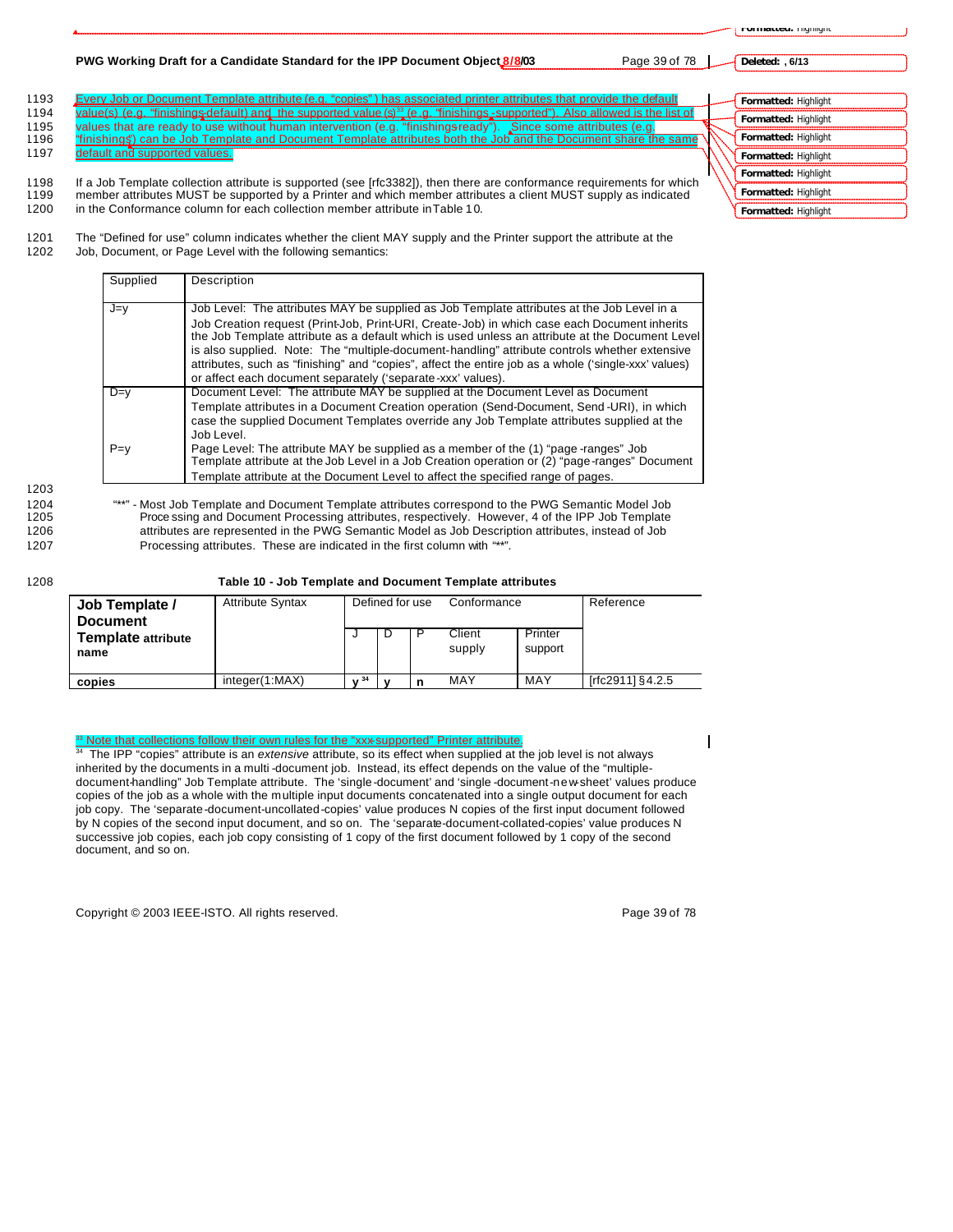| Page 40 of <i>7</i> 8 | PWG Working Draft of a Candidate Standard for the IPP Document Object, version 8/8/03 |  |
|-----------------------|---------------------------------------------------------------------------------------|--|
|-----------------------|---------------------------------------------------------------------------------------|--|

**Deleted: 6 Deleted: 13**

| Job Template /               | <b>Attribute Syntax</b>      |              | Defined for use |              | Conformance                             |                                | Reference                          |                                                 |
|------------------------------|------------------------------|--------------|-----------------|--------------|-----------------------------------------|--------------------------------|------------------------------------|-------------------------------------------------|
| <b>Document</b>              |                              |              |                 |              |                                         |                                |                                    |                                                 |
| <b>Template attribute</b>    |                              | J            | D               | P            | Client                                  | Printer                        |                                    |                                                 |
| name                         |                              |              |                 |              | supply                                  | support                        |                                    |                                                 |
|                              |                              |              |                 |              |                                         |                                |                                    |                                                 |
| cover-back                   | collection                   | v            | $\mathbf v$     | n            | <b>MAY</b>                              | <b>MAY</b>                     | [pwg5100.3] §3.1                   |                                                 |
| cover-type                   | type2 keyword                |              |                 |              | <b>MUST</b>                             | <b>MUST</b>                    | [pwg5100.3] §3.1.2                 |                                                 |
| media                        | type3 keyword<br>name(MAX)   |              |                 |              | MAY be<br>neither or one                | <b>MUST</b>                    | [pwg5100.3] §3.1.1                 |                                                 |
| media col                    | collection                   |              |                 |              | of. but NOT<br>both                     | <b>MAY</b>                     | [pwg5100.3] §3.1.1                 |                                                 |
| cover-front                  | collection                   | $\mathbf{v}$ | $\mathbf{v}$    | n            | MAY                                     | <b>MAY</b>                     | [pwg5100.3] §3.1                   |                                                 |
| cover-type                   | type2 keyword                |              |                 |              | <b>MUST</b>                             | <b>MUST</b>                    | [pwg5100.3] §3.1.2                 |                                                 |
| media                        | type3 keyword<br>name(MAX)   |              |                 |              | MAY be<br>neither or one                | <b>MUST</b>                    | [pwg5100.3] §3.1.1                 |                                                 |
| media col                    | collection                   |              |                 |              | of, but NOT<br>both                     | <b>MAY</b>                     | [pwg5100.3] §3.1.1                 | Deleted: feed-orientation<br>$\overline{[4]}$   |
| finishings                   | 1setOf type2 enum            | $V^{35}$     | $\mathbf{v}$    | y            | MAY be<br>neither or one<br>of. but NOT | MAY.<br>MUST if<br>"finishina- | [rfc2911] §4.2.6<br>[pwg5100.1] §2 |                                                 |
|                              |                              |              |                 |              | both                                    | col" is<br>supported           |                                    |                                                 |
| finishings-col               | collection                   | $V^{35}$     | $\mathbf{v}$    | $\mathbf{v}$ |                                         | <b>MAY</b>                     | [pwg5100.3] §3.2                   |                                                 |
| finishing-template           | name(MAX)                    |              |                 |              | <b>MAY</b>                              | MAY                            | [pwg5100.3] §3.2.1                 |                                                 |
| stitching                    | collection                   |              |                 |              | <b>MAY</b>                              | MAY                            | [pwg5100.3] §3.2.2                 |                                                 |
| stitching-reference-<br>edge | type2 keyword                |              |                 |              | <b>MUST</b>                             | <b>MUST</b>                    | [pwg5100.3] §3.2.2.1               |                                                 |
| stitching-offset             | integer (0:MAX)              |              |                 |              | <b>MUST</b>                             | MUST                           | [pwg5100.3] §3.2.2.2               |                                                 |
| stitching-locations          | 1setOf integer(0:MAX)        |              |                 |              | <b>MUST</b>                             | <b>MUST</b>                    | [pwg5100.3] §3.2.2.3               | Deleted: font-name-requester<br>$\overline{51}$ |
| force-front-side             | 1setOf                       | $y^{36}$     | y               | v            | MAY                                     | MAY                            | [pwg5100.3] §3.3                   |                                                 |
|                              | integer(1:MAX)               |              |                 |              |                                         |                                |                                    |                                                 |
| imposition-template          | type3 keyword  <br>name(MAX) | y            | y               | $\mathbf v$  | <b>MAY</b>                              | MAY                            | [pwg5100.3] §3.4                   |                                                 |
| insert-sheet                 | 1setOf collection            | $y^{36}$     | y               | $\mathbf v$  | <b>MAY</b>                              | MAY                            | [pwg5100.3] §3.5                   |                                                 |
| insert-after-page-number     | integer(0:MAX)               |              |                 |              | <b>MUST</b>                             | <b>MUST</b>                    | [pwg5100.3] §3.5.1                 |                                                 |
| insert-count                 | integer(0:MAX)               |              |                 |              | <b>MAY</b>                              | <b>MUST</b>                    | [pwg5100.3] §3.5.2                 |                                                 |
| media                        | type3 keyword                |              |                 |              | MUST be one                             | <b>MUST</b>                    | [pwg5100.3] §3.5.3                 |                                                 |
|                              | name(MAX)                    |              |                 |              | or the other.                           |                                |                                    |                                                 |
| media col                    | collection                   |              |                 |              | but NOT both                            | <b>MAY</b>                     | [pwg5100.3] §3.5.3                 |                                                 |
| iob-account-id **            | name(MAX)                    | y            | n               | n            | <b>MAY</b>                              | <b>MAY</b>                     | [pwg5100.3] §3.6                   |                                                 |

 $\overline{a}$ 

Page 40 of 78 Copyright © 2003 IEEE-ISTO. All rights reserved.

<sup>35</sup> The IPP "finishings" and "finishings-col" attributes are *extensive* attributes, so their effect when supplied at the Job Level is not always inherited by the documents in a multi-document job. Instead, their effect depends on the value of the "multiple-document-handling" Job Template attribute. The 'single-document' and 'single-document-new-sheet' values cause the finishing to be applied to each job copy as a whole. The 'separate-documents-collated-copies' and 'separate-document-uncollated-copies' values cause the finishing to be applied to each document. <sup>36</sup> The effect of the IPP "force-front-side" and "insert-sheet" attributes when supplied at the job level of a multi -

document job depends on the value of the "multiple-document-handling" Job Template attribute. For the 'singledocument' and 'single-document-new-sheet' values, the pages are numbered as a single set from 1 to n for the job as a whole. For the 'separate-documents-collated-copies' and 'separate-document -uncollated-copies' values, the pages are numbered from 1 to n for each document separately.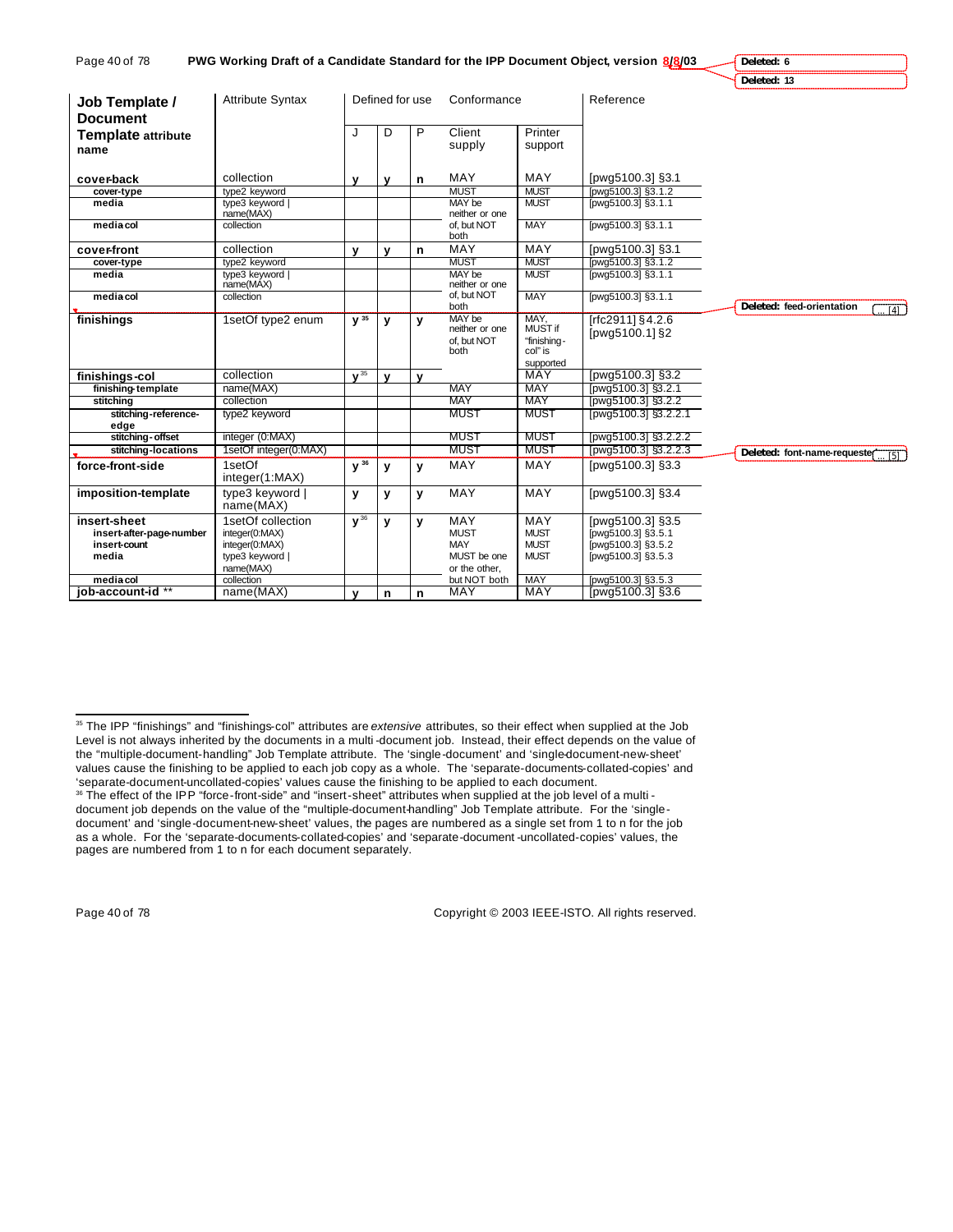| Job Template /<br><b>Document</b>       | <b>Attribute Syntax</b>                    |              | Defined for use |   | Conformance              |                    | Reference                              |                               |
|-----------------------------------------|--------------------------------------------|--------------|-----------------|---|--------------------------|--------------------|----------------------------------------|-------------------------------|
| <b>Template attribute</b><br>name       |                                            | J            | D               | P | Client<br>supply         | Printer<br>support |                                        |                               |
| job-accounting-sheets                   | collection                                 | v            | n               | n | <b>MAY</b>               | <b>MAY</b>         | [pwg5100.3] §3.8                       |                               |
| job-accounting-sheets-type              | type3 keyword  <br>name(MAX)               |              |                 |   | <b>MUST</b>              | <b>MUST</b>        | [pwg5100.3] §3.8.1                     |                               |
| media                                   | type3 keyword<br>name(MAX)                 |              |                 |   | MAY be<br>neither or one | <b>MUST</b>        | [pwg5100.3] §3.8.2                     |                               |
| $media$ - $\infty$                      | collection                                 |              |                 |   | of, but NOT<br>both      | <b>MAY</b>         | [pwg5100.3] §3.8.2                     |                               |
| job-accounting-output-bin               | type3 keyword  <br>name(MAX)               |              |                 |   | <b>MAY</b>               | MAY                | [pwg5100.3] §3.8.3                     |                               |
| job-accounting-user-<br>id**            | name(MAX)                                  | y            | n               | n | <b>MAY</b>               | <b>MAY</b>         | [pwg5100.3] §3.7                       |                               |
| job-copies                              | integer(1:MAX)                             | $\mathbf v$  | $n^{37}$        | n | <b>MAY</b>               | <b>MAY</b>         | $[jobx]$ §4.1.1                        |                               |
| iob-cover-back                          | collection                                 | $\mathbf{v}$ | $n^{38}$        | n | <b>MAY</b>               | <b>MAY</b>         | $[jobx]$ $§4.1.2$                      |                               |
| same as cover-back                      | see cover-back                             |              |                 |   |                          |                    |                                        |                               |
| job-cover-front                         | collection                                 | v            | $n^{39}$        | n | MAY                      | MAY                | $[jobx]$ §4.1.3                        |                               |
| same as cover-front                     | see cover-front                            |              |                 |   |                          |                    |                                        |                               |
| iob-error-sheet<br>job-error-sheet-type | collection<br>type3 keyword  <br>name(MAX) | у            | n               | n | MAY<br><b>MUST</b>       | MAY<br><b>MUST</b> | [pwg5100.3] §3.9<br>[pwg5100.3] §3.9.1 |                               |
| job-error-sheet-when                    | type2 keyword                              |              |                 |   | <b>MAY</b>               | <b>MAY</b>         | [pwg5100.3] §3.9.2                     |                               |
| media                                   | type3 keyword  <br>name(MAX)               |              |                 |   | MAY be<br>neither or one | <b>MUST</b>        | [pwg5100.3] §3.9.3                     |                               |
| media col                               | collection                                 |              |                 |   | of, but NOT<br>both      | <b>MAY</b>         | [pwg5100.3] §3.9.3                     |                               |
| job-finishings                          | 1setOf type2 enum                          | $\mathbf{v}$ | $n^{40}$        | n | MAY                      | <b>MAY</b>         | $[jobx]$ §4.1.4                        |                               |
| job-finishings-col                      | collection                                 | $\mathbf{v}$ | n <sup>41</sup> | n | <b>MAY</b>               | <b>MAY</b>         | $[jobx]5$ §4.1.5                       |                               |
| same as finishings-col                  | see finishings-col                         |              |                 |   |                          |                    |                                        |                               |
| job-hold-until                          | type3 keyword  <br>name(MAX)               | У            | n               | n | <b>MAY</b>               | <b>MAY</b>         | [rfc2911] §4.2.2                       | Deleted: job-hold-until-time  |
| job-message-to-                         | text(MAX)                                  | y            | $n^{42}$        | n | <b>MAY</b>               | MAY                | [pwg5100.3] §3.10                      |                               |
| operator                                |                                            |              |                 |   |                          |                    |                                        | Deleted: job-phone-number     |
| job-priority                            | integer(1:100                              | y            | n               | n | MAY                      | <b>MAY</b>         | [rfc2911] §4.2.1                       | Deleted: job-recipient-name } |

<sup>&</sup>lt;sup>37</sup> The "job-copies" Job Template attribute makes copies of the entire job and MUST NOT be supplied at the Document or Page Level. The "job-copies" Job Template attribute is equivalent to "copies" with "multiple-documenthandling" = 'single-document-new-sheet'.

<sup>40</sup> The "job-finishing" Job Template attribute finishes each job copy as a whole and MUST NOT be supplied at the Document or Page Level. The "job-finishings" Job Template attribute is equivalent to "finishings" with "multipledocument-handling" = 'single-document-new-sheet'.

<sup>41</sup> The "job-finishing -col" Job Template attribute finishes each job copy as a whole and MUST NOT be supplied at the Document or Page Level. The "job-finishings-col" Job Template attribute is equivalent to "finishings-col" with "multiple-document-handling" = 'single-document-new-sheet'.

<sup>42</sup> The "job-message-to-operator" Job Template attribute has no corresponding Document Template attribute. Instead, the user and operator communicate with each other using the same "document-message" Operation attribute which the Printer copies to the "document-message" Document Description attribute.

Copyright © 2003 IEEE-ISTO. All rights reserved. Page 41 of 78

 $\overline{a}$ 

**Deleted: , 6/13**

... [7] ... [6]

 $R$ 

<sup>&</sup>lt;sup>38</sup> The "job-cover-back" Job Template attribute makes a single back cover for each job copy and MUST NOT be supplied at the Document or Page Level. The "job -cover-back" Job Template attribute is equivalent to "cover-back" with "multiple-document-handling" = 'single -document-new-sheet'.

<sup>&</sup>lt;sup>39</sup> The "iob-cover-front" Job Template attribute makes a single front cover for each job copy and MUST NOT be supplied at the Document or Page Level. The "job -cover-front" Job Template attribute is equivalent to "cover-front" with "multiple-document-handling" = 'single -document-new-sheet'.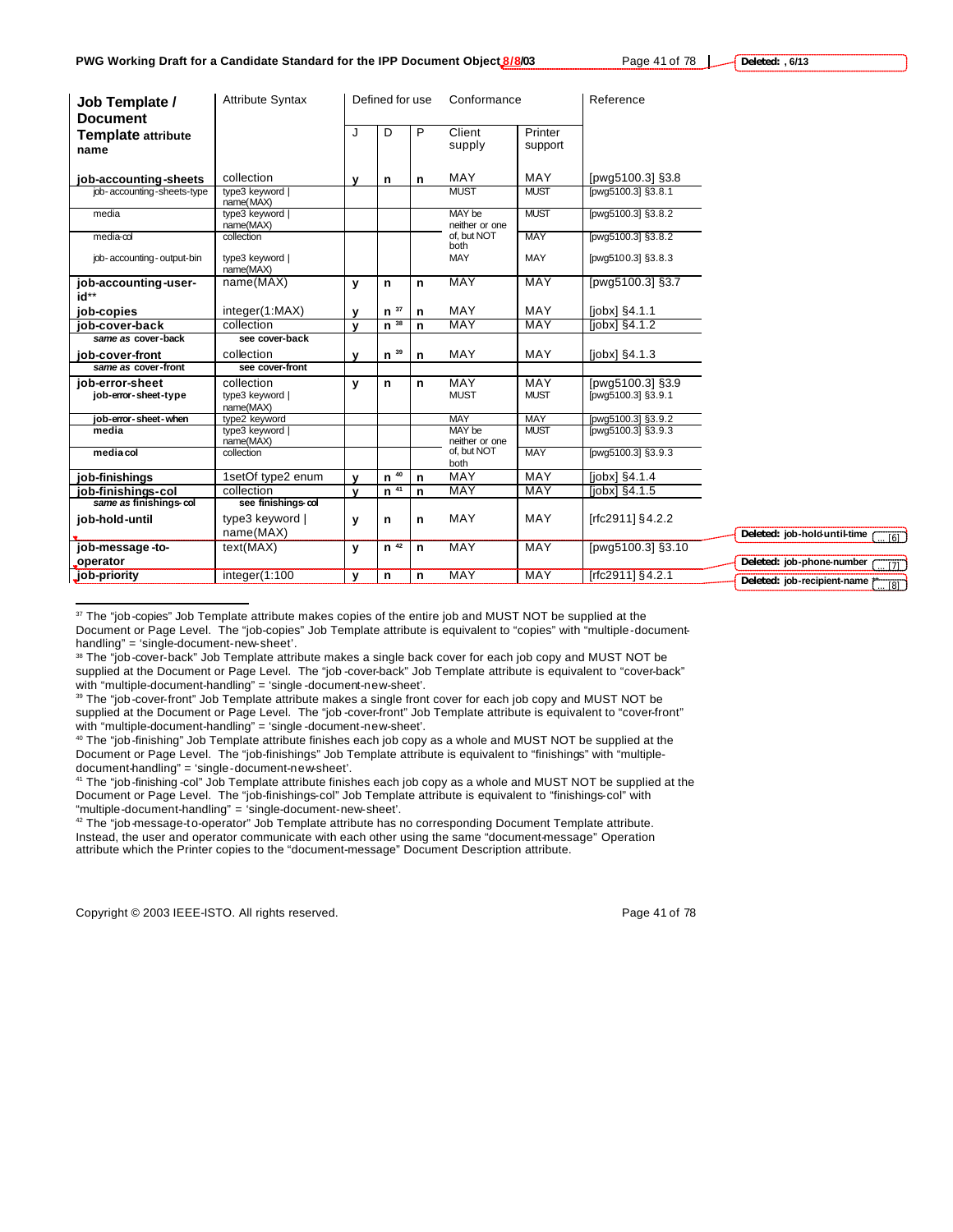| Page 42 of 78<br>PWG Working Draft of a Candidate Standard for the IPP Document Object, version 8/8/03 | Deleted: 6                       |             |                 |              |                               |                            |                                                |                                          |
|--------------------------------------------------------------------------------------------------------|----------------------------------|-------------|-----------------|--------------|-------------------------------|----------------------------|------------------------------------------------|------------------------------------------|
|                                                                                                        |                                  |             |                 |              |                               |                            |                                                | Deleted: 13                              |
| Job Template /                                                                                         | Attribute Syntax                 |             | Defined for use |              | Conformance                   |                            | Reference                                      |                                          |
| <b>Document</b>                                                                                        |                                  |             |                 |              |                               |                            |                                                |                                          |
| Template attribute                                                                                     |                                  | J           | D               | P            | Client                        | Printer                    |                                                |                                          |
| name                                                                                                   |                                  |             |                 |              | supply                        | support                    |                                                |                                          |
|                                                                                                        |                                  |             |                 |              |                               |                            |                                                |                                          |
| job-sheet-message                                                                                      | text(MAX)                        | v           | n               | n            | MAY                           | MAY                        | [pwg5100.3] §3.12                              |                                          |
| job-sheets                                                                                             | type3 keyword                    | y           | n               | $\mathbf n$  | MAY be                        | MAY.                       | [rfc2911] §4.2.3                               |                                          |
|                                                                                                        | name(MAX)                        |             |                 |              | neither or one<br>of. but NOT | MUST if<br>"job-sheets-    |                                                |                                          |
|                                                                                                        |                                  |             |                 |              | both                          | col"                       |                                                |                                          |
|                                                                                                        |                                  |             |                 |              |                               | supported                  |                                                |                                          |
| job-sheets-col                                                                                         | collection                       | $\mathbf v$ | n               | n            |                               | MAY                        | [pwg5100.3] §3.11                              |                                          |
| job-sheets                                                                                             | type3 keyword                    |             |                 |              | <b>MUST</b>                   | <b>MUST</b>                | [pwg5100.3] §3.11.1                            |                                          |
| media                                                                                                  | name(MAX)<br>type3 keyword       |             |                 |              | MUST be one                   | <b>MUST</b>                | [pwg5100.3] §3.11.2                            |                                          |
|                                                                                                        | name(MAX)                        |             |                 |              | or the other.                 |                            |                                                |                                          |
| media col                                                                                              | collection                       |             |                 |              | but NOT both                  | MAY                        | [pwg5100.3] §3.11.2                            |                                          |
| media                                                                                                  | type3 keyword                    | у           | у               | y            | MAY be<br>neither or one      | MAY,<br>MUST if            | [rfc2911] §4.2.11                              |                                          |
|                                                                                                        | name(MAX)                        |             |                 |              | of, but NOT                   | "mediacol"                 |                                                |                                          |
|                                                                                                        |                                  |             |                 |              | both                          | supported                  |                                                |                                          |
| media-col                                                                                              | collection                       | y           | y               | $\mathbf{v}$ |                               | <b>MAY</b>                 | [pwg5100.3] §3.13                              |                                          |
| media back-coating                                                                                     | type3 keyword                    |             |                 |              | <b>MAY</b>                    | <b>MAY</b>                 | [pwg5100.3] §3.13.10                           |                                          |
| media color                                                                                            | name(MAX)<br>type3 keyword       |             |                 |              | MAY                           | MAY                        | [pwg5100.3] §3.13.4                            |                                          |
|                                                                                                        | name(MAX)                        |             |                 |              |                               |                            |                                                |                                          |
| media front-coating                                                                                    | type3 keyword                    |             |                 |              | <b>MAY</b>                    | <b>MAY</b>                 | [pwg5100.3] §3.13.10                           |                                          |
|                                                                                                        | name(MAX)                        |             |                 |              |                               |                            |                                                | Deleted: media-grain<br>$\overline{191}$ |
| media hole-count<br>media info                                                                         | integer(0:MAX)<br>text(255)      |             |                 |              | <b>MAY</b><br>MAY             | <b>MAY</b><br>MAY          | pwg5100.3] §3.13.6<br>[pwg5100.3] §3.13.3      |                                          |
| media key                                                                                              | type3 keyword                    |             |                 |              | <b>MAY</b>                    | <b>MAY</b>                 | [pwg5100.3] §3.13.1                            |                                          |
|                                                                                                        | name(MAX)                        |             |                 |              |                               |                            |                                                | Deleted: media-material<br>[10]          |
| media order-count                                                                                      | integer(1:MAX)                   |             |                 |              | <b>MAY</b>                    | <b>MAY</b>                 | [pwg5100.3] §3.13.7                            |                                          |
| media preprinted                                                                                       | type3 keyword  <br>name(MAX)     |             |                 |              | <b>MAY</b>                    | <b>MAY</b>                 | [pwg5100.3] §3.13.5                            |                                          |
| media recycled                                                                                         | type3 keyword                    |             |                 |              | <b>MAY</b>                    | MAY                        | [pwg5100.3] §3.13.11                           |                                          |
|                                                                                                        | name(MAX)                        |             |                 |              |                               |                            |                                                |                                          |
| media size                                                                                             | collection                       |             |                 |              | <b>MAY</b>                    | <b>MUST</b>                | [pwg5100.3] §3.13.8                            |                                          |
| x-dimension<br>y-dimension                                                                             | integer(0:MAX)<br>integer(0:MAX) |             |                 |              | <b>MUST</b><br><b>MUST</b>    | <b>MUST</b><br><b>MUST</b> | [pwg5100.3] §3.13.8.1<br>[pwg5100.3] §3.13.8.2 |                                          |
| mediatype                                                                                              | type3 keyword                    |             |                 |              | <b>MAY</b>                    | <b>MAY</b>                 | [pwg5100.3] §3.13.2                            | Deleted: media-thickness<br>111          |
|                                                                                                        | name(MAX)                        |             |                 |              |                               |                            |                                                |                                          |
| media weight-metric                                                                                    | integer(0:MAX)                   |             |                 |              | <b>MAY</b>                    | MAY                        | [pwg5100.3] §3.13.9                            |                                          |
| media-input-tray-check                                                                                 | type3 keyword                    | y           | y               | y            | <b>MAY</b>                    | MAY                        | [pwg5100.3] §3.14                              |                                          |
|                                                                                                        | name(MAX)                        |             |                 |              |                               |                            |                                                |                                          |
| media-type $43$                                                                                        | type3 keyword  <br>name(MAX)     | y           | y               | y            | <b>MAY</b>                    | <b>MAY</b>                 | [upnp], [pwg5100.3]                            |                                          |
|                                                                                                        |                                  |             |                 |              |                               |                            | §3.13.2                                        |                                          |
| multiple-document-                                                                                     | type2 keyword                    | y           | n               | $\mathbf n$  | <b>MAY</b>                    | MUST <sup>44</sup>         | [rfc2911] §4.2.4                               |                                          |
| handling                                                                                               |                                  |             |                 |              |                               |                            |                                                |                                          |
| number-up                                                                                              | integer(1:MAX)                   | $\mathbf v$ | $\mathbf{v}$    | $\mathbf{v}$ | <b>MAY</b>                    | <b>MAY</b>                 | [rfc2911] §4.2.9                               |                                          |
| orientation-requested                                                                                  | type2 enum                       | V           | V               | $\mathbf{v}$ | <b>MAY</b>                    | <b>MAY</b>                 | [rfc2911] §4.2.10                              |                                          |
| output-bin                                                                                             | type2 keyword  <br>name(MAX)     | y           | n               | $\mathsf{n}$ | <b>MAY</b>                    | <b>MAY</b>                 | [pwg5100.2] §2.1                               |                                          |
| <b>Output-device</b>                                                                                   | name(MAX)                        | v           | y               | v            | <b>MAY</b>                    | <b>MAY</b>                 | liobx1 §3.1.3                                  | <b>Formatted: Highlight</b>              |

 $^{43}$  UPnPv1 and UPnPv2 define a separate MediaType Job Template attribute with the same values as the "media-

type" member attribute of "media-col".

<sup>44</sup> A Printer MUST support the "multiple-document-handling" Job Template attribute with at least one value.

Page 42 of 78 Copyright © 2003 IEEE-ISTO. All rights reserved.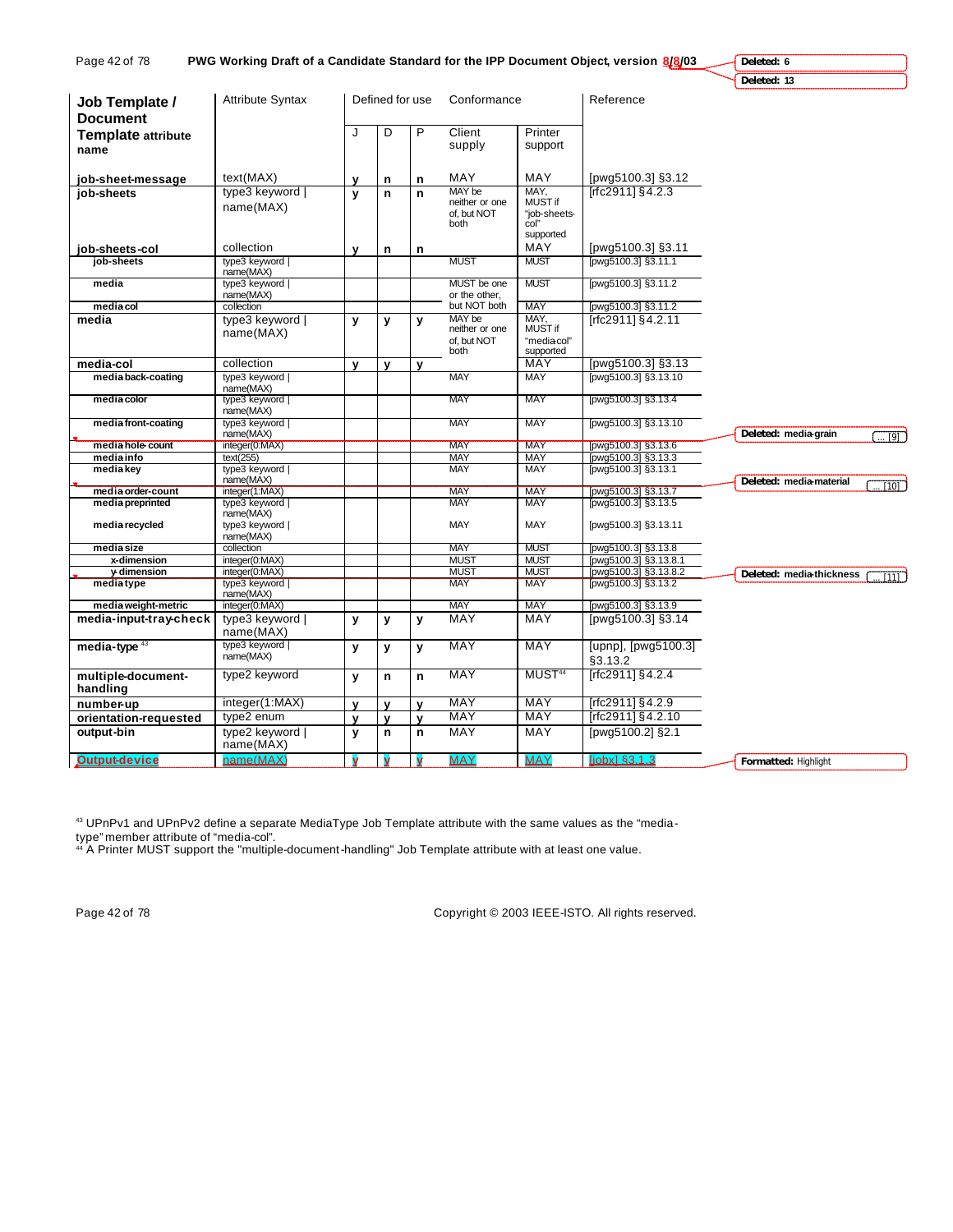**Deleted: , 6/13**

| Job Template /<br><b>Document</b> | <b>Attribute Syntax</b>                                  | Defined for use |              |              | Conformance              |                    | Reference                             |                        |                  |
|-----------------------------------|----------------------------------------------------------|-----------------|--------------|--------------|--------------------------|--------------------|---------------------------------------|------------------------|------------------|
| <b>Template attribute</b><br>name |                                                          | J               | D            | P            | Client<br>supply         | Printer<br>support |                                       |                        |                  |
| overrides                         | 1setOf collection                                        | $y_{\bullet}$   | y            | n            | MAY                      | MAY                | [OvrRide] §4.1,<br>also see §8.2      | Deleted: 45            |                  |
| pages                             | 1setOf                                                   |                 |              |              | <b>MUST</b>              | <b>MUST</b>        | [OvrRide] §4.1.1                      |                        |                  |
| document-numbers                  | rangeOfInteger(1:MAX)<br>1setOf<br>rangeOfInteger(1:MAX) |                 |              |              | <b>MAY</b>               | <b>MUST</b>        | [OvrRide] §4.1.2                      |                        |                  |
| document-copies                   | 1setOf<br>rangeOfInteger(1:MAX)                          |                 |              |              | <b>MAY</b>               | <b>MAY</b>         | [OvrRide] §4.1.3                      |                        |                  |
|                                   | any other Template attributes that affect pages, such    |                 |              |              | <b>MAY</b>               | MAY                | [OvrRide] §4.1.4                      | Deleted: Job           |                  |
| as "media" or "media-col"         |                                                          |                 |              |              |                          |                    |                                       |                        |                  |
| page-delivery                     | type2 keyword                                            | y               | у            | n            | <b>MAY</b>               | <b>MAY</b>         | [pwg5100.3] §3.15                     |                        |                  |
| page-order-received**             | type2 keyword<br>1setOf                                  | V               | $\mathbf v$  | n            | MAY<br>MAY               | <b>MAY</b><br>MAY  | [pwg5100.3] §3.16<br>[rfc2911] §4.2.7 |                        |                  |
| page-ranges                       |                                                          | $\mathbf{v}$    | y            | n            |                          |                    |                                       |                        |                  |
|                                   | rangeOfInteger(1:MA<br>X)                                |                 |              |              |                          |                    |                                       | Deleted: pdl-init-file |                  |
| presentation-direction-           | type2 keyword                                            | $\mathbf{v}$    | y            | y            | <b>MAY</b>               | <b>MAY</b>         | [pwg5100.3] §3.17                     |                        | $\overline{121}$ |
| number-up                         |                                                          |                 |              |              |                          |                    |                                       |                        |                  |
| print-quality                     | type2 enum                                               | $\mathbf{v}$    | V            | v            | <b>MAY</b>               | MAY                | $[rfc2911]\$ §4.2.13                  |                        |                  |
| printer-resolution                | resolution                                               | y               | y            | у            | MAY                      | <b>MAY</b>         | [rfc2911] §4.2.12                     | Deleted: proof-print   | T131             |
| separator-sheets                  | collection                                               | $\mathbf{v}$    | $\mathbf{v}$ | n            | <b>MAY</b>               | <b>MAY</b>         | [pwg5100.3] §3.18                     |                        |                  |
| separator-sheets-type             | type3 keyword  <br>name(MAX)                             |                 |              |              | <b>MUST</b>              | <b>MUST</b>        | [pwg5100.3] §3.18.1                   |                        |                  |
| media                             | type3 keyword  <br>name(MAX)                             |                 |              |              | MAY be<br>neither or one | <b>MUST</b>        | [pwg5100.3] §3.18.2                   |                        |                  |
| media-col                         | collection                                               |                 |              |              | of, but NOT<br>both      | <b>MAY</b>         | [pwg5100.3] §3.18.2                   |                        |                  |
| sheet-collate                     | type2 keyword                                            | $\mathbf v$     | $\mathbf v$  | n            | <b>MAY</b>               | <b>MAY</b>         | $[rfc3381]$ §3.1                      |                        |                  |
| sides                             | type2 keyword                                            | y               | y            | y            | <b>MAY</b>               | <b>MAY</b>         | [rfc2911] §4.2.8                      |                        |                  |
| x-image-position                  | type2 keyword                                            | y               | У            | у            | MAY                      | MAY                | [pwg5100.3]<br>§3.19.2                |                        |                  |
| x-image-shift                     | integer(MIN:MAX)                                         | $\mathbf{v}$    | y            | y            | <b>MAY</b>               | <b>MAY</b>         | [pwg5100.3]<br>§3.19.3                |                        |                  |
| x-side1-image-shift               | integer(MIN:MAX)                                         | $\mathbf{v}$    | y            | $\mathbf{v}$ | MAY                      | MAY                | [pwg5100.3]<br>§3.19.4                |                        |                  |
| x-side2-image-shift               | integer(MIN:MAX)                                         | y               | y            | y            | MAY                      | MAY                | [pwg5100.3]<br>§3.19.5                |                        |                  |
| y-image-position                  | type2 keyword                                            | y               | У            | y            | MAY                      | MAY                | [pwg5100.3]<br>§3.19.6                |                        |                  |
| y-image-shift                     | integer(MIN:MAX)                                         | y               | У            | y            | MAY                      | MAY                | [pwg5100.3]<br>§3.19.7                |                        |                  |
| y-side1-image-shift               | integer(MIN: MAX)                                        | y               | у            | У            | MAY                      | MAY                | [pwg5100.3]<br>§3.19.8                |                        |                  |
| y-side2-image-shift               | integer(MIN:MAX)                                         | y               | У            | y            | <b>MAY</b>               | <b>MAY</b>         | [pwg5100.3]<br>§3.19.9                |                        |                  |

1209 "\*\*" - These 4 attributes are Job Description attributes, not Job Processing attributes, in the PWG Semantic Model 1210 [pwg -sm] - see the comment just before the Table.

Copyright © 2003 IEEE-ISTO. All rights reserved. experience that the page 43 of 78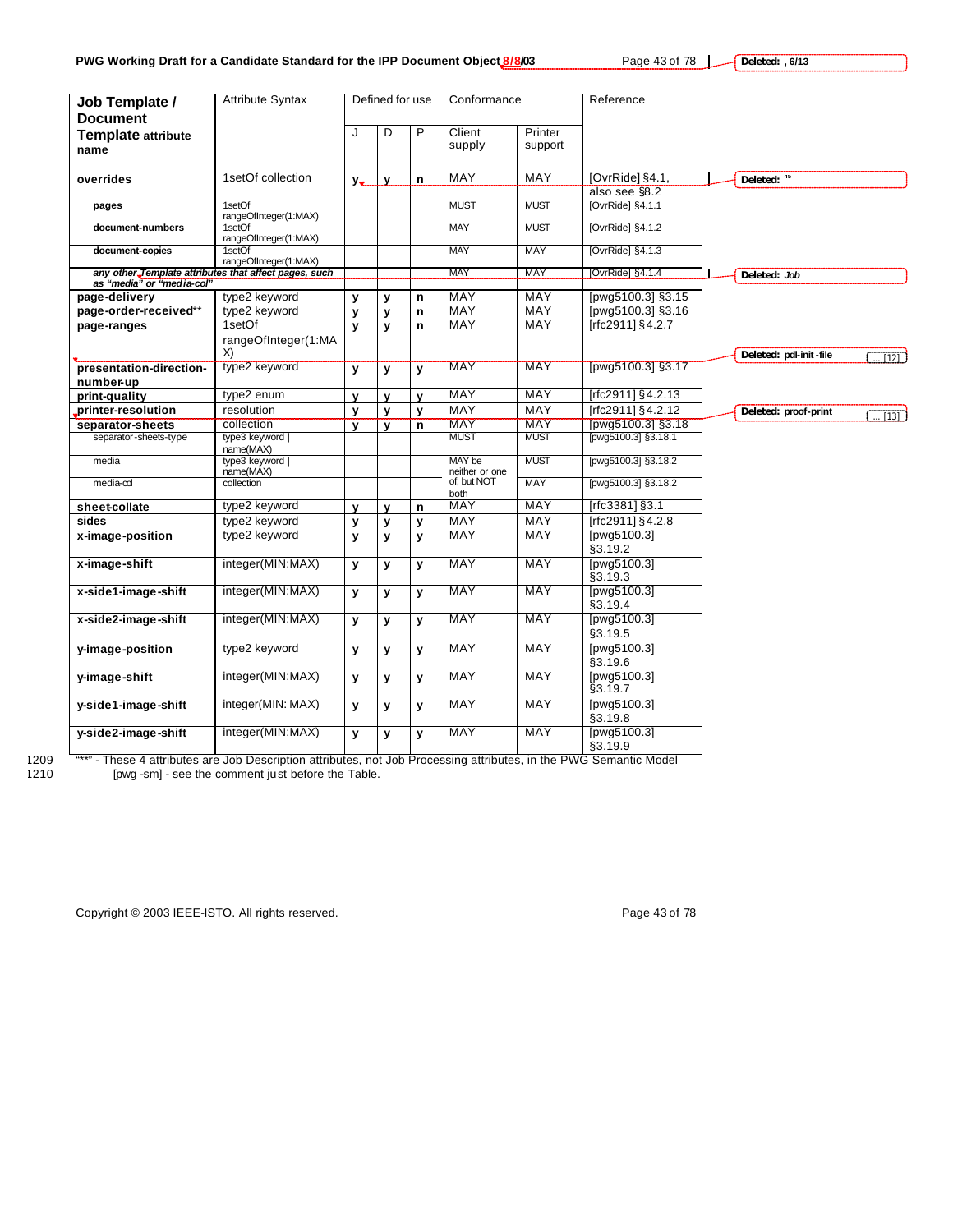**Deleted: 6 Deleted: 13**

# **8.1 Document Template attributes**

- Most Job Template attributes can be used as Document Template attributes for use in Document Creation
- operations to apply to the Document object. However, the Job Template attributes that have the "job-" prefix MUST
- NOT be used as Document Template attributes, since they are defined to apply to the job as a whole. Table 10 shows lists all of the Document Template attributes for use with the Document Creation operations and the
- Document object. All of the definitions of the Document Template attributes are done by reference to the
- corresponding Job Template attributes in other specifications. However, the semantics of each Document Template
- attribute only applies to the Document object with which the attribute is associated either by being supplied by the
- client in the Document Creation operation or supplied by the Printer as a default because the client did not (and the
- PDL did not have any corresponding instruction). See section 6 for defaulting semantics.
- The Document Template attributes share the same "xxx-default", "xxx-supported", and "xxx-ready" Printer attributes with the Job Template attributes of the same name.
- The Document object also has the corresponding "xxx -actual" READ-ONLY Document Description attributes defined that correspond to the "xxx" Document Template attributes (see [ippact]).

# **8.2 Document Template attributes containing explicit Document numbers**

- Job Template attributes that contain explicit Document numbers, such as "overrides", must have an appropriate value. The Document number MUST have a single value and the single value MUST match the Document number
- to which the Document Template attributes are being applied. If they do not match, the Printer MUST reject the
- request with a status of 'client-error-bad-request'.

# **8.3 Sheet Collation at the Document Level**

1232 Since "sheet-collate" can be applied at the Document level it is possible for a Job to contain some Documents which 1233 are collated and others that are not. To describe this condition the Printer MUST set the "job-collation-type" to a value of '3' (i.e 'other'.).

# **9 Job Description and Document Description attributes**

1236 Table 11 lists all the Job Description attributes defined in other IPP specifications and the corresponding Document Description attributes defined in this IPP specification. Job Description and Document Description attributes are Job object and Document object attributes, respectively, that are filled in by the Printer. Some Job/Document Description attribute values are supplied by the client in the Job/Document Creation operation using corresponding Operation attributes as flagged with "? ". Unless specified otherwise herein, the Printer MUST NOT support modification of Job Description and Document Descriptions attributes.

1242 The column labeled "attribute syntax" indicates the attribute syntax (see [rfc2911] § 4.1). The Printer conformance is

1243 indicated along with the reference to the specification in which the attribute is defined. The conformance for<br>1244 Document Description attributes (if the Printer supports the Document object) is the same as the corr Document Description attributes (if the Printer supports the Document object) is the same as the corresponding Job

Description attributes.

Each of the Document Description attributes have a sub-section in section 9.1. The column labeled References

contains references to the sub-section in this document if there is significant information there. Those subsections

that are only references to other specifications contain only that reference in the Reference column. Those attributes

that are only Job Description attributes with no subsection in this specification have an "n/a" in the "Doc Desc"

column.

Page 44 of 78 Copyright © 2003 IEEE-ISTO. All rights reserved.



**Deleted:** rfc2911] section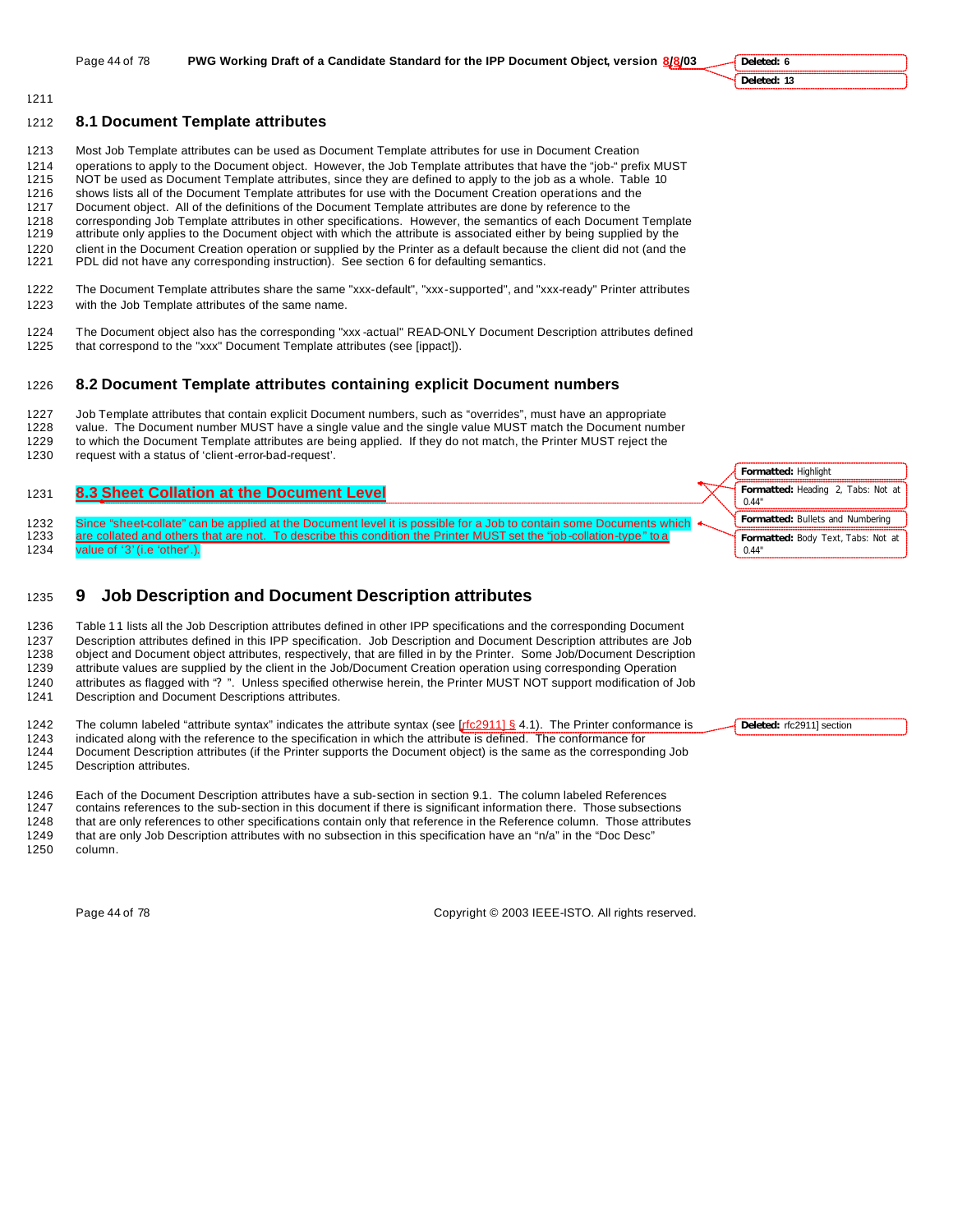1251 Note: There are no corresponding Page Range (or Page Override) Description attributes. The Page Range is not an<br>1252 object with a state and it cannot be queried. object with a state and it cannot be queried.

| 1253         | Legend:                                                                                                                                                               |                                                           |                      |                                                                    |                            |                                            |                   |  |                                                                                  |                |
|--------------|-----------------------------------------------------------------------------------------------------------------------------------------------------------------------|-----------------------------------------------------------|----------------------|--------------------------------------------------------------------|----------------------------|--------------------------------------------|-------------------|--|----------------------------------------------------------------------------------|----------------|
| 1254         | an attribute that has a "job-" prefix in its name in [rfc2911]. The "job-" prefix is omitted in the table. Job level                                                  |                                                           | Formatted: Highlight |                                                                    |                            |                                            |                   |  |                                                                                  |                |
| 1255         | attributes use the "-job" prefix. Document level attributes do not use the prefix.                                                                                    |                                                           |                      |                                                                    |                            |                                            |                   |  |                                                                                  |                |
| 1256         | semantics are whether it applies to just the Document or to the entire Job. Note: For the PWG Semantic                                                                |                                                           |                      |                                                                    |                            |                                            |                   |  |                                                                                  |                |
| 1257         | Model, the 'job-" prefix is dropped altogether.                                                                                                                       |                                                           |                      |                                                                    |                            |                                            |                   |  |                                                                                  |                |
| 1258         | u "<br>indicates that the Job or Document attribute is not defined.                                                                                                   |                                                           |                      |                                                                    |                            |                                            |                   |  | Deleted: [job-]→indicates an attribute                                           |                |
| 1259         | $\frac{1}{2}$ $\sqrt{2}$<br>the Printer MUST populate this Job or Document Description attribute by copying from the corresponding                                    |                                                           |                      |                                                                    |                            |                                            |                   |  | that shouldn't have had a "job-" prefix<br>in its name in [rfc2911], so that the |                |
| 1260         | Operation attribute that the client MAY supply <sup>6</sup> in a Job or Document Creation operation. See Table 8 for                                                  |                                                           |                      |                                                                    |                            |                                            |                   |  | same attribute name could also be                                                |                |
| 1261<br>1262 | the corresponding Operation attribute.<br>indicates that the Job Description or Document Description attribute is read/write, so that the client can                  |                                                           |                      |                                                                    |                            |                                            |                   |  | used for the Document object as a                                                |                |
| 1263         | (r/w)<br>changes its value using the Set-Job-Attributes or Set-Document-Attributes operation (see section 4.4).                                                       |                                                           |                      |                                                                    |                            |                                            |                   |  | Document Description attribute.<br>Note: For the PWG Semantic Model.             |                |
| 1264         |                                                                                                                                                                       |                                                           |                      |                                                                    |                            |                                            |                   |  | the "job-" prefix is dropped. ¶                                                  |                |
|              |                                                                                                                                                                       |                                                           |                      |                                                                    |                            |                                            |                   |  | Deleted: DMC Editorial05: This table                                             |                |
| 1265         |                                                                                                                                                                       | <b>Jable 11 - Job and Document Description attributes</b> |                      |                                                                    |                            |                                            |                   |  | has gotten rid of [job-] indication, but                                         |                |
|              | <b>Job Description /</b>                                                                                                                                              | <b>IPP Attribute Syntax</b>                               | Job                  | Doc                                                                | Printer                    | Reference                                  |                   |  | Table 8 hasn't. Is this what we<br>want? <pz>Yes, Change both to use</pz>        |                |
|              | <b>Document Description</b>                                                                                                                                           |                                                           |                      |                                                                    | conform-                   |                                            | Doc               |  | "" and footnote                                                                  |                |
|              | attribute name                                                                                                                                                        |                                                           |                      |                                                                    | ance                       | Job Description Attr                       | Desc.             |  | <b>DMC ISSUE07: I definitely believe</b>                                         |                |
|              |                                                                                                                                                                       |                                                           |                      | that we need a "Document-<br>equivalent" of job-collation-type. It |                            |                                            |                   |  |                                                                                  |                |
|              | attributes-charset                                                                                                                                                    | §9.1.1                                                    |                      | would have different semantics, since                              |                            |                                            |                   |  |                                                                                  |                |
|              |                                                                                                                                                                       | charset                                                   | ? y                  | $?$ $V$                                                            | <b>MUST</b><br><b>MUST</b> | [rfc2911] §4.3.19<br>[rfc2911] §4.3.20     | §9.1.2            |  | the Job level semantics include the                                              |                |
|              | attributes-natural-language                                                                                                                                           | naturalLanguage                                           | ?y                   | $?$ v                                                              | <b>MUST</b>                |                                            |                   |  | concept of documents, but I believe<br>that since it is useful to know whether   |                |
|              | compression                                                                                                                                                           | type3 keyword                                             | ٠                    | $?$ v                                                              | <b>MAY</b>                 | [rfc2911] §3.2.1.1                         | §9.1.3            |  | a Job is doing collated or uncollated                                            |                |
|              | current-page-order                                                                                                                                                    | type2 keyword<br>dateTime                                 | $\mathbf{v}$         | $\mathbf{v}$                                                       | <b>MAY</b>                 | [pwg5100.3] §4.1                           | §9.1.4<br>§9.1.5  |  | copies, it would also be useful to                                               |                |
|              | date-time-at-completed<br>date-time-at-creation                                                                                                                       | dateTime                                                  | $\mathbf v$          | $\mathbf{v}$                                                       | MAY                        | [rfc2911] §4.3.14.7                        |                   |  | know the same for<br>Documents. <pz>Add the doc</pz>                             |                |
|              |                                                                                                                                                                       | dateTime                                                  | v                    | y                                                                  | MAY                        | [rfc2911] §4.3.14.5<br>[rfc2911] §4.3.14.6 | \$9.1.6<br>§9.1.7 |  | attribute.> <th>I disagree. If</th>                                              | I disagree. If |
|              | date-time-at-processing<br>detailed-status-messages*                                                                                                                  | 1setOf text(MAX)                                          | v<br>$\mathbf{v}$    | $\mathbf{v}$<br>$\mathbf{v}$                                       | <b>MAY</b>                 | [rfc2911] §4.3.10                          | \$9.1.8           |  | we did add a Document                                                            |                |
|              | document-access-errors*                                                                                                                                               | 1setOf text(MAX)                                          | $\mathbf{v}$         | v                                                                  | MAY                        | [rfc2911] §4.3.11                          | §9.1.9            |  | attribute, it would need to                                                      |                |
|              | document-charset                                                                                                                                                      | charset                                                   | ÷.                   | $\mathbf{r}$<br>$\mathbf{v}$                                       | CMUST <sup>47</sup>        | $\blacksquare$                             | §9.1.10           |  | have the same value as at<br>the Job Level, since you                            |                |
|              | document-digital-signature                                                                                                                                            | type2 keyword                                             |                      | $\mathbf{r}$<br>$\mathbf{v}$                                       | MAY                        | $\overline{a}$                             | §9.1.11           |  | can't collate some documents                                                     |                |
|              | document-format                                                                                                                                                       | mim eMediaType                                            | ÷.                   | 2 <sub>v</sub>                                                     | <b>MUST</b>                | [rfc2911] §3.2.1.1                         | §9.1.12           |  | and not collate other<br>documents in the same job.                              |                |
|              | document-format-details                                                                                                                                               | 1setOf collection                                         | ÷.                   | 2 <sub>v</sub>                                                     | CMUST <sup>48</sup>        | [ <i>j</i> obx] <sub>§</sub> 3.2.4         | §9.1.13           |  | We don't duplicate on the                                                        |                |
|              | document-format                                                                                                                                                       |                                                           |                      | Document object other Job                                          |                            |                                            |                   |  |                                                                                  |                |
|              | <b>MUST</b><br>mimeMediaType<br>$[iobs]$ §3.2.4.5<br>÷.<br>2 <sub>v</sub><br><b>MUST</b><br>document-format -device-id<br>text(127)<br>? y<br>$[jobx]$ §3.2.4.6<br>ž. |                                                           |                      |                                                                    |                            |                                            |                   |  | level attributes that apply<br>to the job as a whole, such                       |                |
|              | document-format -version                                                                                                                                              | text(127)                                                 | ÷.                   | ?V                                                                 | <b>MAY</b>                 | $[jobx]$ §3.2.4.7                          |                   |  | as "job-name", "job-hold",                                                       |                |
|              | document-source-application-name                                                                                                                                      | name(MAX)                                                 | ٠                    | 2y                                                                 | <b>MAY</b>                 | $[jobx]$ §3.2.4.1                          |                   |  | "job-priority", "job-                                                            |                |
|              | document-source-application-                                                                                                                                          | text(127)                                                 | ÷.                   | ? y                                                                | <b>MAY</b>                 | [jobx] §3.2.4.2                            |                   |  | finishing".                                                                      |                |
|              | version                                                                                                                                                               |                                                           |                      |                                                                    |                            |                                            |                   |  | Deleted: document-format<br>T141                                                 |                |
|              | document-source-o sname<br>name(40)<br><b>MAY</b><br>$\overline{\mathbf{?}}$<br>$[jobx]$ §3.2.4.3<br>÷                                                                |                                                           |                      |                                                                    |                            |                                            |                   |  |                                                                                  |                |
|              | document-source-os-version                                                                                                                                            | text(40)                                                  |                      | 2y                                                                 | <b>MAY</b>                 | [jobx] §3.2.4.4                            |                   |  |                                                                                  |                |
|              | document-natural-language                                                                                                                                             | naturalLanguage                                           |                      | $?$ V                                                              | <b>MAY</b>                 | fiobx1 83.2.4.8                            |                   |  |                                                                                  |                |

<sup>46</sup> Document Description attributes that the client can supply in a Job or Document operation as Operation attributes (indicated with ? ) comprise *all* of the Document Description attributes in the PWG Semantic Model ([pwgsm]). Those Document Description attributes that clients cannot supply values correspond to Document Status attributes in the PWG Semantic Model.

Copyright © 2003 IEEE-ISTO. All rights reserved. The example of 78 of 78

 $\overline{a}$ 

<sup>47</sup> The Printer MUST support the "document-charset" Operation/Document Description attributes if the Printer supports any charset-ambiguous document formats (see [jobx] §3.2.1).

<sup>48</sup> The Printer MUST support the "document-format-details" Operation/Document Description attri butes if the Printer supports a packaging MIME type document format, such as 'application/zip' or 'multipart/related'.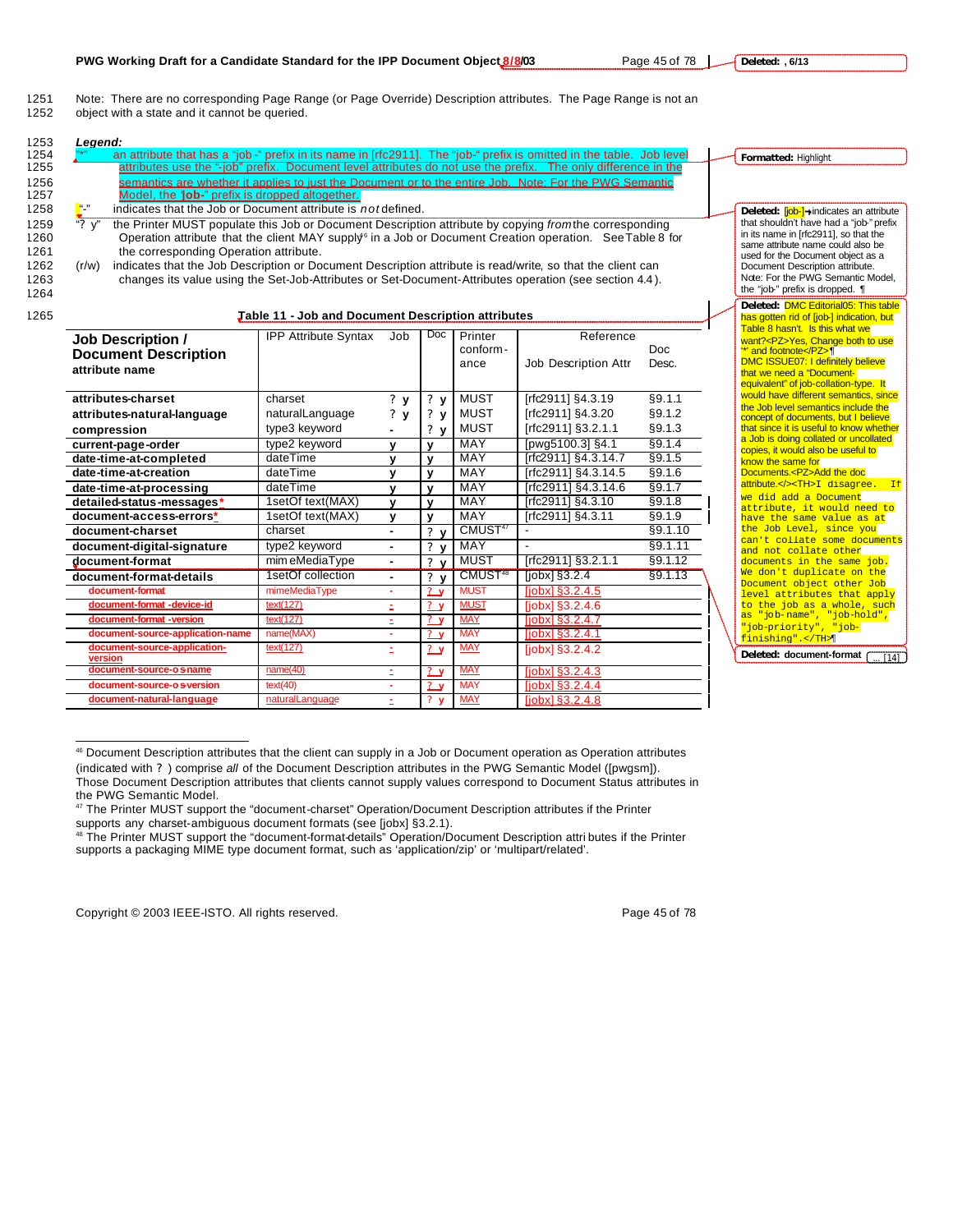| Page 46 of 78               |                             |                 |                |                           | PWG Working Draft of a Candidate Standard for the IPP Document Object, version 8/8/03 |                          | Deleted: 6                                  |
|-----------------------------|-----------------------------|-----------------|----------------|---------------------------|---------------------------------------------------------------------------------------|--------------------------|---------------------------------------------|
|                             |                             |                 |                |                           |                                                                                       |                          | Deleted: 13                                 |
| <b>Job Description /</b>    | <b>IPP Attribute Syntax</b> | Job             | Doc            | Printer                   | Reference                                                                             |                          |                                             |
| <b>Document Description</b> |                             |                 |                | conform-                  |                                                                                       | <b>Doc</b>               |                                             |
| attribute name              |                             |                 |                | ance                      | Job Description Attr                                                                  | Desc.                    |                                             |
|                             |                             |                 |                |                           |                                                                                       |                          |                                             |
| document-format-details-    | 1setOf collection           |                 | y              | MAY                       | $\overline{\phantom{a}}$                                                              | §9.1.14                  |                                             |
| detected                    |                             |                 |                |                           |                                                                                       |                          |                                             |
| document-format-detected    | mimeMediaType               | ۰               | v              | MAY                       |                                                                                       | §9.1.15                  | Deleted: document-format-device-            |
| document-format-version     | text(127)                   | $\sim$          | ? <sub>v</sub> | <b>MAY</b>                | [ <i>j</i> obx] <sub>§</sub> 3.2.5                                                    | §9.1.16                  | id<br>[15]                                  |
| document-format-version-    | text(127)                   |                 | y              | <b>MAY</b>                |                                                                                       | §9.1.17                  |                                             |
| detecte d                   |                             |                 |                | <b>MUST</b>               |                                                                                       |                          |                                             |
| document-job-id             | integer(1:MAX)              | ۰               | v              |                           | $\overline{\phantom{a}}$                                                              | §9.1.18                  |                                             |
| document-job-uri            | uri                         |                 | y              | <b>MUST</b><br>MAY        |                                                                                       | §9.1.19                  |                                             |
| document-message (r/w)      | text(MAX)<br>name(MAX)      | ٠               | v              | <b>MUST</b>               | [jobx] §3.2.6<br>[rfc2911] §3.2.1.1                                                   | §9.1.20<br>§9.1.21       |                                             |
| document-name (r/w)         |                             | $\blacksquare$  | 2 <sub>v</sub> |                           |                                                                                       |                          | Deleted: document-natural-                  |
| document-natural-language   | naturalLanguage             | ۰               | ? <sub>v</sub> | <b>MAY</b><br><b>MUST</b> |                                                                                       | §9.1.22                  | language<br>$\overline{1161}$               |
| document-number             | integer(1:MAX)              | $\blacksquare$  | v              |                           | $\overline{\phantom{a}}$                                                              | §9.1.23                  |                                             |
| document-printer-uri        | uri                         | ٠               | v              | <b>MUST</b>               | ÷,                                                                                    | §9.1.24                  | Deleted: document-source-                   |
| document-state              | type1 enum                  | $\blacksquare$  | $\mathbf{v}$   | <b>MUST</b><br><b>MAY</b> | $\overline{\phantom{a}}$<br>$\overline{\phantom{a}}$                                  | §9.1.25                  | application-name<br>$T_{17}$                |
| document-state-message      | text(MAX)                   | $\blacksquare$  | v              |                           |                                                                                       | §9.1.26                  |                                             |
| document-state-reasons      | 1setOf type2<br>keyword     | ۰               | v              | <b>MUST</b>               |                                                                                       | §9.1.27                  |                                             |
| document-uri                | uri                         | $\blacksquare$  | 2 <sub>v</sub> | <b>MAY</b>                | $\blacksquare$                                                                        | §9.1.28                  |                                             |
| errors-count                | integer(0:MAX)              | У               | ٧              | MAY                       | $[jobx]$ §5.2                                                                         | §9.1.29                  |                                             |
| Impressions*                | integer(0:MAX)              | ?y              | ? y            | MAY                       | [rfc2911] §4.3.17.2                                                                   | §9.1.30                  |                                             |
| impressions-completed*      | integer(0:MAX)              |                 |                | MAY                       | [rfc2911] §4.3.18.2                                                                   | §9.1.31                  |                                             |
| impressions-completed-      | integer(0:MAX)              | $\mathbf v$     | V              | <b>MAY</b>                | [rfc3381] §4.4                                                                        | §9.1.32                  |                                             |
| current-copy                |                             |                 |                |                           |                                                                                       |                          |                                             |
| ipp-attribute-fidelity      | boolean                     | ? y             |                | <b>MUST</b>               | [rfc2911] §3.2.1.1                                                                    |                          |                                             |
|                             |                             |                 |                |                           | $[jobs]$ §5.1                                                                         |                          |                                             |
| job-collation-type          | type2 enum                  | v               |                | MAY                       | [rfc3381] §4.1                                                                        | $\blacksquare$           |                                             |
| job-id                      | integer (1:MAX)             | v               | ٠              | <b>MUST</b>               | [rfc2911] §4.3.2                                                                      | $\overline{\phantom{a}}$ |                                             |
| job-mandatory-attributes    | 1setOf type2                |                 | L              | <b>MUST</b>               | [ <i>i</i> obx] <sub>§</sub> 5.3                                                      | $\blacksquare$           |                                             |
|                             | keyword                     |                 |                |                           |                                                                                       |                          |                                             |
| job-message-from-operator   | text(127)                   |                 | $-49$          | MAY                       | [rfc2911] §4.3.16                                                                     | $\overline{\phantom{a}}$ |                                             |
| job-name (r/w)              | name(MAX)                   | ? y             | $-50$          | <b>MUST</b>               | [rfc2911] §4.3.5                                                                      |                          |                                             |
| job-originating-user-name   | name (MAX)                  | v               |                | <b>MUST</b>               | [rfc2911] §4.3.6                                                                      |                          | Deleted: job-password<br>$\overline{}$ [18] |
| job-printer-uri             | uri                         | 7 <sup>52</sup> | ٠              | <b>MUST</b>               | [rfc2911] §4.3.3                                                                      | $\blacksquare$           |                                             |
|                             |                             | у               |                |                           |                                                                                       |                          |                                             |
| job-state                   | type1 enum                  |                 | $-53$          | <b>MUST</b>               | [rfc2911] §4.3.7                                                                      |                          |                                             |
| job-state-message           | text(MAX)                   | v               | $-54$          | <b>MAY</b>                | [rfc2911] §4.3.9                                                                      | $\blacksquare$           |                                             |

49 The "job-message-from-operator" Job Description attribute has no corresponding "document-message-fromoperator" (text(127)) Document Description attribute. Instead, both the user and the operator use the "document-

message" (text(127)) Operation/Document Description attribute (see section 9.1.20 ) to communicate with each other. <sup>50</sup> The Document Description attribute that corresponds to the "job-name" Job Description attribute is the (existing) "document-name" attribute defined in [rfc2911] and also discussed in this spec in section 9.1.21.

 $52$  The Printer sets the "job-printer-uri" Job Description attribute from the "printer-uri" Operation attribute. <sup>53</sup> The Document Description attribute that corresponds to the "job-state" Job Description attribute is the (new) "document-state" attribute.

<sup>54</sup> The Document Description attribute that corresponds to the "job-state-message" Job Description attribute is the (new) "document-state-message" attribute.

Page 46 of 78 Copyright © 2003 IEEE-ISTO. All rights reserved.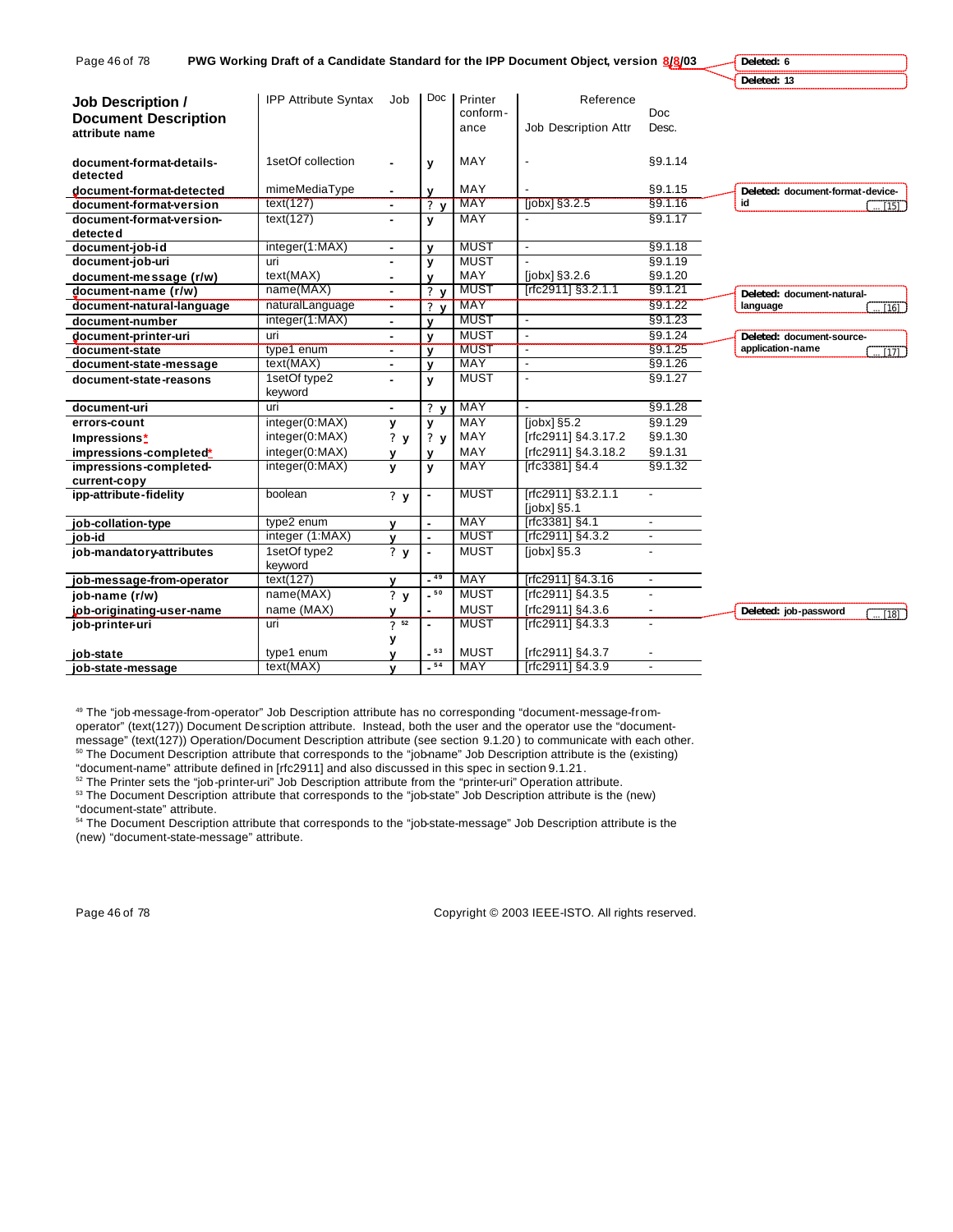| <b>Job Description /</b><br><b>Document Description</b> | <b>IPP Attribute Syntax</b> | Job                             | Doc                         | Printer<br>conform- | Reference            | Doc              |
|---------------------------------------------------------|-----------------------------|---------------------------------|-----------------------------|---------------------|----------------------|------------------|
| attribute name                                          |                             |                                 |                             | ance                | Job Description Attr | Desc.            |
| job-state-reasons                                       | 1setOf type2<br>keyword     | ٧                               | $\_$ 55 $\,$                | MUST                | [rfc2911] §4.3.8     |                  |
| job-uri                                                 | uri                         | v                               | $\blacksquare$              | MUST                | [rfc2911] §4.3.1     |                  |
| k-octets*                                               | integer(0:MAX)              | $\boldsymbol{\mathcal{P}}$<br>v | $?$ v                       | MAY                 | [rfc2911] §4.3.17.1  | §9.1.33          |
| k-octets-processed*                                     | integer(0:MAX)              | $\mathbf{v}$                    | v                           | MAY                 | [rfc2911] §4.3.18.1  | §9.1.34          |
| last-document                                           | boolean                     | $\blacksquare$                  | $\mathbf{r}$<br>$\mathbf v$ | <b>MUST</b>         |                      | §9.1.35          |
| media-sheets*                                           | integer(0:MAX)              | ? y                             | $?$ y                       | MAY                 | [rfc2911] §4.3.17.3  | §9.1.36          |
| media-sheets-completed                                  | integer(0:MAX)              | v                               | ν                           | <b>MAY</b>          | [rfc2911] §4.3.18.3  | §9.1.37          |
| more-info*                                              | uri                         | $\mathbf{v}$                    | $\mathbf v$                 | <b>MAY</b>          | [rfc2911] $§4.3.4$   | §9.1.38          |
| number-of-documents                                     | integer(0:MAX)              | V                               | $\blacksquare$              | <b>MUST</b>         | [rfc2911] §4.3.12    |                  |
| number-of-intervening-jobs                              | integer(0:MAX)              | v                               | $\blacksquare$              | <b>MAY</b>          | [rfc2911] §4.3.15    |                  |
| output-device-assigned                                  | name(127)                   | v                               | v                           | MAY                 | [rfc2911] §4.3.13    | §9.1.39          |
| output-device-requested                                 | name(127)                   | y                               | $\blacksquare$              | <b>MAY</b>          | $[color]$ $$5.5$     |                  |
| printer-up-time*                                        | integer (1:MAX)             | v                               | v                           | <b>MUST</b>         | [rfc2911] §4.3.14.4  | §9.1.40          |
| sheet-completed-copy-number                             | integer(0:MAX)              | $\mathbf{v}$                    | $\mathbf v$                 | MAY                 | $[rfc3381]$ §4.2     | §9.1.41          |
| sheet-completed-document-                               | integer(0:MAX)              | v                               | $\blacksquare$              | MAY                 | $[rfc3381]$ §4.3     |                  |
| number                                                  |                             |                                 |                             |                     |                      |                  |
| time-at-completed                                       | integer (MIN:MAX)           | $\mathbf v$                     | v                           | <b>MUST</b>         | [rfc2911] §4.3.14.3  | §9.1.42          |
| time-at-creation                                        | integer (MIN:MAX)           | v                               | v                           | <b>MUST</b>         | [rfc2911] §4.3.14.1  | §9.1.43          |
| time-at-processing                                      | integer (MIN:MAX)           | v                               | $\mathbf{v}$                | <b>MUST</b>         | [rfc2911] §4.3.14.2  | $\sqrt{89.1.44}$ |
| warnings-count*                                         | integer(0:MAX)              | $\mathbf{v}$                    | $\mathbf{v}$                | MAY                 | $[jobs]$ §5.3        | §9.1.45          |

<sup>1267</sup>

1266 "**y**", "**? y**", "-" See the description in the Legend before the table.

1268 Most of the existing "job-state" and "job-state-reasons" Job Description attribute values apply equally well to

1269 individual documents in a multi -document job (with removal of the 'job-' prefix for those that apply to both Job and 1270 Document). The reason for separating state from reasons is so that the states can be the fundamental states that

1271 most implementations have, while the state reasons can vary depending on the sophistication of the system. The

1272 states are the ones that clients are most likely to base actions upon, and the state reasons are more information,

1273 both for programs and people.

 $\overline{a}$ 

# 1274 **9.1 Document Description attributes**

1275 This section contains *all* of the Document Description attributes for use with the Document object. Most of these

1276 definitions refer to the corresponding Job Template attribute semantics in other specificati ons. However, the<br>1277 semantics of each Document Description attribute only applies to the Document object containing the D

semantics of each Document Description attribute only applies to the Document object containing the Document 1278 Description attribute. The Printer MAY support changing these Document Description attributes with the Set-

1279 Document-Attributes operation (see section 4.4), but only if indicated explicitly in this section.

*Important Implementer's note: The brief descriptions in this section are not a substitute for the detailed specification in the referenced specifications. You need to read the referenced specifications when implementing!*

Copyright © 2003 IEEE-ISTO. All rights reserved. Page 47 of 78

<sup>&</sup>lt;sup>55</sup> The Document Description attribute that corresponds to the "job-state-reasons" Job Description attribute is the (new) "document-state-reasons" attribute.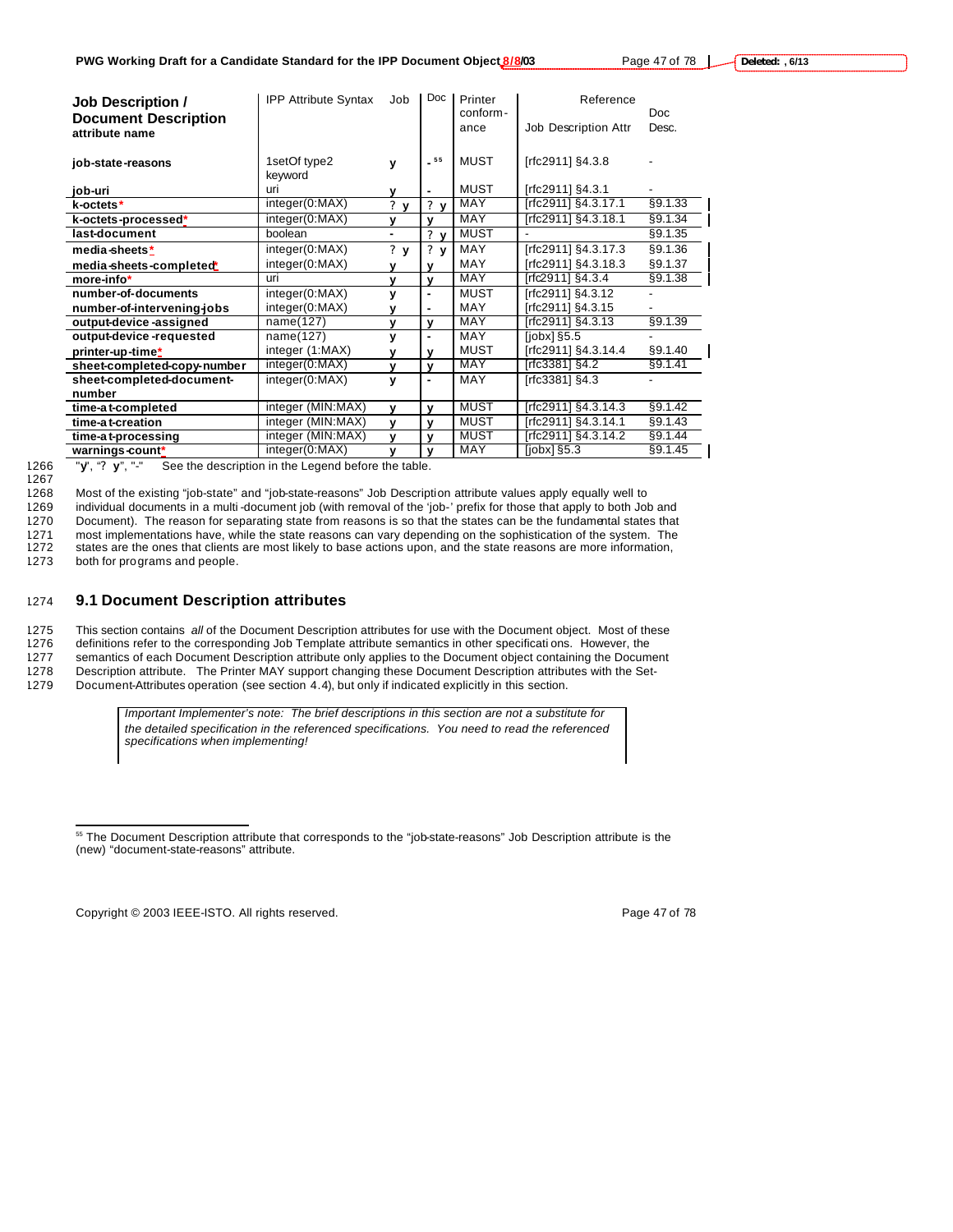#### 1280 **9.1.1 attributes-charset (charset)**

- 1281 This REQUIRED Document Description attribute has the same semantics as the corresponding Job Description
- 1282 attribute (see [rfc2911] §4.3.19) applied to the Document object. The Printer sets this Document Description attribute
- 1283 from the corresponding Operation attribute supplied by the client in the Document Creation operation (see Table 3 ).

#### 1284 **9.1.2 attributes-natural-language (naturalLanguage)**

- 1285 This REQUIRED Document Description attribute has the same semantics as the corresponding Job Description<br>1286 attribute (see [rfc2911] §4.3.20) applied to the Document object. The Printer sets this Document Descriptio attribute (see [rfc2911] §4.3.20) applied to the Document object. The Printer sets this Document Description attribute
- 1287 from the corresponding Operation attribute supplied by the client in the Document Creation operation (see Table 3 ).

# 1288 **9.1.3 compression (type3 keyword)**

1289 This REQUIRED Document Description attribute specifies the compression used to represent this document (see 1290 [rfc2911] §3.2.1.1). The Printer sets this Document Description attribute from the corresponding Operation attribute 1291 supplied by the client in the Document Creation operation (see Table 3).

#### 1292 **9.1.4 current-page-order (type2 keyword)**

1293 This OPTIONAL Document Description attribute has the same semantics as the corresponding Job Description 1294 attribute (see [pwg5100.3] §4.1) applied to the Document object.

# 1295 **9.1.5 date-time-at-completed (dateTime)**

1296 This OPTIONAL Document Description attribute has the same semantics as the corresponding Job Description 1297 attribute (see [rfc2911] §4.3.14.7) applied to the Document object.

### 1298 **9.1.6 date-time-at-creation (dateTime )**

1299 This OPTIONAL Document Description attribute has the same semantics as the corresponding Job Description 1300 attribute (see [rfc2911] §4.3.14.5) applied to the Document object.

## 1301 **9.1.7 date-time-at-processing (dateTime)**

1302 This OPTIONAL Document Description attribute has the same semantics as the corresponding Job Description 1303 attribute (see [rfc2911] §4.3.14.6) applied to the Document object.

## 1304 **9.1.8 detailed-status-messages (1setOf text(MAX))**

1305 This OPTIONAL "detailed-status-messages" Document Description attribute has the same semantics as the 1306 corresponding "job-detailed-status-messages" Job Description attribute (see [rfc2911] §4.3.10) applied to the 1307 Document object.

#### 1308 **9.1.9 document-access-errors (1setOf text(MAX))**

- 1309 This OPTIONAL "document-access-errors" Document Description attribute has the same semantics as the
- 1310 corresponding "job-document-access-errors" Job Description attribute (see [rfc2911] job-document-access-errors
- §4.3.11) applied to the Document object.

**Deleted:** job-detailed-statusmessage

**Deleted:** DMC Editorial08 for Pete: This attribute's description, as well as the next 11 or so, have the name of the Job Description attribute added between the "[rfc2 911]" and the<br>"\$x.x". This is not done anywhe This is not done anywhere else in this document, and should be gotten rid of, I believe. If it makes sense here, we have to look at everywhere else it might make sense.<PJ>OK, l'll get rid of them</>¶

Page 48 of 78 Copyright © 2003 IEEE-ISTO. All rights reserved.

**Deleted: 6 Deleted: 13**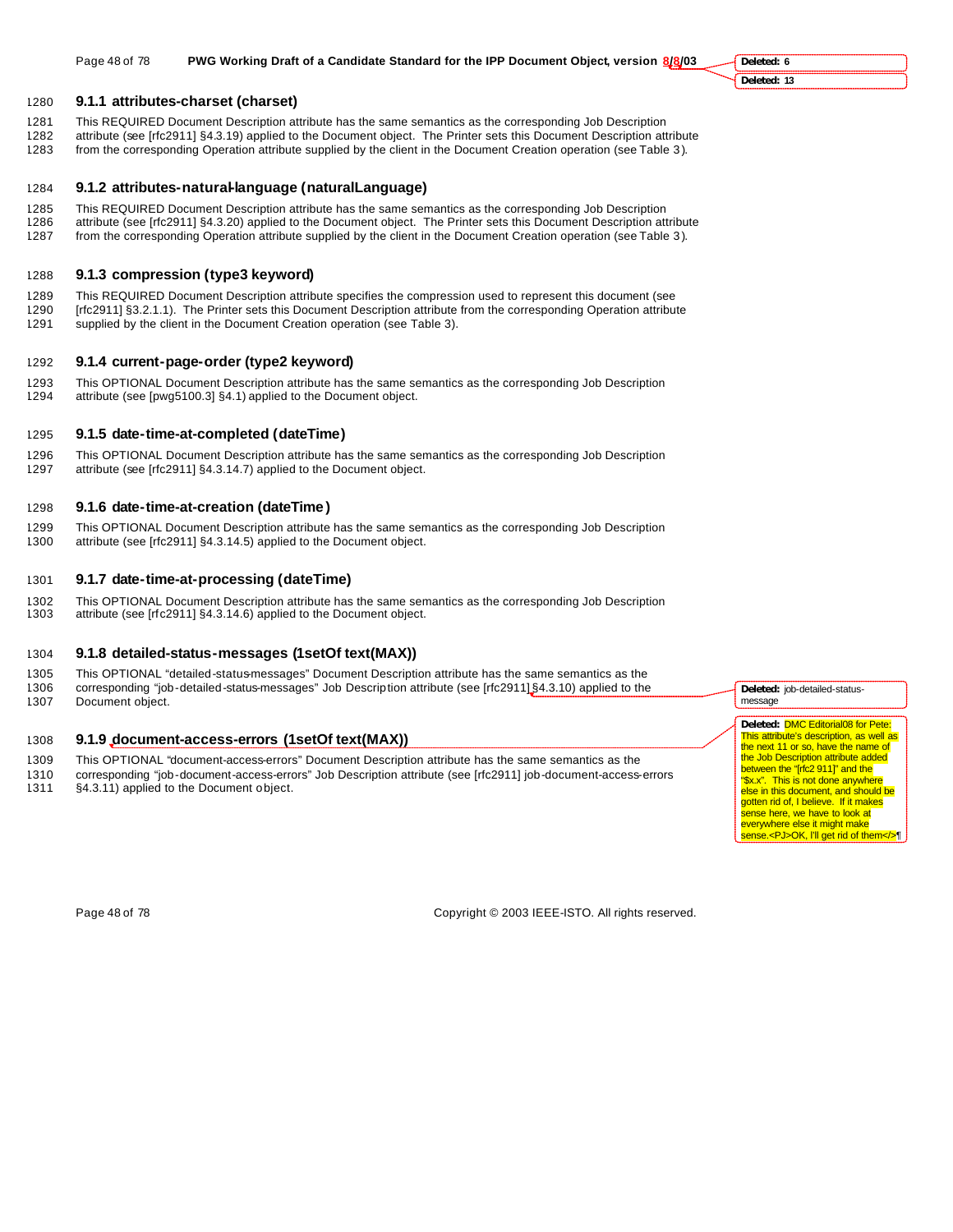#### **9.1.10 document-charset (charset)**

- This CONDITIONALLY REQUIRED Document Description attribute specifies the charset used to represent this
- document (see [jobx] §4.2.1). The Printer sets this Document Description attribute from the corresponding Operation
- attribute supplied by the client in the Document Creation operation (see Table 3). This attribute is REQUIRED for a
- Printer to support if the Printer supports any charset-ambiguous document formats; otherwise, this attribute is OPTIONAL. Note, however, that if a Printer supports the "document-charset" Operation attribute, the Printer MUST
- support this "document-charset" Document Description attribute.
- 

# **9.1.11 document-digital-signature (type2 keyword)**

This OPTIONAL Document Description attribute specifies the digital signature technology used in the Document

- content. The Printer sets this Document Description attribute from the corresponding "document-digital -signature"
- Operation attribute ([jobx] §4.2.2 for the semantics), if supplied by the client in the Document Creation operation (see 1323 Table 3). If a Printer supports the "document-digital-signature" Operation attribute, the Printer MUST support this 1324 "document-digital-signature" Document Description attribute.
- "document-digital-signature" Document Description attribute.

#### **9.1.12 document-format (mimeMediaType)**

1326 This REQUIRED<sup>56</sup> Document Description attribute specifies the document format of the Document Object content. The Printer sets this Document Description attribute from the corresponding "document-format" Operation attribute (see section [jobx] §4.2.3 for the semantics), if supplied by the client in the Document Creation operation (see Table 3).

# **9.1.13 document-format-details (1setOf collection)**

This CONDITIONALLY REQUIRED Document Description attribute specifies the details of the document format(s) of

- the Document Object content. The Printer sets this Document Description attribute from the corresponding
- "document-format -details" Operation attribute ([jobx] §4.2.4 for the semantics), if supplied by the client in the
- Document Creation operation (see Table 3). This attribute is REQUIRED for a Printer to support if the Printer
- 1335 supports a packaging MIME type document format, such as 'application/zip' or 'multipart/related'; otherwise, this<br>1336 attribute is OPTIONAL. Note, however, that if a Printer supports the "document-format-details" Ope attribute is OPTIONAL. Note, however, that if a Printer supports the "document-format-details" Operation attribute,
- the Printer MUST support this "document-format-details" Document Description attribute.

#### **9.1.14 document-format-details-detected (1setOf collection)**

 This OPTIONAL Document Description attribute is generated by the Printer to indicate the actual document format details of the Document object as detected by the Printer. The member attributes are the same as the "document-format-details" Operation attribute. (see [jobx] §6.6.4 for details)

#### **9.1.15 document-format-detected (mimeMediaType)**

 This OPTIONAL Document Description attribute is generated by the Printer to indicate the actual document format of the Document object content as detected by the Printer. See [jobx] §6.6.5 for detailed semantics.

#### **9.1.16 document-format-version (text(127))**

 $\overline{a}$ 

- 1346 This OPTIONAL Document Description attribute specifies the version of the document format of the Document<br>1347 Object content. The Printer sets this Document Description attribute from the corresponding "document-form
- Object content. The Printer sets this Document Description attribute from the corresponding "document-format-
- version" Operation attribute ([jobx] §4.2.6 for the semantics), if supplied by the client in the Document Creation

Copyright © 2003 IEEE-ISTO. All rights reserved. Copyright C 2003 IEEE-ISTO. All rights reserved.

 [rfc2911] did not define a "document-format" Document Description attribute; it is a new attribute defined in this specification.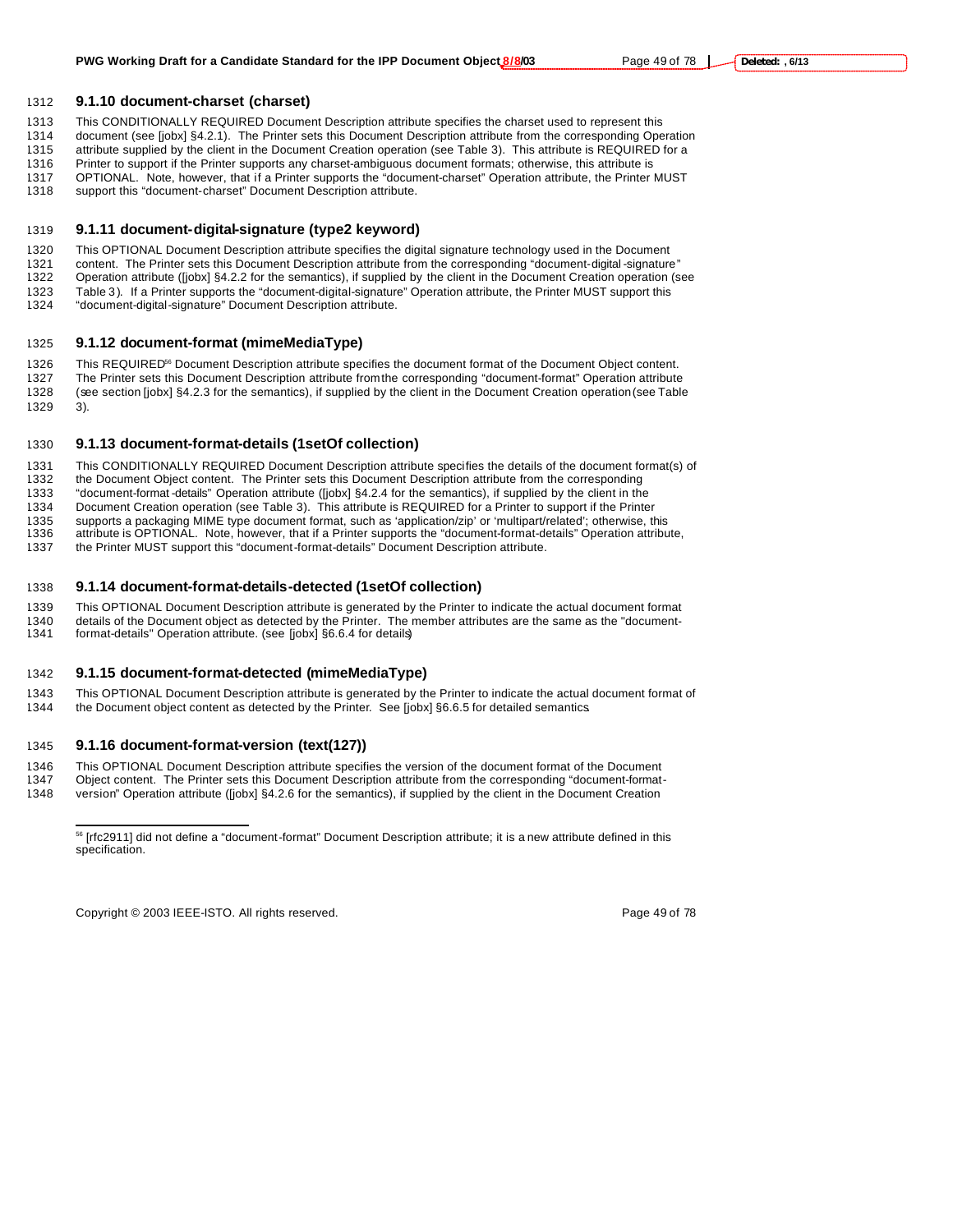#### Page 50 of 78 **PWG Working Draft of a Candidate Standard for the IPP Document Object, version 8/8/03**

 operation (see Table 3). If a Printer supports the "document -format-version" Operation attribute, the Printer MUST support this "document-format-version" Document Description attribute.

#### **9.1.17 document-format-version-detected (text(127))**

- This OPTIONAL Document Description attribute is generated by the Printer to indicate the actual document format version of the Document content as detected by the Printer. See [jobx] §6.6.7 for detailed semantics.
- 

# **9.1.18 document-job-id (integer(1:MAX))**

 This REQUIRED Document Description attribute is a *copy* of the Job's "job-id" Job Description attribute (see [rfc2911] §4.3.2), i.e., the "job-id" of the Job containing this Document.

# **9.1.19 document-job-uri (uri)**

- This REQUIRED Document Description attribute is a *copy* of the Job's "job-uri" Job Description attribute (see
- 1359 [rfc2911] §4.3.1), i.e., the URI of the Job that contains this Document. Example:<br>1360 ipp://www.company.com/printers/myprinter/jobs/22
- ipp://www.company.com/printers/myprinter/jobs/22

# **9.1.20 document-message (text(MAX))**

- This OPTIONAL Document Description attribute contains a message from either (1) the user to the operator about
- the Document or (2) from the operator, system administrator, or "intelligent" process to indicate to the end user the
- reasons for modification or other management action taken on the Document. The Printer populates this Document
- 1365 Description attribute from the "document-message" (text(MAX)) Operation attribute value supplied by the client in any<br>1366 of the Document Creation operations (see Table 3) or in a Cancel-Document operation (see secti of the Document Creation operations (see Table 3) or in a Cancel-Document operation (see section 4.5).
- In addition, the user and the operator can set the value of this Document Description attribute explicitly using the Set-Document-Attributes operation (see section 4.4).

# **9.1.21 document-name (name(MAX))**

- 1370 This REQUIRED<sup>57</sup> Document Description attribute specifies the name of the document (see [rfc2911] §3.2.1.1). The
- 1371 Printer sets this Document Description attribute from the corresponding Operation attribute supplied by the client in<br>1372 the Document Creation operation (see Table 3) the Document Creation operation (see Table 3).
- This attribute may be modified by a client using the Set-Document -Attributes operation (see section 4.4 ).

# **9.1.22 document-natural-language (naturalLanguage)**

- This OPTIONAL Document Description attribute specifies the natural language of the Document Object content. The
- Printer sets this Document Description attribute from the corresponding "document-natural-language" Operation
- attribute (section 7.2.1 for the semantics), if supplied by the client in the Document Creation operation (see Table 3). 1378 If a Printer supports the "document-natural-language" Operation attribute, the Printer MUST support this "document-
- natural-language" Document Description attribute.

 $\overline{a}$ 

Page 50 of 78 Copyright © 2003 IEEE-ISTO. All rights reserved.

**Deleted: 6 Deleted: 13**

<sup>&</sup>lt;sup>57</sup> [rfc2911] did not define a "document-name" Document Description attribute; it is a new attribute defined in this specification.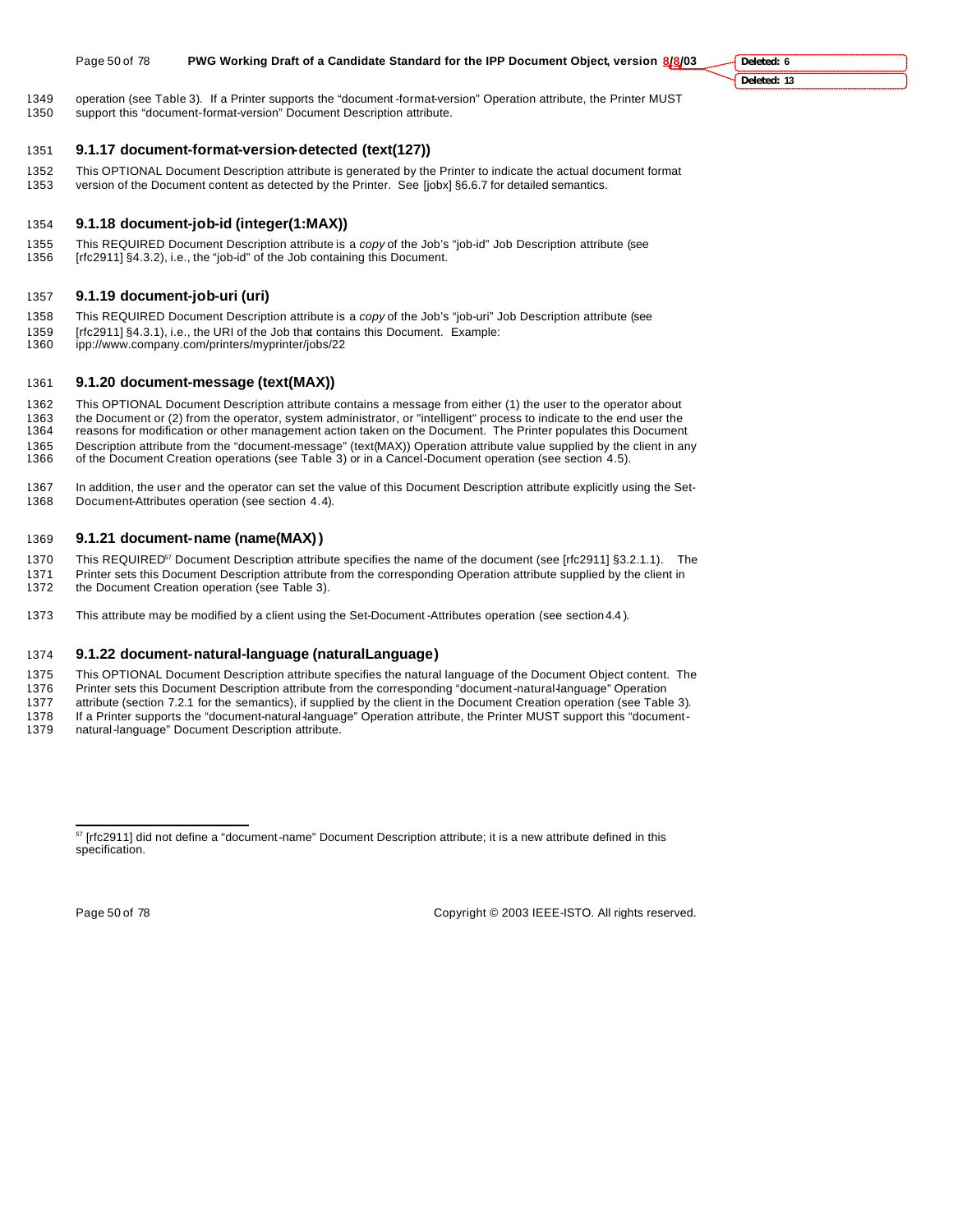1380 **9.1.23 document-number (integer(1:MAX))**

- 1381 This REQUIRED Document Description attribute is the ordinal number of the document within the job, and
- 1382 determines its order of being printed in a multi -document job. The Printer MUST generate the values monotonically
- 1383 increasing from 1 for each job.

# 1384 **9.1.24 document-printer-uri (uri)**

- 1385 This REQUIRED Document Description attribute is a *copy* of the "printer-uri" Operation attribute (see [rfc2911]<br>1386 §3.1.5), i.e., the URI of the Printer containing the Job which contains this Document. Example:
- §3.1.5), i.e., the URI of the Printer containing the Job which contains this Document. Example:
- 1387 ipp://www.company.com/printers/myprinter.

# 1388 **9.1.25 document-state (type1 enum)**

1389 The REQUIRED "document-state" Document Description attributes identifies the current state of the document. The

1390 values for "document-state" are a subset of the values for "job-state" ([rfc2911] §4.3.7); in particular, the "job-state"

- 1391 values 'pending-held' and 'processing-stopped' do not apply to "document-state". Even though IPP defines five<br>1392 values for document state (plus the out-of-band 'unknown' value see [rfc2911] § 4.1), implementation
- values for document state (plus the out-of-band 'unknown' value see  $[rfc2911]$  § 4.1), implementations only need to
- 1393 support those states which are appropriate for the particular implementation. In other words, an IPP Printer 1394 implementation supports only those document states implemented by the output device and available to the IPP 1395 Printer implementation.

**Deleted:** rfc2911] section

1396 Table 12 lists the "document-state" attribute values.

#### 1397 **Table 12 - "document-state" attribute values**

| "document-state" Values |
|-------------------------|
| 3 pending               |
| 5 processing            |
| 7 canceled              |
| 8 aborted               |
| 9 completed             |

#### 1398

#### 1399 Standard enum values are:

| '3'<br>'5' |    | "pending": The Document has not started to be processed at all.<br>'processing': One or more of:                                                                                                                                                                              |
|------------|----|-------------------------------------------------------------------------------------------------------------------------------------------------------------------------------------------------------------------------------------------------------------------------------|
|            | 1. | The job has begun using, or is attempting to use, one or more purely                                                                                                                                                                                                          |
|            |    | software processes that are analyzing, creating, or interpreting a PDL, etc.<br>for the Document.                                                                                                                                                                             |
|            | 2. | The job has begun using, or is attempting to use, one or more hardware<br>devices that are interpreting a PDL, making marks on a medium, and/or<br>performing finishing, such as stapling, etc. for the Document,                                                             |
|            | 3. | The Document is ready for printing, but the output device is not yet printing<br>it, either because the Document hasn't reached the output device or<br>because the Document is queued in the output device or some other<br>spooler, awaiting the output device to print it. |

Copyright © 2003 IEEE-ISTO. All rights reserved. example 2003 1999 51 of 78

**Deleted: , 6/13**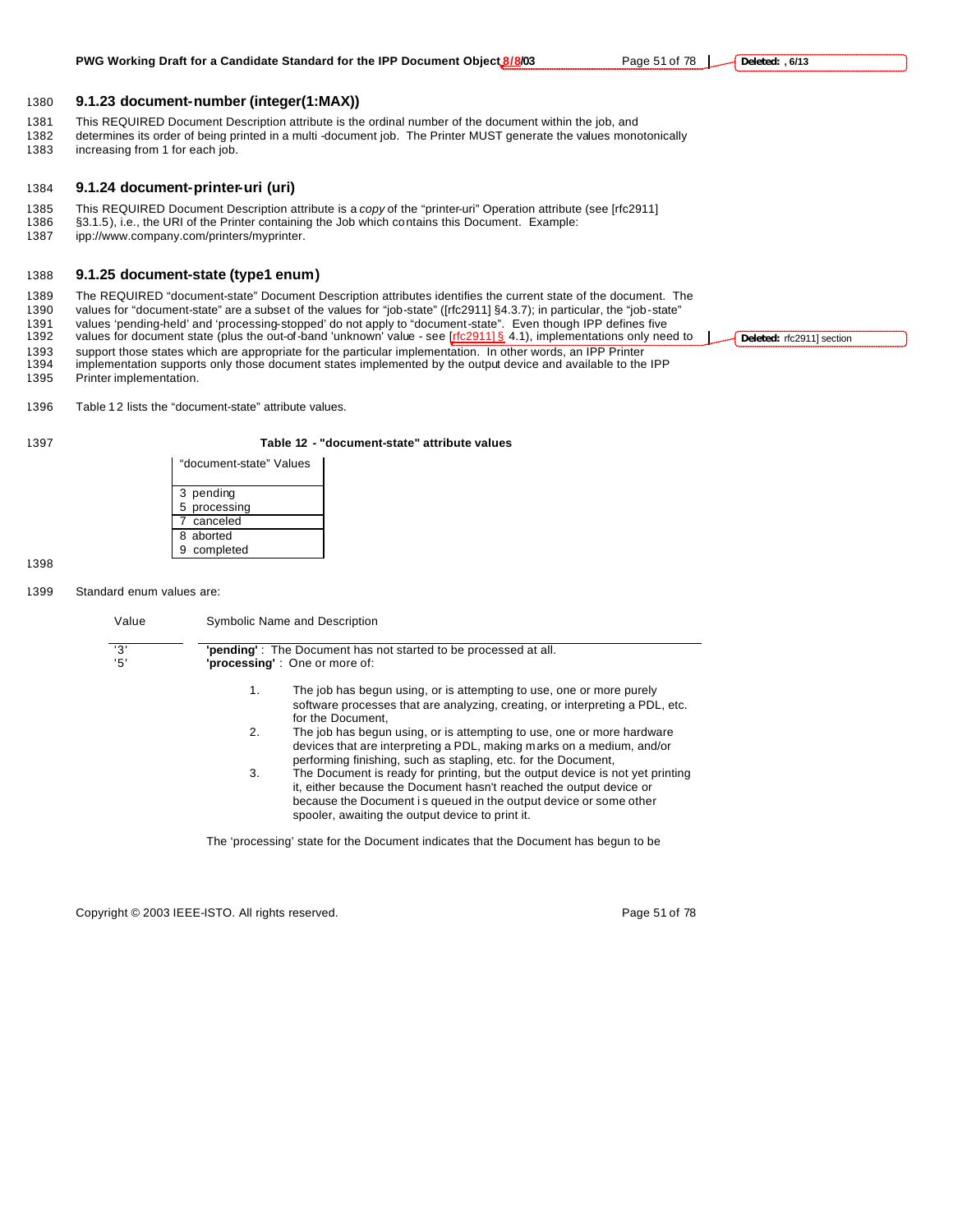Page 52 of 78 **PWG Working Draft of a Candidate Standard for the IPP Document Object, version 8/8/03**

**Deleted: 6 Deleted: 13**

| Value | Symbolic Name and Description                                                                                                                                                                                                                                                                                                                                                                                                                                                                                                                                                                                                                               |
|-------|-------------------------------------------------------------------------------------------------------------------------------------------------------------------------------------------------------------------------------------------------------------------------------------------------------------------------------------------------------------------------------------------------------------------------------------------------------------------------------------------------------------------------------------------------------------------------------------------------------------------------------------------------------------|
|       | processed. Even if the Job stops being processed, the Document remains in the<br>'processing' state until it moves to one of the three terminal states.                                                                                                                                                                                                                                                                                                                                                                                                                                                                                                     |
|       | Implementations MAY include additional values in the document's "document-state-<br>reasons" attribute to indicate the progress of the Document, such as adding the 'printing'<br>value to indicate when the output device is actually making marks on paper and/or the<br>'processing-to-stop-point' value to indicate that the Printer is in the process of canceling or<br>aborting the Document.                                                                                                                                                                                                                                                        |
| '7'   | "canceled": The Document has been canceled by a Cancel-Document operation and the<br>Printer has completed canceling the Document and all Document status attributes have<br>reached their final values for the Document. While the Printer is canceling the Document,<br>the Document remains in its current state, but the Document's "document-state-reasons"<br>attribute SHOULD contain the 'processing-to-stop-point' value and one of the 'canceled-by-<br>user', 'canceled-by-operator', or 'canceled-at-device' values. When the Document moves to<br>the 'canceled' state, the 'processing-to-stop-point' value, if present, MUST be removed, but |
| '8'   | the 'canceled -by-xxx', if present, MUST remain.<br><b>'aborted'</b> : The Document has been aborted by the system, usually while the Document<br>was in the 'processing' state and the Printer has completed aborting the Document and all<br>Document status attributes have reached their final values for the Document. While the<br>Printer is aborting the Document, the Document remains in its current state, but the<br>Document's " document-state-reasons" attribute SHOULD contain the 'processing-to-stop-<br>point' and 'aborted-by-system' values. When the Document moves to the 'aborted' state,                                           |
| '9'   | the 'processing-to-stop-point' value, if present, MUST be removed, but the 'aborted-by-<br>system' value, if present, MUST remain.<br>"completed" : The Document has completed successfully or with warnings or errors after<br>processing and all of the Document media sheets have been successfully stacked in the<br>appropriate output bin(s) and all Document status attributes have reached their final values<br>for the Document. The Document's " document-state-reasons" attribute SHOULD contain<br>one of: 'completed-successfully', 'completed-with-warnings', or 'completed-with-errors'                                                     |

1400 The final value for this attribute MUST be one of: 'completed', 'canceled', or 'aborted' before the Printer removes the 1401 Document altogether. The length of time that Documents remain in the 'canceled', 'aborted', Document altogether. The length of time that Documents remain in the 'canceled', 'aborted', and 'completed' states 1402 depends on implementation.

values.

1403 Documents reach one of the three terminal states: 'completed', 'canceled', or 'aborted', after the Job has completed 1404 all activity for the Document, including stacking output media, and all Document status attributes have reached their 1405 final values for the Document.

1406

#### 1407 **9.1.25.1 The "document-state" Document Description attribute and the Document object life Cycle**

 The "document-state" attribute is one of the most important Document Description attributes. Figure 1 shows the values of the "document-state" attribute and the Document object life cycle as affected by actions on the Job, Document, Printer, and job processing. Documents are not active objects. Active objects in IPP are Printers and Jobs. Printers and Jobs have URIs where requests are sent and acted upon. Documents have no such URI. Printers schedule Jobs and Jobs, once scheduled, process the Documents that they contain. The Document's life

1413 cycle is closely tied to the lifecycle of a Job<sup>58</sup>. Documents basically have three states. The first is waiting to be

<sup>58</sup> The Document object is not really a sub-job. If the Document object were its own independent active object, i.e., were a sub-job, then the Document state would affect the job state and there would be complex and debatable roll-up rules for how the various "document-state" values of all of the Job's document are rolled up to give a single value for

Page 52 of 78 Copyright © 2003 IEEE-ISTO. All rights reserved.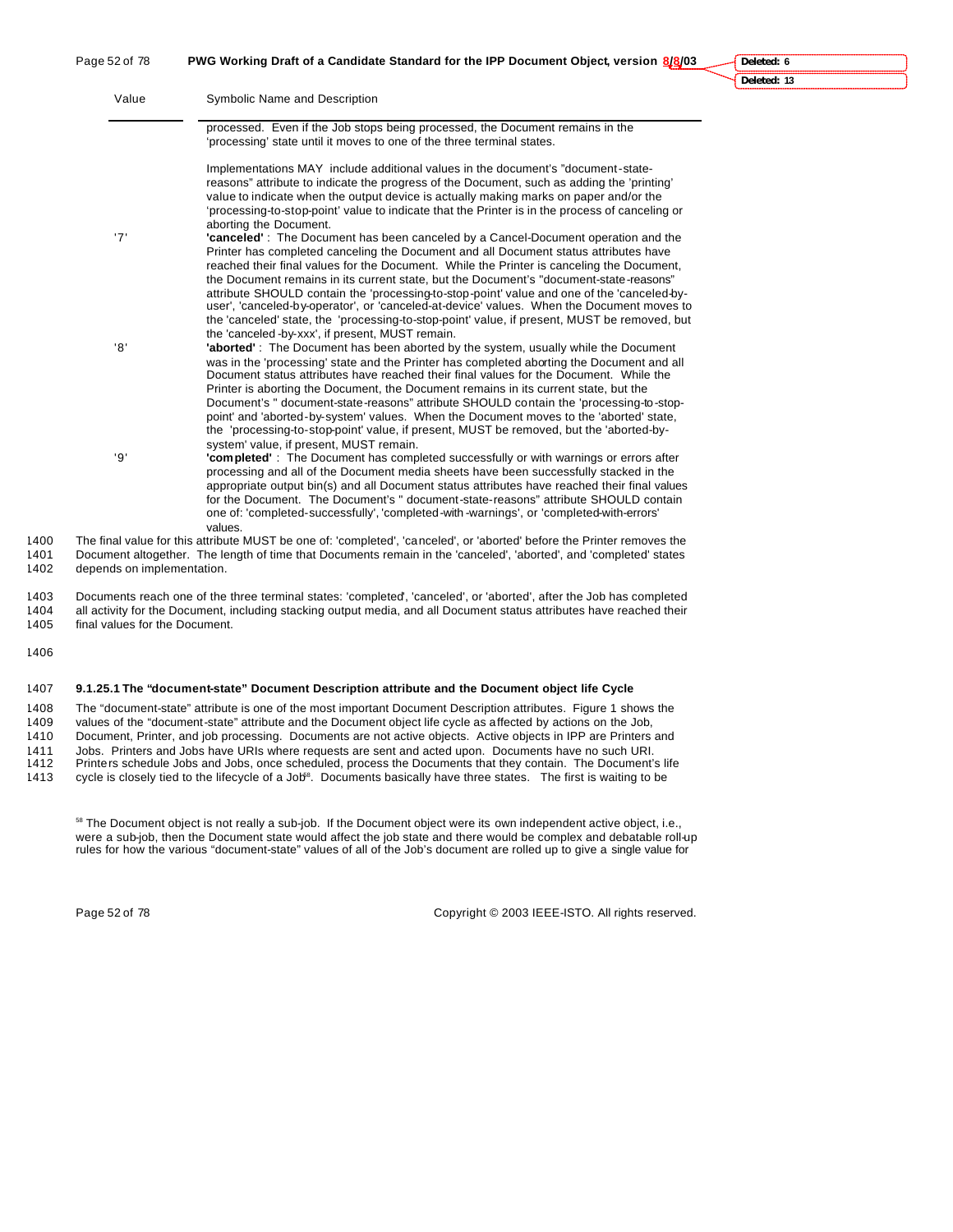#### **PWG Working Draft for a Candidate Standard for the IPP Document Object 8/8/03** Page 53 of 78

- 1414 processed by a Job (i.e. pending). The second state is from the time the Job first starts processing the Document
- 1415 (i.e. processing) and until it reaches one of its terminal states. The third state for a Document is one of its terminal
- 1416 states (i.e. completed, canceled, or aborted).



1417

#### 1418 **Figure 1 - The "document-state" Document Description attribute and the Document object life cycle**

1419 A Document object has a much simpler life cycle than a Job object. A Document always progresses from left to right 1420 in the state diagram. No other state transitions are defined.

#### 1421 **9.1.26 document-state-message (text(MAX))**

 This OPTIONAL Document Description attribute specifies information about the "document-state" and "document- state-reasons" attributes in human readable text. If the Printer supports this attribute, the Printer MUST be able to generate this message in any of the natural languages identified by the Printer's "generated-natural-language-1425 supported" attribute (see the "attributes-natural-language" Operation attribute specified in [rfc2911] § 3.1.4.1).

1426 The value SHOULD NOT contain additional information not contained in the values of the "document-state" and<br>1427 "document-states-reasons" attributes, such as interpreter error information. Otherwise, application pr "document-states-reasons" attributes, such as interpreter error information. Otherwise, application programs might 1428 attempt to parse the (localized text). For additional information such as interpreter errors for application program 1429 consumption or specific document access errors, new attributes with keyword values, needs to be developed and

1430 registered.

 $\overline{a}$ 

#### 1431 **9.1.27 document-state-reasons (1setOf type2 keyword)**

1432 The REQUIRED "document-state-reasons" Document Description attribute provides additional information about 1433 each document's current state, i.e., information that augments the value of the Document's "document-state" 1434 attribute.

 These values MAY be used with any document state for which the reason makes sense. Some of these value definitions indicate conformance requirements; the rest are OPTIONAL. Furthermore, when implemented, the Printer MUST return these values when the reason applies and MUST NOT return them when the reason no longer applies whether the value of the Document's "document-state" attribute changed or not. When the Document does not have any reasons for being in its current state, the value of the Document's "document-state-reasons" attribute MUST be 1440 'none'.

1441 Some of the Job's "job-state-reasons" values affect job scheduling, such as 'resourcesare-not-ready' and 'job-hold-

1442 until-specified'. However, "document-state-reasons" values MUST NOT affect job scheduling, since Document 1443 objects are passive objects operated on by the containing Job object.

the Job's "job -state" attribute. Instead, the Job state reflects the overall processing of the job and is the same whether or not the Document object is supported.

Copyright © 2003 IEEE-ISTO. All rights reserved. Copyright C 2003 IEEE-ISTO. All rights reserved.

**Deleted:** rfc2911] Section

**Deleted:** DMC Editorial06: Reprocess-Job is misspelled in the picture below, but I can't edit the picture to fix it. ||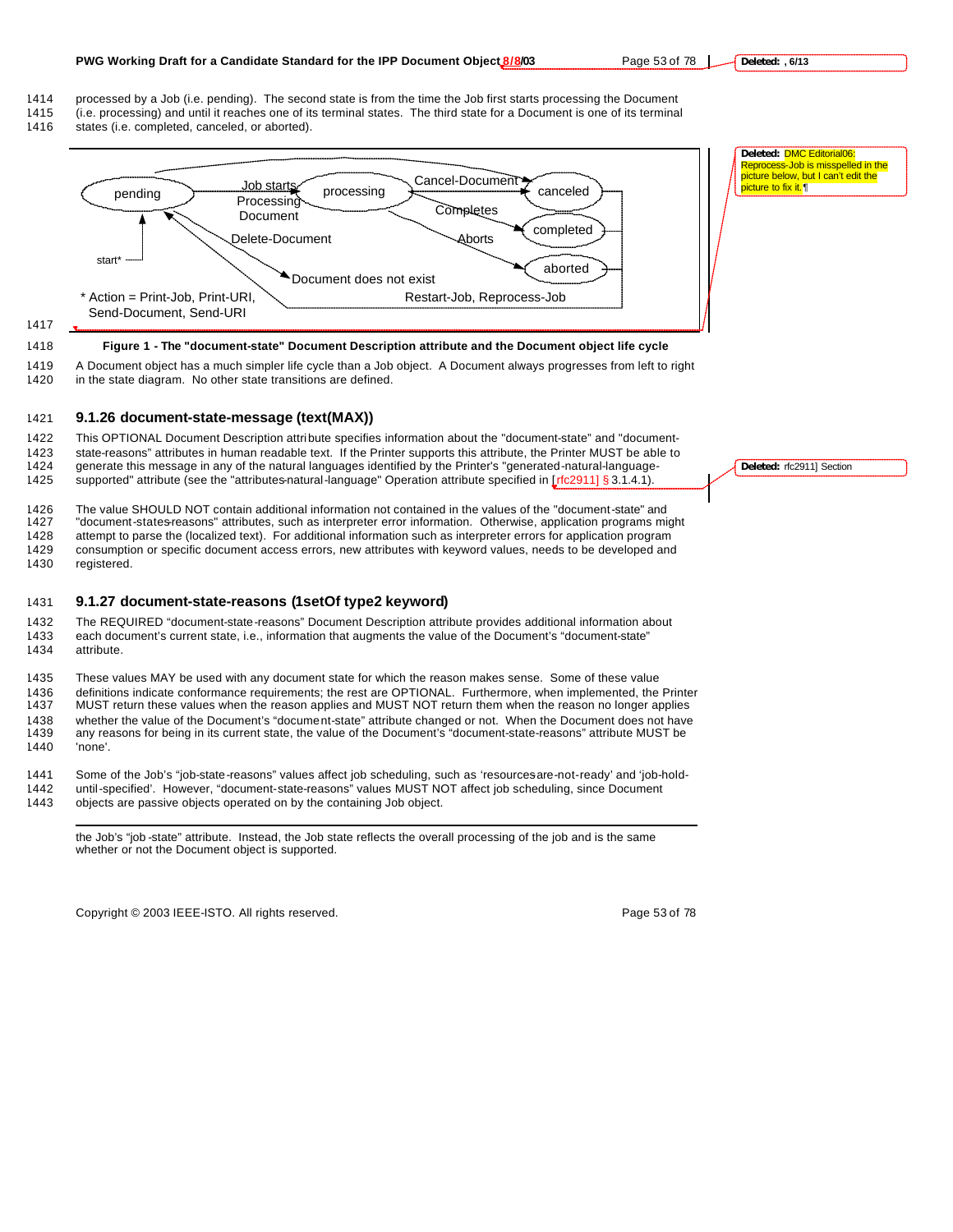#### **Deleted: 6 Deleted: 13**

1444 Note: While values cannot b e added to the "document-state" attribute without impacting deployed clients that take<br>1445 actions upon receiving "document-state" values, it is the intent that additional "document-stateactions upon receiving "document-state" values, it is the intent that additional "document-state-reasons' values can 1446 be defined and registered without impacting such deployed clients. In other words, the "document-state-reasons"<br>1447 attribute is intended to be extensible. attribute is intended to be extensible.

1448 Table 13 lists the standard keyword values for the "document-state-reasons" attribute defined in this specification and derived from "job-state-reasons" defined in other IPP specifications as indicated in the References column. In Table 13 the keywords are listed in alphabetic order, while in their descriptions following Table 13, they are listed in the most likely order of occurrence to help understanding.

 When the Document object is supported, the Printer implementation SHOULD still support the corresponding Job level "job -state-reasons", so that clients that do not support the Document object will receive the same information. Also it is usually more convenient for the client to obtain just the Job level status. However, the client SHOULD query both Job and Document attributes and convert them to some canonical form for display to the user, so that all Jobs and their Documents are displayed in a uniform manner, no matter from which clients they were submitted.

#### 1457 **Table 13 - "document-state-reasons" attribute values**

| IPP Job Description /<br><b>Document Description</b><br>attribute name | <b>IPP Attribute Syntax</b><br>plus<br>Values | Printer<br>conformance | Reference                       |
|------------------------------------------------------------------------|-----------------------------------------------|------------------------|---------------------------------|
| document-state-reasons                                                 | 1setOf type2 keyword                          | <b>MUST</b>            | 9.1.27                          |
|                                                                        | aborted-by-system                             | MAY                    | [rfc2911] §4.3.8                |
|                                                                        | compression-error                             | <b>MAY</b>             | [rfc2911] §4.3.8                |
|                                                                        | digital-signature-did-not-verify              | MAY                    | $[color]$ $$6.1$                |
|                                                                        | digital-signature-type-not-                   | MAY                    | $[color]$ $$6.1$                |
|                                                                        | supported                                     |                        |                                 |
|                                                                        | document-access-error                         | MAY                    | [rfc2911] §4.3.8                |
|                                                                        | document-format-error                         | MAY                    | [rfc2911] §4.3.8                |
|                                                                        | canceled-at-device                            | MAY                    | [rfc2911] §4.3.8 *              |
|                                                                        | canceled-by-operator                          | MAY                    | [rfc2911] §4.3.8 *              |
|                                                                        | canceled-by-user                              | MAY                    | [rfc2911] §4.3.8 *              |
|                                                                        | completed-successfully                        | <b>MAY</b>             | [rfc2911] §4.3.8 *              |
|                                                                        | completed-with-errors                         | MAY                    | [rfc2911] §4.3.8 *              |
|                                                                        | completed-with-warnings                       | MAY                    | [rfc2911] §4.3.8 *              |
|                                                                        | data-insufficient                             | <b>MAY</b>             | [rfc2911] §4.3.8 *              |
|                                                                        | digital-signature-wait                        | <b>MAY</b>             | $[jobx]$ §6.1 $*$               |
|                                                                        | errors-detected                               | MAY                    | [ <i>j</i> obx] <sub>86.1</sub> |
|                                                                        | incoming                                      | <b>MAY</b>             | [rfc2911] §4.3.8 *              |
|                                                                        | interpreting                                  | MAY                    | [rfc2911] §4.3.8 *              |
|                                                                        | none                                          | <b>MUST</b>            | [rfc2911] §4.3.8                |
|                                                                        | outgoing                                      | <b>MAY</b>             | [rfc2911] §4.3.8 *              |
|                                                                        | printing                                      | MAY                    | [rfc2911] §4.3.8 *              |
|                                                                        | processing-to-stop-point                      | MAY                    | [rfc2911] §4.3.8                |
|                                                                        | aueued                                        | <b>MAY</b>             | [rfc2911] §4.3.8 *              |
|                                                                        | queued-for-marker                             | MAY                    | [rfc2911] §4.3.8 *              |
|                                                                        | queued-in-device                              | MAY                    | [rfc2911] §4.3.8                |
|                                                                        | resources-are-not-ready                       | <b>MAY</b>             | [rfc2911] §4.3.8                |
|                                                                        | resources-are-not-supported                   | MAY                    | [pwg5100.3] §6.1                |
|                                                                        | submission-interrupted                        | MAY                    | [rfc2911] §4.3.8                |
|                                                                        | transforming                                  | <b>MAY</b>             | [rfc2911] §4.3.8 *              |
|                                                                        | unsupported-compression                       | <b>MUST</b>            | $[rfc2911]$ §4.3.8              |



Page 54 of 78 Copyright © 2003 IEEE-ISTO. All rights reserved.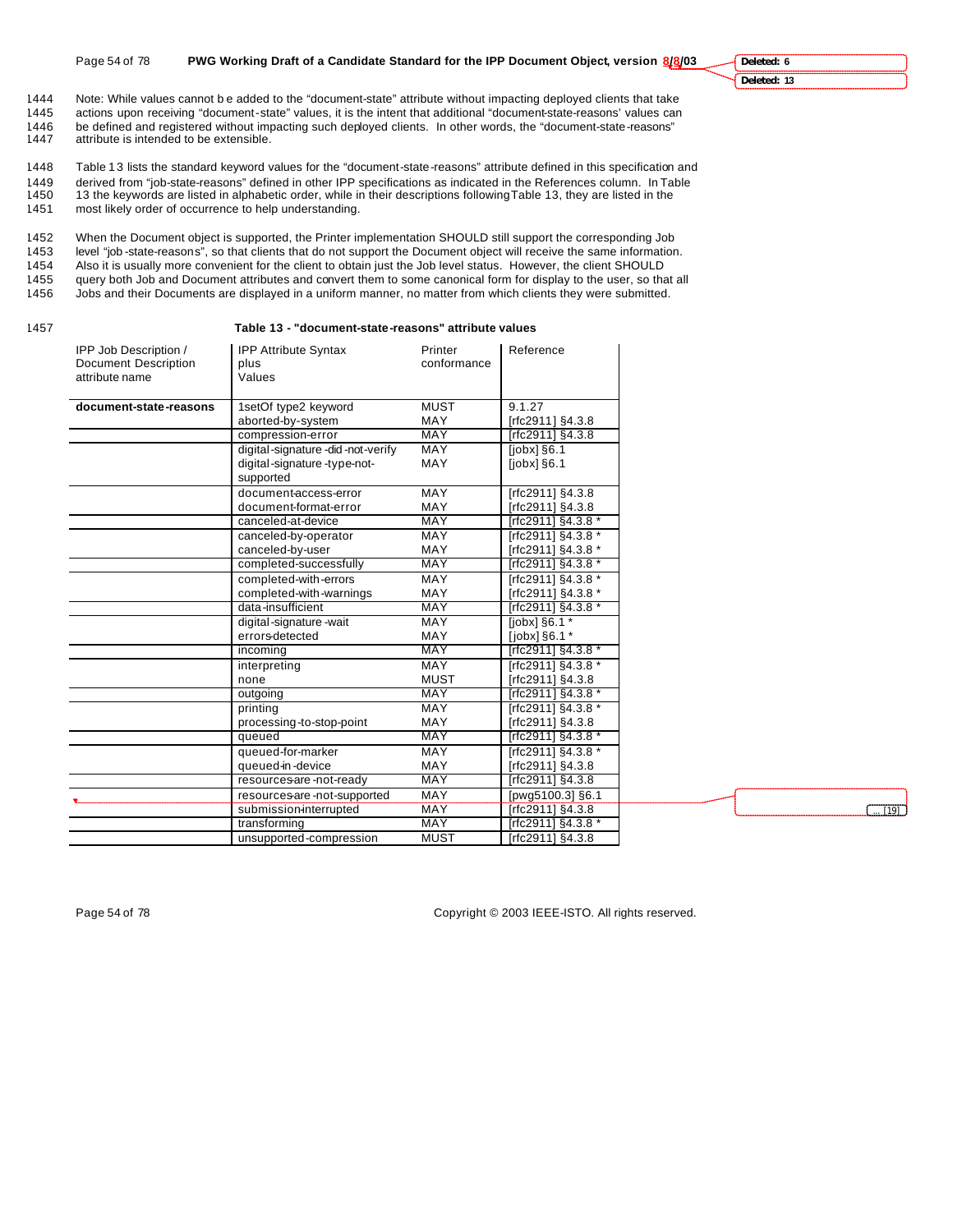IPP Job Description / Document Description attribute name IPP Attribute Syntax plus Values Printer conformance Reference unsupported-document-format MUST [rfc2911] §4.3.8 warnings-detected MAY [jobx] §6.1 \* 1492 it has received all data, the Printer removes the 'data-insufficient' reason and the 'incoming' at the 1493 same time. [rfc2911] §4.3.8 1494 **'unsupported-compression'** : The document was aborted by the system because the Printer determined while attempting to decompress the Document data that the compression is actually not among

1496 those supported by the Printer. This value MUST be supported, since "compression" is a 1497 REQUIRED Operation attribute. [rfc2911] §4.3.8

Copyright © 2003 IEEE-ISTO. All rights reserved. Page 55 of 78

 $\overline{a}$ 

**Deleted:** ] section

**Deleted: 'spooling'** : Same as 'incoming' with the specialization that the Printer is spooling the Document data before processing it. This value corresponds to the 'spool' or 'automatic' value of the "job-spoolingsupported" Printer Description attribute. [ippsave] §8.3.1¶ **'streaming'** : Same as 'incoming' with the specialization that the Printer is processing the Document data as it is being received (that is, the Document is not being spooled, but rather is being processed in chunks by the output device and is being imaged during reception). This value corresponds to the 'stream' or 'automatic' value of the "job-spooling supported" Printer Description attribute. [ippsave] §8.3.1¶

| age 55 of 78 |  | Deleted: $, 6/13$ |  |
|--------------|--|-------------------|--|
|              |  |                   |  |

|                                                                      |                                                                        | PWG Working Draft for a Candidate Standard for the IPP Document Object 8/8/03                                                                                                                                                                                                                                                                                                                                                                                                                                                                                                                                                                                                                                                                                                                                                                                                                                                                 |                        |                   | Page 55 of 78 |
|----------------------------------------------------------------------|------------------------------------------------------------------------|-----------------------------------------------------------------------------------------------------------------------------------------------------------------------------------------------------------------------------------------------------------------------------------------------------------------------------------------------------------------------------------------------------------------------------------------------------------------------------------------------------------------------------------------------------------------------------------------------------------------------------------------------------------------------------------------------------------------------------------------------------------------------------------------------------------------------------------------------------------------------------------------------------------------------------------------------|------------------------|-------------------|---------------|
|                                                                      | IPP Job Description /<br><b>Document Description</b><br>attribute name | <b>IPP Attribute Syntax</b><br>plus<br>Values                                                                                                                                                                                                                                                                                                                                                                                                                                                                                                                                                                                                                                                                                                                                                                                                                                                                                                 | Printer<br>conformance | Reference         |               |
|                                                                      |                                                                        | unsupported-document-format                                                                                                                                                                                                                                                                                                                                                                                                                                                                                                                                                                                                                                                                                                                                                                                                                                                                                                                   | <b>MUST</b>            | [rfc2911] §4.3.8  |               |
|                                                                      |                                                                        | warnings-detected                                                                                                                                                                                                                                                                                                                                                                                                                                                                                                                                                                                                                                                                                                                                                                                                                                                                                                                             | MAY                    | $[color]$ $$6.1*$ |               |
| 1458                                                                 |                                                                        | The state reason keyword value is derived from an existing "job-state-reasons" value. The associated value is                                                                                                                                                                                                                                                                                                                                                                                                                                                                                                                                                                                                                                                                                                                                                                                                                                 |                        |                   |               |
| 1459<br>1460<br>1461<br>1462                                         |                                                                        | prefixed by 'job-' when it is a value of the "job-state-reasons" attribute <sup>59</sup> . The semantics for the reasons differ<br>only by the object to which they are bound. For example 'job-printing' means that at least one document in<br>the job is printing, i.e. the job is printing, while 'printing' means the document within the job is printing.                                                                                                                                                                                                                                                                                                                                                                                                                                                                                                                                                                               |                        |                   |               |
| 1463<br>1464                                                         | to occur (if implemented), starting with the 'none' value:             | For ease of understanding, the following value descriptions are presented in the order in which the reasons are likely                                                                                                                                                                                                                                                                                                                                                                                                                                                                                                                                                                                                                                                                                                                                                                                                                        |                        |                   |               |
| 1465<br>1466<br>1467                                                 |                                                                        | <b>'none':</b> There are no reasons for the Document's current state. This state reason is semantically equivalent<br>to "document-state-reasons" without any value and MUST be used when there is no other value,<br>since the 1setOf attribute syntax requires at least one value. [rfc2911] §4.3.8                                                                                                                                                                                                                                                                                                                                                                                                                                                                                                                                                                                                                                         |                        |                   |               |
| 1468<br>1469<br>1470<br>1471<br>1472<br>1473<br>1474<br>1475<br>1476 |                                                                        | 'resources-are-not-supported': At least one of the resources needed by the Document, such as media,<br>fonts, resource objects, etc., is not supported on any of the physical printers for which the Document<br>is a candidate. This condition MAY be detected when the Document is accepted, or subsequently<br>while the Document is pending or processing, depending on implementation. The Job containing the<br>Document may (1) remain in its current state, (2) be moved to the 'pending-held' state, depending on<br>implementation and/or job scheduling policy, or (3) scheduled normally, but the Printer is put into the<br>'stopped' state when the Document is attempted to be processed on the Printer. This value is<br>intended for use with an implementation that supports the "user-defined-values-supported" Printer<br>attribute (see [pwg5100.3] § 6.1), which allows a Job to be accepted with an unsupported 'name' |                        |                   |               |
| 1477<br>1478<br>1479<br>1480<br>1481<br>1482<br>1483                 | value. [pwq5100.3] §6.1                                                | 'resources-are-not-ready': At least one of the resources needed by the Document, such as media, fonts,<br>resource objects, etc., is not ready on any of the physical printers for which the Document is a<br>candidate. This condition MAY be detected when the Document is accepted, or subsequently while<br>the Document is pending or processing, depending on implementation. The Job containing the<br>Document may remain in its current state or be moved to the 'pending-held' state, depending on<br>implementation and/or scheduling policy. [rfc2911] §4.3.8                                                                                                                                                                                                                                                                                                                                                                     |                        |                   |               |
| 1484<br>1485<br>1486                                                 |                                                                        | <b>digital-signature-type-not-supported</b> : The Document contains a digital signature type that is not<br>supported. Implementation or site policy determines the state of the Job containing the Document<br>once this condition is detected. [jobx] § 6.1.                                                                                                                                                                                                                                                                                                                                                                                                                                                                                                                                                                                                                                                                                |                        |                   |               |
| 1487<br>1488                                                         |                                                                        | 'incoming': The Printer is retrieving/accepting Document data as a result of a Print-Job, Print-URI, Send-<br>Document or Send-URI operation. [rfc2911] §4.3.8                                                                                                                                                                                                                                                                                                                                                                                                                                                                                                                                                                                                                                                                                                                                                                                |                        |                   |               |
| 1489                                                                 |                                                                        | "data-insufficient": The Printer is expecting additional Document data before it can move the Document                                                                                                                                                                                                                                                                                                                                                                                                                                                                                                                                                                                                                                                                                                                                                                                                                                        |                        |                   |               |
| 1490<br>1491                                                         |                                                                        | into the 'processing' state. If a Printer starts processing before it has received all data, the Printer<br>removes the 'data-insufficient' reason, but the 'incoming' remains. If a Printer starts processing after<br>the property of the contract of the contract of the contract of the contract of the contract of the contract of                                                                                                                                                                                                                                                                                                                                                                                                                                                                                                                                                                                                       |                        |                   |               |

<sup>&</sup>lt;sup>59</sup> For the PWG Semantic Model [pwg-sm], the "job-" prefix is being dropped altogether so that the same values can be used for both the JobStateReasons and DocumentStateReasons attributes.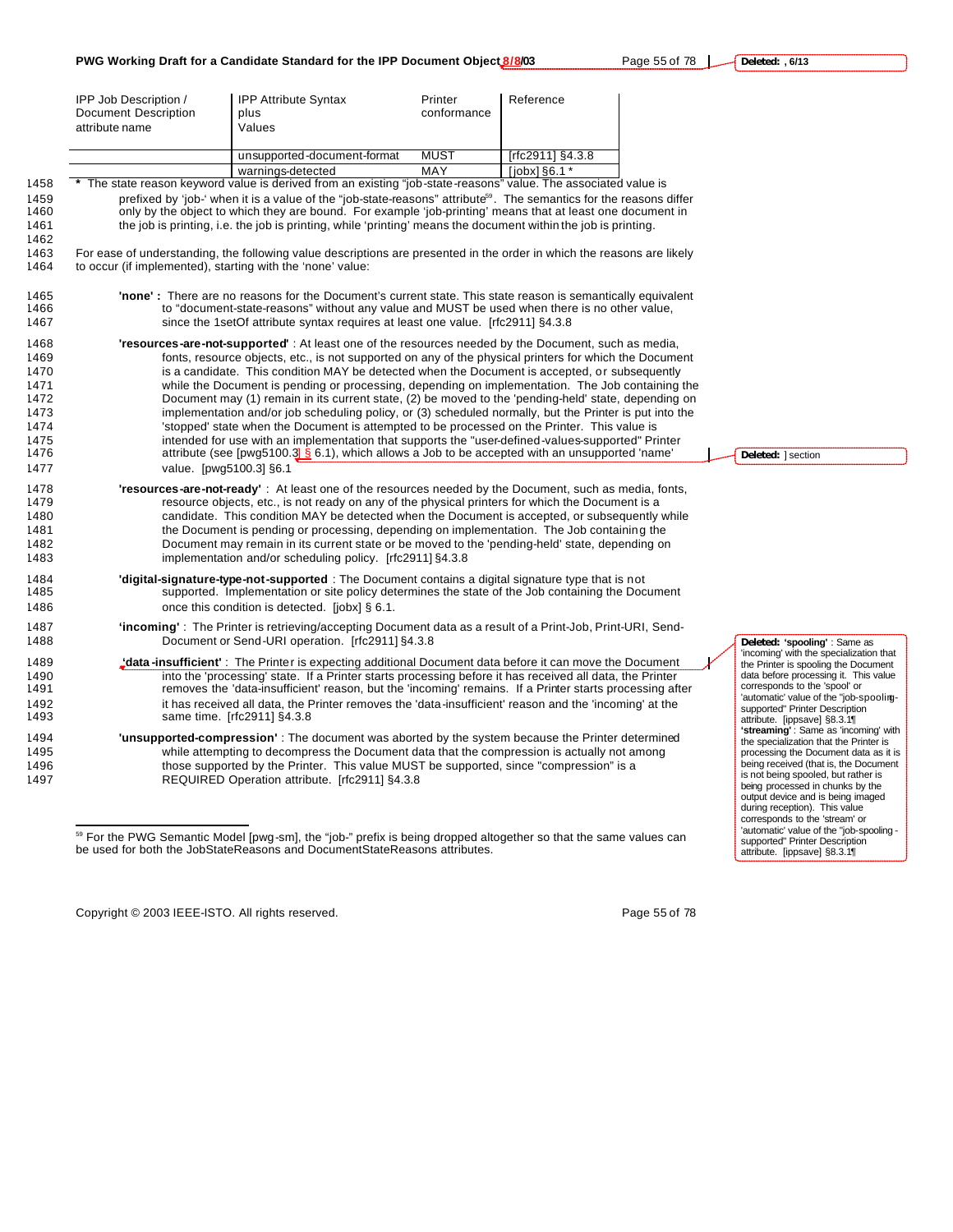|                                                                      | Page 56 of 78 | PWG Working Draft of a Candidate Standard for the IPP Document Object, version 8/8/03                                                                                                                                                                                                                                                                                                                                                                                                                                                                                                                                                                                                                                                                                                                                                                                                                                             | Deleted: 6                                                                                                      |
|----------------------------------------------------------------------|---------------|-----------------------------------------------------------------------------------------------------------------------------------------------------------------------------------------------------------------------------------------------------------------------------------------------------------------------------------------------------------------------------------------------------------------------------------------------------------------------------------------------------------------------------------------------------------------------------------------------------------------------------------------------------------------------------------------------------------------------------------------------------------------------------------------------------------------------------------------------------------------------------------------------------------------------------------|-----------------------------------------------------------------------------------------------------------------|
|                                                                      |               |                                                                                                                                                                                                                                                                                                                                                                                                                                                                                                                                                                                                                                                                                                                                                                                                                                                                                                                                   | Deleted: 13                                                                                                     |
| 1498<br>1499<br>1500<br>1501                                         |               | "compression-error": The document was aborted by the system because the Printer encountered an error<br>in the Document data while decompressing it. If the Printer posts this reason, the Document data<br>has already passed any tests that would have led to the 'unsupported-compression' job-state-<br>reason/document-state-reason. [rfc2911] §4.3.8                                                                                                                                                                                                                                                                                                                                                                                                                                                                                                                                                                        |                                                                                                                 |
| 1502<br>1503<br>1504<br>1505<br>1506<br>1507<br>1508<br>1509<br>1510 |               | <b>'document-access-error'</b> : After accepting a Print-URI or Send-URI request, the Printer could not access<br>the Document's reference. This reason is intended to cover any file access problem, including file<br>does not exist and access denied because of an access control problem. The Printer MAY also<br>indicate the Document access error using the "document-access-errors" Printer Description attribute.<br>Whether the Printer aborts the Document and moves the Document to the 'aborted' Document state<br>or prints all Documents that are accessible and moves the Document to the 'completed' Document<br>state and adds the 'completed-with-errors' value in the Job's "job -state-reasons" or Document's<br>"document-state-reasons" attribute depends on implementation and/or site policy. This value<br>SHOULD be supported if the Print-URI or Send-URI operations are supported. [rfc2911] §4.3.8 |                                                                                                                 |
| 1511<br>1512<br>1513<br>1514<br>1515<br>1516                         |               | <b>'unsupported-document-format'</b> : The Document was aborted by the system because the Document data's<br>document-format is not among those supported by the Printer. If the client specifies the document-<br>format as 'application/octet-stream', the printer MAY abort the Document and post this reason even<br>though the format is a member of the "document-format-supported" printer attribute, but not among<br>the auto-sensed document-formats. This value MUST be supported, since "document-format" is a<br>REQUIRED Operation attribute. [rfc2911] §4.3.8                                                                                                                                                                                                                                                                                                                                                      |                                                                                                                 |
| 1517<br>1518<br>1519<br>1520                                         |               | <b>'document-format-error'</b> : The Document was aborted by the system beca use the Printer encountered an<br>error in the Document data while processing it. If the Printer posts this reason, the Document data<br>has already passed any tests that would have led to the 'unsupported-document-format' job-state-<br>reason/document-state-reason. [rfc2911] §4.3.8                                                                                                                                                                                                                                                                                                                                                                                                                                                                                                                                                          |                                                                                                                 |
| 1521<br>1522<br>1523<br>1524<br>1525<br>1526                         |               | <b>'submission-interrupted'</b> : The Document was not completely submitted for some unforeseen reason, such<br>as: (1) the Printer has crashed before the document was closed by the client, (2) the Printer or the<br>document transfer method has cra shed in some non-recoverable way before the Document data was<br>entirely transferred to the Printer, (3) the client crashed or failed to close the job before the time-out<br>period. See the description of the "multiple-operation-time-out" Printer attribute in [rfc2911] § 4.4.31.<br>[rfc2911] §4.3.8                                                                                                                                                                                                                                                                                                                                                             | Deleted: rfc2911] section                                                                                       |
| 1527<br>1528<br>1529                                                 |               | <b>digital-signature-wait'</b> : The Job is currently being held because the Document was submitted with a<br>"document-digital-signature" attribute value that is not supported. The operator MAY either cancel<br>the job or release it to be processed. [jobx] §6.1.                                                                                                                                                                                                                                                                                                                                                                                                                                                                                                                                                                                                                                                           |                                                                                                                 |
| 1530                                                                 |               | <b>'outgoing'</b> : The Printer is transmitting the Document to the output device. [rfc2911] §4.3.8                                                                                                                                                                                                                                                                                                                                                                                                                                                                                                                                                                                                                                                                                                                                                                                                                               |                                                                                                                 |
| 1531<br>1532                                                         |               | 'queued': The Document is in the 'processing' state, but more specifically, the Printer has queued the<br>Document data. [rfc2911] §4.3.8                                                                                                                                                                                                                                                                                                                                                                                                                                                                                                                                                                                                                                                                                                                                                                                         |                                                                                                                 |
| 1533<br>1534                                                         |               | <b>Interpreting'</b> : The Document is in the 'processing' state, but more specifically, the Printer is interpreting the<br>Document data. [rfc2911] §4.3.8                                                                                                                                                                                                                                                                                                                                                                                                                                                                                                                                                                                                                                                                                                                                                                       | Deleted: 'transforming': The<br>Document is in the 'processing' state,<br>but more specifically, the Printer is |
| 1535<br>1536<br>1537                                                 |               | <b>'queued-for-marker'</b> : The Document is in the 'processing' state, but more specifically, the Printer has<br>completed enough processing of the document to be able to start marking and the document is<br>waiting for the marker. rfc2911] §4.3.8                                                                                                                                                                                                                                                                                                                                                                                                                                                                                                                                                                                                                                                                          | interpreting Document data and<br>producing another electronic<br>representation. [ippsave] §8.3.1¶             |
| 1538<br>1539<br>1540<br>1541<br>1542                                 |               | <b>'printing'</b> : The output device is marking media for this Document. This value is useful for Printers which<br>spend a great deal of time processing (1) when no marking is happening and then want to show that<br>marking is now happening or (2) when the Document is in the process of being canceled or aborted<br>while the Document remains in the 'processing' state, but the marking has not yet stopped so that<br>impression or sheet counts are still increasing for the Document. [rfc2911] §4.3.8                                                                                                                                                                                                                                                                                                                                                                                                             |                                                                                                                 |
| 1543<br>1544                                                         |               | 'digital-signature-did-not-verify': The Document contains a digital signature type that is supported but the<br>signature did not verify when the Printer attempted to verify the signature. [jobx] §6.1                                                                                                                                                                                                                                                                                                                                                                                                                                                                                                                                                                                                                                                                                                                          |                                                                                                                 |
| 1545<br>1546                                                         |               | "canceled-by-user": The Document was canceled by the owner of the Job containing the Document using<br>the Cancel-Document request, i.e., by a user whose authenticated identity is the same as the value                                                                                                                                                                                                                                                                                                                                                                                                                                                                                                                                                                                                                                                                                                                         |                                                                                                                 |
|                                                                      |               |                                                                                                                                                                                                                                                                                                                                                                                                                                                                                                                                                                                                                                                                                                                                                                                                                                                                                                                                   |                                                                                                                 |

Page 56 of 78 Copyright © 2003 IEEE-ISTO. All rights reserved.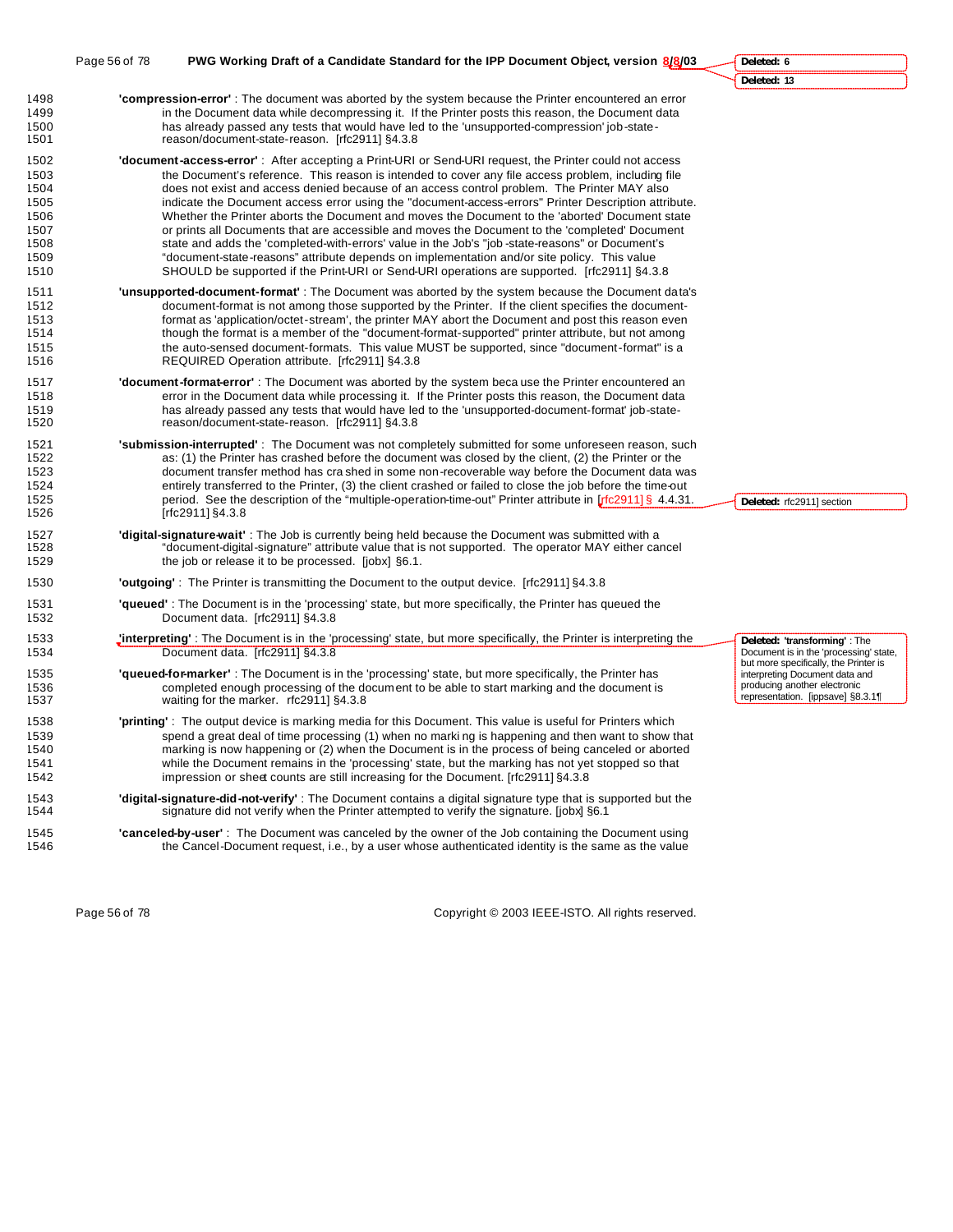1547 of the originating user that created the Job, or by some other authorized end-user, such as a 1548 member of the job owner's security group. The 'canceled-by-user' value SHOULD be supported for 1549 the "document-state-reasons" attribute for use with the Cancel-Document. [rfc2911] §4.3.8

- 1550 **'canceled-by-operator'** : The Document was canceled by the operator using the Cancel-Document request, i.e., by a user who has been authenticated as having operator privileges (whether local or remote). If 1552 the security policy is to allow anyone to cancel anyone's Document, then these values may be used<br>1553 then the Document is canceled by other than the owner of the job. For such a security policy, in when the Document is canceled by other than the owner of the job. For such a security policy, in 1554 effect, everyone is an operator as far as canceling Documents is concerned. This value SHOULD be 1555 supported if the implementation p ermits canceling by other than the owner of the job. [rfc2911] 1556 §4.3.8
- 1557 **'canceled-at-device'** : The Document was canceled by an unidentified local user, i.e., a user at a console at 1558 the device. This value SHOULD be supported if the implementation supports canceling 1559 Jobs/Documents at the console. [rfc2911] §4.3.8
- 1560 **'aborted-by-system'** : The Document (1) is in the process of being aborted, or (2) has been aborted by the 1561 system and placed in the 'aborted' state.. This value SHOULD be supported. [rfc2911] §4.3.8
- 1562 **'processing-to-stop-point'** : The requester has issued a Cancel-Document operation or the Printer has 1563 aborted the Document, but is still performing some actions on the Document until a specified stop 1564 point occurs or Document termination/cleanup is completed. 1565 If the implementation requires some measurable time to cancel the Document in the 'processing' or 1566 'processing-stopped' Document states, the Printer MUST use this value to indicate that the Printer is 1567 still performing some actions on the Document while the Document remains in the 'processing' state. 1568 After all the Document's Document Description attributes have stopped incrementing, the Printer 1569 moves the Document from the 'processing' state to the 'canceled' or 'aborted' Document states. 1570 [rfc2911] §4 .3.8
- 1571 **'errors-detected'** : Errors were detected during the processing of this Document. If the Printer supports this 1572 value, the Printer MUST add the value to "document-state-reasons" when it generates the first error 1573 message. That is, a single occurrence of this value is present in the "document-state-reasons" if the 1574 Printer has generated one or more errors. An error indicates loss of information, such as a page not 1575 imaged. A warning indicates no loss of information (see 'warnings-detected' state reason). [jobx] 1576 §6.1
- 1577 **'warnings-detected'** : Warnings were detected during the processing of this Document. If the Printer 1578 supports this value, the Printer MUST add the value to "document-state-reasons" when it generates 1579 the first warning message. That is, a single occurrence of this value is present in the "document-1580 state-reasons" if the Printer has generated one or more warnings. A warning indicates something 1581 did not go as expected, but there was no loss of information; for example, a font substitution. An 1582 error indicates loss of information (see 'errors-detected' state reason). [jobx] §6.1
- 1583 **'completed-successfully'** : The Document completed successfully. There were no warnings or errors in 1584 printing. This value SHOULD be supported. [rfc2911] §4.3.8
- 1585 **'completed-with-warnings'** : The printing of the Document completed with warnings This value SHOULD 1586 be supported if the implementation detects warnings. [rfc2911] §4.3.8. 1587 **'completed-with-errors'** : The printing of the Document completed with errors (and possibly warnings too).
- 1588 This value SHOULD be supported if the implementation detects errors. [rfc2911] §4.3.8
- 1589 **'queued-in-device'** : The Document has been forwarded to a device or print system that is unable to send 1590 back status. The Printer sets the Document's "document-state" attribute to 'completed' and adds 1591 the 'queued-in-device' value to the Document's " document-state-reasons" attribute to indicate that 1592 the Printer has no additional information about the Document and never will have any better 1593 information. See the description of the "document-state" attribute above, as well as the description 1594 of "Forwarding Servers" in [rfc2911] § 4.3.7.1. [rfc2911] §4.3.8
- 1595 NOTE: The semantics of this attribute or the set of valid values may be different for different document formats.

Copyright © 2003 IEEE-ISTO. All rights reserved. Page 57 of 78

**Deleted:** print part **Deleted:** (whether or not there were

save errors).

**Formatted:** Indent: Left: 0.5", Hanging: 0.5"

**Deleted:** DMC Editorial07: What are "save errors"? Why does this reason and the next reason use the words "The print part of" when the previous reason doesn't?<TH>When saving a job, the Job is really two parts: the print part and the save part. With<br>'completed-successfully' both parts are successful. <mark>Sounds like this description</mark><br>could be improved. How could be improved. about adding to <mark>'completed</mark><br>successfully' "(or saving)" at the end of the second sentence?</TH><PZ>Remove save altogether</PZ> **Deleted:** print part **Deleted:** (whether or not there were

save errors) **Deleted:** rfc2911] section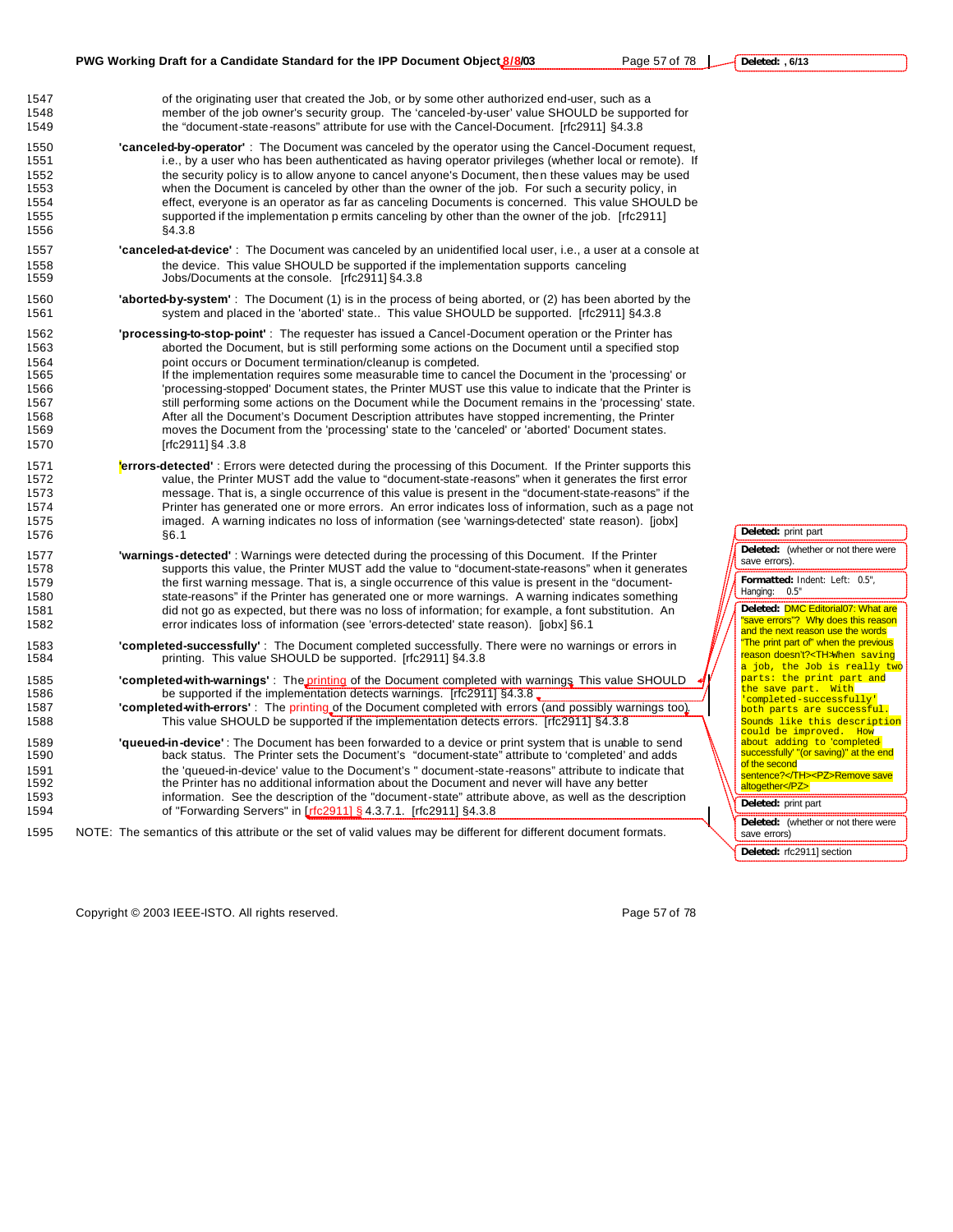#### **9.1.28 document-uri (uri)**

- This Document Description attribute is the URI that the client supplied in the corresponding Operation attribute in a 1598 Send -URI operation (see [rfc2911] § 3.3.2). The Printer MUST support this attribute if the Printer supports the Send-URI operation (see section 4.2).
- Note: this URI identifies the source location of the document data. This URI is NOT the identifier of the Document Object. The simple identifier of the Document is the "document-number".
- **9.1.29 errors-count (integer(0:MAX))**
- This OPTIONAL "errors-count" Document Description attribute counts the number of errors that the Printer encounters while processing and printing the Document object. An error indicates loss of information, such as a page not imaged. A warning indicates no loss of information (see [jobx] job-errors-count §5.2).

# **9.1.30 impressions (integer(0:MAX))**

This OPTIONAL "impressions" Document Description attribute has the same semantics as the corresponding "job-

impressions" Job Description attribute (see [rfc2911] job-impressions §4.3.17.2) applied to the Document object.

- The Printer sets this Document Description attribute from the corresponding Operation attribute supplied by the client in the Document Creation operation (see §4), but may, as with "job -impressions", change the value if it is able to
- compute a value that is more accurate than the client supplied value (see [rfc2911] §4.3.17).
- 

# **9.1.31 impressions -completed (integer(0:MAX))**

This OPTIONAL "impressions-completed" Document Description attribute has the same semantics as the

 corresponding "job-impressions-completed" Job Description attribute (see [rfc2911] job-impressions-completes §4.3.18.2) applied to the Document object.

# **9.1.32 impressions -completed-current-copy (integer(0:MAX))**

- This OPTIONAL Document Description attribute has the same semantics as the corresponding Job Description
- attribute (see [rfc3381] §4.4) applied to the Document object.

# **9.1.33 k-octets (integer(0:MAX))**

This OPTIONAL "k-octets" Document Description attribute has the same semantics as the corresponding "job-k-

octets" Job Description attribute (see [rfc2911] job-k-octets §4.3.17.1) applied to the Document object. The Printer

 sets this Document Description attribute from the corresponding Operation attribute supplied by the client in the Document Creation operation (see §4), but may, as with "job-k-octets" change the value if it is able to compute a value that is more accurate than the client supplied value (see [rfc2911] §4.3.17).

# **9.1.34 k-octets-processed (integer(0:MAX))**

 This OPTIONAL "k-octets-processed" Document Description attribute has the same semantics as the corresponding "job -k-octets-processed" Job Description attribute (see [rfc2911] job-k-octets-processed §4.3.18.1) applied to the Document object.

# **9.1.35 last-document (boolean)**

 This REQUIRED Document Description attribute indicates whether or not this Docu ment is the last Document in the Job. See [rfc2911] §4.3.12. The Printer sets this Document Description attribute from the corresponding Operation

1632 attribute supplied by the client in the Document Creation operation (see §4). Note that the last Document in a Job

**Formatted:** Highlight

Page 58 of 78 Copyright © 2003 IEEE-ISTO. All rights reserved.

**Deleted:** rfc2911] section

**Deleted: 6 Deleted: 13**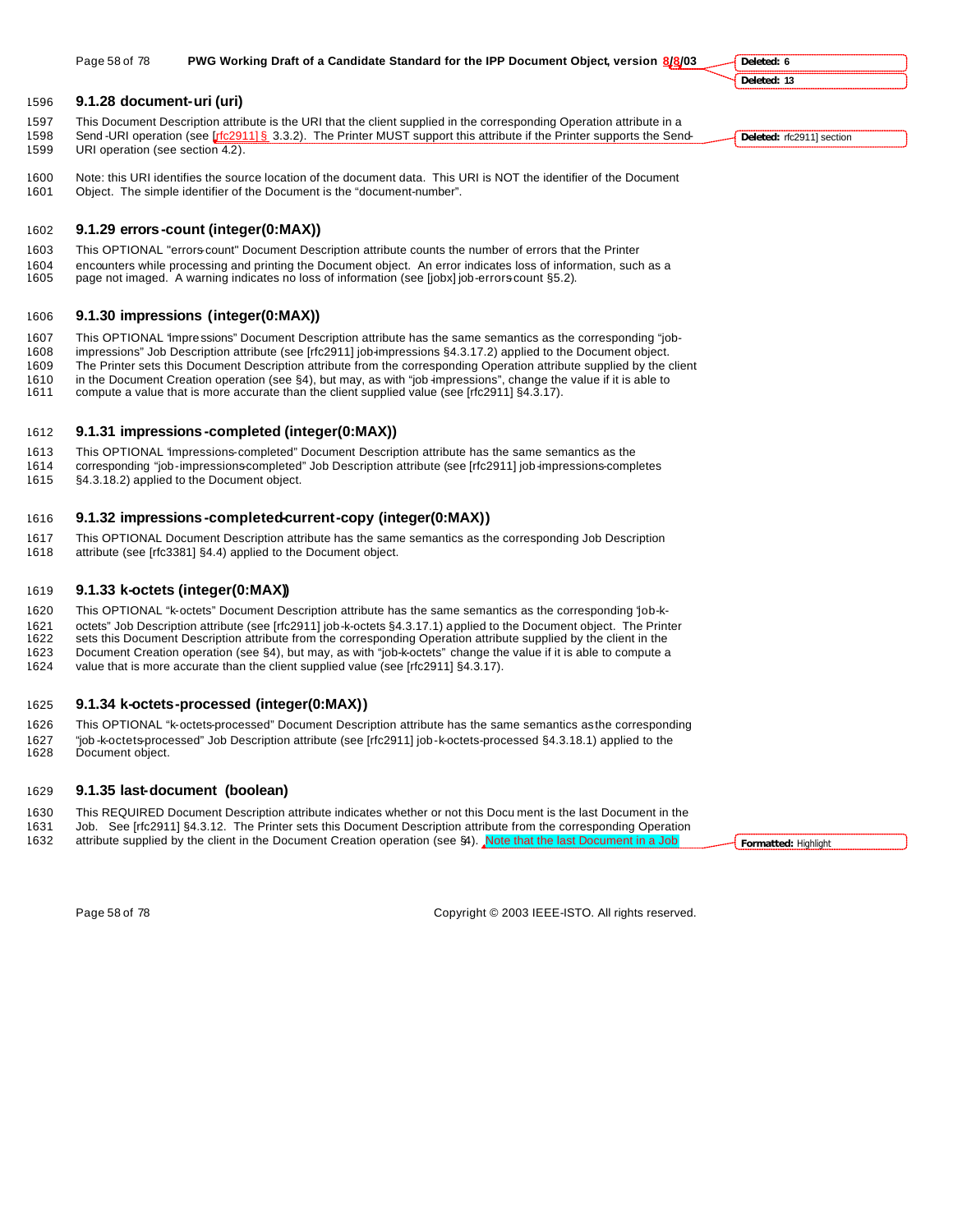#### **PWG Working Draft for a Candidate Standard for the IPP Document Object 8/8/03** Page 59 of 78 |

1633 may not be known by the Printer until the dient sends a final request containing no document data and the "last-1634 document" attribute set to 'true'. In this event the Printer MUST set the "last-document" attribute of the Document 1635 created from the most recent Document Creation request 'true'. No Document object is created from the final 1636 request containing no document data and the "last-document" attribute set to 'true' sent to close the Job.

## 1637 **9.1.36 media-sheets (integer(0:MAX))**

1638 This OPTIONAL "media-sheets" Document Description attribute has the same semantics as the corresponding "job-1639 media-sheets" Job Description attribute (see [rfc2911] job-media-sheets §4.3.17.3) applied to the Document object.

1640 The Printer sets this Document Description attribute from the corresponding Operation attribute supplied by the client

- 1641 in the Document Creation operation (see §4), but may, as with "job -media-sheets", change the value if it is able to
- 1642 compute a value that is more accurate than the client supplied value (see [rfc2911] §4.3.17).

# 1643 **9.1.37 media-sheets-completed (integer(0:MAX))**

1644 This OPTIONAL "media-sheets-completed" Document Description attribute has the same semantics as the 1645 corresponding "job-media-sheets-completed" Job Description attribute (see [rfc2911] §job-media-sheets-completed 1646 4.3.18.3) applied to the Document object.

## 1647 **9.1.38 more-info (uri)**

1648 This OPTIONAL "more-info" Document Description attribute has the same semantics as the corresponding "job-1649 more-info" Job Description attribute (see [rfc2911] job-more-info §4.3.4) applied to the Document object.

#### 1650 **9.1.39 output-device-assigned (name(127))**

1651 This OPTIONAL Document Description attribute has the same semantics as the corresponding Job Description 1652 attribute (see [rfc2911] §4.3.7.2) applied to the Document object.

# 1653 **9.1.40 printer-up-time (integer (1:MAX))**

1654 This REQUIRED "printer-up-time" Document Description attribute indicates the amount of time (in seconds) that the 1655 Printer implementation has been up and running. This attribute is an alias for the "printer-up-time" Printer Description 1656 attribute (see [rfc2911] job-printer-up-time §4.4.29).

1657 A client MAY request this attribute in a Get-Document-Attributes or Get-Documents request and use the value 1658 returned in combination with other requested Event Time Document Description Attributes in order to display time<br>1659 attributes to a user. The difference between this attribute and the 'integer' value of a "time-at-x attributes to a user. The difference between this attribute and the 'integer' value of a "time-at-xxx" attribute is the 1660 number of seconds ago that the "time-at-xxx" event occurred. A client can compute the wall-clock time at which the

1661 "time-at-xxx" event occurred by subtracting this difference from the client's wall-clock time.

# 1662 **9.1.41 sheet-completed-copy-number (integer(0:MAX))**

1663 This OPTIONAL Document Description attribute has the same semantics as the corresponding Job Description 1664 attribute (see [rfc3381] §4.2) applied to the Document object.

# 1665 **9.1.42 time-at-completed (integer (MIN:MAX))**

1666 This REQUIRED Document Description attribute has the same semantics as the corresponding Job Description 1667 attribute (see [rfc2911] §4.3.14.3) applied to the Document object.

#### 1668 **9.1.43 time-at-creation (integer (MIN:MAX))**

- 1669 This REQUIRED Document Description attribute has the same semantics as the corresponding Job Description<br>1670 attribute (see [rfc2911] §4.3.14.1) applied to the Document object.
	- attribute (see [rfc2911] §4.3.14.1) applied to the Document object.

**Deleted:** DMC ISSUE12: What about the case where the last document is empty with last document='true'? Does the Printer have to go back to the previous document and change its "lastdocument" Description attribute to be 'true', even though the request said 'false'?<PZ>I would think the Printer MUST</><TH>Yes, just as if the client has done a Close-Job. Since this sounds<br>surprising, we need to add a MUST sentence.</TH>

**Deleted:** DMC ISSUE13: So even though the user cannot ask for different output-device's for different Documents (since output - devicerequested is only a *Job* Operation/Description attribute), the Printer can print the Documents of the Job on different devices? To me, this seems to be a Job Description attribute only. Or we have to allow the user to ask for different devices for different Documents. And if we allow that, can the user ask for different devices on a page basis in "overrides"? Or am I missing something?<TH>I suppose we should be consistent here. If the Printer can divide a job between different output devices, then the client should be able to do so as well. On the other hand, the Printer MAY only divide whole jobs between output ancie Jose sechech cacpus copies, rather than breaking up a Job copy across a device.</TH><PZ>OK for doc, coordinate with JobX</PZ>

**Deleted:** section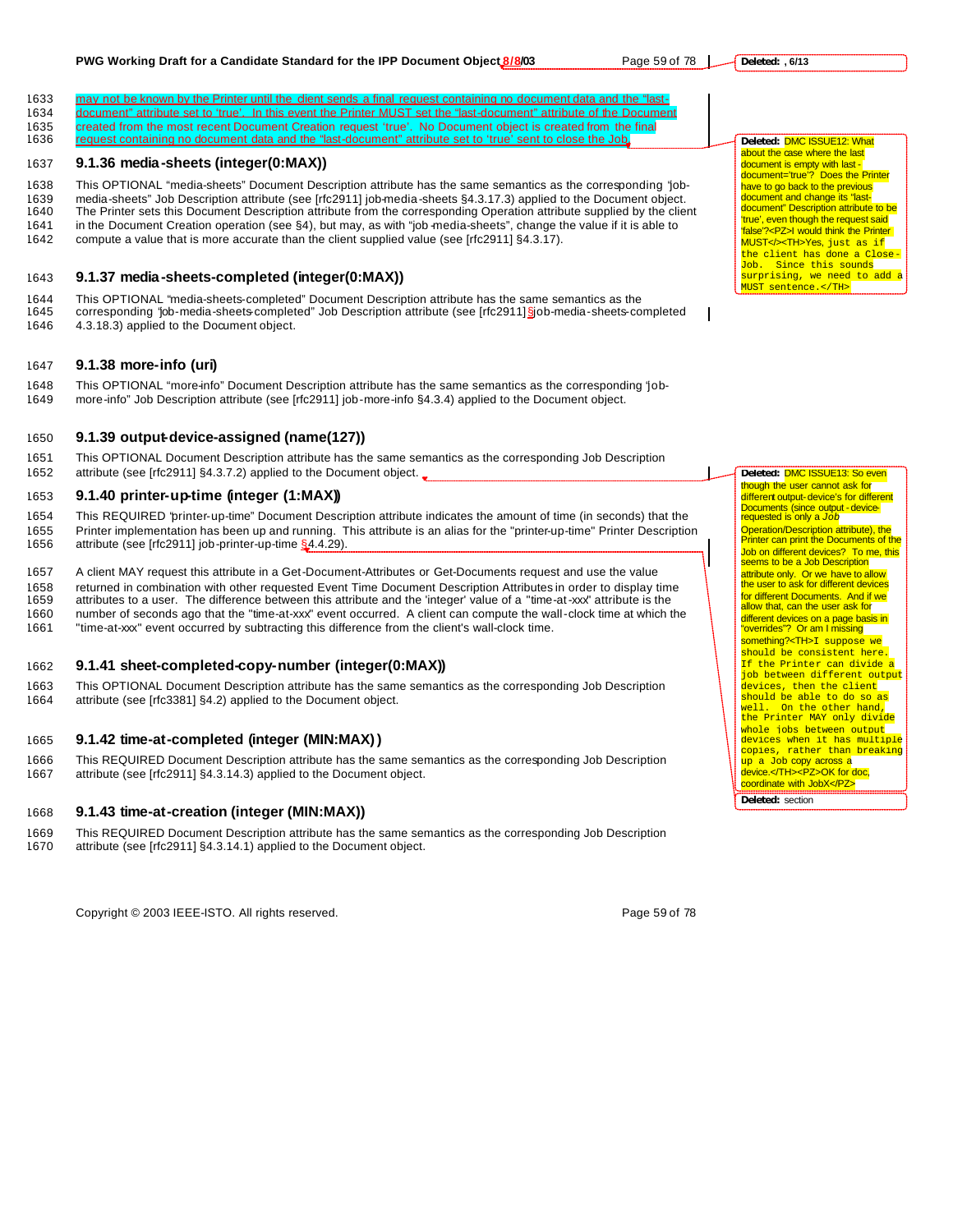#### 1671 **9.1.44 time-at-processing (integer (MIN:MAX))**

- 1672 This REQUIRED Document Description attribute has the same semantics as the corresponding Job Description
- 1673 attribute (see [rfc2911] §4.3.14.2) applied to the Document object.

### 1674 **9.1.45 warnings -count (integer(0:MAX))**

- 1675 This OPTIONAL "warnings-count" Document Description attribute has the same semantics as the corresponding
- 1676 "job -warnings-count" Job Description attribute (see [jobx] job-warnings-count §5,4) applied to the Document object. 1677 .A warning indicates something did not go as expected, but there was no loss of information; for example, a font
- 1678 substitution. An error indicates loss of information (see section 9.1.29).

# 1679 **9.2 "-actual" Job and Document Description Attributes**

- 1680 For each Template attribute defined in this specification or in any other IPP extension documents, an associated 1681 Description attribute is defined. The associated attribute is referred to as an "-actual" attribute,. The name of such 1682 attributes is found by taking the name of the Template attribute and appending "-actual". The "-actual" attribute is
- 1683 always multi-valued. The base type of the multi-valued attribute is derived from the Description attribute.
- 1684 The "-actual" attributes provide a summary of the Template attribute values that were applied at the level it occurs.<br>1685 For the Document Description "-actual", it contains all the values of the Document Template at For the Document Description "-actual", it contains all the values of the Document Template attribute that were 1686 applied to the Document and the pages within the Document. The Job Description "-actual" lists all the Document 1687 and Job Template values that were applied to the Job, its contained Documents, and the pages of the Document.
- 1688 These new attributes are OPTIONAL for a Printer to support, and are OPTIONAL for a client to use.
- 1689 Table 14 lists the "actual" Document Description attributes for all Document Template defined in this specification
- 

#### 1690 **Table 14 "-actual" Job/Document Description attributes**

| <b>Template Attribute</b>                       | "-actual" Description attribute                          | Uob        | Document.                 | <b>Formatted Table</b>            |
|-------------------------------------------------|----------------------------------------------------------|------------|---------------------------|-----------------------------------|
| copies (integer(1:MAX))                         | copies-actual (1setOf integer(1:MAX))                    | Yes        | Yes                       | Formatted: Font: 10 pt, Highlight |
| cover-back (collection)                         | cover-back-actual (1setOf (collection))                  | Yes        | Yes                       | Formatted: Font: 10 pt, Highlight |
| cover-front (collection)                        | cover-front-actual (1setOf (collection))                 | <u>Yes</u> | <u>Yes</u>                |                                   |
| finishings (1setOf (type2 enum))                | finishings actual (1setOf (type2 enum))                  | Yes        | Yes                       | Formatted: Font: 10 pt, Highlight |
| finishings-col (collection)                     | finishingscol-actual (1setOf (collection))               | Yes        | Yes                       | Formatted: Font: 10 pt, Highlight |
| force-front-side (1setOf integer(1:MAX))        | force-front-side-actual (1setOf (1setOf integer(1:MAX))) | <u>Yes</u> | $Yes$                     |                                   |
| imposition-template (type3 keyword   name(MAX)) | imposition-template-actual (1setOf (type3 keyword)       | Yes        | Yes                       |                                   |
|                                                 | name(MAX)))                                              |            |                           |                                   |
| insert-sheet (collection)                       | insert-sheet-actual (1setOf (collection))                | <u>Yes</u> | <u>Yes</u>                |                                   |
| job-account-id (name(MAX))                      | job-account-id-actual (1setOf (name(MAX)))               | <u>Yes</u> | $\overline{\text{No}}$    |                                   |
| job-accounting-sheets (collection)              | job-accounting-sheets-actual (1setOf (collection))       | <u>Yes</u> | <u>No</u>                 |                                   |
| job-accounting-user-id (name(MAX))              | job-accounting-user-id-actual (1setOf (name(MAX)))       | Yes        | N <sub>0</sub>            |                                   |
| job-copies (integer(1:MAX))                     | job-copies actual (1setOf integer(1:MAX))                | Yes        | <b>No</b>                 | Formatted: Highlight              |
| job-collation-type (type2 keyword)              | job-collation-type-actual (1setOf (type2 keyword))       | <u>Yes</u> | N <sub>Q</sub>            | Formatted: Highlight              |
| job-cover-back (collection)                     | job-cover-back-actual (1setOf (collection))              | <u>Yes</u> | Ng                        | Formatted: Highlight              |
| job-cover-front (collection)                    | job-cover-front-actual (1setOf (collection))             | <u>Yes</u> | $\mathbb{N}^{\mathbb{Q}}$ | Formatted: Highlight              |
| job-error-sheet (collection)                    | job-error-sheet-actual (1setOf (collection))             | Yes        | <b>No</b>                 | <b>Formatted Table</b>            |
| Job-finishings (1setOf (type2 enum))            | Job-finishings-actual (1setOf (type2 enum))              | Yes        | <b>No</b>                 |                                   |
| Job-finishings-col (collection)                 | Job-finishings-col-actual (1setOf (collection))          | Yes        | <b>No</b>                 |                                   |

Page 60 of 78 Copyright © 2003 IEEE-ISTO. All rights reserved.

**Deleted: 6 Deleted: 13**

**Formatted:** Highlight

**Formatted:** Caption

0.44"

**Formatted:** Heading 2, Tabs: Not at

**Formatted:** Bullets and Numbering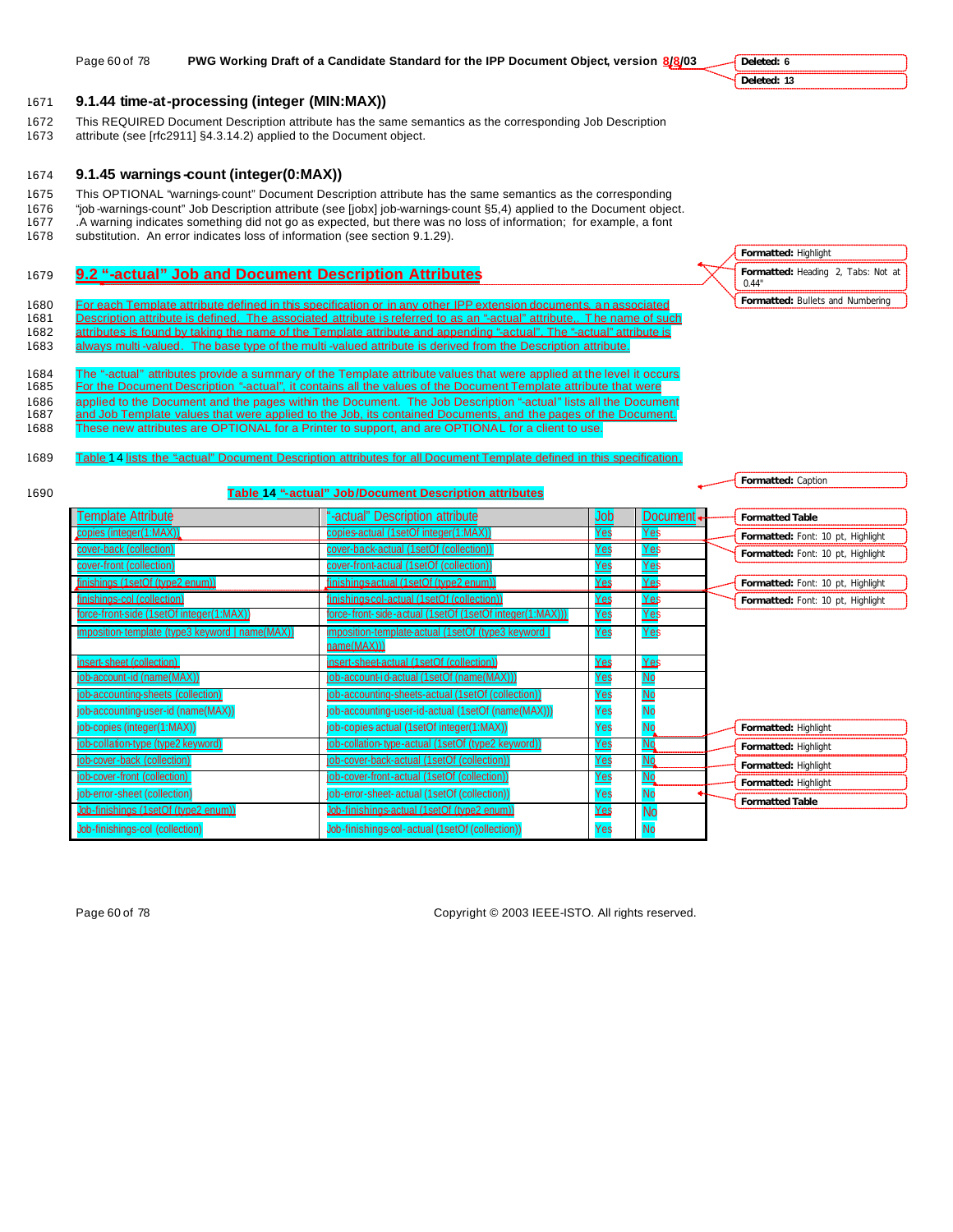# **PWG Working Draft for a Candidate Standard for the IPP Document Object 8/8/03** Page 61 of 78

**Deleted: , 6/13**

| Femplate Attribute                                        | "-actual" Description attribute                                                                                     | Job        | Document +                | <b>Formatted Table</b>                      |
|-----------------------------------------------------------|---------------------------------------------------------------------------------------------------------------------|------------|---------------------------|---------------------------------------------|
| <u>job-hold-until (type3 keyword   name</u>               | job-hold-until-actual (1setOf (type3 keyword   name))                                                               | <u>Yes</u> | No                        | Formatted: Font: 10 pt, Highlight           |
| job-message-to-operator (text(MAX)                        | job-message-to-operator-actual (1setOf ( text(MAX))                                                                 | Yes        | $\mathbf{\underline{Mo}}$ | Formatted<br>$\overline{20}$                |
| job-priority (integer(1:100))                             | job-priority-actual (1setOf integer(1:100))                                                                         | Yes        | No                        | <b>Formatted Table</b>                      |
| job-sheet-message (text(MAX))                             | <u>job-sheet-messaqe-actual (1setOf (text(MAX))</u>                                                                 | Yes        | N <sub>O</sub>            | Formatted<br>$\frac{1}{21}$                 |
| job-sheets (type3 keyword   name)                         | job-sheets actual (1setOf (type3 ke yword   name)                                                                   | Yes        | No                        | Formatted: Font: 10 pt, Highlight           |
| job-sheets-col (collection)                               | job-sheets col-actual (1setOf (collection))                                                                         | <u>Yes</u> | $No$                      | <b>Formatted Table</b>                      |
| media (type3 keyword   name(MAX))                         | media actual (1 set Of (type 3 keyword   name (MAX))                                                                | Yes        | Yes                       | Formatted                                   |
| media-col (collection)                                    | media col-actual (1setOf (collection))                                                                              | Yes        | Yes                       | $\overline{22}$<br>Formatted                |
| <u>media-input-tray-check (type3 keyword   name(MAX))</u> | media-input-tray-check-actual (1setOf (type3 keyword  <br>name(MAX)))                                               | <u>Yes</u> | Yes                       | $\overline{123}$                            |
| multiple-document-handling (type2 keyword)                | multiple document-handling-actual (1setOf (type2                                                                    | <u>Yes</u> | N <sub>o</sub>            | Formatted: Font: 10 pt, Highlight           |
|                                                           | keyword)                                                                                                            |            |                           | Formatted<br>$\sqrt{24}$                    |
| number-up (integer(1:MAX))                                | number-up-actual (1setOf integer(1:MAX)                                                                             | Yes        | Yes                       | Formatted: Font: 10 pt, Highlight           |
| orientation-requested (type2 enum)                        | orientation-requested-actual (1setOf (type2 enum)                                                                   | Yes        | Yes                       | Formatted                                   |
| output-bin (type2 keyword   name(MAX))                    | output-bin-actual (1setOf (type2 keyword   name(MAX)))                                                              | Yes        | Yes                       | $\overline{25}$                             |
| output-bin(name(MAX))                                     | output-bin-axtual(1setOf (name(MAX))                                                                                |            |                           | Formatted<br>[26]                           |
| overrides (1setOf collection)                             | <u>overrides-actual (1setOf collection)</u>                                                                         | <u>Yes</u> | <u>Yes</u>                | Formatted<br>$\overline{1271}$              |
| <u>page-delivery (type2 keyword)</u>                      | page delivery-actual (1setOf (type2 keyword))                                                                       | <u>Yes</u> | <u>Yes</u>                | <b>Formatted Table</b>                      |
| page-order-received (type2 keyword)                       | page-order-received-actual (1setOf (type2 keyword))                                                                 | Yes        | Yes                       |                                             |
| page-ranges (1setOf rangeOfInteger(1:MAX))                | page-ranges-actual (1setOf rangeOfInteger(1:MAX))                                                                   | Yes        | Yes                       | Formatted<br>$\overline{1281}$              |
| presentation-direction-number-up (type2 keyword)          | <u> presentation-direction-number-up-actual (1setOf (type2</u><br>keyword))                                         | <u>Yes</u> | <u>Yes</u>                |                                             |
| print-quality (type2 enum)                                | print-quality-actual (1setOf (type2 enum))                                                                          | Yes        | Yes                       | Formatted<br>$\overline{[29]}$              |
| printer-resolution (resolution)                           | printer-resolution-actual (1setOf resolution)                                                                       | <u>Yes</u> | Yes                       | Formatted<br>$\boxed{30}$                   |
| <u>separator-sheets (collection)</u>                      | separator-sheets actual (1setOf (collection)                                                                        | Yes        | Yes                       | Formatted<br>[31]                           |
| sheet-collate (type2 keyword)                             | sheet-collate-actual (1setOf (type2 keyword))                                                                       | Yes        | Yes                       | Formatted                                   |
| sides (type2 keyword)                                     | sides-actual (1setOf (type2 keyword))                                                                               | Yes        | <b>Yes</b>                | $[32]$                                      |
| x-image-position (type2 keyword)                          | x-image-position-actual (1setOf (type2 keyword)                                                                     | Yes        | Yes                       | Formatted<br>[33]                           |
| x-image-shift (integer (MIN:MAX))                         | x-image-shift-actual (1setOf (integer (MIN:MAX))                                                                    | Yes        | Yes                       | Formatted<br>$\cdot$ [34]                   |
| <u>x-side1-image-shift (integer (MIN:MAX))</u>            | x-side1-image-shift-actual (1setOf (integer (MIN:MAX)))                                                             | Yes        | Yes                       | Formatted<br>$[35]$                         |
| x-side2-image-shift (integer (MIN:MAX)                    | x-side2-image-shift-actual (1setOf (integer (MIN:MAX))                                                              | Yes        | Yes                       | Formatted<br>$\boxed{36}$                   |
| y-image-position (type2 keyword)                          | y-image-position-actual (1setOf (type2 keyword)                                                                     | Yes        | Yes                       | Formatted<br>[37]                           |
| y-image-shift (integer (MIN:MAX))                         | y-image-shift-actual (1setOf (integer (MIN:MAX)))                                                                   | Yes        | Ye s                      | Formatted<br>$\overline{1381}$              |
| y-side1-image-shift (integer (MIN:MAX)                    | y-side1-image-shift-actual (1setOf (integer (MIN:MAX)))                                                             | Yes        | Yes                       | Formatted<br>. [39]                         |
| y-side2-image-shift (integer (MIN:MAX))                   | y-side2-image-shift-actual (1setOf (integer (MIN:MAX))).                                                            | Yes        |                           |                                             |
|                                                           |                                                                                                                     |            |                           | [40]<br>$\overline{\cdots}$ [41]            |
|                                                           | Note that Table 14 is not meant to be an exhaustive list of the "-actual" attributes a Printer might implement. Any |            | Yes                       | Formatted<br>Formatted                      |
|                                                           | Document Template attributes created by present, or future IPP standard documents, implies a corresponding "-       |            |                           | Formatted: Body Text, Tabs: Not at<br>0.44" |
|                                                           | actual" Document Description attribute exists and can be implemented by a Printer or queried by a client,           |            |                           |                                             |
|                                                           |                                                                                                                     |            |                           | Formatted: Font:                            |
| 10 New Printer attributes                                 |                                                                                                                     |            |                           |                                             |
|                                                           | This section newly defined Printer attributes. Printer attributes are divided into three disjoint groups:           |            |                           | Deleted: listsall of the  defined           |
|                                                           |                                                                                                                     |            |                           | in other IPP documents<br>$\overline{[42]}$ |

Copyright © 2003 IEEE-ISTO. All rights reserved. example the state of 78 copyright © 2003 IEEE-ISTO. All rights reserved.

1691

<sup>1695</sup> **10 New Printer attributes**

1697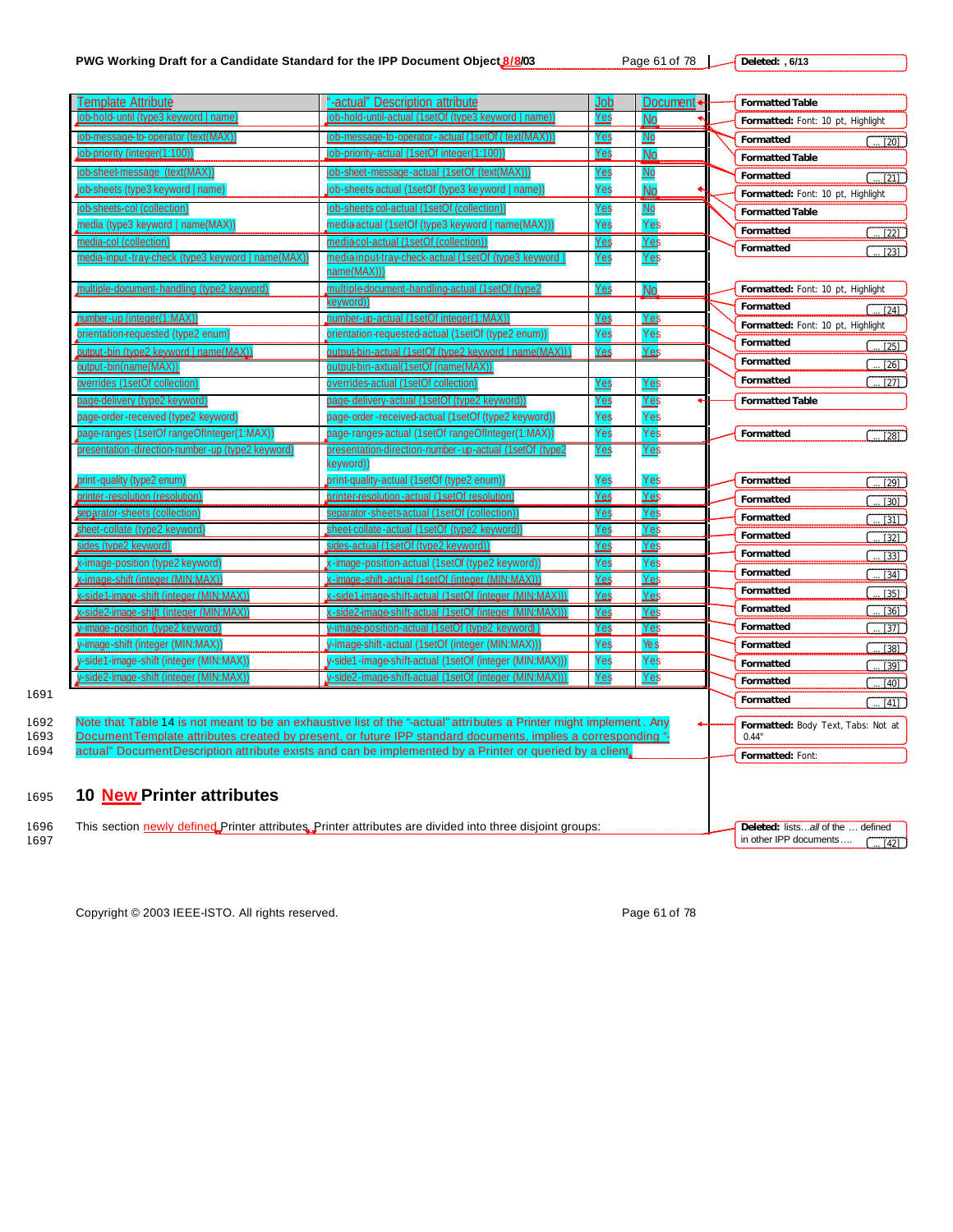| Page 62 of 78                                                        | PWG Working Draft of a Candidate Standard for the IPP Document Object, version 8/8/03                                                                                                                                                                                                                                                                                                                                                                                                                                                                                                                                                                                                                                                                                                                                                                                                                                 | Deleted: 6                         |
|----------------------------------------------------------------------|-----------------------------------------------------------------------------------------------------------------------------------------------------------------------------------------------------------------------------------------------------------------------------------------------------------------------------------------------------------------------------------------------------------------------------------------------------------------------------------------------------------------------------------------------------------------------------------------------------------------------------------------------------------------------------------------------------------------------------------------------------------------------------------------------------------------------------------------------------------------------------------------------------------------------|------------------------------------|
|                                                                      |                                                                                                                                                                                                                                                                                                                                                                                                                                                                                                                                                                                                                                                                                                                                                                                                                                                                                                                       | Deleted: 13                        |
| Job Template attributes (JT)<br>Document Template attributes<br>(DT) | These Printer attributes are related directly to the "xxx" Job Template attributes<br>that a client can supply in a Job Creation request as follows:<br>1. "xxx-supported" indicates the supported values.<br>2. "xxx-default" indicates the values that will be used if the client and the PDL<br>omit the attribute.<br>3. "xxx-ready" indicates the supported values that are available without<br>human intervention, for those few attributes that require human<br>intervention, such as "media" and possibly "job-finishing".<br>These Printer attributes are also returned in a Get-Printer-Attributes response<br>when the client supplies: "requested-attributes" = 'job-template'.<br>These Printer attributes are related directly to the "xxx" Document Template<br>attributes that a client can supply in a Document Creation request as follows:<br>1. "xxx-supported" indicates the supported values. |                                    |
|                                                                      | 2. "xxx-default" indicates the values that will be used if the client and the PDL<br>omit the attribute.<br>3. "xxx-ready" indicates the supported values that are available without<br>human intervention, for those few attributes that require human<br>intervention, such as "media" and possibly "finishing".<br>These Printer attributes are also returned in a Get-Printer-Attributes response<br>when the cl ient supplies: "requested-attributes" = 'document-template' (new value<br>defined in this specification).                                                                                                                                                                                                                                                                                                                                                                                        |                                    |
| Printer Description attributes (PD)                                  | These Printer attributes describe the Printer, such as "printer-current-time" and<br>"printer-js-accepting-jobs". Some of them are "xxx-supported" and "xxx-default"                                                                                                                                                                                                                                                                                                                                                                                                                                                                                                                                                                                                                                                                                                                                                  | Deleted: name<br>Deleted: location |
| neither (-)                                                          | for Operation attributes that the client can supply in a Job Creation request.<br>These Printer attributes describe supported and defaults for member attributes of<br>collection Job Template attributes.                                                                                                                                                                                                                                                                                                                                                                                                                                                                                                                                                                                                                                                                                                            |                                    |
|                                                                      | In a Get-Printer-Attributes request, a client can request all of the Printer attributes in the Job Template (JT),<br>Document Template (DT), or Printer Description (PD) groups by supplying the 'job-template', 'document-template', or                                                                                                                                                                                                                                                                                                                                                                                                                                                                                                                                                                                                                                                                              |                                    |

```
1702 In Table 15, the column labels are:
```

| 1703<br>1704<br>1705<br>1706<br>1707         | "Attribute Syntax" - indicates the attribute syntax (see [ $rfc2911$ ] § 4.1). Many "xxx-default" and "xxx-<br>Deleted: rfc2911] section<br>supported" attributes have the 'collection' syntax which consists of a number of member attributes.<br>These member attributes are not listed in this table when they are the same as the corresponding<br>"xxx" attribute in Table 10. Only those few Printer attribute collection attributes that do not have a<br>corresponding Job Template attribute show the member attributes in this table.                                                                                             |  |
|----------------------------------------------|---------------------------------------------------------------------------------------------------------------------------------------------------------------------------------------------------------------------------------------------------------------------------------------------------------------------------------------------------------------------------------------------------------------------------------------------------------------------------------------------------------------------------------------------------------------------------------------------------------------------------------------------|--|
| 1708<br>1709                                 | "Grp" - indicates to which group the attribute belongs. "PD" = Printer Description; "JT" = Job Template; "DT"<br>= Document Template as explained above.                                                                                                                                                                                                                                                                                                                                                                                                                                                                                    |  |
| 1710<br>1711<br>1712<br>1713<br>1714<br>1715 | "Printer Conf." - indicates the Printer conformance requirements for supporting the attribute. Those<br>attributes labeled as "MAY" may have conditional requirements that require their support, if the<br>Printer supports a related attribute, operation, or feature. For example, all Job Template attributes<br>are OPTIONAL for a Printer to support. However, if a Printer supports Job Template attribute "xxx",<br>then it MUST also support the corresponding "xxx-default" and "xxx-supported" attributes. Similarly,<br>if Event Notification is supported, then some of the attributes indicated as "MAY" in this table become |  |
| 1716<br>1717                                 | MUST.<br>"Reference" - lists the IETF or IEEE-ISTO specification which defines the semantics of the attribute.                                                                                                                                                                                                                                                                                                                                                                                                                                                                                                                              |  |

Page 62 of 78 Copyright © 2003 IEEE-ISTO. All rights reserved.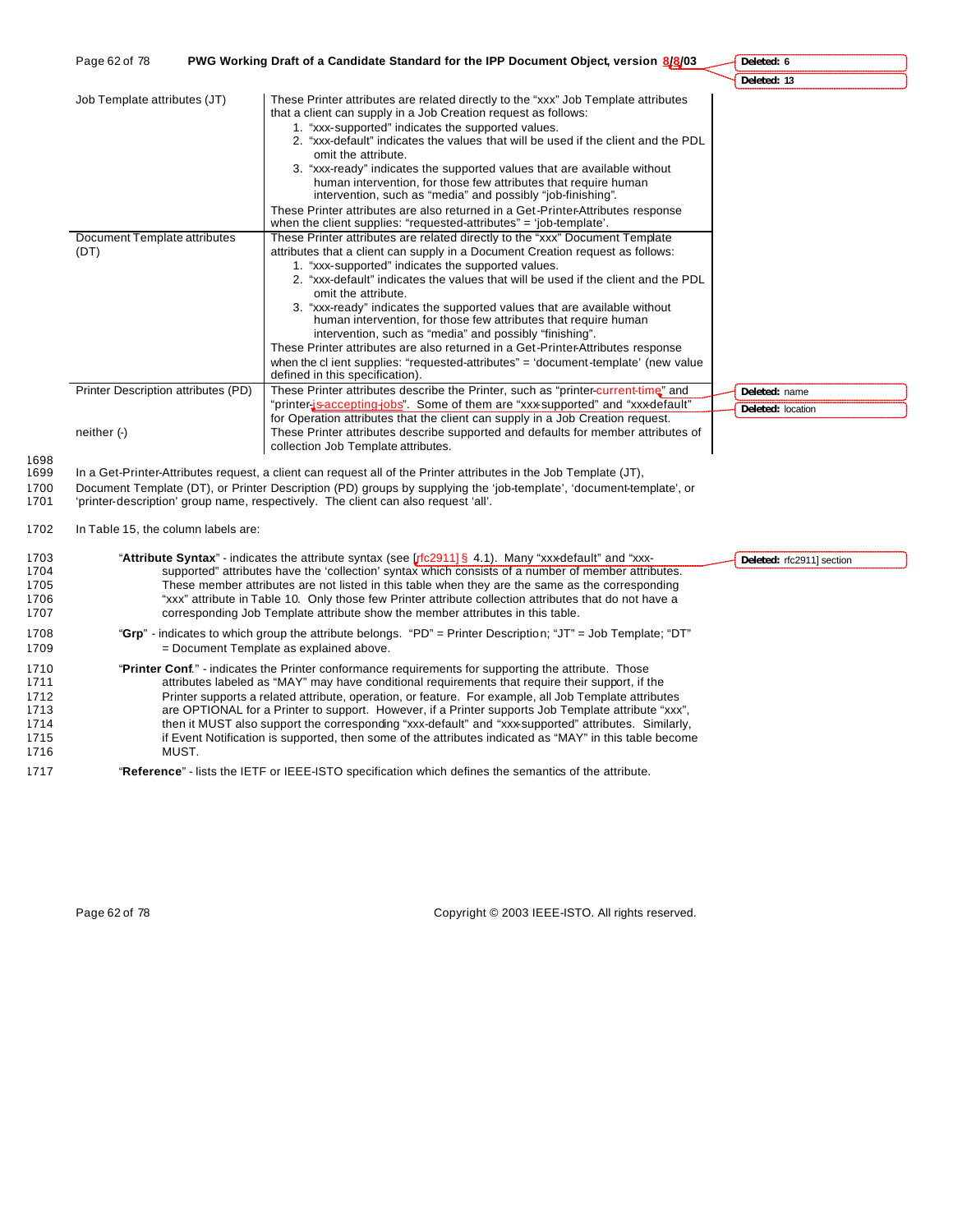| 1718                                                 |                                                                                                                                                                                                                                                                                                                                                                                                                                                                                                                                                                                                                                                                                                                                   | Table 15 - New Printer attributes                                                                                                                                                                                                                                                                                                                                                                                                                    |                              |                  |                   | Deleted: -                                                                                                             |  |
|------------------------------------------------------|-----------------------------------------------------------------------------------------------------------------------------------------------------------------------------------------------------------------------------------------------------------------------------------------------------------------------------------------------------------------------------------------------------------------------------------------------------------------------------------------------------------------------------------------------------------------------------------------------------------------------------------------------------------------------------------------------------------------------------------|------------------------------------------------------------------------------------------------------------------------------------------------------------------------------------------------------------------------------------------------------------------------------------------------------------------------------------------------------------------------------------------------------------------------------------------------------|------------------------------|------------------|-------------------|------------------------------------------------------------------------------------------------------------------------|--|
|                                                      | Printer attribute name<br>(Job Template, Document Template &<br><b>Printer Description)</b>                                                                                                                                                                                                                                                                                                                                                                                                                                                                                                                                                                                                                                       | <b>Attribute Syntax</b>                                                                                                                                                                                                                                                                                                                                                                                                                              | Grp                          | Printer<br>Conf. | Re ference        | Deleted: (Job Template, Document<br><b>Template, and Printer Description)</b><br>Deleted: charset-configured<br>[43]   |  |
|                                                      | document-creation-attributes-<br>supported                                                                                                                                                                                                                                                                                                                                                                                                                                                                                                                                                                                                                                                                                        | 1setOf type2 keyword                                                                                                                                                                                                                                                                                                                                                                                                                                 | PD                           | <b>MUST</b>      | [this-spec] §10.1 | Deleted: document-digital-<br>signature-default<br>$[44]$                                                              |  |
| 1719<br>1720                                         | 10.1 document-creation-attributes-supported (1setOf type2 keyword)                                                                                                                                                                                                                                                                                                                                                                                                                                                                                                                                                                                                                                                                |                                                                                                                                                                                                                                                                                                                                                                                                                                                      |                              |                  |                   | Deleted: DMC ISSUE14: I did not<br>have the time nor the expertise to go<br>through the above table in as much         |  |
| 1721<br>1722<br>1723<br>1724<br>1725<br>1726<br>1727 | This REQUIRED Printer Description attribute lists the keyword names of the Document Template and Operation<br>attributes that the Printer will accept in the Send-Document and Send-URI Document Creation operations. Note: The<br>attribute "document-uri" is operation specific. Implementations that support Send-URI MUST include the 'document-<br>uri' keyword in "document-creation-attributes-supported". Implementations that do not support Send-URI MUST NOT<br>include the 'document-uri' keyword in "document-creation-attributes-supported". Inclusion of the 'document-uri'<br>keyword in "document-creation-attributes-supported" does not imply that the "document-URI" attribute is valid for<br>Send-Document. | detail as I did other tables above.<br>However, based on the other tables, it<br>is likely that there are some small<br>errors or omissions in this table.<br>Someone that understands all the<br>optional extensions and all the<br>collection attributes should go through<br>this very carefully before last call.<br><b>BUT</b> Would it make sense to clear out<br>of this table any attributes that don't<br>have increased semantics (I would |                              |                  |                   |                                                                                                                        |  |
| 1728                                                 | 11 New Values for Existing Printer Description Attributes                                                                                                                                                                                                                                                                                                                                                                                                                                                                                                                                                                                                                                                                         | not count just a "DT" in the Grp<br>column as increased semantics, but<br>maybe I'm wrong about that). <th><br/>Looks like the tables do</th>                                                                                                                                                                                                                                                                                                        | <br>Looks like the tables do |                  |                   |                                                                                                                        |  |
| 1729<br>1730                                         | This section contains those attributes for which additional values are added.<br>11.1 operations-supported (1setOf type2 enum)                                                                                                                                                                                                                                                                                                                                                                                                                                                                                                                                                                                                    |                                                                                                                                                                                                                                                                                                                                                                                                                                                      |                              |                  |                   | need a through review. I<br>think that we want each                                                                    |  |
| 1731<br>1732                                         | The following "operation-id" values are added in order to support the new operations defined in this document:                                                                                                                                                                                                                                                                                                                                                                                                                                                                                                                                                                                                                    | Table 16 - Operation-id assignments                                                                                                                                                                                                                                                                                                                                                                                                                  |                              |                  |                   | document attribute listed in<br>the table                                                                              |  |
|                                                      | Value                                                                                                                                                                                                                                                                                                                                                                                                                                                                                                                                                                                                                                                                                                                             | <b>Operation Name</b>                                                                                                                                                                                                                                                                                                                                                                                                                                | Reference                    |                  |                   | as "main" attributes (e.g. mediacolor-<br>supported) and others as member<br>attributes (e.g. xri-uri). This should be |  |
|                                                      | 0x0033                                                                                                                                                                                                                                                                                                                                                                                                                                                                                                                                                                                                                                                                                                                            | Cancel-Document                                                                                                                                                                                                                                                                                                                                                                                                                                      | §4.5                         |                  |                   | made consistent, and my vote to<br>make it consistent is to show member                                                |  |
|                                                      | 0x0034<br>0x0035                                                                                                                                                                                                                                                                                                                                                                                                                                                                                                                                                                                                                                                                                                                  | Get-Document-Attributes<br>Get-Documents                                                                                                                                                                                                                                                                                                                                                                                                             | §4.3<br>§3.3                 |                  |                   | attributes as member attributes, as                                                                                    |  |
|                                                      | 0x0036                                                                                                                                                                                                                                                                                                                                                                                                                                                                                                                                                                                                                                                                                                                            | Delete-Document                                                                                                                                                                                                                                                                                                                                                                                                                                      | §5.4                         |                  |                   | they are in all the other tables in this<br>specification (smaller font, indented,                                     |  |
| 1733                                                 | 0x0037                                                                                                                                                                                                                                                                                                                                                                                                                                                                                                                                                                                                                                                                                                                            | Set-Document-Attributes                                                                                                                                                                                                                                                                                                                                                                                                                              | §4.4                         |                  |                   | conformance means IF collection<br>attribute supported, and so on). <th></th>                                          |  |
| 1734                                                 | 12 Encodings of Additional Attribute Tags                                                                                                                                                                                                                                                                                                                                                                                                                                                                                                                                                                                                                                                                                         | I agree that member<br>attributes need to be<br>indented under their main<br>attribute consistently and                                                                                                                                                                                                                                                                                                                                              |                              |                  |                   |                                                                                                                        |  |
| 1735                                                 | This section assigns values to an attributes tag as an extension to the encoding defined in [rfc2910].                                                                                                                                                                                                                                                                                                                                                                                                                                                                                                                                                                                                                            |                                                                                                                                                                                                                                                                                                                                                                                                                                                      |                              |                  |                   | member attributes shouldn't<br>appear as main attributes.<br>So xri-authentication-                                    |  |
| 1736                                                 | The "document-attributes-tag" delimits Document Template Attributes Groups in requests and Document Attributes<br>Groups in responses.                                                                                                                                                                                                                                                                                                                                                                                                                                                                                                                                                                                            | supported, xri-security-<br>supported, and xri-uri-<br>scheme-supported, should be<br>main level attributes, not<br>indented with small type.                                                                                                                                                                                                                                                                                                        |                              |                  |                   |                                                                                                                        |  |
|                                                      |                                                                                                                                                                                                                                                                                                                                                                                                                                                                                                                                                                                                                                                                                                                                   |                                                                                                                                                                                                                                                                                                                                                                                                                                                      |                              |                  |                   | However, for all colle<br>[45]                                                                                         |  |
| 1737<br>1738                                         | The following table specifies the values for the delimiter tag:                                                                                                                                                                                                                                                                                                                                                                                                                                                                                                                                                                                                                                                                   |                                                                                                                                                                                                                                                                                                                                                                                                                                                      |                              |                  |                   |                                                                                                                        |  |
|                                                      | Tag Value (Hex)                                                                                                                                                                                                                                                                                                                                                                                                                                                                                                                                                                                                                                                                                                                   | Meaning<br>"document-attributes-tag"                                                                                                                                                                                                                                                                                                                                                                                                                 |                              |                  |                   | Formatted: Highlight<br>Deleted: DMC ISSUE16: What<br>about "document- uri"-the Printer                                |  |

Copyright © 2003 IEEE-ISTO. All rights reserved. example the state of 78 of 78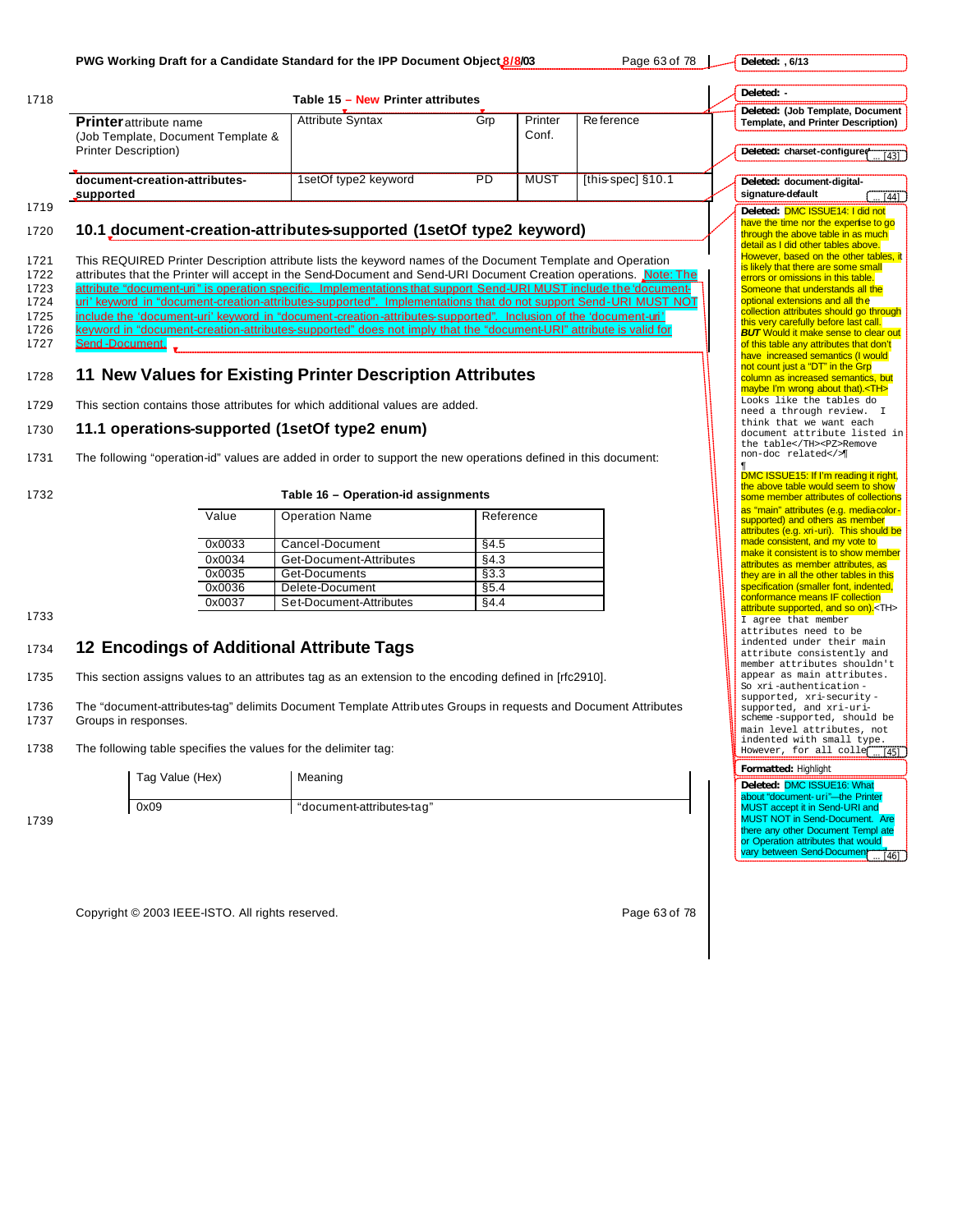# <sup>1740</sup> **13 Conformance Summary**

1741 This section specifies the conformance requirements for Printers and clients. This section does not change any of 1742 the preceeding normative definitions. If there is any conflict, the previous definitions apply.

#### 1743 **13.1 Printer conformance requirements**

- 1744 In order to conform to this specification, a Printer:
- 1745 1. MUST meet the conformance requirements for Printers specified in [rfc2911].
- 1746 2. MUST support the Job operation that section 3 REQUIRES a Printer to support.
- 1747 3. MUST support the Document operations that section 4 REQUIRES a Printer to support.
- 1748 4. MAY support any of the Administrative operations in section 5.
- 1749 5. MUST support the Attribute Precedence semantics specified in section 6 for the levels that the Printer 1750 supports.
- 1751 6. MUST support the Operation attributes in the Print-Job and Send-Document operations and, if 1752 supported, the Print-URI and Send-URI operations, that section 7 REQUIRES a Printer to support.
- 1753 7. MUST support any Operation attributes that section 7 REQUIRES a Printer to support along with the 1754 corresponding Document Description attributes that section 9.1 REQUIRES a Printer to support and any 1755 "xxx-default" and "xxx-supported" Printer attributes that section 9.2 REQUIRES a Printer to support.
- 1756 8. MAY support any of the Document Template attributes in Document Creation operations as indicated in 1757 section 8 and MUST NOT support them for contexts for where they are not defined as indicated in Table 1758 1 0 with an "**n**".
- 1759 9. MUST support the Document Description attributes that section 9.1 REQUIRES a Printer to support.
- 1760 1760 10. MUST support the Printer attributes that section 9.2 REQUIRES a Printer to support..
- 1761 11. MUST support the values of Printer Description attributes that section 11 REQUIRES a Printer to 1762 support.

# 1763 **13.2 Client conformance requirements**

- 1764 In order to conform to this specification, a client:
- 1765 1. MUST meet the conformance requirements for clients specified in [rfc2911].
- 1766 2. MAY support any of the new operations, or new semantics for existing operations, defined in sections 3, 4, 1767 and 5.
- 1768 3. MUST supply the Operation attributes that section 7 REQUIRES a client to supply in operation requests.
- 1769 4. MUST supply any Document Template attributes in the format that section 8 REQUIRES a client to supply in 1770 Document Creation operations and MUST NOT support them for contexts for where they are not defined as 1771 indicated in the Table 10 with an "**n**".

Page 64 of 78 Copyright © 2003 IEEE-ISTO. All rights reserved.

| Deleted: < b>>>Status codes¶                               |
|------------------------------------------------------------|
| This section defines additional status                     |
|                                                            |
| codes for use with multi-document                          |
| iobs.¶                                                     |
| Server-error-too-many-jobs>                                |
| (0x050B)¶                                                  |
| The client has attempted to create a                       |
| Job using any of the Job Creation                          |
| operations which would exceed the                          |
| capacity of the Printer and/or the                         |
| policy for this user or type of Job.                       |
| The client SHOULD NOT try again                            |
| later. DMC ISSUE17: I would have                           |
| said SHOULD try again later,                               |
| because resources might have been                          |
| freed up. That is, I would have read                       |
| "too many jobs" as a resource issue                        |
| and "too many documents" as a                              |
| policy issue. If we're saying not to try                   |
| again, we should be clear that this                        |
| error should only be returned if the                       |
| problem is not expected to go                              |
| away. <pz>SHOULD</pz>                                      |
| <#>server-error-too-many-                                  |
|                                                            |
| documents (0x050C)                                         |
| The client has attempted to create a                       |
| Document using any of the Document                         |
| Creation operations which would                            |
| exceed the capacity of the Printer for                     |
| this Job and/or the policy for this user                   |
| or type of Job. The client SHOULD<br>NOT try again later.¶ |
|                                                            |
|                                                            |
| Formatted: Bullets and Numbering                           |
| Formatted: Highlight                                       |
|                                                            |
| Formatted: Highlight                                       |
| Deleted: .< PZ>add text to clarify text                    |
| takes precedence                                           |
|                                                            |
| Formatted: Highlight                                       |

**Deleted: 6 Deleted: 13**

**Formatted:** Bullets and Numbering

**Formatted:** Bullets and Numbering

**Deleted:** DMC Editorial10: I changed this, but want to verify that it is a valid" conformance statement?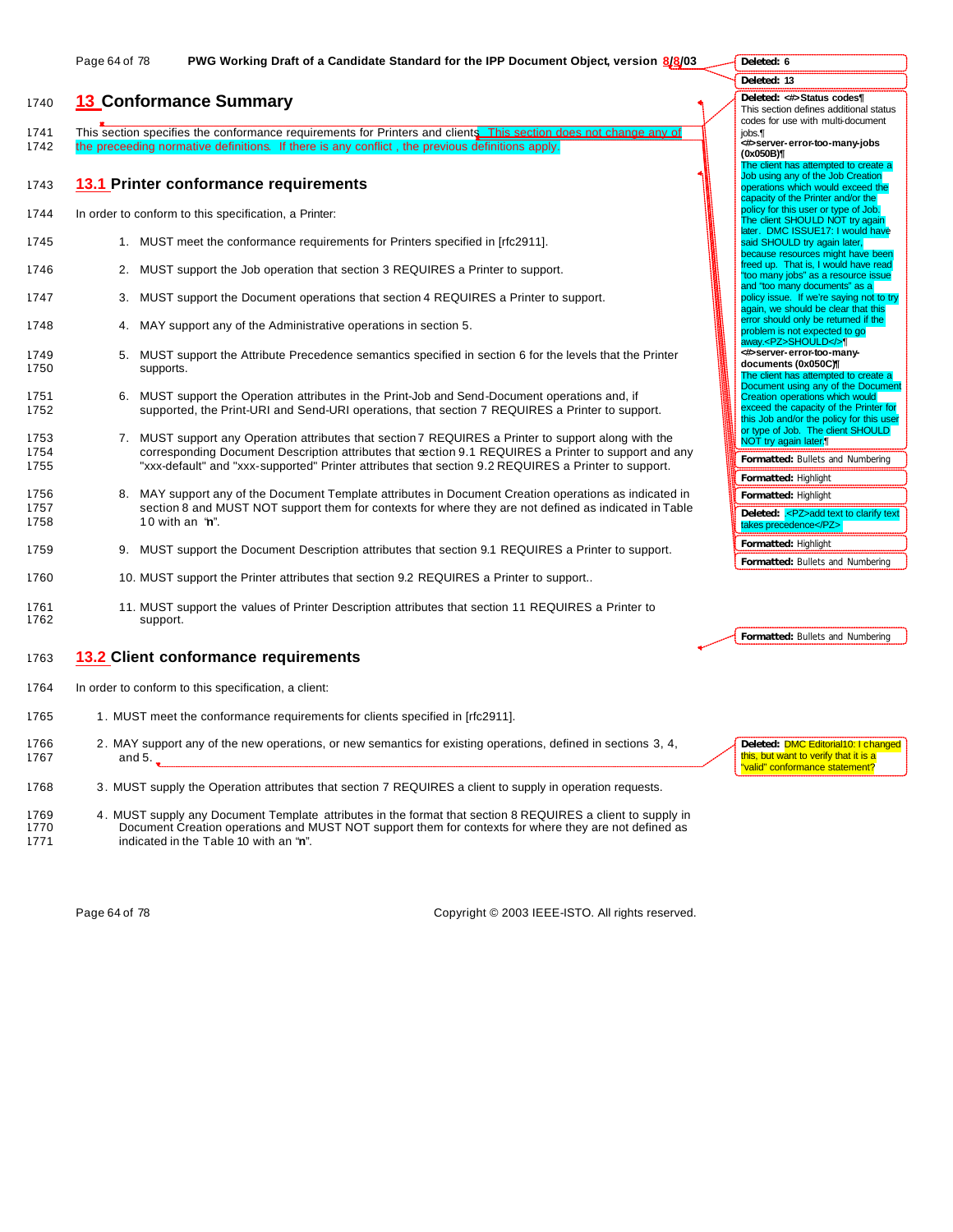|              | PWG Working Draft for a Candidate Standard for the IPP Document Object 8/8/03<br>Page 65 of 78                                              | Deleted: , 6/13                                                                                   |
|--------------|---------------------------------------------------------------------------------------------------------------------------------------------|---------------------------------------------------------------------------------------------------|
|              |                                                                                                                                             |                                                                                                   |
| 1772         | 5. SHOULD support any of the Document Description attributes that section 9.1 REQUIRES a Printer to support.                                |                                                                                                   |
| 1773         | 6. MAY support any of the Printer attributes listed in section 9.2.                                                                         |                                                                                                   |
| 1774         | 7. MAY support any of the values of the Printer Description attributes in section 11.                                                       | Formatted: Bullets and Numbering                                                                  |
|              |                                                                                                                                             |                                                                                                   |
| 1775         | 14 Normative References                                                                                                                     |                                                                                                   |
|              |                                                                                                                                             | Deleted: <b>DMC Editorial11: There are</b>                                                        |
| 1776         | [adm-ops]                                                                                                                                   | widely varying styles in the references                                                           |
| 1777         | Kugler, C., Hastings, T., Lewis, H., "Internet Printing Protocol (IPP): Job and Printer Administrative                                      | in this chapter and the next. I haven't                                                           |
| 1778         | Operations", <draft-ietf-ipp-ops-set2-03.txt>, July 17, 2001.</draft-ietf-ipp-ops-set2-03.txt>                                              | made much of an attempt to make<br>them consistent, as I'm not sure what<br>the "right" style is. |
| 1779         | [ippact]                                                                                                                                    | Formatted: Highlight                                                                              |
| 1780         | Carney, D., and H. Lewis, "Internet Printing Protocol (IPP), "-actual" attributes extension", work in progress,                             | Formatted: Highlight                                                                              |
| 1781         | January 31, 2003, ftp://ftp.pwg.org/pub/pwg/ipp/new_ACT/pwg-ipp-actual-attrs-v04-030131.pdf                                                 |                                                                                                   |
| 1782         | [get-method]                                                                                                                                |                                                                                                   |
| 1783         | Herriot, R., and T. Hastings, "Internet Printing Protocol (IPP): The 'ippget' Delivery Method for Event                                     |                                                                                                   |
| 1784         | Notifications", <draft-ietf-ipp-notify-get-08.txt>, September 5, 2002.</draft-ietf-ipp-notify-get-08.txt>                                   |                                                                                                   |
|              |                                                                                                                                             |                                                                                                   |
| 1785<br>1786 | [jobx]<br>Hastings, T. and P. Zehler, "IPP Job Extensions", work in progress, May 30, 2003,                                                 |                                                                                                   |
| 1787         | ftp://ftp.pwg.org/pub/pwg/ipp/new_JOBX/wd-ippjobx10-20030530.pdf, work in progress.                                                         |                                                                                                   |
|              |                                                                                                                                             |                                                                                                   |
| 1788         | [not-srv]                                                                                                                                   |                                                                                                   |
| 1789         | Hastings, T., Lewis, H. and Ira McDonald, "Distributed Notification Server", September 26, 2002, work in                                    |                                                                                                   |
| 1790<br>1791 | progress to become IEEE-ISTO 5100.6-2002, ftp://ftp.pwg/org/pub/pwg/ipp/new_NOT/ipp-dist-not-service-<br>020926.doc                         |                                                                                                   |
|              |                                                                                                                                             |                                                                                                   |
| 1792         | $[$ ntfy $]$                                                                                                                                |                                                                                                   |
| 1793         | Herriot, R., Hastings, T., Shepherd, M., deBry, R., Isaacson, S., Martin, J., and R. Bergman, "Internet Printing                            |                                                                                                   |
| 1794         | Protocol/1.1: Event Notifications and Subscriptions", <draft-ietf-ipp-not-spec-08.txt>, November 19, 2001.</draft-ietf-ipp-not-spec-08.txt> |                                                                                                   |
| 1795         | [OvrRide]                                                                                                                                   |                                                                                                   |
| 1796         | Zehler, P., Herriot, R., Ocke, K., "Internet Printing Protocol (IPP): Page Overrides ", IEEE-ISTO 5100.4-2003,                              |                                                                                                   |
| 1797         | June 02, 2003, ftp://ftp.pwg.org/pub/pwg/ipp/new_EXC/wd-ippOverride10-20030602.pdf, work in progress.                                       |                                                                                                   |
|              |                                                                                                                                             |                                                                                                   |
| 1798<br>1799 | [pwg5100.1]<br>Hastings, T., Fullman, D., "Internet Printing Protocol (IPP): "finishings" attribute values extension", IEEE-ISTO            |                                                                                                   |
| 1800         | 5100.1-2001, February 5, 2001, ftp://ftp.pwg.org/pub/pwg/standards/pwg5100.1.pdf                                                            |                                                                                                   |
| 1801         | [pwg5100.2]                                                                                                                                 |                                                                                                   |
| 1802         | Hastings, T., and R. Bergman, "Internet Printing Protocol (IPP): output-bin attribute extension", IEEE-ISTO                                 |                                                                                                   |
| 1803         | 5100.2-2001, February 7, 2001, ftp://ftp.pwg.org/pub/pwg/standards/pwg5100.2.pdf.                                                           |                                                                                                   |
|              |                                                                                                                                             |                                                                                                   |

Copyright © 2003 IEEE-ISTO. All rights reserved. example 2003 15 and 2009 178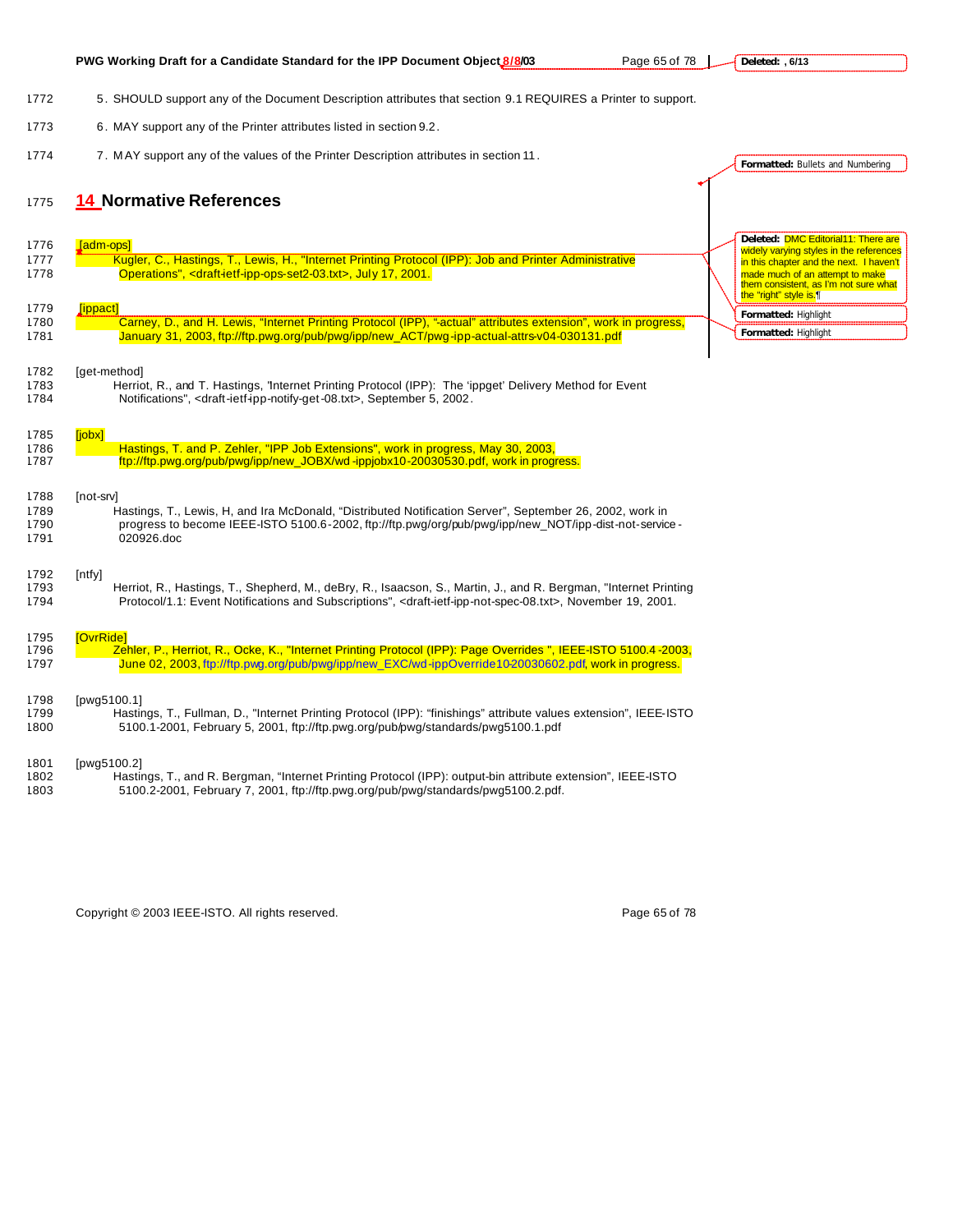|                      | Page 66 of 78    | PWG Working Draft of a Candidate Standard for the IPP Document Object, version 8/8/03                                                                                                                           | Deleted: 6                                                                                                                          |                 |
|----------------------|------------------|-----------------------------------------------------------------------------------------------------------------------------------------------------------------------------------------------------------------|-------------------------------------------------------------------------------------------------------------------------------------|-----------------|
|                      |                  |                                                                                                                                                                                                                 | Deleted: 13                                                                                                                         |                 |
| 1804                 | [pwg5100.3]      |                                                                                                                                                                                                                 | Deleted: pwg5100.4-2001                                                                                                             |                 |
| 1805<br>1806         |                  | Ocke, K., Hastings, T., "Internet Printing Protocol (IPP): Production Printing Attributes - Set1", IEEE ISTO<br>5100.3-2001, February 12, 2001, ftp://ftp.pwg.org/pub/pwg/standards/pwg5100.3.pdf.              | Formatted: Not Highlight                                                                                                            |                 |
|                      |                  |                                                                                                                                                                                                                 |                                                                                                                                     |                 |
| 1807                 | [pwg5100.4-2001] |                                                                                                                                                                                                                 | Formatted: Not Highlight                                                                                                            |                 |
| 1808<br>1809         |                  | Herriot, R., Ocke, K., "Internet Printing Protocol (IPP): Override Attributes for Documents and Pages", IEEE-<br>ISTO 5100.4-2001, February 7, 2001, ftp://ftp.pwg.org/pub/pwg/standards/pwg5100.4.pdf.         |                                                                                                                                     |                 |
| 1810<br>1811<br>1812 | [ $pvg5101.1$ ]  | Bergman, R., and T. Hastings, "The Printer Working Group Standard for Media Standardized Names", IEEE-<br>ISTO PWG 5101.1-2002, 26 February 2002, ftp://ftp.pwg.org/pub/pwg/standards/pwg5101.1.pdf, .doc, .rtf |                                                                                                                                     |                 |
| 1813<br>1814         | [rfc2854]        | Connolly, D., and L. Masinter, "The 'text/html' Media Type", RFC 2854, June 2000.                                                                                                                               |                                                                                                                                     |                 |
| 1815<br>1816<br>1817 | [rfc2911]        | R. deBry, T. Hastings, R. Herriot, S. Isaacson, P. Powell, "Internet Printing Protocol/1.1: Model and<br>Semantics", RFC 2911, September 2000.                                                                  |                                                                                                                                     |                 |
| 1818<br>1819<br>1820 | [rfc3380]        | Hastings, T., Herriot, R., Kugler, C., and H. Lewis, "Internet Printing Protocol (IPP): Job and Printer Set<br>Operations", RFC 3380, September 2002.                                                           |                                                                                                                                     |                 |
| 1821<br>1822<br>1823 | [rfc3381]        | Hastings, T., Lewis, H., and R. Bergman, "Internet Printing Protocol (IPP): Job Progress Attributes",<br>RFC3381, September 2002.                                                                               |                                                                                                                                     |                 |
| 1824<br>1825<br>1826 | [rfc3382]        | deBry, R., Hastings, T., Herriot, R., Ocke, K., and P. Zehler, "Internet Printing Protocol (IPP): The 'collection'<br>attribute syntax", RFC 3382, September 2002.                                              |                                                                                                                                     |                 |
| 1827<br>1828         | [upnp]           | "Microsoft, "Basic <i>PrintBasic:1.0</i> Service Template Version 1.01 For Universal Plug and Play Version 1.0                                                                                                  | Formatted: Bullets and Numbering                                                                                                    |                 |
| 1829                 |                  | <b>15 Informative References</b>                                                                                                                                                                                |                                                                                                                                     |                 |
| 1830                 | [color]          |                                                                                                                                                                                                                 | Formatted: Highlight                                                                                                                |                 |
| 1831<br>1832         |                  | Hastings, T., and D. Fullman, "Color and Imaging Attri butes", work in progress, December 5, 2002,<br>ftp://ftp.pwg.org/pub/pwg/new_COLOR/pwg-ipp-color-and-imaging-021205.pdf                                  |                                                                                                                                     |                 |
| 1833<br>1834<br>1835 | [dss]            | U.S. Department of Commerce, "Digital Signature Standard (DSS)", Federal Information Processing<br>Standards Publication 186-1 (FIPS PUB 186-1), December 15, 1998.                                             | Deleted: DMC Editorial12: We<br>changed this from (DDS) to (DSS)<br>above in this spec, so which is<br>it? <th>Google says DSS</th> | Google says DSS |
| 1836<br>1837         | [fsg-jt]         | Free Software Group, Open Printing Job Ticket API, Visit: http://www.freestandards.org/openprinting/                                                                                                            | Deleted: D                                                                                                                          |                 |

Page 66 of 78 Copyright © 2003 IEEE-ISTO. All rights reserved.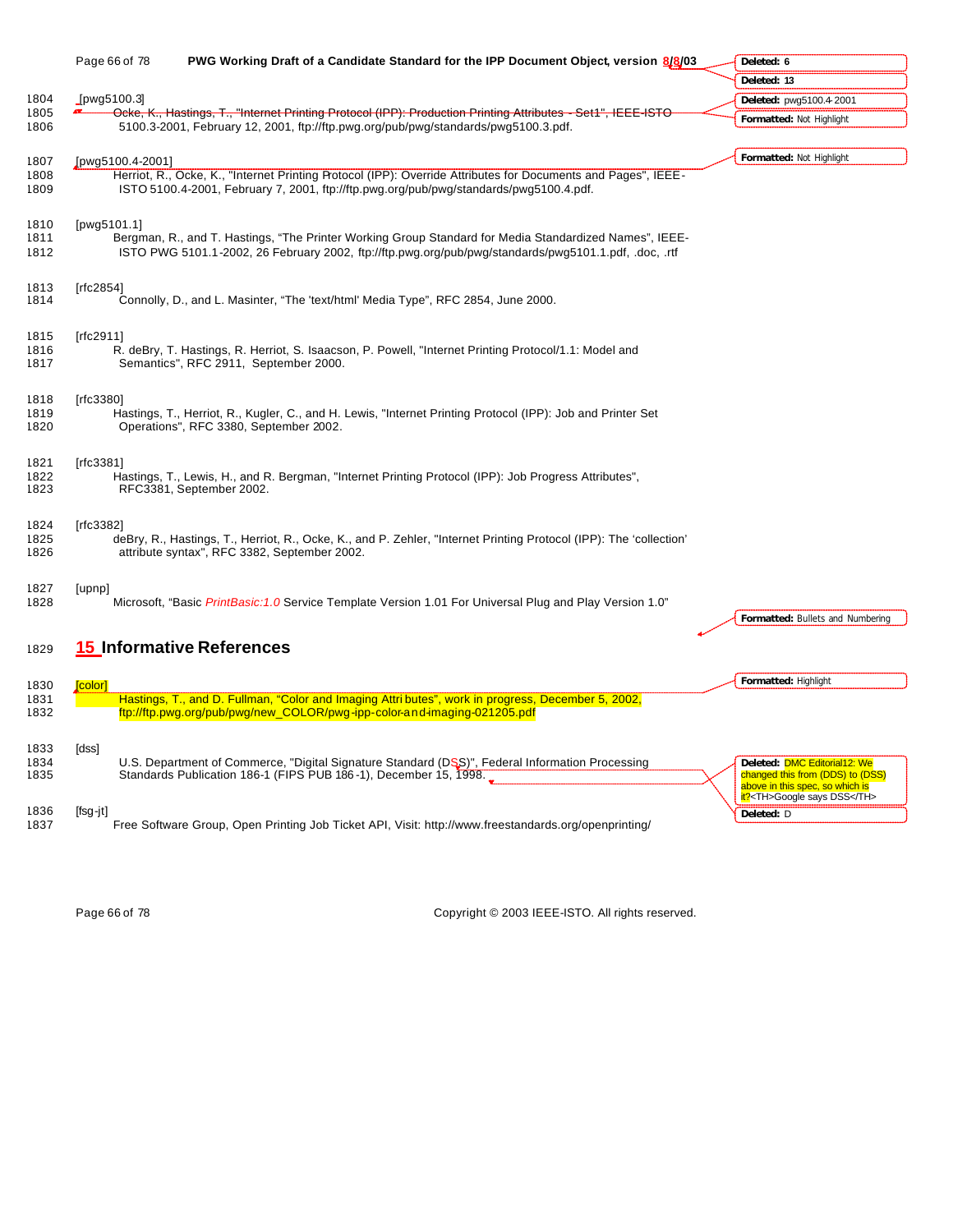| PWG Working Draft for a Candidate Standard for the IPP Document Object 8/8/03 |  |
|-------------------------------------------------------------------------------|--|
|-------------------------------------------------------------------------------|--|

**Page 67 of 78 Deleted: , 6/13**

| 1838<br>1839<br>1840 | [iso12639]<br>ISO 12639:1998 Graphic technology -- Prepress digital data exchange -- Tag image file format for image<br>technology (TIFF/IT), 1998.                                                                  |                                                              |
|----------------------|----------------------------------------------------------------------------------------------------------------------------------------------------------------------------------------------------------------------|--------------------------------------------------------------|
| 1841<br>1842<br>1843 | [iso15930]<br>ISO 15930-1:2001 Graphic technology -- Prepress digital data exchange -- Use of PDF -- Part 1: Complete<br>exchange using CMYK data (PDF/X-1 and PDF/X-1a), 2001.                                      |                                                              |
| 1844<br>1845<br>1846 | [pdf]<br>"Adobe Portable Document Format", Version 1.4, PDF Reference, Third Edition, Adobe Systems<br>Incorporated, http://www.adobe.com, December 2001.                                                            |                                                              |
| 1847<br>1848<br>1849 | <u> Ipwg-psi</u><br>Print Service Interface (PSI)", workin progress to become a PWG IEEE-ISTO standard. Visit<br>http://www.pwg.org/.                                                                                | Formatted: Highlight                                         |
| 1850<br>1851<br>1852 | [pwq-sm]<br>Zehler, P., and S. Albright, "PWG Semantic Model", work in progress to become a PWG IEEE-ISTO standard,<br>version 0.27, March 31, 2003. ftp://ftp.pwg.org/pub/pwg/Semantic-Model/wd-sm010-20030331.pdf. | Formatted: Highlight<br>Deleted: 11<br>Deleted: September    |
| 1853<br>1854         | [rfc1991]<br>D. Atkins, W. Stallings, P. Zimmermann, "PGP Message Exchange Formats", RFC 1991, August, 1996.                                                                                                         | Deleted: 27<br>Deleted: 2<br>Deleted: PWG-Semantic-Model.pdf |
| 1855<br>1856<br>1857 | [rfc2046]<br>Freed, N., and N. Borenstein, "Multipurpose Internet Mail Extensions (MIME) Part Two: Media Types", RFC<br>2046, November 1996.                                                                         | Formatted: Default Paragraph Font,<br>Highlight              |
| 1858<br>1859<br>1860 | [rfc2565]<br>Herriot, R., Butler, S., Moore, P., and R. Turner, "Internet Printing Protocol/1.0: Encoding and Transport",<br>RFC 2565, April 1999.                                                                   |                                                              |
| 1861<br>1862<br>1863 | [rfc2566]<br>R. deBry, T. Hastings, R. Herriot, S. Isaacson, and P. Powell, "Internet Printing Protocol/1.0: Model and<br>Semantics", RFC 2566, April 1999.                                                          |                                                              |
| 1864<br>1865         | [rfc2567]<br>Wright, D., "Design Goals for an Internet Printing Protocol", RFC 2567, April 1999.                                                                                                                     |                                                              |
| 1866<br>1867<br>1868 | [rfc2568]<br>Zilles, S., "Rationale for the Structure and Model and Protocol for the Internet Printing Protocol", RFC 2568,<br>April 1999.                                                                           |                                                              |
| 1869<br>1870<br>1871 | [rfc2569]<br>Herriot, R., Hastings, T., Jacobs, N., Martin, J., "Mapping between LPD and IPP Protocols", RFC 2569, April<br>1999.                                                                                    |                                                              |

Copyright © 2003 IEEE-ISTO. All rights reserved. example 2003 1999 67 of 78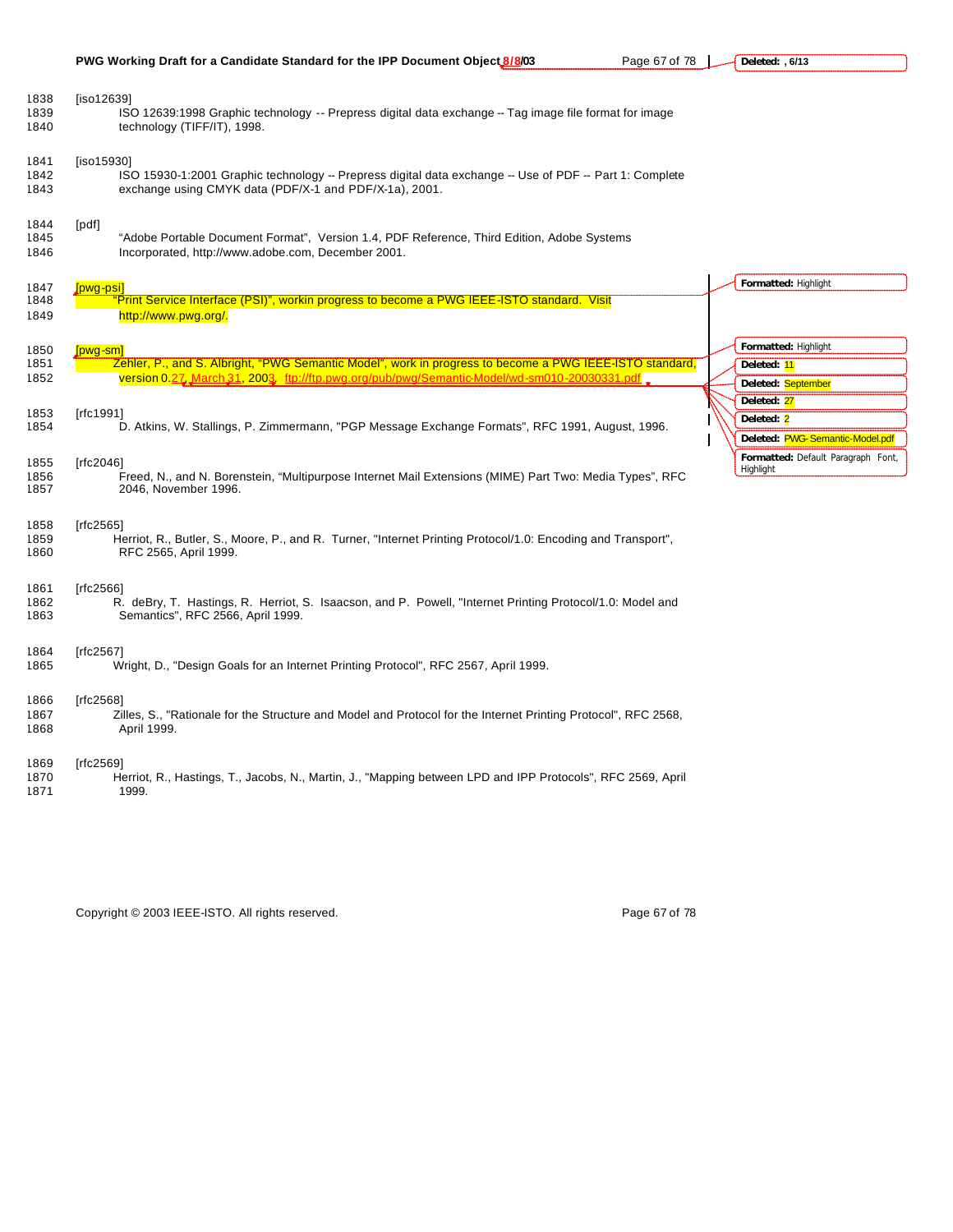|                      | Page 68 of 78                     | PWG Working Draft of a Candidate Standard for the IPP Document Object, version 8/8/03                                                                                                                                                                                                                                                                                                                                                                                                      |           |         | Deleted: 6                       |
|----------------------|-----------------------------------|--------------------------------------------------------------------------------------------------------------------------------------------------------------------------------------------------------------------------------------------------------------------------------------------------------------------------------------------------------------------------------------------------------------------------------------------------------------------------------------------|-----------|---------|----------------------------------|
|                      |                                   |                                                                                                                                                                                                                                                                                                                                                                                                                                                                                            |           |         | Deleted: 13                      |
| 1872                 | [rfc2616]                         | R. Fielding, J. Gettys, J. Mogul, H. Frystyk, L. Masinter, P. Leach, T. Berners-Lee, "Hypertext Transfer<br>Protocol - HTTP/1.1", RFC 2616, June 1999.                                                                                                                                                                                                                                                                                                                                     |           |         |                                  |
| 1875<br>1876         | [rfc2634]                         | P. Hoffman, "Enhanced Security Services for S/MIME", RFC 2634, June 1999.                                                                                                                                                                                                                                                                                                                                                                                                                  |           |         |                                  |
| 1877<br>1878<br>1879 | [rfc3196]                         | Hastings, T., Manros, C., Zehler, P., Kugler, C., and H. Holst, "Internet Printing Protocol/1.1: Implementer's<br>Guide", RFC 3196, November 2001.                                                                                                                                                                                                                                                                                                                                         |           |         |                                  |
| 1880<br>1882         | [ $rfc3239$ ]                     | Kugler, C., Lewis, H. and T. Hastings, "Internet Printing Protocol (IPP): Requirements for Job, Printer, and<br>Device Administrative Operations", RFC 3239, February 2002.                                                                                                                                                                                                                                                                                                                |           |         |                                  |
| 1883<br>1884<br>1885 | [xmldsig]<br>October 31, 2000.    | D. Eastlake, J. Reagle, D. Solo "XML-Signature Syntax and Processing", <draft-ietf-xmldsig-core-11.txt>,</draft-ietf-xmldsig-core-11.txt>                                                                                                                                                                                                                                                                                                                                                  |           |         | Formatted: Bullets and Numbering |
| 1886                 | <b>16 IANA Considerations</b>     |                                                                                                                                                                                                                                                                                                                                                                                                                                                                                            |           |         |                                  |
| 1887<br>1888<br>1889 |                                   | This section contains the registration information for IANA to add to the various IPP Registries according to the<br>procedures defined in RFC 2911 [rfc2911] § 6 to cover the definitions in this document. The resulting registrations<br>will be published in the http://www.iana.org/assignments/ipp-registrations registry.                                                                                                                                                           |           |         | Deleted: rfc2911] section        |
| 1890                 |                                   | Note to the RFC Editor: Replace the References below to [this spec] with the IEEE PWG number for the<br>appropriate document, so that it accurately reflects the content of the information for the IANA Registry.                                                                                                                                                                                                                                                                         |           |         | Formatted: Bullets and Numbering |
| 1892                 |                                   | <b>16.1 Attribute Registrations</b>                                                                                                                                                                                                                                                                                                                                                                                                                                                        |           |         |                                  |
|                      |                                   | The following table lists all the attributes defined in this specification. These are to be registered according to the<br>procedures in RFC 2911 Irfc2911] § 6.2. If the attribute has a separate sub-section definition in this specification,<br>that sub-section is listed as the Reference. This specification lists most Job Template attributes as also being<br>Document Template attributes. However, the definitions of these Document Template attributes are not duplicated in |           |         | Deleted: rfc2911] section        |
|                      | this specification and Section 8. | this specification. Instead, the Reference column in this sub-section indicates Section 8 which contains a table of all<br>Job Template and corresponding Document Template attributes (including dropping the "job-" prefix). This table<br>contains the reference in another specification that completely defines each attribute. These Document Template<br>attributes will also be added to the IANA IPP Registry under the Document Template attributes with a reference to          |           |         |                                  |
|                      |                                   | Attribute Name (attribute syntax)                                                                                                                                                                                                                                                                                                                                                                                                                                                          | Reference | Section | Formatted: Font: Bold            |

| 1905 | Document Description attributes:                   |                     | Formatted: Font: Bold |
|------|----------------------------------------------------|---------------------|-----------------------|
| 1906 | attributes-charset (charset)                       | [this spec] $9.1.1$ |                       |
|      | 1907 attributes-natural-language (naturalLanguage) | [this spec] $9.1.2$ |                       |
| 1908 | compression (type3 keyword)                        | [this spec] $9.1.3$ |                       |
| 1909 | copies-actual (1setOf integer(1:MAX))              | [this spec] 9.2     | Formatted: Highlight  |
| 1910 | cover-back-actual (1set of collection)             | [this spec] 9.2     |                       |
| 1911 | cover-type (type2 keyword)                         | [this spec]         |                       |
| 1912 | media (type3 keyword   name)                       | [this spec]         |                       |

Page 68 of 78 Copyright © 2003 IEEE-ISTO. All rights reserved.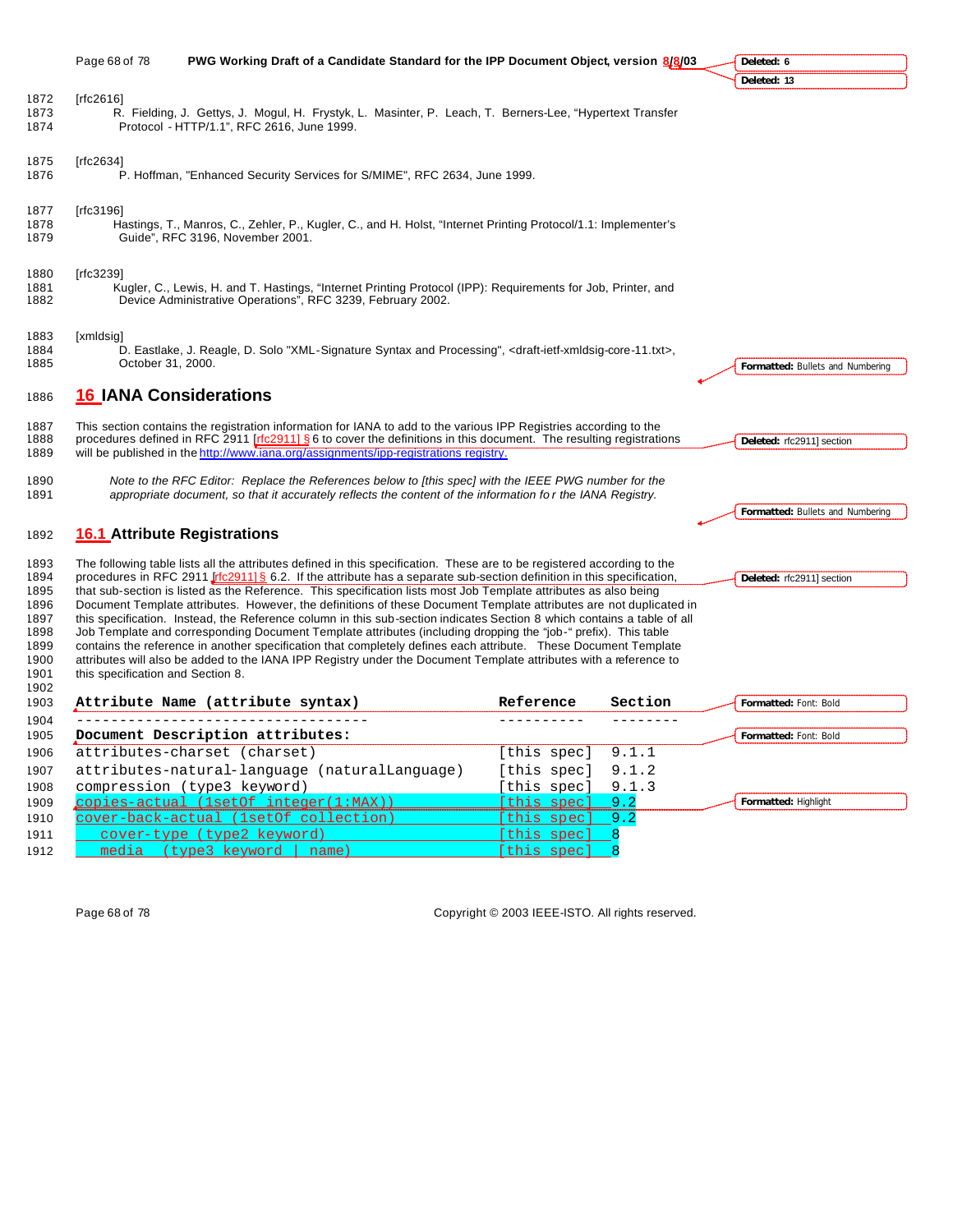**Deleted: , 6/13**

| PWG Working Draft for a Candidate Standard for the IPP Document Object 8/8/03 | Page 69 of 78 |
|-------------------------------------------------------------------------------|---------------|
|                                                                               |               |

| 1913 | media-col (collection)                                  | [this spec]     | 8      |                      |
|------|---------------------------------------------------------|-----------------|--------|----------------------|
| 1914 | cover-front-actual (1setOf collection)                  | [this spec]     | 9.2    |                      |
| 1915 | cover-type (type2 keyword)                              | [this spec]     | 8      |                      |
| 1916 | media (type3 keyword   name)                            | [this spec]     |        |                      |
| 1917 | media-col (collection)                                  | [this spec]     |        |                      |
| 1918 | current-page-order (type2 keyword)                      | [this spec]     | 9.1.4  |                      |
| 1919 | date-time-at-completed (dateTime)                       | [this spec]     | 9.1.5  |                      |
| 1920 | date-time-at-creation (dateTime)                        | [this spec]     | 9.1.6  |                      |
| 1921 | date-time-at-processing (dateTime)                      | [this spec]     | 9.1.7  |                      |
| 1922 | detailed-status-messages (1setOf text(MAX))             | [this spec]     | 9.1.8  |                      |
| 1923 | document-access-errors (1setOf text(MAX))               | [this spec]     | 9.1.9  |                      |
| 1924 | document-charset (charset)                              | [this spec]     | 9.1.10 |                      |
| 1925 | document-digital-signature (type2 keyword)              | [this spec]     | 9.1.11 |                      |
| 1926 | document-format (mimeMediaType)                         | [this spec]     | 9.1.12 |                      |
| 1927 | document-format-details (1set Of collection)            | [this spec]     | 9.1.13 |                      |
| 1928 | document-format-details-detected (1setOf collection)    |                 |        |                      |
| 1929 |                                                         | [this spec]     | 9.1.14 |                      |
| 1930 | document-format-detected (mimeMediaType)                | [this spec]     | 9.1.15 |                      |
| 1931 | document-format-version (text(127))                     | [this spec]     | 9.1.16 |                      |
| 1932 | document-format-version-detected (text(127))            | [this spec]     | 9.1.17 |                      |
| 1933 | $document-job-id (integer(1:MAX))$                      | [this spec]     | 9.1.11 |                      |
| 1934 | document-job-uri (uri)                                  | [this spec]     | 9.1.19 |                      |
| 1935 | document-message (text(MAX))                            | [this spec]     | 9.1.20 |                      |
| 1936 | document-name (name(MAX))                               | [this spec]     | 9.1.21 |                      |
| 1937 | document-natural-language (naturalLanguage)             | [this spec]     | 9.1.22 |                      |
| 1938 | $document-number (integer(1:MAX))$                      | [this spec]     | 9.1.23 |                      |
| 1939 | document-printer-uri (uri)                              | [this spec]     | 9.1.24 |                      |
| 1940 | document-state (type1 enum)                             | [this spec]     | 9.1.25 |                      |
| 1941 | document-state-message (text(MAX))                      | [this spec]     | 9.1.26 |                      |
| 1942 | document-state-reasons (1setOf type2 keyword)           | [this spec]     | 9.1.27 |                      |
| 1943 | document-uri (uri)                                      | [this spec]     | 9.1.28 |                      |
| 1944 | errors-count (integer(0:MAX))                           | [this spec]     | 9.1.29 |                      |
| 1945 | finishings-actual (1setOf type2 enum)                   | [this spec] 9.2 |        | Formatted: Highlight |
| 1946 | finishings-col-actual (1setOf collection)               | [this spec] 9.2 |        |                      |
| 1947 | finishing-template (name (MAX))                         | [this spec]     | 8      |                      |
| 1948 | stitching (collection)                                  | [this spec]     | 8      |                      |
| 1949 | stitching-reference-edge (type2 keyword)                | [this spec]     |        |                      |
| 1950 | stitching-offset (integer(0:MAX))                       | [this spec]     |        |                      |
| 1951 | stitching-locations (1setOf integer(0:MAX)) [this spec] |                 |        |                      |
| 1952 | force-front-side-actual (1setOf integer(1:MAX)          | [this spec] 9.2 |        |                      |
| 1953 | impressions (integer(0:MAX))                            | [this spec]     | 9.1.30 |                      |
| 1954 | impressions-completed (integer(0:MAX))                  | [this spec]     | 9.1.31 |                      |
| 1955 | impressions-completed-current-copy (integer(0:MAX))     |                 |        |                      |
| 1956 |                                                         | [this spec]     | 9.1.32 |                      |
| 1957 | imposition-template-actual (1setOf type3 keyword name)  |                 |        | Formatted: Highlight |
| 1958 |                                                         | [this spec]     | 9.2    |                      |

Copyright © 2003 IEEE-ISTO. All rights reserved. example a state of the Page 69 of 78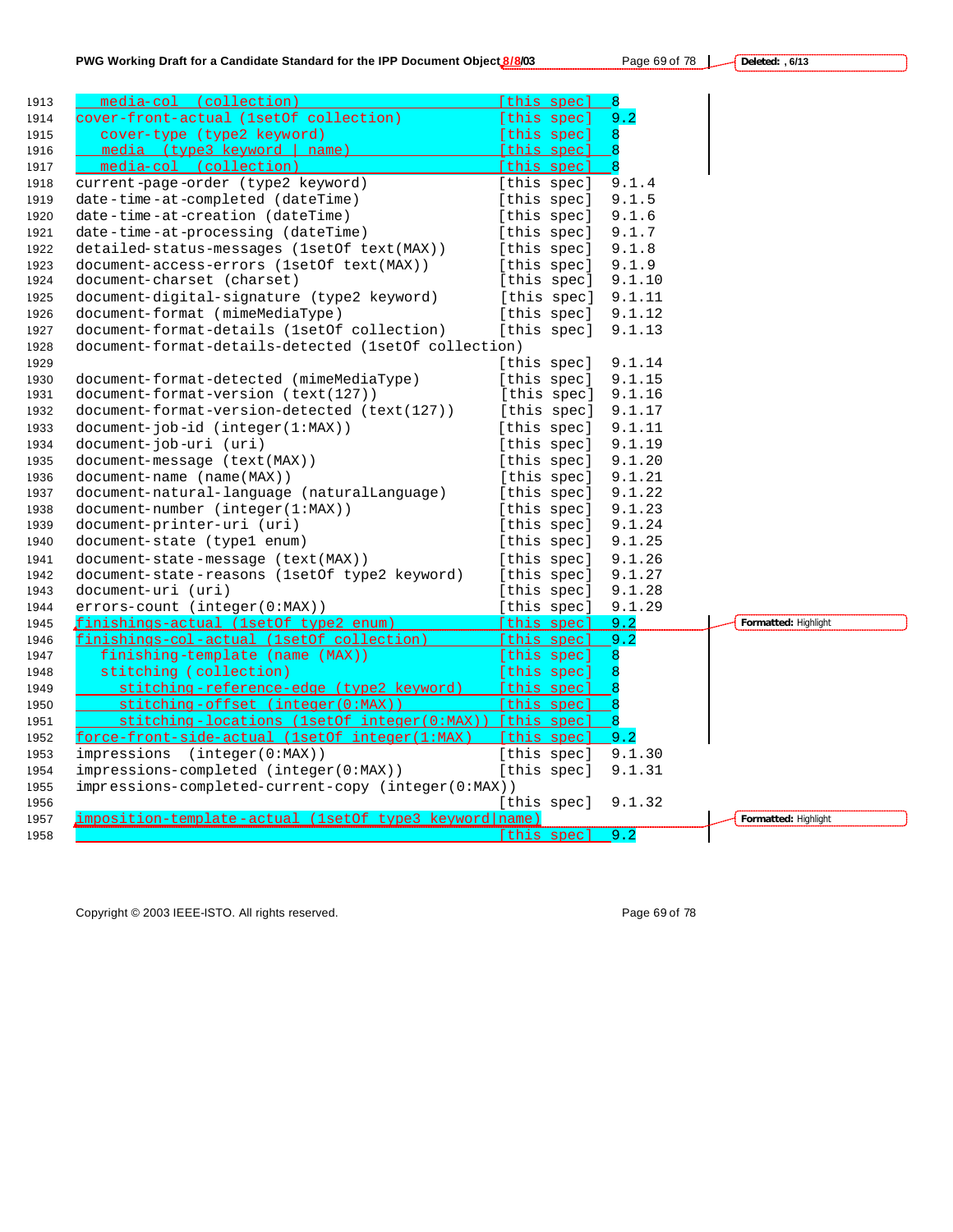|      | PWG Working Draft of a Candidate Standard for the IPP Document Object, version 8/8/03<br>Page 70 of 78 |                    |        | Deleted: 6           |
|------|--------------------------------------------------------------------------------------------------------|--------------------|--------|----------------------|
|      |                                                                                                        |                    |        | Deleted: 13          |
| 1959 | insert-sheet-actual (1setOf collection)                                                                | [this spec]        | 9.2    |                      |
| 1960 | insert-after-page-number (integer(0:MAX))                                                              | [this spec]        |        |                      |
| 1961 | insert-count (integer(0:MAX))                                                                          | [this spec]        |        |                      |
| 1962 | media (type 3 keyword   name)                                                                          | [this spec]        |        |                      |
| 1963 | media-col (collection)                                                                                 | [this spec]        |        |                      |
| 1964 | $k-octets$ (integer( $0:MAX$ ))                                                                        | [this spec]        | 9.1.33 |                      |
| 1965 | k-octets-processed (integer(0:MAX))                                                                    | [this spec]        | 9.1.34 |                      |
| 1966 | last-document (boolean)                                                                                | [this spec]        | 9.1.35 |                      |
| 1967 | media-actual (1setOf type3 keyword name)                                                               | [this spec]        | 9.2    | Formatted: Highlight |
| 1968 | media-col-actual (1setOf collection)                                                                   | [this spec] 9.2    |        |                      |
| 1969 | media-back-coating (type3 keyword name (MAX)) [this spec]                                              |                    |        |                      |
| 1970 | media-color (type3 keyword name (MAX))                                                                 | [this spec]        |        |                      |
| 1971 | $median$ front-coating (type3 keyword $name(MAX)$ ) [this spec]                                        |                    |        |                      |
| 1972 | media-hole-count (integer(0:MAX))                                                                      | [this spec]        |        |                      |
| 1973 | media-info (text (255))                                                                                | [this spec]        |        |                      |
| 1974 | media-key (type3 keyword   name (MAX))                                                                 | [this spec]        |        |                      |
| 1975 | media-order-count (integer(1:MAX))                                                                     | [this spec]        |        |                      |
| 1976 | media-preprinted (type3 keyword name (MAX))                                                            | [this spec]        |        |                      |
| 1977 | media-recycled (type3 keyword name (MAX))                                                              | [this spec]        |        |                      |
| 1978 | media-size (collection)                                                                                | [this spec]        |        |                      |
| 1979 | $x$ -dimension (integer (0:MAX))                                                                       | [this spec]        |        |                      |
| 1980 | y-dimension (integer(0:MAX))                                                                           | [this spec]        |        |                      |
| 1981 | media-type (type3 keyword name (MAX))                                                                  | [this spec]        |        |                      |
| 1982 | media-weight-metric (integer(0:MAX))                                                                   | [this spec]        |        |                      |
| 1983 | media-input-tray-check-actual (1setOf type3 keyword name)                                              |                    |        |                      |
| 1984 |                                                                                                        | [this spec] 9.2    |        |                      |
| 1985 | media-sheets (integer(0:MAX))                                                                          | [this spec]        | 9.1.36 |                      |
| 1986 | media-sheets-completed (integer(0:MAX))                                                                | [this spec]        | 9.1.37 |                      |
| 1987 | $more - info (uri)$                                                                                    | [this spec]        | 9.1.38 |                      |
| 1988 | number-up-actual (1setOf integer)                                                                      | Ithis specl 9.2    |        | Formatted: Highlight |
| 1989 | orientation-requested-actual (1setOf type2 enum) [this spec]                                           |                    | $-9.2$ |                      |
| 1990 |                                                                                                        |                    | 9.2    |                      |
| 1991 | overrides-actual (1setOf collection)                                                                   | [this spec]        | 9.2    |                      |
| 1992 | pages (1setOf RangeOfInteger(1:MAX)))                                                                  | [this spec]        | 8      |                      |
| 1993 | document-numbers (1setOf RangeOfInteger(1:MAX)))                                                       |                    |        |                      |
| 1994 |                                                                                                        | [this spec]        |        |                      |
| 1995 | document-copies (1setOf RangeOfInteger(1:MAX)))                                                        |                    |        |                      |
| 1996 |                                                                                                        | [this spec]        |        |                      |
| 1997 | <any affecting="" attribute="" other="" pages="" template="">[this spec]</any>                         |                    |        |                      |
| 1998 | output-device-assigned (name(127))                                                                     | [this spec] 9.1.39 |        |                      |
| 1999 | page-delivery-actual (1setOf type2 keyword)                                                            | [this spec]        | 9.2    | Formatted: Highlight |
| 2000 | page-order-received-actual (1setOf type2 keyword)[this spec]                                           |                    | 9.2    |                      |
| 2001 | page-ranges-actual (1setOf rangeOfInteger(1:MAX))[this spec]                                           |                    | .9.2   |                      |
| 2002 | presentation-direction-number-up-actual (1setOf type2 keyword)                                         |                    |        |                      |
| 2003 |                                                                                                        | [this spec] 9.2    |        |                      |
| 2004 | print-quality-actual (1setOf type2 enum)                                                               | [this spec] 9.2    |        |                      |

Page 70 of 78 Copyright © 2003 IEEE-ISTO. All rights reserved.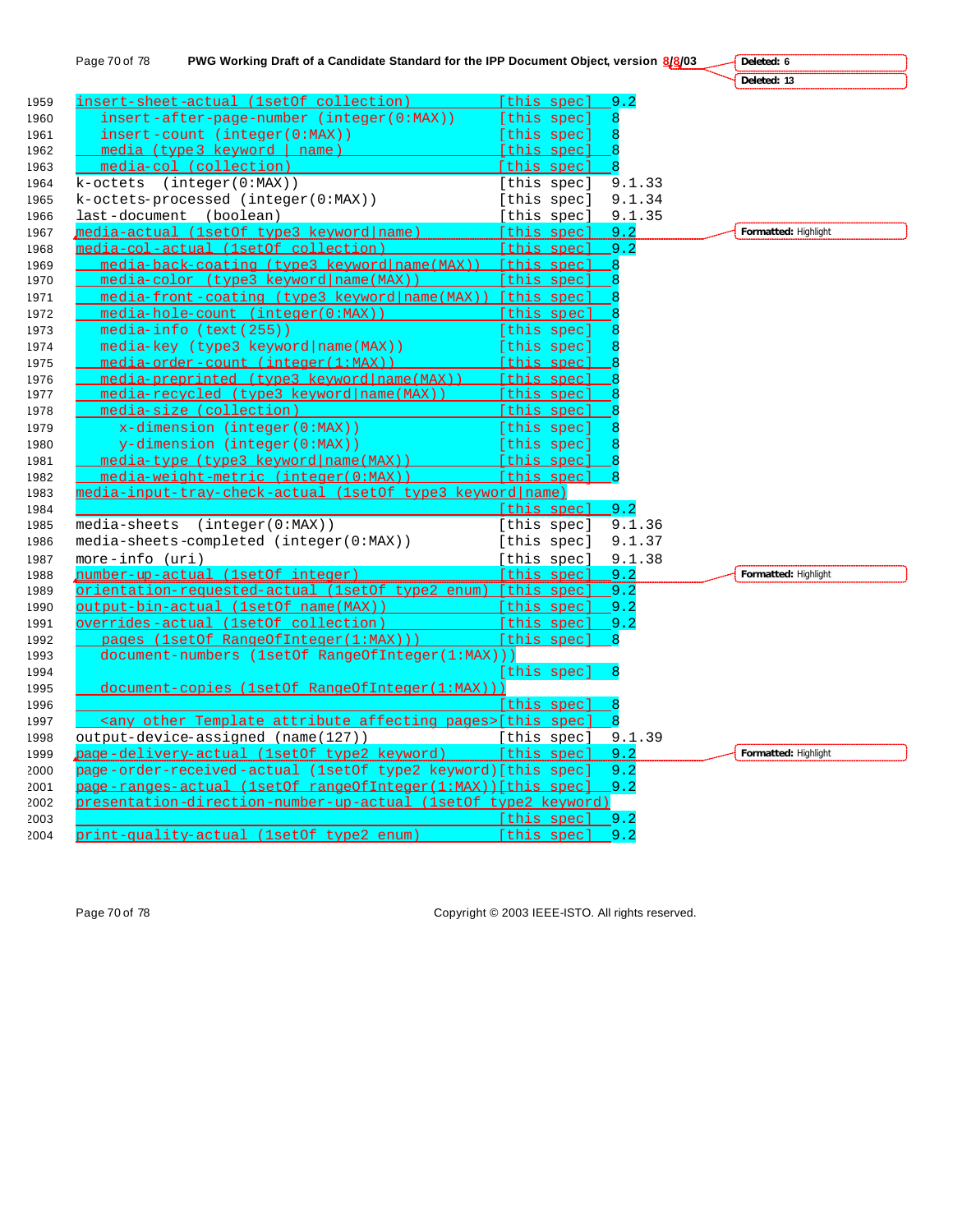**Deleted: , 6/13**



Copyright © 2003 IEEE-ISTO. All rights reserved. Page 71 of 78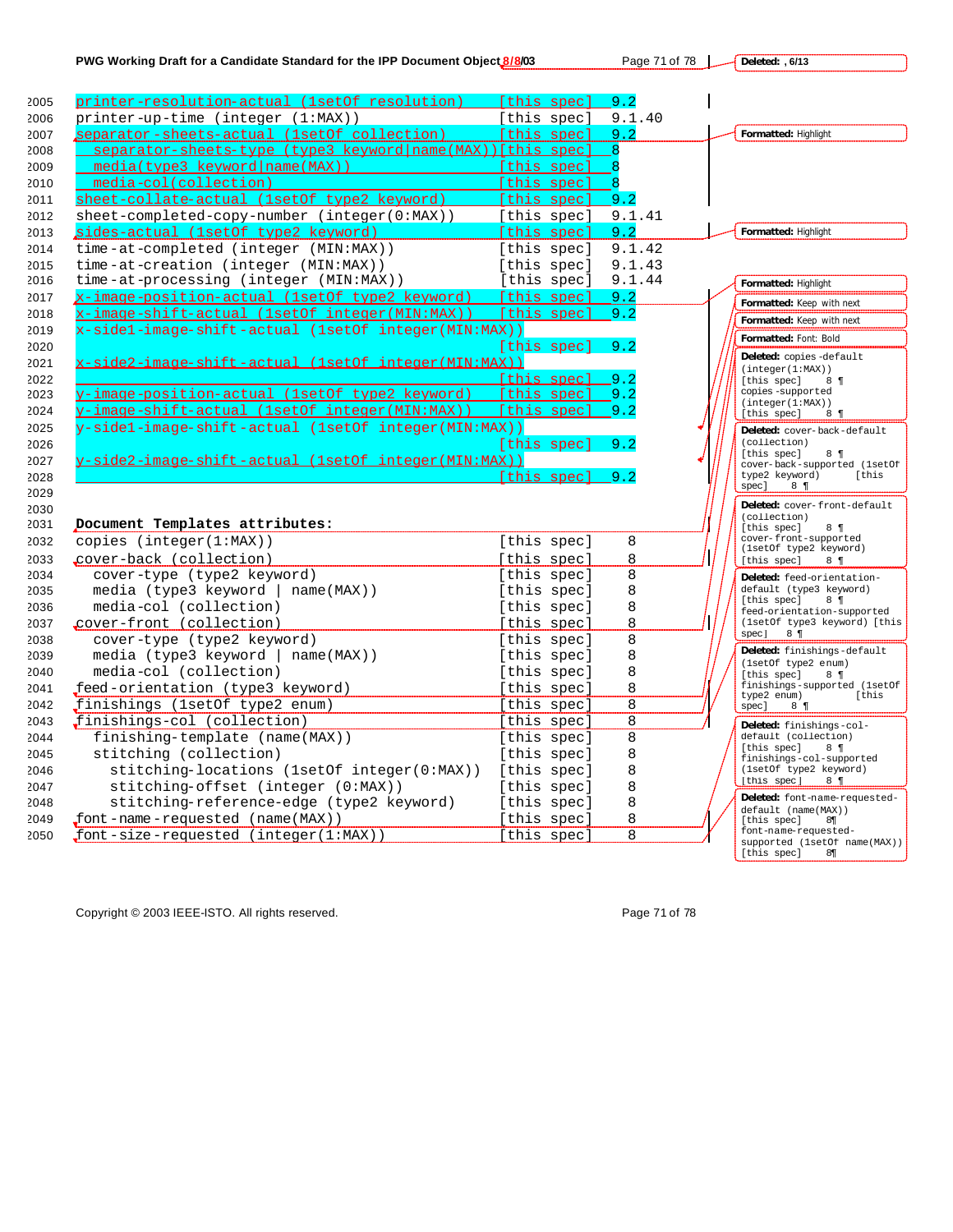| PWG Working Draft of a Candidate Standard for the IPP Document Object, version 8/8/03<br>Page 72 of 78 |                                                              |             |             |   | Deleted: 6                                                                             |
|--------------------------------------------------------------------------------------------------------|--------------------------------------------------------------|-------------|-------------|---|----------------------------------------------------------------------------------------|
|                                                                                                        |                                                              |             |             |   | Deleted: 13                                                                            |
|                                                                                                        | force-front-side (1setOf integer(1:MAX))                     | [this spec] |             | 8 | Deleted: font-size-requested-                                                          |
|                                                                                                        | $\text{imposition-template}$ (type3 keyword   name(MAX))     | [this spec] |             | 8 | default                                                                                |
|                                                                                                        | insert-sheet (1setOf collection)                             | [this spec] |             | 8 | (integer(1:MAX))name(MAX))                                                             |
|                                                                                                        | $insert-after -page-number (integer(0:MAX))$                 |             | [this spec] | 8 | [this spec]<br>$8\P$<br>font-size-requested-                                           |
|                                                                                                        | insert-count (integer(0:MAX))                                |             | [this spec] | 8 | supported (lsetOf                                                                      |
|                                                                                                        | media (type3 keyword   name(MAX))                            | [this spec] |             | 8 | rangeOfInteger(1:MAX))name(M                                                           |
| media-col (collection)                                                                                 |                                                              | [this spec] |             | 8 | $AX)$ ) ¶<br>$\ldots$ [47]                                                             |
|                                                                                                        | media (type3 keyword   name(MAX))                            | [this spec] |             | 8 | Deleted: force-front-side-                                                             |
|                                                                                                        |                                                              |             | [this spec] | 8 | default (1setOf                                                                        |
| media-col (collection)                                                                                 |                                                              |             | [this spec] | 8 | $integer(1:MAX)$ [this $\lceil$<br>[48]                                                |
|                                                                                                        | media-back-coating (type3 keyword   name(MAX)) [this spec]   |             |             | 8 | Deleted: imposition-template-                                                          |
|                                                                                                        | $median-color (type3 keyword   name(MAX))$                   | [this spec] |             | 8 | default (type3 keyword<br>$name(MAX))$ ¶<br>$\left[ \dots [49] \right]$                |
|                                                                                                        | media-front-coating (type3 keyword   name(MAX))[this spec]   |             |             | 8 |                                                                                        |
|                                                                                                        | $median -qrain$ (type3 keyword   name(MAX))                  | [this spec] |             | 8 | Deleted: insert-sheet-default<br>(1setOf collection)                                   |
|                                                                                                        | media-hole-count (integer(0:MAX))                            | [this spec] |             | 8 | [this spec]<br>$8 \t{ }$<br>. [50]                                                     |
|                                                                                                        |                                                              |             |             |   | Deleted: media-default (type3                                                          |
| $median-info (text(255))$                                                                              |                                                              | [this spec] |             | 8 | keyword   name(MAX))                                                                   |
|                                                                                                        | media-key (type3 keyword   name(MAX))                        | [this spec] |             | 8 | [this spec]<br>$\overline{511}$<br>$8 \t{ }$                                           |
|                                                                                                        | media-material (type3 keyword  <br>$name(MAX)$ )             | [this spec] |             | 8 |                                                                                        |
|                                                                                                        | $median-order-count (integer(1:MAX))$                        | [this spec] |             | 8 |                                                                                        |
|                                                                                                        | media-preprinted (type3 keyword   name(MAX))                 | [this spec] |             | 8 | Deleted: media-col-default                                                             |
|                                                                                                        | $median-recycle$ (type3 keyword   name(MAX))                 | [this spec] |             | 8 | (collection)                                                                           |
| media-size (collection)                                                                                |                                                              | [this spec] |             | 8 | [this spec]<br>$8 \t{q}$<br>. 521                                                      |
|                                                                                                        | $x$ -dimension (integer( $0:MAX$ ))                          | [this spec] |             | 8 | Deleted: media-input-tray-                                                             |
|                                                                                                        | $y$ -dimension (integer( $0:MAX$ ))                          | [this spec] |             | 8 | check-default (type3 keyword<br>$ $ name (MAX)) $\P$                                   |
|                                                                                                        | $median-thickness (integer(1:MAX))$                          | [this spec] |             | 8 | [53]                                                                                   |
|                                                                                                        | media-tooth (type3 keyword   name(MAX))                      | [this spec] |             | 8 | Deleted: media-type-default<br>(type3 keyword   name(MAX))                             |
|                                                                                                        | media-type (type3 keyword   name(MAX))                       |             | [this spec] | 8 | [this spec]<br>$8 \t{q}$<br>. 1541                                                     |
|                                                                                                        | $median-weight-metric (integer(0:MAX))$                      |             | [this spec] | 8 | Deleted: number-up-default                                                             |
| media-input-tray-check (type3 keyword   name(MAX))                                                     |                                                              |             |             |   | (integer(1:MAX))                                                                       |
|                                                                                                        |                                                              | [this spec] |             | 8 | [this spec]<br>$\left( \dots \right.$ [55]<br>$8 \t{q}$                                |
| media-type (type3 keyword                                                                              | name(MAX))                                                   | [this spec] |             | 8 | Deleted: DMC ISSUE18: Ira                                                              |
| $number-up (integer(1:MAX))$                                                                           |                                                              | [this spec] |             | 8 | would say the following two<br>shouldn't have the<br>$1 \dots 1561$                    |
|                                                                                                        | prientation-requested (type2 enum)                           | [this spec] |             | 8 | Deleted: overrides-supported                                                           |
| overrides (1setOf collection)                                                                          |                                                              | [this spec] |             | 8 | (1setOf type2 keyword)                                                                 |
|                                                                                                        | pages (1setOf rangeOfInteger(MAX))                           |             | [this spec] | 8 | [this spec]<br>$8 \ \ \ \blacksquare$<br>$\sqrt{571}$                                  |
|                                                                                                        | document-numbers (1setOf rangeOfInteger(MAX))                | [this spec] |             | 8 | Deleted: page-delivery-                                                                |
|                                                                                                        | document-copies (1setOf rangeOfInteger(MAX))                 | [this spec] |             | 8 | default (type2 keyword)<br>[this spec]<br>$8 \ \ \ \ \blacksquare$                     |
| page-delivery (type2 keyword)                                                                          |                                                              | [this spec] |             | 8 | [58]                                                                                   |
|                                                                                                        | page-order-received (type2 keyword)                          | [this spec] |             | 8 | Deleted: page-order-received-<br>default (type2 keyword)                               |
|                                                                                                        | page-ranges (1setOf rangeOfInteger(1:MAX))                   | [this spec] |             | 8 | [this spec]<br>$8 \ \ \ \blacksquare$<br>[59]                                          |
|                                                                                                        | pdl-init-file (1setOf collection)                            | [this spec] |             | 8 | Deleted: page-ranges-                                                                  |
|                                                                                                        |                                                              |             |             | 8 | supported (boolean)                                                                    |
|                                                                                                        | pdl-init-file-entry (name(MAX))                              | [this spec] |             |   | [this spec]<br>$8\P$                                                                   |
|                                                                                                        | pdl-init-file-location (uri)                                 | [this spec] |             | 8 | Deleted: pdl-init-file-                                                                |
|                                                                                                        | pdl-init-file-name (name(MAX))                               | [this spec] |             | 8 | default (1setOf collection)<br>[this spec]<br>$8 \t{ }$<br>$\left[ \dots \right]$ [60] |
|                                                                                                        | presentation-direction-number-up (type2 keyword) [this spec] |             |             | 8 | Deleted: presentation-                                                                 |
| print-quality (type2 enum)                                                                             |                                                              | [this spec] |             | 8 | direction-number-up-default                                                            |
|                                                                                                        |                                                              |             |             |   | (type2 keyword) ¶<br>[61] ]                                                            |

Page 72 of 78 Copyright © 2003 IEEE-ISTO. All rights reserved.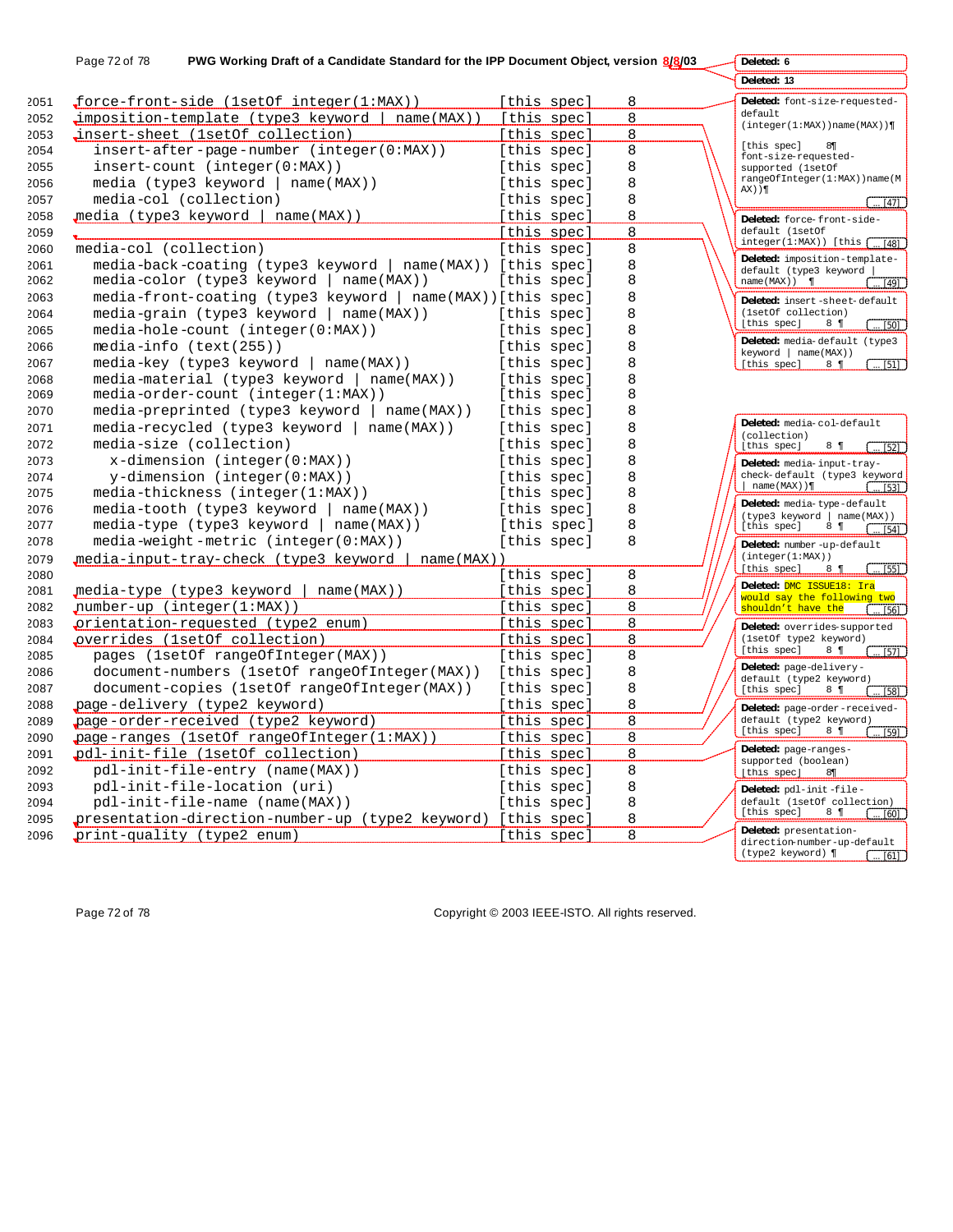**Deleted: , 6/13**

| 2097 | printer-resolution (resolution)                                   | [this spec]     | 8   | Deleted: print-quality-                                                                     |
|------|-------------------------------------------------------------------|-----------------|-----|---------------------------------------------------------------------------------------------|
| 2098 | separator-sheets (collection)                                     | [this spec]     | 8   | default (type2 enum)                                                                        |
| 2099 | media (type3 keyword   name(MAX))                                 | [this spec]     | 8   | [this spec]<br>$8 \t{q}$<br>print-quality-supported                                         |
| 2100 | media-col (collection)                                            | [this spec]     | 8   | (1setOf type2 enum)                                                                         |
| 2101 | separator-sheets-type (type3 keyword   name(MAX))                 |                 |     | [this spec]<br>$8 \t{q}$                                                                    |
| 2102 |                                                                   | [this spec]     | 8   | Deleted: printer-resolution-<br>default (resolution)                                        |
| 2103 | sheet-collate (type2 keyword)                                     | [this spec]     | 8   | [this spec]<br>$8 \text{ }$                                                                 |
| 2104 | sides (type2 keyword)                                             | [this spec]     | 8   | printer-resolution-supported<br>(1setOf resolution) [this                                   |
| 2105 | x-image-position (type2 keyword)                                  | [this spec]     | 8   | spec]<br>$8 \t{ }$                                                                          |
| 2106 | $x$ -image-shift (integer(MIN:MAX))                               | [this spec]     | 8   | Deleted: separator-sheets-                                                                  |
| 2107 | $x$ -sidel-image-shift (integer(MIN:MAX))                         | [this spec]     | 8   | default (collection)                                                                        |
| 2108 | x-side2-image-shift (integer(MIN:MAX))                            | [this spec]     | 8   | [this spec]<br>$8 \text{ } \P$<br>separator-sheets-supported                                |
| 2109 | y-image-position (type2 keyword)                                  | [this spec]     | 8   | (1setOf type2 keyword) [this                                                                |
| 2110 | y-image-shift (integer(MIN:MAX))                                  | [this spec]     | 8   | spec]<br>$8 \blacktriangleleft$                                                             |
| 2111 | y-sidel-image-shift (integer(MIN:MAX))                            | [this spec]     | 8   | Deleted: sheet-collate-<br>default (type2 keyword)                                          |
| 2112 | y-side2-image-shift (integer(MIN:MAX))                            | [this spec]     | 8   | [this spec]<br>$8 \text{ } 9$                                                               |
| 2113 |                                                                   |                 |     | sheet-collate-supported<br>(1setOf type2 keyword)                                           |
| 2114 |                                                                   |                 |     | [this spec]<br>$8 \text{ } \P$                                                              |
| 2115 |                                                                   |                 |     | Deleted: sides-default (type2                                                               |
| 2116 | Job Description attributes:                                       |                 |     | kevword)<br>[this spec]<br>$8 \t{q}$                                                        |
| 2117 | job-copies-actual (1setOf integer(1:MAX))                         | [this spec]     | 9.2 | sides-supported (lsetOf                                                                     |
| 2118 | job-cover-back-actual (1setOf collection)                         | [this spec]     | 9.2 | type2 keyword)<br>[this spec]<br>$8 \t{q}$                                                  |
| 2119 | iob-cover-front-actual (1setOf collection)                        | [this spec] 9.2 |     |                                                                                             |
| 2120 | job-collation-type-actual (1setOf type2 keyword) [this spec] _9.2 |                 |     | Deleted: x-image-position-<br>default (type2 keyword)                                       |
| 2121 | job-finishings-actual (1setOf type2 enum) [this spec] 9.2         |                 |     | [this spec]<br>$8 \text{ }$                                                                 |
| 2122 | job-finishings-col-actual (1setOf collection)                     | [this spec] 9.2 |     | x-image-position-supported<br>$(\text{lstOf type2 keyword})$ [ [62]                         |
| 2123 |                                                                   |                 |     | Deleted: $x$ -image-shift-                                                                  |
| 2124 |                                                                   |                 |     | default (integer(MIN:MAX))                                                                  |
| 2125 | Job Template attributes:                                          |                 |     | [this spec]<br>$8 \ \ \ \blacksquare$<br>$\sim$ [63]                                        |
| 2126 | iob-copies (integer(1:MAX))                                       | [this spec]     |     | Deleted: x-sidel-image-shift-                                                               |
| 2127 | iob-copies-default (integer(1:MAX))                               | [this spec]     |     | default (integer(MIN:MAX))<br>[this spec] $8 \text{ } 1 \text{ }$ $\boxed{\dots [64]}$      |
| 2128 | job-copies-supported (rangeOfInteger (1:MAX)) [this spec]         |                 |     | Deleted: x-side2-image-shift-                                                               |
| 2129 | job-cover-back (collection)                                       | [this spec]     |     | default (integer(MIN:MAX))                                                                  |
| 2130 | job-cover-back-default (collection)                               | [this spec]     |     | [this spec] $8 \text{ } 1 \quad \text{(65)}$                                                |
| 2131 | job-cover-back-supported (1setOf type2 keyword) [this spec]       |                 |     | Deleted: y-image-position-                                                                  |
| 2132 | job-cover-front (collection)                                      | [this spec]     |     | default (type2 keyword)<br>[this spec] $8 \text{ } 1 \quad \text{(} \quad \frac{166}{100})$ |
| 2133 | job-cover-front-default (collection) [this spec]                  |                 |     | Deleted: y-image-shift-                                                                     |
| 2134 | job-cover-front-supported (1setOf type2 keyword)[this spec]       |                 |     | default (integer(MIN:MAX))                                                                  |
| 2135 | job-finishings (1setOf type2 enum)                                | [this spec]     |     | [this spec] $8 \text{ } 1 \text{ }$ $\boxed{ [67]}$                                         |
| 2136 | job-finishings-default (1setOf type2 enum)                        | [this spec]     |     | Deleted: y-sidel-image-shift-                                                               |
| 2137 | job-finishings-supported (1setOf type2 enum)                      | [this spec]     |     | default (integer(MIN:MAX))<br>[this spec] $8 \text{ } 1 \quad \text{(68)}$                  |
| 2138 | job-finishings-col (collection)                                   | [this spec]     |     | Deleted: y-side2-image-shift-                                                               |
| 2139 | job-finishings-col-default (collection) [this spec]               |                 |     | default (integer(MIN:MAX))                                                                  |
| 2140 | iob-finishings-col-supported (1setOf type2 keyword)               |                 |     | [this spec]                                                                                 |
| 2141 |                                                                   | [this spec]     |     | Formatted: Highlight                                                                        |
| 2142 |                                                                   |                 |     | Formatted: Highlight                                                                        |
|      |                                                                   |                 |     |                                                                                             |

Copyright © 2003 IEEE-ISTO. All rights reserved. example 2003 15 and 2008 178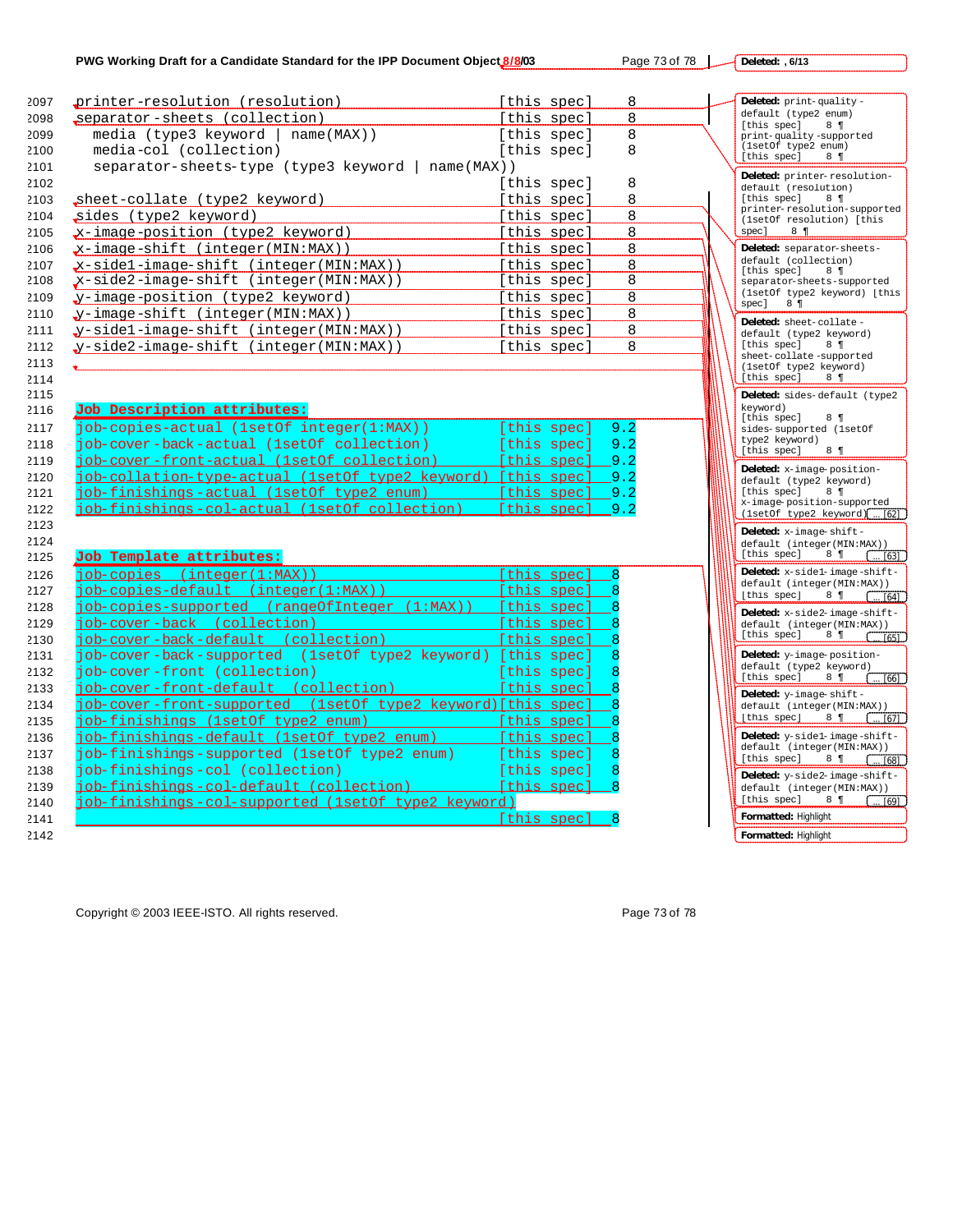2143

# 2144 **Printer Description attributes:**

2145 document-creation-attributes-supported (1setOf type2 keyword) 2146 [this spec] 10.1

### 2147 **16.2 Keyword attribute values**

| 2148 | document-state-reasons (1setOf type2 keyword) | [this spec] 9.1.27            |
|------|-----------------------------------------------|-------------------------------|
| 2149 | aborted-by-system                             | [this spec]<br>9.1.27         |
| 2150 | compression-error                             | 9.1.27<br>[this spec]         |
| 2151 | digital-signature-did-not-verify              | 9.1.27<br>[this spec]         |
| 2152 | digital-signature-type-not-supported          | 9.1.27<br>[this spec]         |
| 2153 | document-access-error                         | [this spec] 9.1.27            |
| 2154 | document-format-error                         | [this spec] 9.1.27            |
| 2155 | <u>canceled-at-device</u>                     | [this spec] 9.1.27            |
| 2156 | canceled-by-operator                          | 9.1.27<br><u>[this spec]</u>  |
| 2157 | canceled-by-user                              | 9.1.27<br>[this spec]         |
| 2158 | completed-successfully                        | [this spec]<br>9.1.27         |
| 2159 | completed-with-errors                         | [this spec]<br>$-9.1.27$      |
| 2160 | completed-with-warnings                       | [this spec]<br>$-9.1.27$      |
| 2161 | data-insufficient                             | this spec]<br>$\sqrt{9.1.27}$ |
| 2162 | digital-signature-wait                        | 9.1.27<br>this spec]          |
| 2163 | errors-detected                               | .9.1.27<br>this spec]         |
| 2164 | incoming                                      | this spec]<br>9.1.27          |
| 2165 | <u>interpreting</u>                           | .9.1.27<br><u>[this spec]</u> |
| 2166 | none                                          | [this spec]<br>9.1.27         |
| 2167 | outgoing                                      | [this spec]<br>9.1.27         |
| 2168 | printing                                      | [this spec]<br>9.1.27         |
| 2169 | processing-to-stop-point                      | 9.1.27<br>this spec]          |
| 2170 | aueued                                        | 9.1.27<br>this spec]          |
| 2171 | queued-for-marker                             | [this spec]<br>9.1.27         |
| 2172 | queued-in-device                              | .9.1.27<br>[this spec]        |
| 2173 | <u>resources-are-not-ready</u>                | this spec.<br>9.1.27          |
| 2174 | resources-are-not-supported                   | this spec]<br>9.1.27          |
| 2175 | submission-interrupted                        | this spec.<br>.9.1.27         |
| 2176 | transforming,                                 | this spec.<br>9.1.27          |
| 2177 | unsupported-compression                       | this spec]<br>9.1.27          |
| 2178 | unsupported-document-format                   | this spec<br>9.1.27           |
| 2179 | warnings-detected                             | 9.1.27<br>[this spec]         |

### 2180 **16.3 Enum Attribute Values**

2181 The following table lists all the new enum attribute values defined in this document as additional type2 enum values. 2182 These are to be registered according to the procedures in RFC 2911 [rfc2911] §6.1.

2183 2184 Value Name Reference Section: 2185 -------- ---------------------- --------- ------- 2186 document-state (type1 enum)

| Reference                |  | Section: |  |
|--------------------------|--|----------|--|
|                          |  |          |  |
| $[$ thig gnec $]$ 9 1 25 |  |          |  |

| Formatted                     |                      |
|-------------------------------|----------------------|
|                               | 71]                  |
| Bullets and Num<br>Formatted: | 721                  |
| Formatted                     | $[73]$               |
| <b>Field Code Changed</b>     | 74<br>ί              |
| <b>Field Code Changed</b>     | 75                   |
| <b>Field Code Changed</b>     | $[76]$               |
| Formatted                     | $[77]$               |
| <b>Field Code Changed</b>     | $[78]$               |
| Formatted                     | $[79]$               |
| <b>Field Code Changed</b>     | [80]                 |
| Formatted                     |                      |
| <b>Field Code Changed</b>     | [81]                 |
| Formatted                     | ſ<br>[82]            |
|                               | í<br>[83]            |
| <b>Field Code Changed</b>     | í<br>[84]            |
| Formatted                     | [85]                 |
| <b>Field Code Changed</b>     | [86]                 |
| Formatted                     | [87]                 |
| <b>Field Code Changed</b>     | [88]                 |
| Formatted                     | [89]                 |
| <b>Field Code Changed</b>     | [90]                 |
| Formatted                     | [91]                 |
| <b>Field Code Changed</b>     | $[92]$               |
| Formatted                     | [93]                 |
| <b>Field Code Changed</b>     |                      |
|                               | [94]                 |
| Formatted                     | [95]                 |
| <b>Field Code Changed</b>     | [96]                 |
| Formatted                     | $[97]$               |
| <b>Field Code Changed</b>     | [98]                 |
| Formatted                     | $\overline{[99]}$    |
| <b>Field Code Changed</b>     | 100                  |
| Formatted                     | 1011                 |
| <b>Field Code Changed</b>     | 102                  |
| Formatted                     | 1031                 |
| <b>Field Code Changed</b>     | ί<br>$\frac{104}{3}$ |
| Formatted                     | ί<br>105]            |
| <b>Field Code Changed</b>     | ί<br>106             |
| Formatted                     | 107                  |
| <b>Field Code Changed</b>     | 108]                 |
| Formatted                     |                      |
|                               | $[109]$              |
| <b>Field Code Changed</b>     | 101                  |
| Formatted                     | 11                   |
| <b>Field Code Changed</b>     | 21                   |
| Formatted                     | 131                  |
| <b>Field Code Changed</b>     | 141<br>1             |
| Deleted: ACTION (Tom) - N     | 1151                 |
| Formatted: Bullets and Nur    | 16]<br>1             |
| Deleted: rfc2911] section     |                      |
|                               |                      |

 $\mathbb{Z}$ 

Page 74 of 78 Copyright © 2003 IEEE-ISTO. All rights reserved.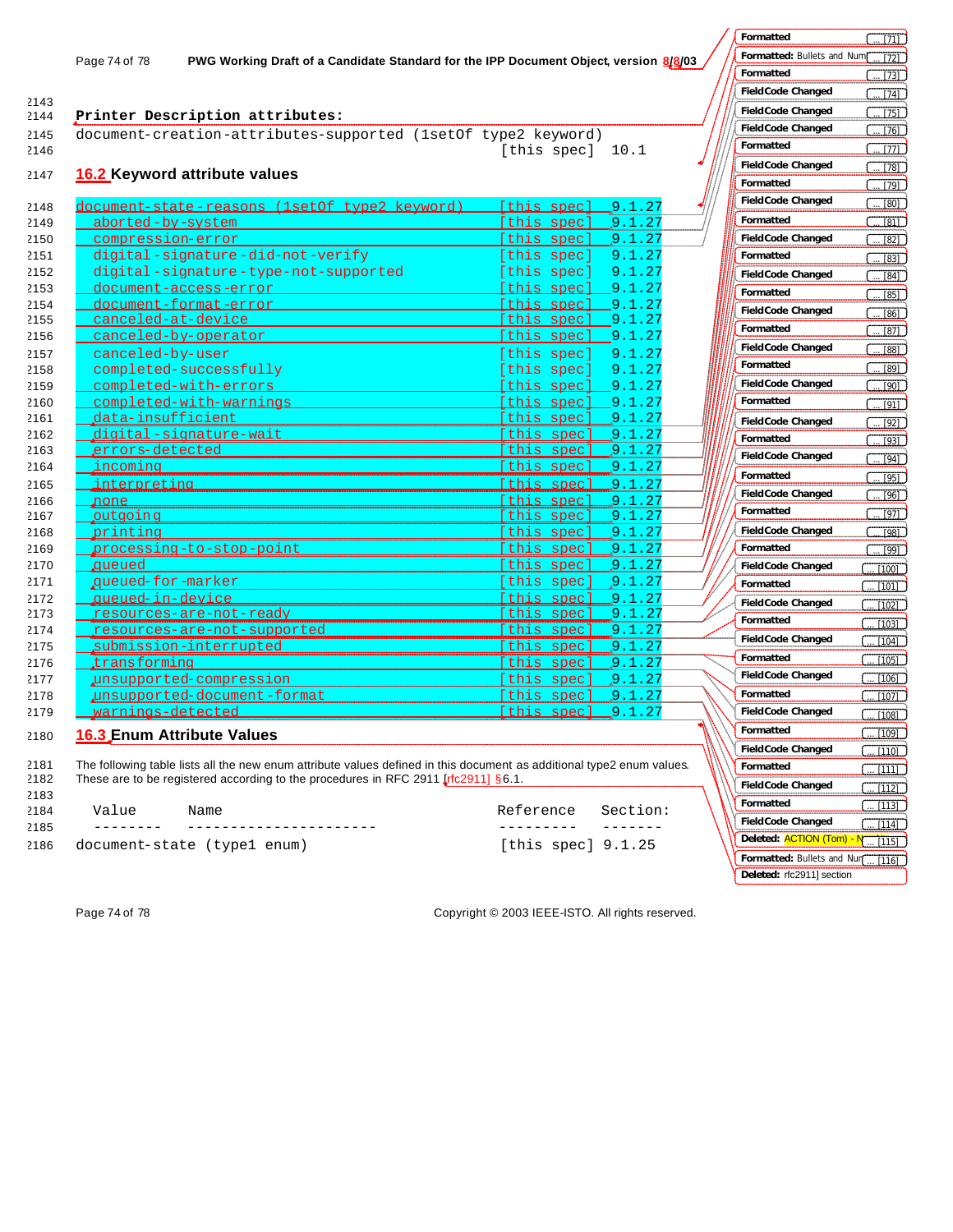|                                                                                              |                                                                         | PWG Working Draft for a Candidate Standard for the IPP Document Object 8/8/03                                                                                                                                      |                                                                                                                                                                                                                                | Page 75 of 78       | Deleted: , 6/13                                        |
|----------------------------------------------------------------------------------------------|-------------------------------------------------------------------------|--------------------------------------------------------------------------------------------------------------------------------------------------------------------------------------------------------------------|--------------------------------------------------------------------------------------------------------------------------------------------------------------------------------------------------------------------------------|---------------------|--------------------------------------------------------|
| 2187<br>2188<br>2189<br>2190<br>2191<br>2192<br>2193<br>2194<br>2195<br>2196<br>2197<br>2198 | 3<br>5<br>7<br>8<br>9<br>0x0033<br>0x0034<br>0x0035<br>0x0036<br>0x0037 | pending<br>processing<br>canceled<br>aborted<br>completed<br>operations-supported (1setOf type2 enum)<br>Cancel-Document<br>Get-Document-Attributes<br>Get-Documents<br>Delete-Document<br>Set-Document-Attributes | [this spec] $9.1.25$<br>[this spec] 9.1.25<br>[this spec] $9.1.25$<br>[this spec] $9.1.25$<br>[this spec] $9.1.25$<br>[rfc2911]<br>[this spec] 4.5<br>[this spec] 4.3<br>[this spec] 3.3<br>[this spec] 5.4<br>[this spec] 4.4 | 4.4.15              | Deleted: $\P$<br>¶<br>Formatted: Bullets and Numbering |
| 2199                                                                                         | <b>16.4 Operations</b>                                                  |                                                                                                                                                                                                                    |                                                                                                                                                                                                                                |                     |                                                        |
| 2200<br>2201<br>2202                                                                         |                                                                         | The following table lists all of the operations defined in this document. These are to be registered according to the<br>procedures in RFC 2911 Irfc29111 § 6.4.                                                   |                                                                                                                                                                                                                                |                     | Deleted: rfc2911] section                              |
| 2203<br>2204                                                                                 | Operations<br>---------                                                 |                                                                                                                                                                                                                    | Reference<br>----------                                                                                                                                                                                                        | Section<br>-------- |                                                        |
| 2205                                                                                         |                                                                         | Cancel-Document                                                                                                                                                                                                    | [this spec]                                                                                                                                                                                                                    | 4.5                 |                                                        |
| 2206                                                                                         |                                                                         | Delete-Document                                                                                                                                                                                                    | [this spec]                                                                                                                                                                                                                    | 5.4                 |                                                        |
| 2207                                                                                         |                                                                         | Get-Document-Attributes                                                                                                                                                                                            | [this spec]                                                                                                                                                                                                                    | 4.3                 |                                                        |
| 2208                                                                                         | Get-Documents                                                           |                                                                                                                                                                                                                    | [this spec]                                                                                                                                                                                                                    | 3.3                 |                                                        |
| 2209<br>2210                                                                                 |                                                                         | Set-Document-Attributes                                                                                                                                                                                            | [this spec]                                                                                                                                                                                                                    | 4.4                 |                                                        |
| 2211                                                                                         |                                                                         | <b>16.5 Attribute Group tags</b>                                                                                                                                                                                   |                                                                                                                                                                                                                                |                     | Formatted: Bullets and Numbering                       |
| 2212<br>2213                                                                                 |                                                                         | The following table lists all the attribute group tags defined in this specification. These are to be registered according<br>to the procedures in RFC 2911 $[rfc29111 \& 6.5]$ .                                  |                                                                                                                                                                                                                                |                     | Deleted: rfc2911] section                              |
| 2214                                                                                         | Value<br>$- - - - -$                                                    | Name                                                                                                                                                                                                               | Reference<br>_________                                                                                                                                                                                                         | Section<br>-------  |                                                        |
| 2215<br>2216<br>2217                                                                         | 0x09                                                                    | document-attributes-tag                                                                                                                                                                                            | [this spec]                                                                                                                                                                                                                    | 12                  | Formatted: Bullets and Numbering                       |
| 2218                                                                                         |                                                                         | <b>16.6 Status codes</b>                                                                                                                                                                                           |                                                                                                                                                                                                                                |                     |                                                        |
| 2219<br>2220                                                                                 |                                                                         | The following table lists all the status codes defined in this specification. These are to be registered according to the<br>procedures in RFC 2911 [rfc2911] § 6.6.                                               |                                                                                                                                                                                                                                |                     | Deleted: rfc2911] section                              |
| 2221                                                                                         | Value<br>$- - - - - -$                                                  | Status Code Name<br>__________________________________                                                                                                                                                             | Reference                                                                                                                                                                                                                      | Section             |                                                        |
| 2222<br>2223                                                                                 |                                                                         | 0x0500:0x05FF - Server Error:                                                                                                                                                                                      |                                                                                                                                                                                                                                |                     |                                                        |
| 2224                                                                                         | 0x050B                                                                  | server-error-too-many-jobs                                                                                                                                                                                         | [this spec]                                                                                                                                                                                                                    | 1                   |                                                        |
| 2225<br>2226                                                                                 | 0x050C                                                                  | server-error-too-many-documents                                                                                                                                                                                    | [this spec]                                                                                                                                                                                                                    | $\mathbf{1}$        |                                                        |

Copyright © 2003 IEEE-ISTO. All rights reserved. expansion of the comparison of 78 Page 75 of 78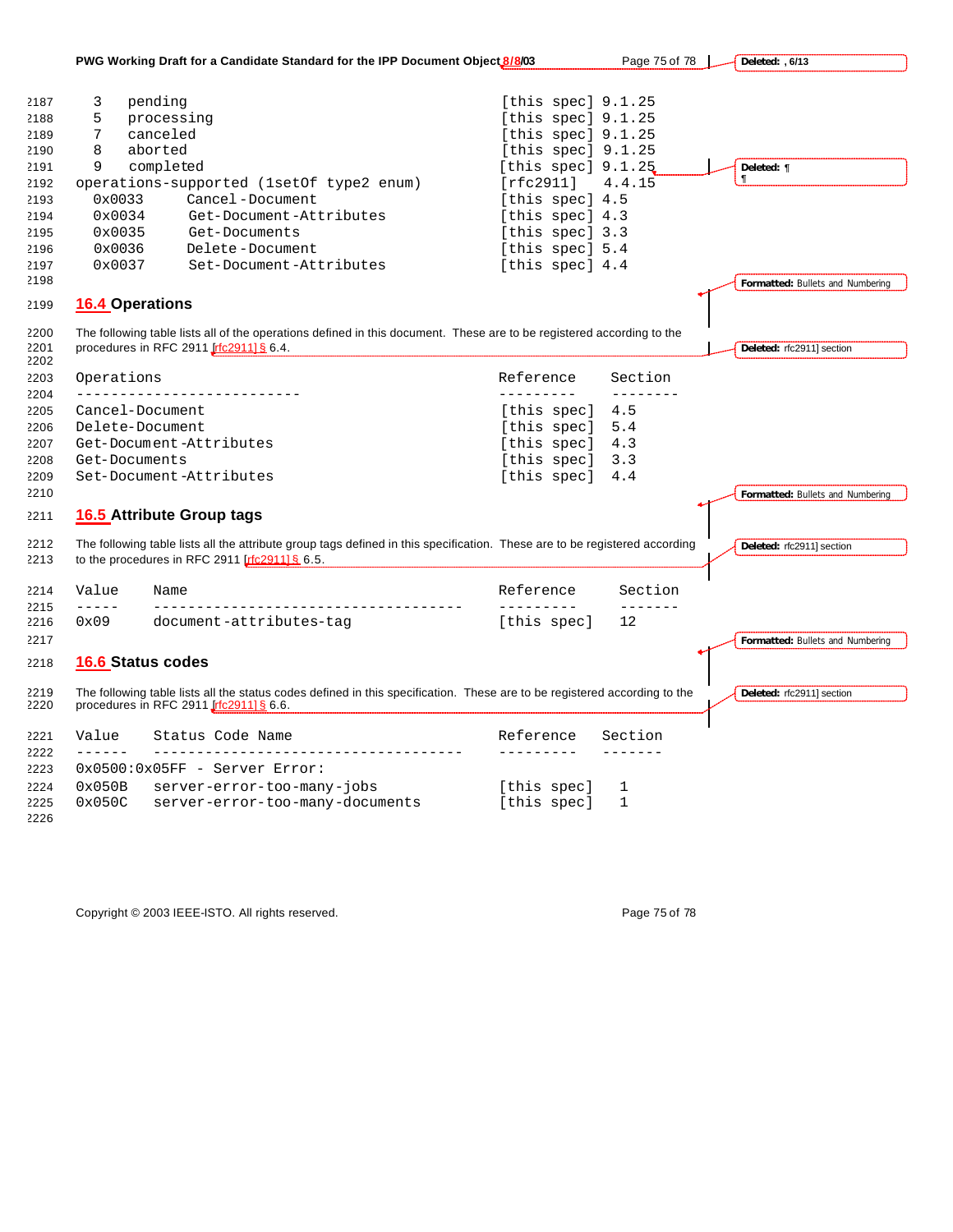|                                                      | Page 76 of 78                                                                            | PWG Working Draft of a Candidate Standard for the IPP Document Object, version 8/8/03                                                                                                                                                                                                                                                                                                                                                                                                                                                                                                                                                                                                                                                                                                                   |                            |         | Deleted: 6                       |
|------------------------------------------------------|------------------------------------------------------------------------------------------|---------------------------------------------------------------------------------------------------------------------------------------------------------------------------------------------------------------------------------------------------------------------------------------------------------------------------------------------------------------------------------------------------------------------------------------------------------------------------------------------------------------------------------------------------------------------------------------------------------------------------------------------------------------------------------------------------------------------------------------------------------------------------------------------------------|----------------------------|---------|----------------------------------|
|                                                      |                                                                                          |                                                                                                                                                                                                                                                                                                                                                                                                                                                                                                                                                                                                                                                                                                                                                                                                         |                            |         | Deleted: 13                      |
| 2227                                                 |                                                                                          | <b>16.7 Attribute Group name Registrations</b>                                                                                                                                                                                                                                                                                                                                                                                                                                                                                                                                                                                                                                                                                                                                                          |                            |         | Formatted: Bullets and Numbering |
| 2228<br>2229                                         |                                                                                          | The following table lists the one new attribute group name defined in this document. This is to be registered<br>according to the procedures in RFC 2911 [rfc2911] § 6.2.                                                                                                                                                                                                                                                                                                                                                                                                                                                                                                                                                                                                                               |                            |         | Deleted: rfc2911] section        |
| 2230<br>2231                                         | Attribute Group name                                                                     | __________________                                                                                                                                                                                                                                                                                                                                                                                                                                                                                                                                                                                                                                                                                                                                                                                      | Reference<br>$\frac{1}{2}$ | Section |                                  |
| 2232                                                 | document-template                                                                        |                                                                                                                                                                                                                                                                                                                                                                                                                                                                                                                                                                                                                                                                                                                                                                                                         | [this spec]                | 4.3     | Formatted: Bullets and Numbering |
| 2233                                                 |                                                                                          | <b>17 Internationalization Considerations</b>                                                                                                                                                                                                                                                                                                                                                                                                                                                                                                                                                                                                                                                                                                                                                           |                            |         |                                  |
| 2234<br>2235                                         | handling the Job object in [rfc2911].                                                    | The internationalization considerations for this extension for handling the Document object are the same as for                                                                                                                                                                                                                                                                                                                                                                                                                                                                                                                                                                                                                                                                                         |                            |         | Formatted: Bullets and Numbering |
| 2236                                                 |                                                                                          | <b>18 Security Considerations</b>                                                                                                                                                                                                                                                                                                                                                                                                                                                                                                                                                                                                                                                                                                                                                                       |                            |         |                                  |
| 2237<br>2238                                         |                                                                                          | The Document object should provide no more increased security considerations than the Job object. The Printer<br>MUST provide the same access control for Document objects as for Job objects.                                                                                                                                                                                                                                                                                                                                                                                                                                                                                                                                                                                                          |                            |         |                                  |
| 2239<br>2240<br>2241<br>2242<br>2243<br>2244<br>2245 |                                                                                          | The Printer implementer needs to consider counter measures for denial of service attacks for the Create-Job<br>operation. For example, a rogue client could issue repeated Create-Job and/or Send-Document/Send-URI requests<br>in an attempt to exceed the capacity of the Printer to absorb such requests and thereby deny Job Creation and<br>Document Creation requests from other clients. For example, a Printer might avoid a fixed set of allocations for Jobs<br>and Documents and also be able to detect when an excessive number of Create-Job and Send-Document/Send-URI<br>requests have been supplied. In such a case, the Printer would return either a 'server-error-too-many-jobs' status-<br>code (see section 1) or a 'server-error-too-many-documents' status-code (see section 1). |                            |         | Formatted: Bullets and Numbering |
| 2246                                                 | <b>19 Contributors</b>                                                                   |                                                                                                                                                                                                                                                                                                                                                                                                                                                                                                                                                                                                                                                                                                                                                                                                         |                            |         |                                  |
| 2247<br>2248<br>2249<br>2250<br>2251                 | Don Fullman, Xerox<br>Harry Lewis, IBM                                                   | Ira McDonald, High North<br>Michael Sweet, Easy Software Products                                                                                                                                                                                                                                                                                                                                                                                                                                                                                                                                                                                                                                                                                                                                       |                            |         | Formatted: Bullets and Numbering |
| 2252                                                 | <b>20 Acknowledgments</b>                                                                |                                                                                                                                                                                                                                                                                                                                                                                                                                                                                                                                                                                                                                                                                                                                                                                                         |                            |         |                                  |
| 2253                                                 | 21 Author's Address                                                                      |                                                                                                                                                                                                                                                                                                                                                                                                                                                                                                                                                                                                                                                                                                                                                                                                         |                            |         |                                  |
| 2254<br>2255<br>2256<br>2257<br>2258<br>2259         | Dennis Carney<br><b>IBM Printing Systems</b><br>Boulder, CO 80301<br>Phone: 303 924-0565 | 6300 Diagonal Highway                                                                                                                                                                                                                                                                                                                                                                                                                                                                                                                                                                                                                                                                                                                                                                                   |                            |         |                                  |
| 2260                                                 | Fax: 303 924-7434                                                                        |                                                                                                                                                                                                                                                                                                                                                                                                                                                                                                                                                                                                                                                                                                                                                                                                         |                            |         |                                  |

Page 76 of 78 Copyright © 2003 IEEE-ISTO. All rights reserved.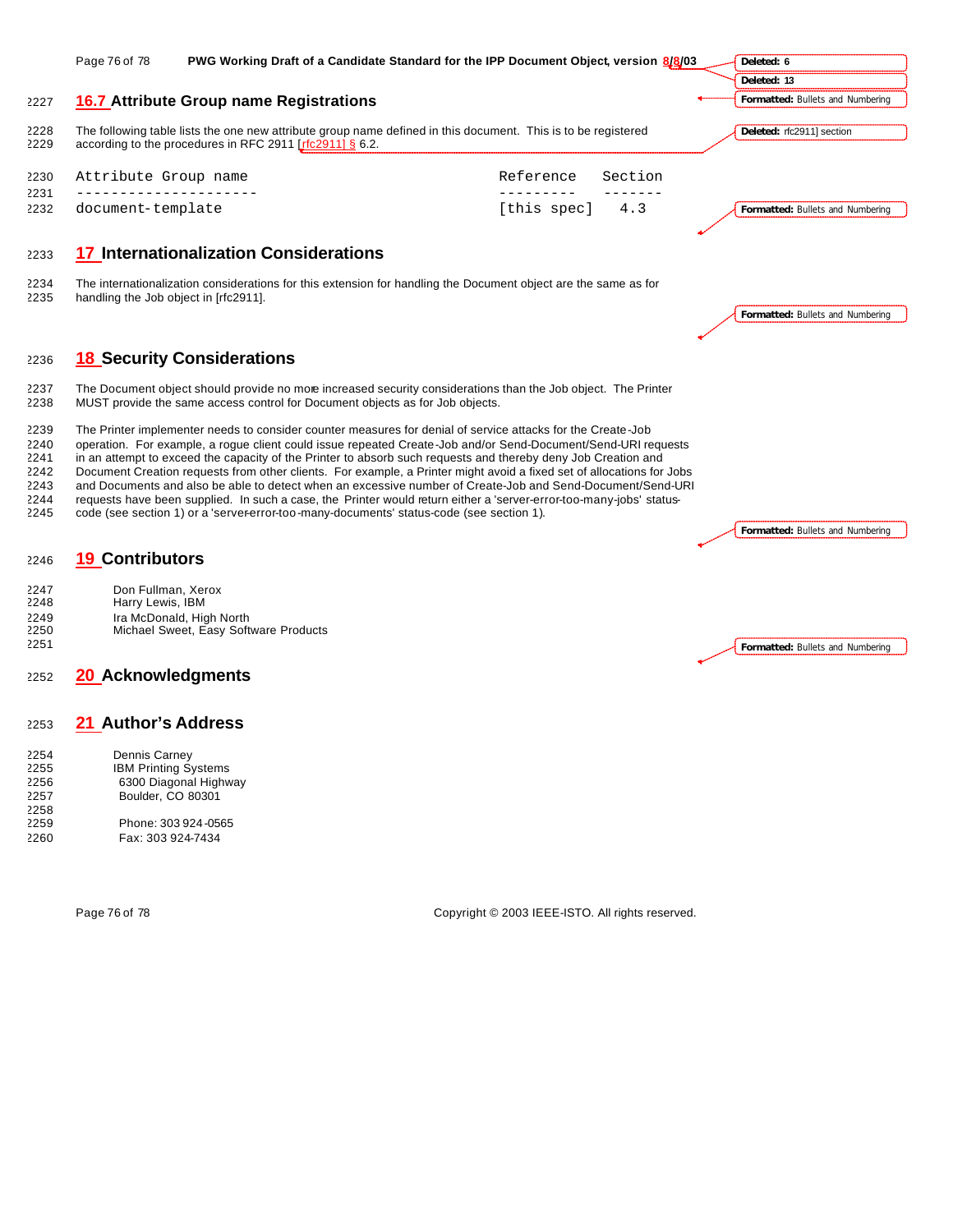**Deleted: , 6/13**

| 2261 | email: dcarney@us.ibm.com          |
|------|------------------------------------|
| 2262 |                                    |
| 2263 | Tom Hastings                       |
| 2264 | <b>Xerox Corporation</b>           |
| 2265 | 737 Hawaii St.                     |
| 2266 | El Segundo, CA 90245               |
| 2267 |                                    |
| 2268 | Phone: 310 333-6413                |
| 2269 | Fax: 310 333-5514                  |
| 2270 | e-mail: hastings@cp10.es.xerox.com |
| 2271 |                                    |
| 2272 | Peter Zehler                       |
| 2273 | <b>Xerox Corporation</b>           |
| 2274 | MS: 0128-30E                       |
| 2275 | 800 Phillips Road                  |
| 2276 | Webster, NY 14580-9701             |
| 2277 |                                    |
| 2278 | Phone: 585 265-8755                |
| 2279 | Fax: 585 422-7961                  |
| 2280 | e-mail: PZehler@crt.xerox.com      |

### <sup>2281</sup> **22 Appendix A: Document operations compared to Job operations**  <sup>2282</sup> **(Informative)**

**Formatted:** Bullets and Numbering **Deleted: DMC Editorial14: Do you have to say "Normative" or "Informative" in this title?**

2283 This appendix compares the Document operations with the existing Job operations to show the parallelism.

2284 Table 17 compares the Job and Document operations. The two Conf. columns indicate the conformance 2285 requirements (REQUIRED = REQ, OPTIONAL = OPT) for the Job and Document operations respectively. A "REQ" 2286 in the Document Conformance column means if the Document object is supported. Whether a Document operation 2287 is a method on the Job object or the Document object depends on the modeling regime and is not an essential part 2288 of the semantics described here, since these semantics are intended to apply to both object-oriented and object-<br>2289 based protocols, APIs, and implementations.

based protocols, APIs, and implementations.

### 2290 **Table 17 - Document operations compared to Job operations**

| Job operations            | Job        | Document operations                                                    | <b>Doc</b> |
|---------------------------|------------|------------------------------------------------------------------------|------------|
|                           | Conf.      |                                                                        | Conf.      |
|                           |            |                                                                        |            |
| <b>Cancel-Current-Job</b> | <b>OPT</b> | N/A, can only cancel a document explicitly by document number and      |            |
|                           |            | explicit job id                                                        |            |
| Cancel-Job                | <b>REQ</b> | <b>Cancel-Document</b>                                                 | <b>REQ</b> |
|                           |            |                                                                        |            |
| Get-Job-Attributes        | <b>REQ</b> | <b>Get-Document-Attributes</b>                                         | <b>REQ</b> |
| Get-Jobs                  | <b>REQ</b> | <b>Get-Documents</b>                                                   | <b>REQ</b> |
| Hold-Job                  |            | N/A, can only hold an entire job                                       |            |
| Print-Job                 | <b>REQ</b> | Send-Document (existing operation - see [rfc2911] with an additional   | <b>REQ</b> |
|                           |            | Document attributes group defined in section 4.1)                      |            |
| <b>Print-URI</b>          | <b>OPT</b> | <b>Send-URI</b> (existing operation - see [rfc2911] with an additional | OPT        |
|                           |            | Document attributes group defined in section 4.2)                      |            |
|                           |            |                                                                        |            |
| Promote-Job               | <b>OPT</b> | N/A, can only promote an entire job                                    |            |
| Purge-Jobs                | <b>OPT</b> | <b>Delete-Document</b>                                                 | OPT        |
| Release-Held-New-Jobs     | <b>OPT</b> | N/A, can only release entire jobs                                      |            |

Copyright © 2003 IEEE-ISTO. All rights reserved. Page 77 of 78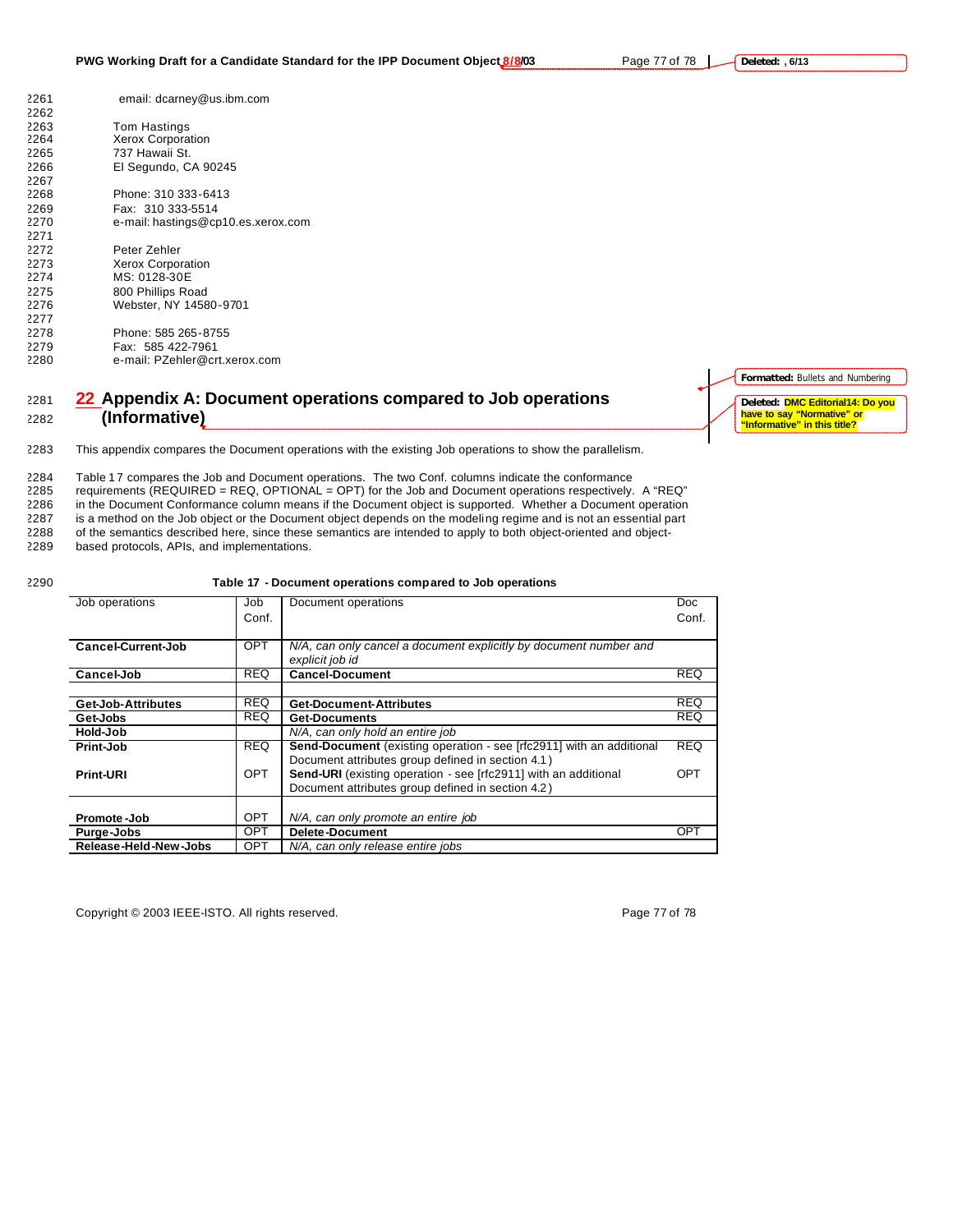Page 78 of 78 **PWG Working Draft of a Candidate Standard for the IPP Document Object, version 8/8/03** 

**Deleted: 6**

**Deleted: 13**

| Job operations      | Job<br>Conf. | Document operations                                                  | <b>Doc</b><br>Conf. |
|---------------------|--------------|----------------------------------------------------------------------|---------------------|
| Release-Job         | <b>OPT</b>   | N/A, can only release an entire job                                  |                     |
| Reprocess-Job       | OPT          | N/A, can only reprocess an entire job                                |                     |
| Restart-Job         | <b>OPT</b>   | N/A, can only restart an entire job                                  |                     |
| Resume-Job          | OPT          | N/A, can only resume an entire job                                   |                     |
| Schedule-Job-After  | OPT          | N/A, can only schedule an entire job                                 |                     |
| Set-Job-Attributes  | OPT          | <b>Set-Document-Attributes</b>                                       | OPT                 |
| Suspend-Current-Job | <b>OPT</b>   | N/A, can only suspend an entire job in order to run another one      |                     |
| Validate-Job        | <b>REQ</b>   | N/A, use Validate-Job to validate a single document or each document |                     |
|                     |              | in a multi-document job                                              |                     |

2291 2292

## <sup>2293</sup> **23 Annex B: IEEE-ISTO 5100.4-2001 Document Overrides (informative)**

 With the introduction of the Document Object, there is no longe r a need for the "document-overrides" (1setOf collection) attribute [pwg5100.4-2001] as an Operation attribute or a Job Template attribute. A new Overrides document [OvrRide] without the "document-overrides" attribute will be published. With the introduction of the Document object, the client simply supplies the Document Template attributes (see Table 10) for each Document Creation request (in a new Document Template attribute group). There is no longer a need for the "document-overrides" attribute.

2300 Page Overrides will be specified in a new document [OvrRide] that replaces the obsolete [pwg5100.4-2001]. Other 2301 [pwg5100.4-2001] features such as Subset Processing and Error/Warning counts have been moved to other 2302 specifications.

# <sup>2303</sup> **24 Annex C: Change Log (informative)**

2304 The following summaries of the changes in chronological order:

### 2305 Version 0.15, August 8, 2003,

- 2306 1. changed server-error-too-many-\* text<br>2307 2. added "-actual"
- 2. added "-actual"
- 2308 3. updated IANA registrations
- 2309 4. added clarifying text to sections 3.1.1, 6, 7.1, 8, 9.1.35, 10.1 and 14
- 2310 5. Moved "server-error-too-many-\*" to status codes to JobX
- 2311 6. clarified how "job-collation-type" handles mixed sheet collation beteen Documents
- 2312
- 2313 Version 0.14, July 1, 2003,
- 2314 7. Moved to Prototype Maturity
- 2315 8. Removed previous change log<br>2316 9. Finished editorial changes from
	- 9. Finished editorial changes from PWG Face-to-Face and Dennis Carney
- 2317 10. Removed ippsave
- 2318  $11.$  changed section to § in all references
- 2319 12. Removed Previously defined Printer attributes from Table 14
- 2320 13. Removed xxx-supported and xxx-defaults from IANA registry (They have already been defined), added 2321 keyword & enum registrations
- 2322

Page 78 of 78 Copyright © 2003 IEEE-ISTO. All rights reserved.

| Formatted:<br><b>Bullets and Numbering</b>                                                                                                             |
|--------------------------------------------------------------------------------------------------------------------------------------------------------|
| Formatted:<br><b>Bullets and Numbering</b>                                                                                                             |
| Formatted: Bullets and Numbering                                                                                                                       |
| Deleted: Version 0.3, 9 September                                                                                                                      |
| 2002:¶<br>< Reformatted as an IEEEISTO                                                                                                                 |
| standard and added the usual<br>sections for a standard.¶                                                                                              |
| <#>Added "original-requesting - user-<br>name" Operation attribute to Table 8.¶<br>⊲#>Added "y" to "output-bin" in Table<br>10 so it MAY be a Document |
| Template attribute.¶<br><#>Clarified the * and in Table 11-                                                                                            |
| Job and Document Description<br>attributes.¶                                                                                                           |
| <#>Added section 9.1.1 all of the<br>Printer attributes defined In any IPP<br>standard¶                                                                |
| <#>Allocated operation-id enums in<br>section 11 to the 7 Document                                                                                     |
| operations.¶<br><b>Added the conformance section</b>                                                                                                   |
| Error! Reference source not found.¶<br>dl>Completed the IANA                                                                                           |
| Considerations section 0.<br>¶                                                                                                                         |
| Version 0.4, 14 October 2002:¶                                                                                                                         |
| <b>AD</b> Added the operation                                                                                                                          |
| specifications.¶<br><#>Added the CreateDocument and                                                                                                    |
| Send-Data to be more parallel with                                                                                                                     |
| Jobs and support PWG PSI.¶<br><b>Example 25</b> issues in version                                                                                      |
| 0.3 as discussed on the mailing list.<br><b>&lt;#&gt;Added the Attribute Precedence</b>                                                                |
| section 6.<br>⊲#>Added [ippsave] attributes. ¶                                                                                                         |
| Added job-mandatory attributes,                                                                                                                        |
| job-cover-back, job-cover-front, job-<br>copies, job-finishings, job finishings                                                                        |
| col. document-id-uri, and redirect-uri.¶<br>1                                                                                                          |
| Version 0.5, 25 October 2002, as a<br>result of the PWG Semantic Model                                                                                 |
| telecon, October 24, 2002:¶                                                                                                                            |
| <b>Exed the title to say "Proposed</b>                                                                                                                 |
| Standard" and removed the 5100.n                                                                                                                       |
| number until the document is<br>approved by the PWG Last Call to                                                                                       |
| progress as a Draft Standard. ¶                                                                                                                        |
| <b>Example Cancel - Document from</b>                                                                                                                  |
| OPTIONAL to REQUIRED.¶<br><#>Added Table 4 and Table 5 to                                                                                              |
| show the request and response                                                                                                                          |
| signatures of the Document (<br>[117]                                                                                                                  |
| Formatted: Numbered + Level:<br>1.                                                                                                                     |
| Numbering Style: 1, 2, 3,  + Start                                                                                                                     |
| at: 1 + Alignment: Left + Aligned at:<br>0.25" + Tab after: 0.5" + Indent at:                                                                          |
|                                                                                                                                                        |

0.5"

**Formatted:** Bullets and Numbering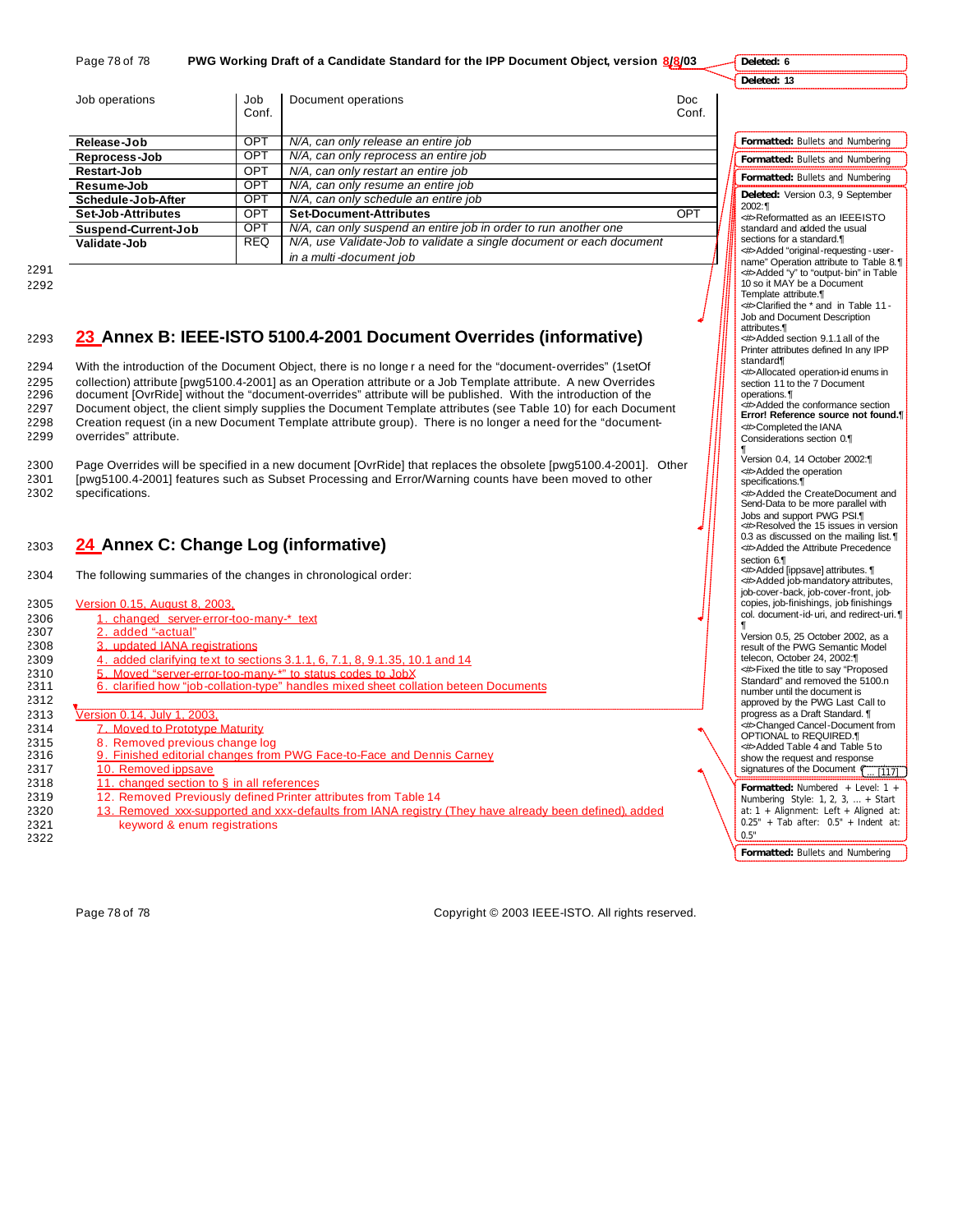| Page 35: [1] Deleted                   |           | Peter Zehler                 |              |                            |             |                          | 7/1/2003 7:55 AM  |            |  |                                          |
|----------------------------------------|-----------|------------------------------|--------------|----------------------------|-------------|--------------------------|-------------------|------------|--|------------------------------------------|
| [job-]impressions                      |           | integer(0:MA)                | $y?$ J       |                            | y? J        | $y?$ D                   | <b>MAY</b>        | <b>MAY</b> |  | [ $rfc2911$ ]                            |
|                                        |           | $\mathbf{X}$                 |              |                            |             |                          |                   |            |  | §3.2.1.1                                 |
| [job-]k-octets                         |           | integer(0:MA)                | $y?$ J       |                            | $y?$ J      | $y?$ D                   | <b>MAY</b>        | <b>MAY</b> |  | [rfc2911]                                |
|                                        |           | X)                           |              |                            |             |                          |                   |            |  | §3.2.1.1                                 |
| Page 36: [2] Deleted                   |           | Peter Zehler                 |              |                            |             |                          | 7/1/2003 7:55 AM  |            |  |                                          |
| [job-]media-sheets                     |           | integer(0:MA)                | $y?$ J       |                            | y? J        | $y?$ D                   | <b>MAY</b>        | <b>MAY</b> |  | [rfc2911]                                |
|                                        |           | $\mathbf{X}$                 |              |                            |             |                          |                   |            |  | §3.2.1.1                                 |
| Page 36: [3] Deleted                   |           | Peter Zehler                 |              |                            |             |                          | 6/30/2003 9:48 AM |            |  |                                          |
| job-password                           |           | octetString(25               | $y?$ J       |                            | y? J        | $\blacksquare$           | <b>MAY</b>        | <b>MAY</b> |  | [ippsave]                                |
|                                        |           | 5)                           |              |                            |             |                          |                   |            |  | §4.1                                     |
| job-password-encryption                |           | type3 keyword                | $y?$ J       |                            | $y?$ J      | $\blacksquare$           | <b>MAY</b>        | <b>MAY</b> |  | [ippsave]                                |
|                                        |           | name(MAX)                    |              |                            |             |                          |                   |            |  | §4.2                                     |
| Page 40: [4] Deleted                   |           | <b>Peter Zehler</b>          |              |                            |             |                          | 6/30/2003 9:48 AM |            |  |                                          |
| feed-orientation                       |           | type3 keyword                | y            | y                          | $\mathbf n$ | <b>MAY</b>               | <b>MAY</b>        |            |  | [ippsave] $§5.1$                         |
| Page 40: [5] Deleted                   |           | <b>Peter Zehler</b>          |              |                            |             |                          | 6/30/2003 9:49 AM |            |  |                                          |
| font-name-requested                    |           | name(MAX)                    | y            | y                          | y           | <b>MAY</b>               | <b>MAY</b>        |            |  | [ippsave] §5.2                           |
| font-size-requested                    |           | integer (1:MAX)              | $\mathbf{v}$ | y                          | y           | <b>MAY</b>               | <b>MAY</b>        |            |  | [ippsave] $§5.3$                         |
| Page 41: [6] Deleted                   |           | <b>Peter Zehler</b>          |              |                            |             |                          | 6/30/2003 9:49 AM |            |  |                                          |
| job-hold-until-time                    |           | dateTime                     | y            | $\mathbf n$<br>$\mathbf n$ |             | <b>MAY</b>               |                   | <b>MAY</b> |  | [ippsave] §5.4                           |
| Page 41: [7] Deleted                   |           | <b>Peter Zehler</b>          |              |                            |             |                          | 6/30/2003 9:49 AM |            |  |                                          |
| job-phone-number                       |           | text(127)                    | V            | $\mathbf n$                | $\mathbf n$ | <b>MAY</b>               | <b>MAY</b>        |            |  | [ippsave] $§5.5$                         |
| Page 41: [8] Deleted                   |           | Peter Zehler                 |              |                            |             |                          | 6/30/2003 9:49 AM |            |  |                                          |
| job-recipient-name                     |           | name(MAX)                    | y            | $\mathbf n$                | $\mathbf n$ | <b>MAY</b>               | <b>MAY</b>        |            |  | [ippsave] §5.6                           |
|                                        |           |                              |              |                            |             |                          |                   |            |  |                                          |
| **                                     |           |                              |              |                            |             |                          |                   |            |  |                                          |
| job-save-disposition                   |           | collection                   | y            | $\mathbf n$                | $\mathbf n$ | <b>MAY</b>               | <b>MAY</b>        |            |  | [ippsave] §5.7                           |
| save-disposition                       |           | type3 keyword                |              |                            |             | <b>MAY</b>               | <b>MAY</b>        |            |  | [ippsave] $$5.7.1.1$                     |
| save-info                              |           | 1setOf collection            |              |                            |             | <b>MAY</b>               | <b>MAY</b>        |            |  | [ippsave] §5.7.1.2                       |
| save-location                          | uri       |                              |              |                            |             | <b>MAY</b>               | <b>MAY</b>        |            |  | [ippsave] §5.7.1.2.3.1                   |
| save-name                              | name(MAX) |                              |              |                            |             | <b>MAY</b>               | <b>MAY</b>        |            |  | [ippsave] §5.7.1.2.3.2                   |
| save-document-format                   |           | mimeMediaType                |              |                            |             | <b>MAY</b>               | <b>MAY</b>        |            |  | [ippsave] §5.7.1.2.3.3                   |
| Page 42: [9] Deleted                   |           | <b>Peter Zehler</b>          |              |                            |             |                          | 6/30/2003 9:50 AM |            |  |                                          |
| media-grain                            |           | type3 keyword   name $(MAX)$ |              |                            |             | <b>MAY</b>               | <b>MAY</b>        |            |  | [ippsave] §8.4.2                         |
| Page 42: [10] Deleted                  |           | <b>Peter Zehler</b>          |              |                            |             |                          | 6/30/2003 9:50 AM |            |  |                                          |
| media-material                         |           | type3 keyword   name(MAX)    |              |                            |             | <b>MAY</b>               | <b>MAY</b>        |            |  | [ippsave] $§8.4.3$                       |
| Page 42: [11] Deleted                  |           | Peter Zehler                 |              |                            |             |                          | 6/30/2003 9:50 AM |            |  |                                          |
| media-thickness                        |           | integer(1:MAX)               |              |                            |             | <b>MAY</b>               | <b>MAY</b>        |            |  | [ippsave] §8.4.4                         |
| media-tooth                            |           | type3 keyword   name(MAX)    |              |                            |             | <b>MAY</b>               | <b>MAY</b>        |            |  | [ippsave] $§8.4.1$                       |
|                                        |           | <b>Peter Zehler</b>          |              |                            |             |                          | 6/30/2003 9:50 AM |            |  |                                          |
| Page 43: [12] Deleted<br>pdl-init-file |           | 1setOf collection            | y            | y                          | $\mathbf n$ | <b>MAY</b>               | <b>MAY</b>        |            |  | [ippsave] $§5.8$                         |
| pdl-init-file-location                 | uri       |                              |              |                            |             | <b>MAY</b>               | <b>MAY</b>        |            |  | [ippsave] $$5.8.1.1$                     |
| pdl-init-file-name                     |           | name(MAX)<br>name(MAX)       |              |                            |             | <b>MAY</b><br><b>MAY</b> | <b>MAY</b>        |            |  | [ippsave] §5.8.1.2<br>[ippsave] §5.8.1.3 |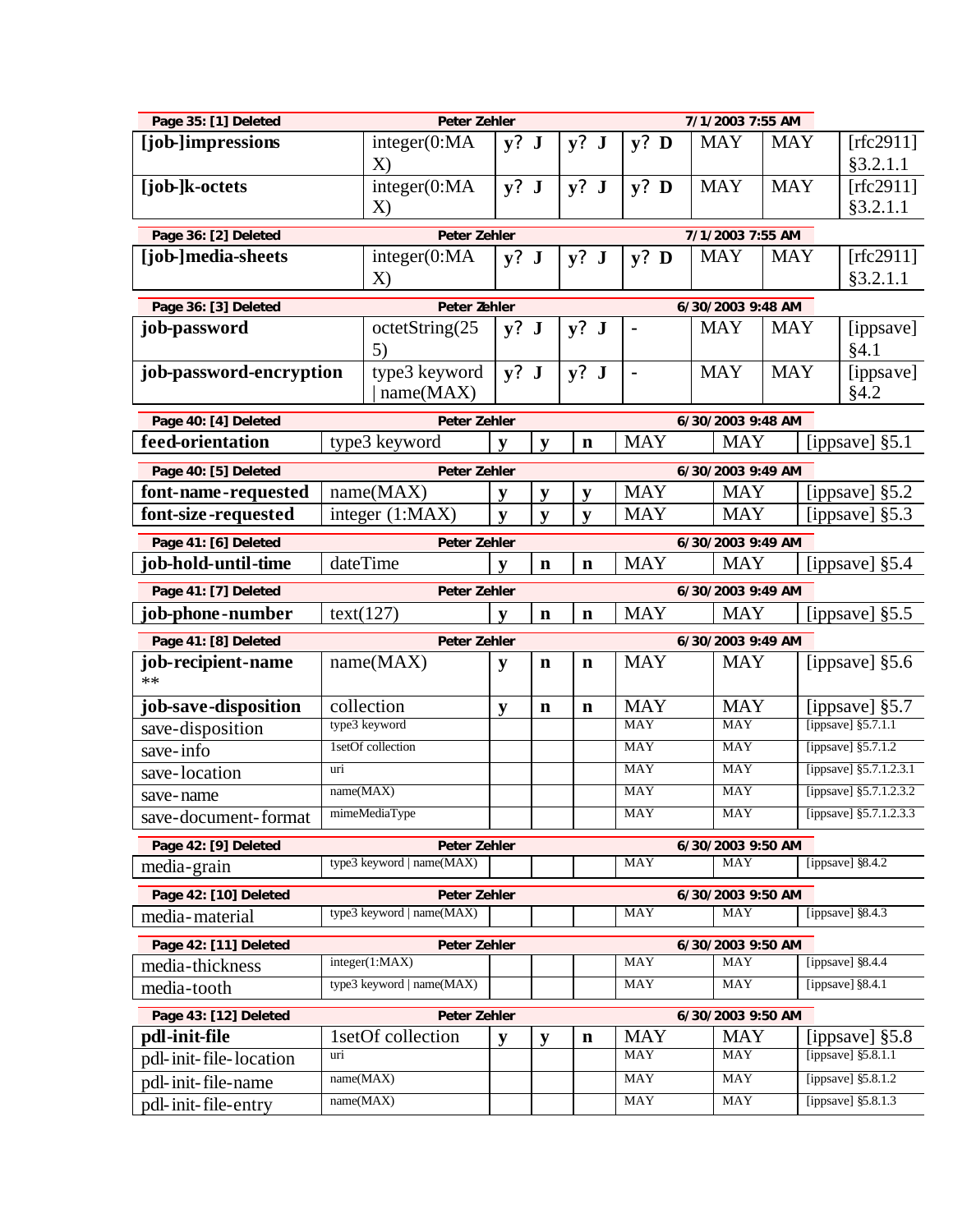| Page 43: [13] Deleted                                     |                 | <b>Peter Zehler</b>              |   |                                |                              | 6/30/2003 9:51 AM             |                                          |                      |                          |
|-----------------------------------------------------------|-----------------|----------------------------------|---|--------------------------------|------------------------------|-------------------------------|------------------------------------------|----------------------|--------------------------|
| proof-print                                               | collection      |                                  | y | n                              | $\mathbf n$                  | <b>MAY</b>                    | <b>MAY</b>                               |                      | [ippsave] $§5.9$         |
| proof-print-copies                                        | integer (0:MAX) |                                  |   |                                |                              | <b>MAY</b>                    | <b>MAY</b>                               | [ippsave] $$5.9.1.1$ |                          |
| media                                                     |                 | type3 keyword   name(MAX)        |   |                                |                              | MAY be                        | <b>MUST</b>                              | [ippsave] §5.8.1.2   |                          |
| media-col                                                 | collection      |                                  |   |                                |                              | neither or one<br>of, but NOT | <b>MAY</b>                               | [ippsave] §5.8.1.2   |                          |
|                                                           |                 |                                  |   |                                |                              | both                          |                                          |                      |                          |
| Page 45: [14] Deleted                                     |                 | <b>Peter Zehler</b>              |   |                                |                              |                               | 8/6/2003 3:01 PM                         |                      |                          |
| document-format                                           |                 | mimeMediaType                    |   | $\blacksquare$                 | ? $y$                        | <b>MUST</b>                   | [ $i$ obx] $§ 3.2.4.5$                   |                      |                          |
| Page 46: [15] Deleted                                     |                 | <b>Peter Zehler</b>              |   |                                |                              |                               | 8/6/2003 3:01 PM                         |                      |                          |
| document-format-device-id                                 |                 | text(127)                        |   | $\blacksquare$                 | ? $y$                        | <b>MUST</b>                   | [jobx] $§3.2.4.6$                        |                      |                          |
| document-format-version                                   |                 | text(127)                        |   | $\blacksquare$                 | ? $y$                        | <b>MAY</b>                    | [ $i$ obx] $§ 3.2.4.7$                   |                      |                          |
| Page 46: [16] Deleted                                     |                 | <b>Peter Zehler</b>              |   |                                |                              |                               | 8/6/2003 3:02 PM                         |                      |                          |
| document-natural-language                                 |                 | naturalLanguage                  |   | $\blacksquare$                 | ? $y$                        | <b>MAY</b>                    | $[jobs]$ §3.2.4.8                        |                      |                          |
|                                                           |                 |                                  |   |                                |                              |                               |                                          |                      |                          |
| Page 46: [17] Deleted<br>document-source-application-name |                 | <b>Peter Zehler</b><br>name(MAX) |   | $\blacksquare$                 | ? $y$                        | MAY                           | 8/6/2003 3:02 PM                         |                      |                          |
| document-source-application-version                       |                 | text(127)                        |   | $\blacksquare$                 | ? $y$                        | <b>MAY</b>                    | $[jobs]$ §3.2.4.1                        |                      |                          |
| document-source-os-name                                   |                 | name(40)                         |   | $\blacksquare$                 | ? $y$                        | <b>MAY</b>                    | $[jobs]$ §3.2.4.2                        |                      |                          |
| document-source-os-version                                |                 | text(40)                         |   | $\blacksquare$                 | ? $y$                        | <b>MAY</b>                    | [ $jobx$ ] $§3.2.4.3$                    |                      |                          |
|                                                           |                 |                                  |   |                                |                              |                               | $[jobs]$ §3.2.4.4                        |                      |                          |
| Page 46: [18] Deleted                                     |                 | <b>Peter Zehler</b>              |   |                                |                              |                               | 6/30/2003 9:51 AM                        |                      |                          |
| job-password                                              |                 | octetString(255)                 |   | ?<br>${\bf y}$                 | $\qquad \qquad \blacksquare$ | <b>MAY</b>                    | [ippsave] §6.2                           |                      | $\overline{\phantom{m}}$ |
| job-password-encryption                                   |                 | type3 keyword<br>name(MAX)       |   | $\ddot{\cdot}$<br>$\mathbf{y}$ |                              | <b>MAY</b>                    | [ippsave] $§6.3$                         |                      |                          |
| job-printer-make-and-model                                |                 | text(127)                        |   | ${\bf y}$                      | $\blacksquare$               | <b>CMUST</b><br>1             | [ippsave] §6.1                           |                      | $\overline{\phantom{a}}$ |
|                                                           |                 |                                  |   |                                |                              |                               |                                          |                      |                          |
| Page 54: [19] Deleted                                     |                 | <b>Peter Zehler</b><br>spooling  |   |                                | <b>MAY</b>                   |                               | 6/30/2003 9:51 AM<br>[ippsave] $§8.3.1*$ |                      |                          |
|                                                           |                 | streaming                        |   |                                | <b>MAY</b>                   |                               | [ippsave] $§8.3.1$ *                     |                      |                          |
|                                                           |                 |                                  |   |                                |                              |                               |                                          |                      |                          |
| Page 61: [20] Formatted                                   |                 | <b>Peter Zehler</b>              |   |                                |                              |                               | 8/7/2003 8:21 AM                         |                      |                          |
| Font: 10 pt, Highlight                                    |                 |                                  |   |                                |                              |                               |                                          |                      |                          |
| Page 61: [20] Formatted                                   |                 | <b>Peter Zehler</b>              |   |                                |                              |                               | 8/7/2003 8:21 AM                         |                      |                          |
| Highlight                                                 |                 |                                  |   |                                |                              |                               |                                          |                      |                          |
| Page 61: [20] Formatted                                   |                 | Peter Zehler                     |   |                                |                              |                               | 8/7/2003 8:21 AM                         |                      |                          |
| Font: 10 pt, Highlight                                    |                 |                                  |   |                                |                              |                               |                                          |                      |                          |
| Page 61: [21] Formatted                                   |                 | Peter Zehler                     |   |                                |                              |                               | 8/7/2003 8:21 AM                         |                      |                          |
| Font: 10 pt, Highlight                                    |                 |                                  |   |                                |                              |                               |                                          |                      |                          |
| Page 61: [21] Formatted                                   |                 | Peter Zehler                     |   |                                |                              |                               | 8/7/2003 8:21 AM                         |                      |                          |
| Font: 10 pt, Highlight                                    |                 |                                  |   |                                |                              |                               |                                          |                      |                          |
| Page 61: [21] Formatted                                   |                 | Peter Zehler                     |   |                                |                              |                               | 8/7/2003 8:21 AM                         |                      |                          |
| Highlight                                                 |                 |                                  |   |                                |                              |                               |                                          |                      |                          |
|                                                           |                 |                                  |   |                                |                              |                               |                                          |                      |                          |
| Page 61: [21] Formatted                                   |                 | Peter Zehler                     |   |                                |                              |                               | 8/7/2003 8:21 AM                         |                      |                          |

1 The Printer MUST support the "job-printer-make-and-model" Job Description attribute if the "job-save-disposition" Job Template attribute is supported.

 $\overline{a}$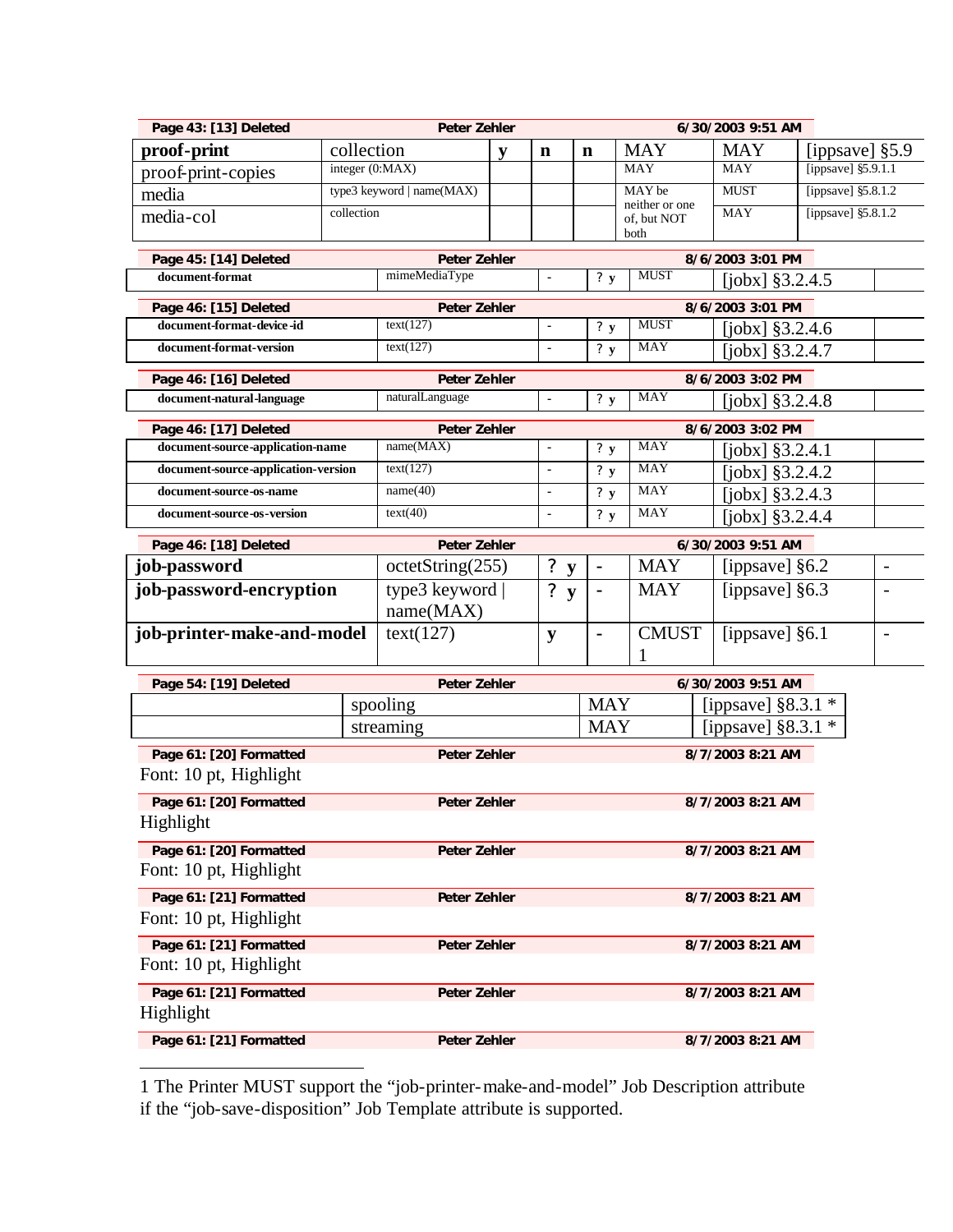Font: 10 pt, Highlight

| Page 61: [22] Formatted                           | <b>Peter Zehler</b> | 8/7/2003 8:21 AM |
|---------------------------------------------------|---------------------|------------------|
| Font: 10 pt, Highlight                            |                     |                  |
| Page 61: [22] Formatted<br>Highlight              | <b>Peter Zehler</b> | 8/7/2003 8:21 AM |
|                                                   |                     |                  |
| Page 61: [22] Formatted<br>Font: 10 pt, Highlight | <b>Peter Zehler</b> | 8/7/2003 8:21 AM |
|                                                   |                     |                  |
| Page 61: [23] Formatted<br>Font: 10 pt, Highlight | <b>Peter Zehler</b> | 8/7/2003 8:21 AM |
|                                                   |                     |                  |
| Page 61: [23] Formatted<br>Font: 10 pt, Highlight | <b>Peter Zehler</b> | 8/7/2003 8:21 AM |
|                                                   |                     |                  |
| Page 61: [24] Formatted<br>Highlight              | <b>Peter Zehler</b> | 8/7/2003 8:21 AM |
|                                                   |                     |                  |
| Page 61: [24] Formatted<br>Font: 10 pt, Highlight | <b>Peter Zehler</b> | 8/7/2003 8:21 AM |
|                                                   |                     |                  |
| Page 61: [25] Formatted<br>Font: 10 pt, Highlight | Peter Zehler        | 8/7/2003 8:21 AM |
|                                                   |                     |                  |
| Page 61: [25] Formatted<br>Font: 10 pt, Highlight | <b>Peter Zehler</b> | 8/7/2003 8:21 AM |
|                                                   |                     |                  |
| Page 61: [26] Formatted<br>Font: 10 pt, Highlight | <b>Peter Zehler</b> | 8/7/2003 8:21 AM |
|                                                   |                     |                  |
| Page 61: [26] Formatted<br>Font: 10 pt, Highlight | <b>Peter Zehler</b> | 8/7/2003 8:21 AM |
|                                                   |                     |                  |
| Page 61: [27] Formatted                           | <b>Peter Zehler</b> | 8/7/2003 8:21 AM |
| Font: 10 pt, Highlight                            |                     |                  |
| Page 61: [27] Formatted                           | <b>Peter Zehler</b> | 8/7/2003 8:21 AM |
| Font: 10 pt, Highlight                            |                     |                  |
| Page 61: [28] Formatted<br>Font: 10 pt, Highlight | Peter Zehler        | 8/7/2003 8:21 AM |
|                                                   |                     |                  |
| Page 61: [28] Formatted                           | <b>Peter Zehler</b> | 8/7/2003 8:21 AM |
| Font: 10 pt, Highlight                            |                     |                  |
| Page 61: [29] Formatted                           | Peter Zehler        | 8/7/2003 8:21 AM |
| Font: 10 pt, Highlight                            |                     |                  |
| Page 61: [29] Formatted                           | Peter Zehler        | 8/7/2003 8:21 AM |
| Font: 10 pt, Highlight                            |                     |                  |
| Page 61: [30] Formatted                           | Peter Zehler        | 8/7/2003 8:21 AM |
| Font: 10 pt, Highlight                            |                     |                  |
| Page 61: [30] Formatted                           | Peter Zehler        | 8/7/2003 8:21 AM |
| Font: 10 pt, Highlight                            |                     |                  |
| Page 61: [31] Formatted                           | Peter Zehler        | 8/7/2003 8:21 AM |
| Font: 10 pt, Highlight                            |                     |                  |
| Page 61: [31] Formatted                           | Peter Zehler        | 8/7/2003 8:21 AM |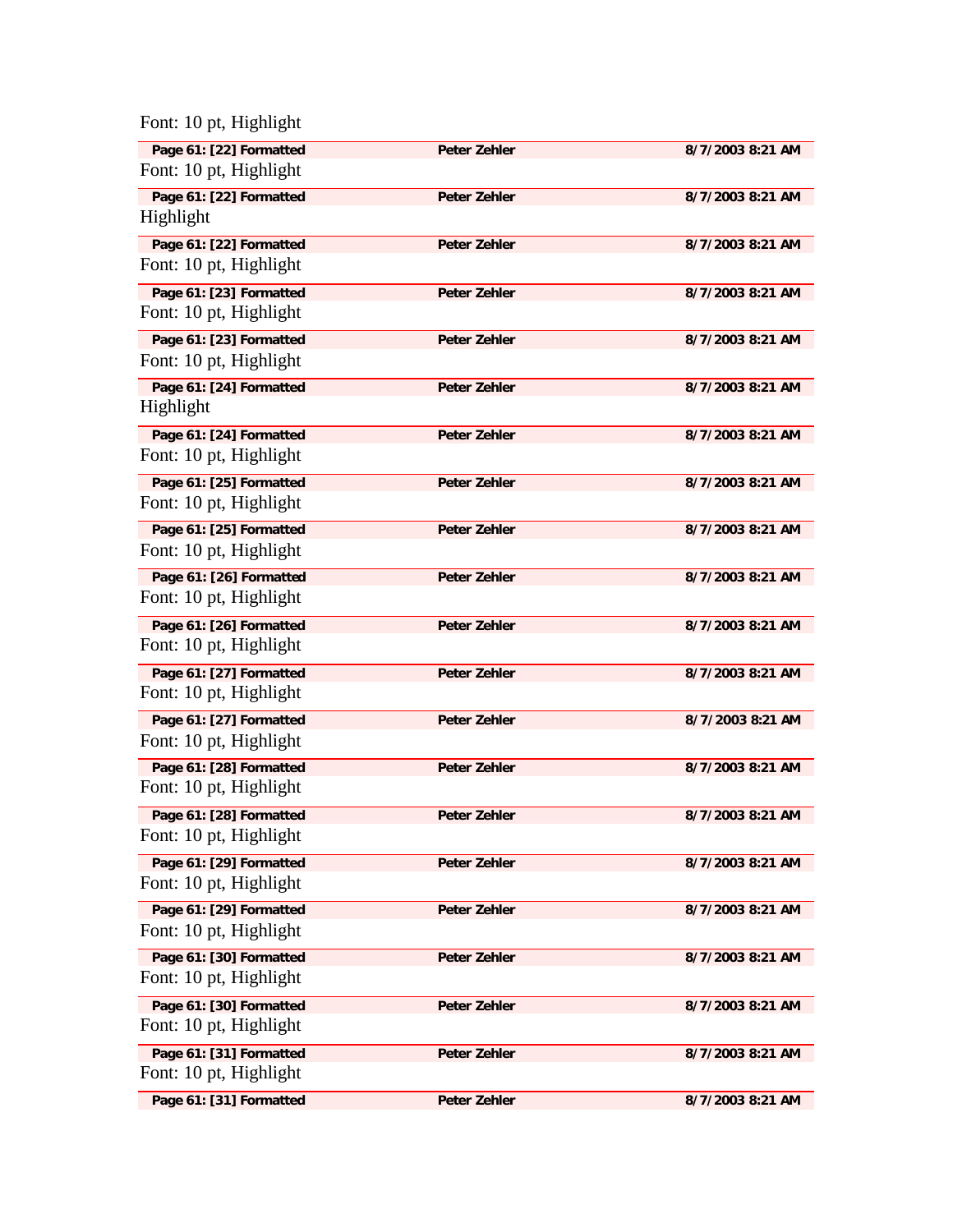| Font: 10 pt, Highlight |  |  |
|------------------------|--|--|
|------------------------|--|--|

| Page 61: [32] Formatted<br>Font: 10 pt, Highlight | <b>Peter Zehler</b> | 8/7/2003 8:21 AM  |
|---------------------------------------------------|---------------------|-------------------|
| Page 61: [32] Formatted                           | <b>Peter Zehler</b> | 8/7/2003 8:21 AM  |
| Font: 10 pt, Highlight                            |                     |                   |
| Page 61: [33] Formatted                           | Peter Zehler        | 8/7/2003 8:21 AM  |
| Font: 10 pt, Highlight                            |                     |                   |
| Page 61: [33] Formatted                           | <b>Peter Zehler</b> | 8/7/2003 8:21 AM  |
| Font: 10 pt, Highlight                            |                     |                   |
| Page 61: [34] Formatted                           | <b>Peter Zehler</b> | 8/7/2003 8:21 AM  |
| Font: 10 pt, Highlight                            |                     |                   |
| Page 61: [34] Formatted                           | <b>Peter Zehler</b> | 8/7/2003 8:21 AM  |
| Font: 10 pt, Highlight                            |                     |                   |
| Page 61: [35] Formatted                           | <b>Peter Zehler</b> | 8/7/2003 8:21 AM  |
| Font: 10 pt, Highlight                            |                     |                   |
| Page 61: [35] Formatted                           | <b>Peter Zehler</b> | 8/7/2003 8:21 AM  |
| Font: 10 pt, Highlight                            |                     |                   |
| Page 61: [36] Formatted                           | <b>Peter Zehler</b> | 8/7/2003 8:21 AM  |
| Font: 10 pt, Highlight                            |                     |                   |
| Page 61: [36] Formatted                           | Peter Zehler        | 8/7/2003 8:21 AM  |
| Font: 10 pt, Highlight                            |                     |                   |
| Page 61: [37] Formatted                           | <b>Peter Zehler</b> | 8/7/2003 8:21 AM  |
| Font: 10 pt, Highlight                            |                     |                   |
| Page 61: [37] Formatted                           | <b>Peter Zehler</b> | 8/7/2003 8:21 AM  |
| Font: 10 pt, Highlight                            |                     |                   |
| Page 61: [38] Formatted                           | <b>Peter Zehler</b> | 8/7/2003 8:21 AM  |
| Font: 10 pt, Highlight                            |                     |                   |
| Page 61: [38] Formatted                           | Peter Zehler        | 8/7/2003 8:21 AM  |
| Font: 10 pt, Highlight                            |                     |                   |
| Page 61: [39] Formatted                           | Peter Zehler        | 8/7/2003 8:21 AM  |
| Font: 10 pt, Highlight                            |                     |                   |
| Page 61: [39] Formatted                           | Peter Zehler        | 8/7/2003 8:21 AM  |
| Font: 10 pt, Highlight                            |                     |                   |
| Page 61: [40] Formatted                           | Peter Zehler        | 8/7/2003 8:21 AM  |
| Font: 10 pt, Highlight                            |                     |                   |
| Page 61: [40] Formatted                           | Peter Zehler        | 8/7/2003 8:21 AM  |
| Font: 10 pt, Highlight                            |                     |                   |
| Page 61: [41] Formatted                           | Peter Zehler        | 8/7/2003 8:21 AM  |
| Font: 10 pt, Highlight                            |                     |                   |
| Page 61: [41] Formatted                           | Peter Zehler        | 8/7/2003 8:21 AM  |
| Font: 10 pt, Highlight                            |                     |                   |
| Page 61: [42] Deleted                             | Peter Zehler        | 7/1/2003 10:35 AM |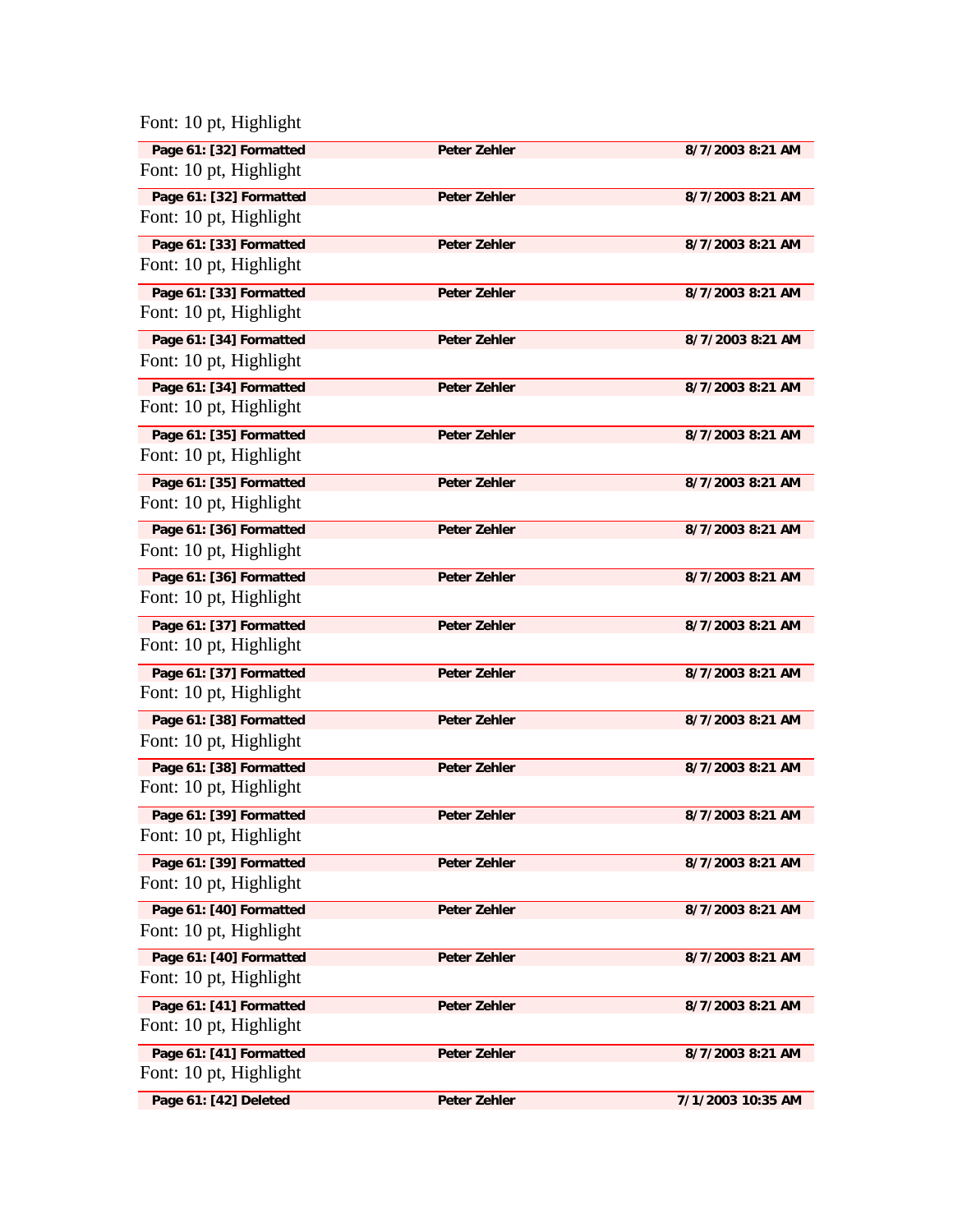lists

.

 $\overline{a}$ 

| Page 61: [42] Deleted          | <b>Peter Zehler</b> | 7/1/2003 9:35 AM  |
|--------------------------------|---------------------|-------------------|
| <i>all</i> of the              |                     |                   |
| Page 61: [42] Deleted          | Peter Zehler        | 7/1/2003 10:35 AM |
| defined in other IPP documents |                     |                   |
| Page 61: [42] Deleted          | Peter Zehler        | 7/1/2003 10:35 AM |

| Page 63: [43] Deleted       | <b>Peter Zehler</b>   |           | 7/1/2003 9:34 AM  |                      |
|-----------------------------|-----------------------|-----------|-------------------|----------------------|
| charset-configured          | charset               | PD        | <b>MUST</b>       | $[rfc2911]$ §4.4.17  |
| charset-supported           | 1setOf charset        | <b>PD</b> | <b>MUST</b>       | [rfc2911] §4.4.1{    |
| color-supported             | boolean               | PD        | <b>MAY</b>        | [rfc2911] §4.4.26    |
| compression-supported       | type3 keyword         | PD        | <b>MUST</b>       | [rfc2911] $§4.4.32$  |
| copies-default              | integer(1:MAX)        | JT,D      | <b>MAY</b>        | $[rfc2911]$ §4.2.5   |
|                             |                       | T         |                   |                      |
| copies-supported            | rangeOfInteger(1:MAX) | JT,D      | <b>MAY</b>        | [ $rfc2911$ ] §4.2.5 |
|                             |                       | T         |                   |                      |
| cover-back-default          | collection            | JT,D      | <b>MAY</b>        | [ $pvg5100.3$ ] §3.  |
|                             |                       | T         |                   |                      |
| cover-back-supported        | 1setOf type2 keyword  | JT,D      | <b>MAY</b>        | [ $pvg5100.3$ ] §3.  |
|                             |                       | T         |                   |                      |
| cover-front-default         | collection            | JT,D      | <b>MAY</b>        | [ $pvg5100.3$ ] §3.  |
|                             |                       | T         |                   |                      |
| cover-front-supported       | 1setOf type2 keyword  | JT,D      | <b>MAY</b>        | [ $pwg5100.3$ ] §3.  |
|                             |                       | T         |                   |                      |
| cover-type-supported        | 1setOf type2 keyword  |           | <b>MAY</b>        | [ $pwg5100.3$ ]      |
|                             |                       |           |                   | §3.1.2.1             |
| document-charset-default    | charset               | PD        | <b>CMUS</b>       | [ $jobx$ ] $§7.1$    |
|                             |                       |           | T <sub>2</sub>    |                      |
| document-charset-supported  | 1setOf charset        | <b>PD</b> | <b>CMUS</b>       | [ $jobs$ ] $§7.2$    |
|                             |                       |           | <b>T58</b>        |                      |
| Page 63: [44] Deleted       | <b>Peter Zehler</b>   |           | 7/1/2003 10:42 AM |                      |
| document-digital-signature- | type2 keyword         | <b>PD</b> | <b>MAY</b>        | [ $jobx$ ] $§7.3$    |
| default                     |                       |           |                   |                      |
| document-digital-signature- | 1setOf type2 keyword  | PD        | <b>MAY</b>        | [ $jobx$ ] $§7.4$    |
| supported                   |                       |           |                   |                      |
| document-format-default     | mimeMediaType         | <b>PD</b> | <b>MUST</b>       | [rfc2911] §4.4.21    |
| document-format-details-    | 1setOf type2 keyword  | <b>PD</b> | <b>CMUS</b>       | [ $jobx$ ] §7.6      |
| supported                   |                       |           | T <sub>3</sub>    |                      |

<sup>2</sup> The Printer MUST support the "document-charset-default" and "document-charsetsupported" Printer Description attributes if the Printer supports a charset-ambiguous document format (see [jobx] §3.2.1).

<sup>3</sup> The Printer MUST support the "document-format-details-supported" and "documentformat-details-default" Printer attributes if the Printer supports a packaging document format, such as 'application/zip' or 'multipart/related'.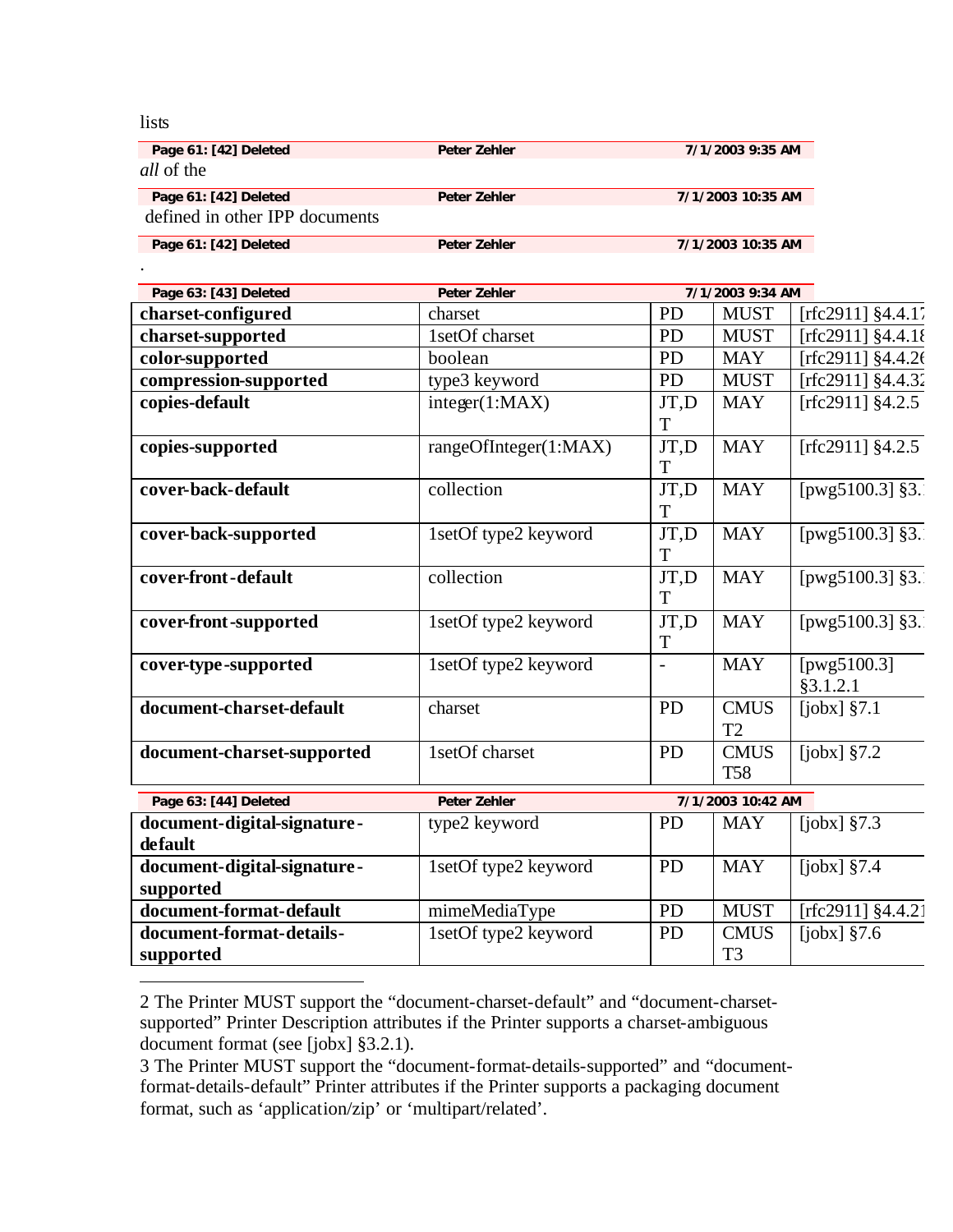| <pjz>?Default?</pjz>            |                        |                |             |                               |
|---------------------------------|------------------------|----------------|-------------|-------------------------------|
| document-format-supported       | 1setOf mimeMediaType   | PD             | <b>MUST</b> | [rfc2911] §4.4.22             |
| document-format-varying-        | 1setOf type2 keyword   | PD             | <b>MAY</b>  | [ $rfc3380$ ] §6.3            |
| attributes                      |                        |                |             |                               |
| document-format-version-default | text(127)              | PD             | <b>MAY</b>  | [ $jobx$ ] $§7.8$             |
| document-format-ve rsion-       | 1setOf text(127)       | PD             | <b>MAY</b>  | [ $jobx$ ] $§7.9$             |
| supported                       |                        |                |             |                               |
| document-natural-language-      | naturalLanguage        | PD             | <b>MAY</b>  | $[jobx]$ §7.10                |
| default                         |                        |                |             |                               |
| document-natural-language-      | 1setOf naturalLanguage | PD             | <b>MAY</b>  | [ $jobx$ ] $§7.11$            |
| supported                       |                        |                |             |                               |
| feed-orientation-default        | type3 keyword          | JT,D           | <b>MAY</b>  | [ippsave] $§5.1.1$            |
|                                 |                        | T              |             |                               |
| feed-orientation-supported      | 1setOf type3 keyword   | JT,D           | <b>MAY</b>  | [ippsave] $§5.1.2$            |
|                                 |                        | T              |             |                               |
| finishings-col-default          | collection             | JT,D<br>T      | <b>MAY</b>  | [pwg5100.3] §3.               |
| finishings-col-ready            | 1setOf collection      | JT,D           | <b>MAY</b>  | [ $pwg5100.3$ ] §3.           |
|                                 |                        | T              |             |                               |
| finishings-col-supported        | 1setOf type2 keyword   | JT,D           | <b>MAY</b>  | [ $pwg5100.3$ ] §3.           |
|                                 |                        | T              |             |                               |
| finishings-default              | 1setOf type2 enum      | JT,D           | <b>MAY</b>  | [ $rfc2911$ ] §4.2.6          |
|                                 |                        | T              |             |                               |
| finishings-ready                | 1setOf type2 enum      | JT,D           | <b>MAY</b>  | [ $rfc2911$ ] §4.2.6          |
|                                 |                        | T              |             |                               |
| finishings-supported            | 1setOf type2 enum      | JT,D           | <b>MAY</b>  | [ $rfc2911$ ] §4.2.6          |
|                                 |                        | T              |             |                               |
| finishing-template-supported    | 1setOf name(MAX)       | $\overline{a}$ | <b>MAY</b>  | [pwg5100.3]                   |
|                                 |                        |                |             | §3.2.1.1                      |
| font-name-requested-default     | name(MAX)              | JT,D           | <b>MAY</b>  | [ippsave] $§5.2.\overline{1}$ |
|                                 |                        | T              |             |                               |
| font-name-requested-supported   | 1setOf name(MAX)       | JT,D           | <b>MAY</b>  | [ippsave] $§5.2.2$            |
|                                 |                        | T              |             |                               |
| font-size-requested-default     | integer (1:MAX)        | JT,D           | <b>MAY</b>  | [ippsave] $§5.3.1$            |
|                                 |                        | T              |             |                               |
| font-size-requested-supported   | 1setOf integer (1:MAX) | JT,D<br>T      | <b>MAY</b>  | [ippsave] $§5.3.1$            |
| force-front-side-default        | 1setOf integer(1:MAX)  | JT,D           | <b>MAY</b>  | [pwg5100.3] §3.               |
|                                 |                        | T              |             |                               |
| force-front-side-supported      | rangeOfInteger(1:MAX)  | JT,D           | <b>MAY</b>  | [pwg5100.3] §3.               |
|                                 |                        | T              |             |                               |
| generated-natural-language-     | 1setOf naturalLanguage | PD             | <b>MUST</b> | [rfc2911] $§4.4.2$ (          |
| supported                       |                        |                |             |                               |
| imposition-template-default     | type3 keyword          | JT,D           | <b>MAY</b>  | [pwg5100.3] §3.               |
|                                 | name(MAX)              | T              |             |                               |
| imposition-template-supported   | 1setOf (type3 keyword  | JT,D           | <b>MAY</b>  | [pwg5100.3] §3.               |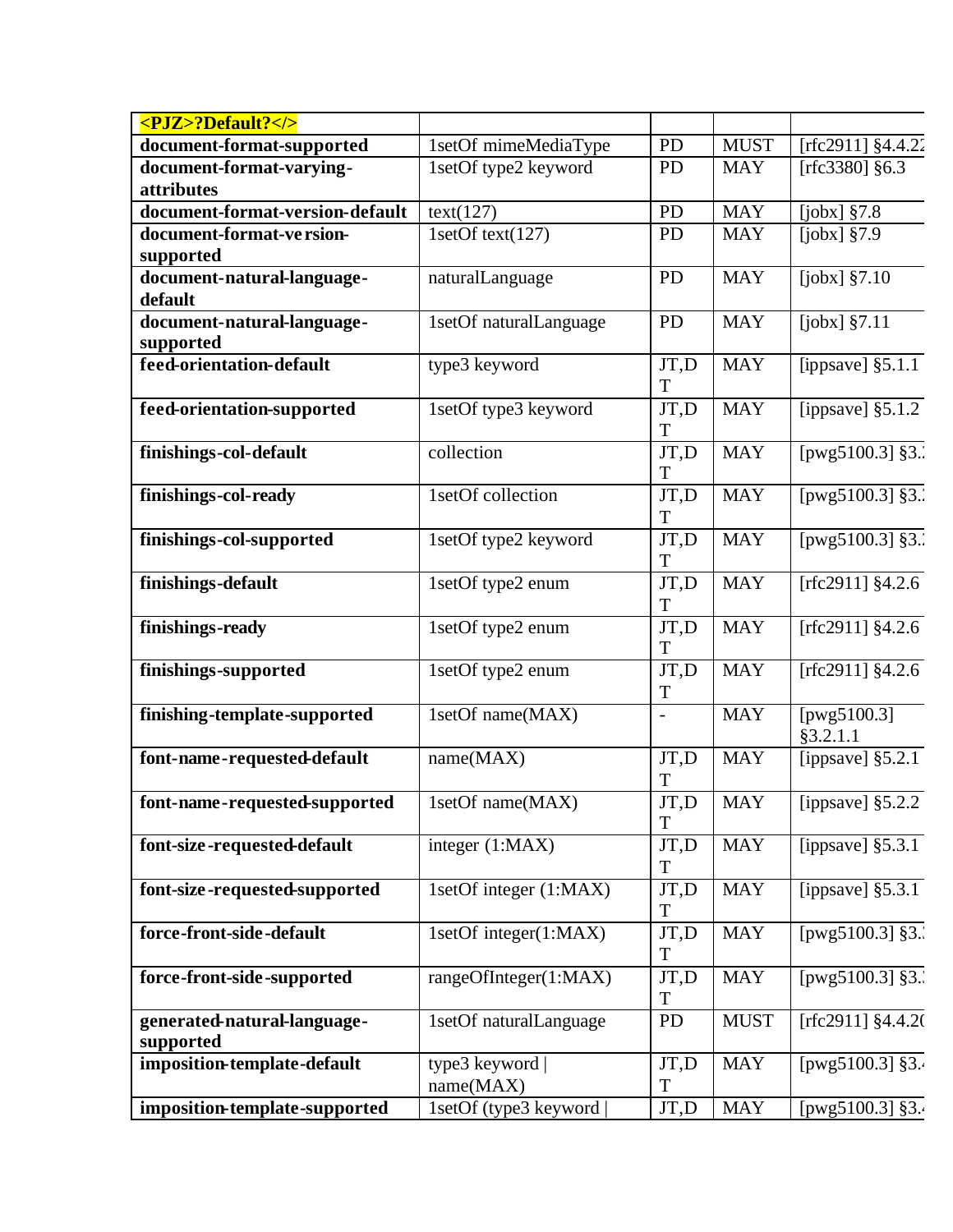|                                    | name(MAX))                                 | T                        |                          |                       |
|------------------------------------|--------------------------------------------|--------------------------|--------------------------|-----------------------|
| insert-after-page-number-supported | rangeOfInteger(0:MAX)                      |                          | <b>MAY</b>               | [pwg5100.3] §3.5.1.1  |
| insert-count-supported             | rangeOfInteger(0:MAX)<br>1setOf collection | JT,D                     | <b>MAY</b><br><b>MAY</b> | [pwg5100.3] §3.5.2.1  |
| insert-sheet-default               |                                            | T                        |                          | [ $pvg5100.3$ ] §3    |
| insert-sheet-supported             | 1setOf type2 keyword                       | JT,D                     | <b>MAY</b>               | [ $pvg5100.3$ ] §3    |
|                                    |                                            | T                        |                          |                       |
| ippget-event-life                  | integer(15:MAX)                            | PD                       | <b>MAY</b>               | [get-method] §8.      |
| ipp-versions-supported             | 1setOf type2 keyword                       | PD                       | <b>MUST</b>              | [rfc2911] §4.4.20     |
| job-account-id-default             | name(MAX)                                  | <b>JT</b>                | <b>MAY</b>               | [pwg5100.3] §3.       |
| job-account-id-supported           | boolean                                    | JT                       | <b>MAY</b>               | [pwg5100.3] §3.       |
| job-accounting-output-bin-         | type3 keyword                              |                          | <b>MAY</b>               | [pwg5100.3]           |
| default                            | name(MAX)                                  |                          |                          | §3.8.3.1              |
| job-accounting-output-bin-         | 1setOf (type3 keyword                      | $\overline{\phantom{a}}$ | <b>MAY</b>               | [ $pwg5100.3$ ]       |
| supported                          | name(MAX))                                 |                          |                          | §3.8.3.2              |
| job-accounting-sheets-default      | collection                                 | <b>JT</b>                | <b>MAY</b>               | [pwg5100.3] §3.       |
| job-accounting-sheets-supported    | 1setOf type2 keyword                       | <b>JT</b>                | <b>MAY</b>               | [ $pvg5100.3$ ] §3.   |
| job-accounting-sheets-type-        | 1setOf (type3 keyword                      |                          | <b>MAY</b>               | [ $pwg5100.3$ ]       |
| supported                          | name(MAX))                                 |                          |                          | §3.8.1.1              |
| job-accounting-user-id-default     | name(MAX)                                  | <b>JT</b>                | <b>MAY</b>               | [pwg5100.3] §3.       |
| job-accounting-user-id-supported   | boolean                                    | <b>JT</b>                | <b>MAY</b>               | [pwg5100.3] §3.       |
| job-copies-default                 | integer(1:MAX)                             | <b>JT</b>                | <b>MAY</b>               | [ $jobx$ ] $§4.1.1.1$ |
| job-copies-supported               | reangeOfInteger(1:MAX)                     | <b>JT</b>                | <b>MAY</b>               | $[jobx]$ §4.1.1.2     |
| job-cover-back-default             | collection                                 | <b>JT</b>                | <b>MAY</b>               | $[jobs]$ §4.1.2.1     |
| job-cover-back-supported           | 1setOf type2 keyword                       | JT                       | <b>MAY</b>               | $[jobx]$ §4.1.2.2     |
| job-cover-front-default            | collection                                 | <b>JT</b>                | <b>MAY</b>               | [jobx] §4.1.3.1       |
| job-cover-front-supported          | 1setOf type2 keyword                       | <b>JT</b>                | <b>MAY</b>               | [ $jobx$ ] $§4.1.3.2$ |
| job-creation-attributes-supported  | 1setOf type2 keyword                       | PD                       | <b>MAY</b>               | [ippsave] §7.1        |
| job-error-sheet-default            | collection                                 | <b>JT</b>                | <b>MAY</b>               | [ $pwg5100.3$ ] §3.   |
| job-error-sheet-supported          | 1setOf type2 keyword                       | JT                       | <b>MAY</b>               | [pwg5100.3] §3.!      |
| job-error-sheet-type-supported     | 1setOf (type3 keyword                      |                          | <b>MAY</b>               | [ $pwg5100.3$ ]       |
|                                    | name(MAX))                                 |                          |                          | §3.9.1.1              |
| job-error-sheet-when-supported     | 1setOf type2 keyword                       |                          | <b>MAY</b>               | [ $pvg5100.3$ ]       |
|                                    |                                            |                          |                          | §3.9.2.1              |
| job-finishings-default             | 1setOf type2 enum                          | JT                       | <b>MAY</b>               | $[jobs]$ §4.1.4.1     |
| job-finishings-supported           | 1setOf type2 enum                          | <b>JT</b>                | <b>MAY</b>               | $[jobs]$ $§4.1.4.2$   |
| job-finishings-col-default         | collection                                 | JT                       | <b>MAY</b>               | [ $jobx$ ] $§4.1.5.1$ |
| job-finishings-col-supported       | 1setOf type2 keyword                       | JT                       | <b>MAY</b>               | [ $jobx$ ] $§4.1.5.2$ |
| job-hold-until-default             | type3 keyword                              | JT                       | <b>MAY</b>               | [ $rfc2911$ ] §4.2.2  |
|                                    | name(MAX)                                  |                          |                          |                       |
| job-hold-until-supported           | 1setOf (type3 keyword)                     | <b>JT</b>                | <b>MAY</b>               | [ $rfc2911$ ] §4.2.2  |
|                                    | name(MAX))                                 |                          |                          |                       |
| job-impressions-supported          | rangeOfInteger(0:MAX)                      | PD                       | <b>MAY</b>               | [rfc2911] §4.4.34     |
| job-k-octets-supported             | rangeOfInteger(0:MAX)                      | PD                       | <b>MAY</b>               | [rfc2911] $§4.4.3$    |
| job-media-sheets-supported         | rangeOfInteger(0:MAX)                      | PD                       | <b>MAY</b>               | [rfc2911] §4.4.3:     |
| job-message-to-operator-default    | text(MAX)                                  | JT                       | <b>MAY</b>               | [pwg5100.3] $§3.$     |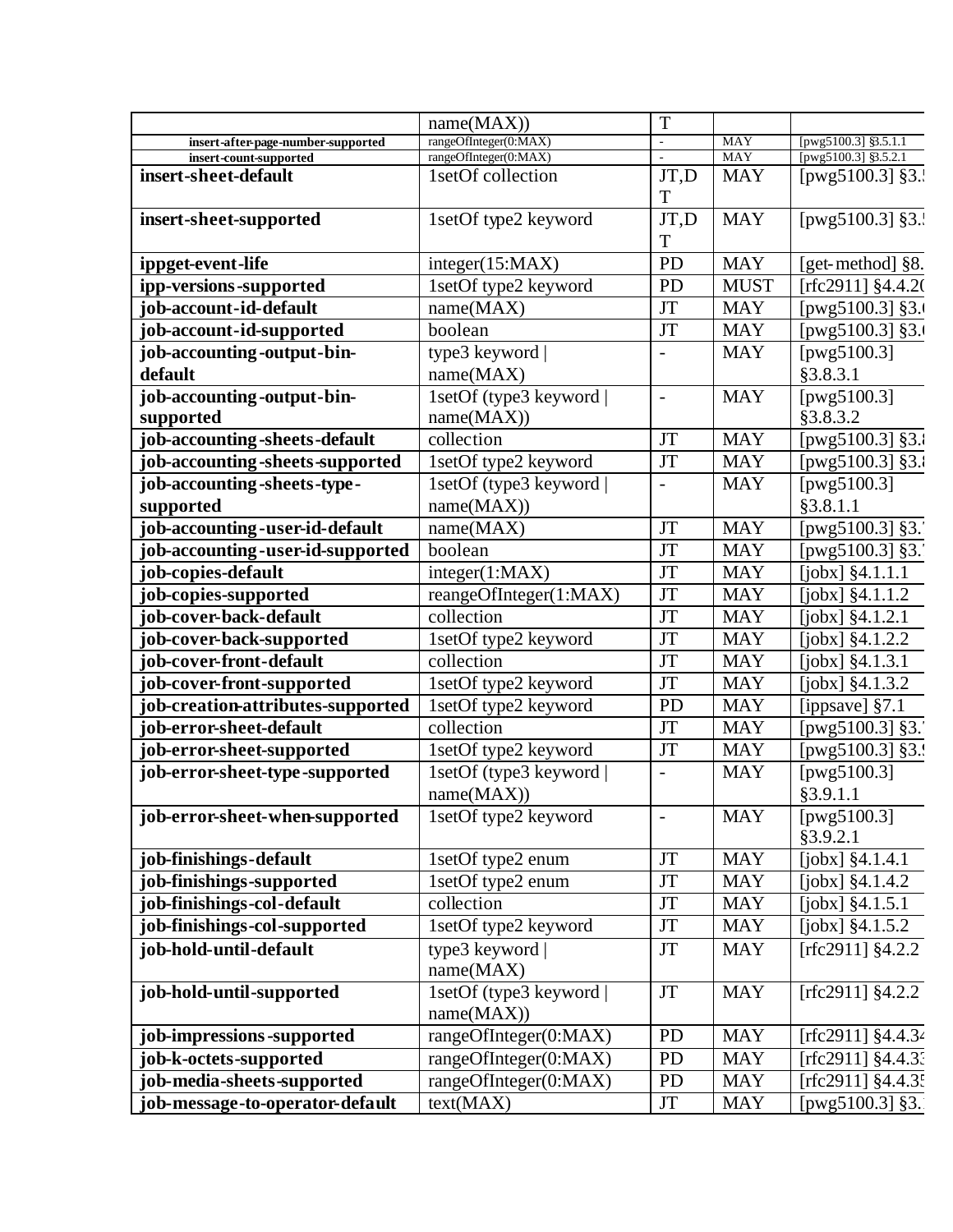| job-message-to-operator-<br>supported                       | boolean                               | <b>JT</b>                | <b>MAY</b>               | [ $pvg5100.3$ ] §3.                    |
|-------------------------------------------------------------|---------------------------------------|--------------------------|--------------------------|----------------------------------------|
| job-password-encryption-                                    | 1setOf (type3 keyword                 | <b>PD</b>                | <b>MAY</b>               | [ippsave] $§7.3$                       |
| supported                                                   | name(MAX))                            |                          |                          |                                        |
| job-password-supported                                      | integer(0:127)                        | <b>PD</b>                | <b>MAY</b>               |                                        |
| job-priority-default                                        | integer(1:100)                        | <b>JT</b>                | <b>MAY</b>               | [ippsave] §7.2<br>[ $rfc2911$ ] §4.2.1 |
|                                                             | 1setOf integer $(1:100)$              | <b>JT</b>                | <b>MAY</b>               | [ $rfc2911$ ] §4.2.1                   |
| job-priority-supported<br>job-settable-attributes-supported |                                       | <b>PD</b>                | <b>MAY</b>               |                                        |
|                                                             | 1setOf type2 keyword                  |                          |                          | [rfc3380] §6.2                         |
| job-sheet-message-default                                   | text(MAX)<br>boolean                  | <b>JT</b><br><b>JT</b>   | <b>MAY</b><br><b>MAY</b> | [pwg5100.3] §3.                        |
| job-sheet-message-supported                                 |                                       |                          |                          | [pwg5100.3] §3.                        |
| job-sheets-col-default                                      | collection                            | <b>JT</b>                | <b>MAY</b>               | [pwg5100.3] §3.                        |
| job-sheets-col-supported                                    | 1setOf type2 keyword                  | <b>JT</b>                | <b>MAY</b>               | [pwg5100.3] §3.                        |
| job-sheets-default                                          | type3 keyword  <br>name(MAX)          | <b>JT</b>                | <b>MAY</b>               | [ $rfc2911$ ] §4.2.3                   |
| job-sheets-supported                                        | 1setOf (type3 keyword  <br>name(MAX)) | <b>JT</b>                | <b>MAY</b>               | [ $rfc2911$ ] §4.2.3                   |
| job-spooling-supported                                      | type2 keyword                         | <b>PD</b>                | <b>MAY</b>               | [ippsave] $§7.4$                       |
| max-save-info-supported                                     | integer(1:MAX)                        | <b>PD</b>                | <b>MAY</b>               | [ippsave] §7.5                         |
| max-stitching-locations-<br>supported                       | integer(1:MAX)                        | <b>PD</b>                | <b>MAY</b>               | [pwg5100.3] §5.                        |
| media-back-coating-supported                                | 1setOf (type3 keyword  <br>name(MAX)) | $\overline{a}$           | <b>MAY</b>               | [pwg5100.3]<br>§3.13.10.2              |
| media-col-database                                          | 1setOf collection                     | $-4$                     | <b>MAY</b>               | [ippsave] §7.6                         |
| media-col-default                                           | collection                            | <b>JT</b>                | <b>MAY</b>               | [pwg5100.3]<br>§3.13.12                |
| media-color-supported                                       | 1setOf type2 keyword                  | $\frac{1}{2}$            | <b>MAY</b>               | [ $pwg5100.3$ ]<br>§3.13.4.1           |
| media-col-ready                                             | 1setOf collection                     | <b>JT</b>                | <b>MAY</b>               | [ $pwg5100.3$ ]<br>§3.13.13            |
| media-col-supported                                         | 1setOf type2 keyword                  | <b>JT</b>                | <b>MAY</b>               | [pwg5100.3]<br>§3.13.14                |
| media-default                                               | type3 keyword  <br>name(MAX)          | JT,D<br>$\mathbf T$      | <b>MAY</b>               | [rfc2911] $\sqrt[3]{4.2.1}$ ]          |
| media-front-coating-supported                               | 1setOf (type3 keyword                 |                          | <b>MAY</b>               | [ $pwg5100.3$ ]                        |
|                                                             | name(MAX))                            | $\blacksquare$           |                          | §3.13.10.1                             |
| media-hole-count-supported                                  | 1setOf                                | $\overline{\phantom{a}}$ | <b>MAY</b>               | [ $pwg5100.3$ ]                        |
|                                                             | rangeOfInteger(0:MAX)                 |                          |                          | §3.13.6.1                              |
| media-info-supported                                        | boolean                               | $\overline{a}$           | <b>MAY</b>               | [ $pwg5100.3$ ]<br>§3.13.3.1           |
| media-input-tray-check-default                              | type3 keyword                         | <b>JT</b>                | <b>MAY</b>               | [ $pvg5100.3$ ] §3.                    |

 $\overline{a}$ 4 The Printer does not return the "media-col-database" attribute when the client requests the 'all' or 'printer-description' attribute group because there MAY be a large number of values. Instead the client MUST query "media-col-database" explicitly in a Get-Printer-Attributes request.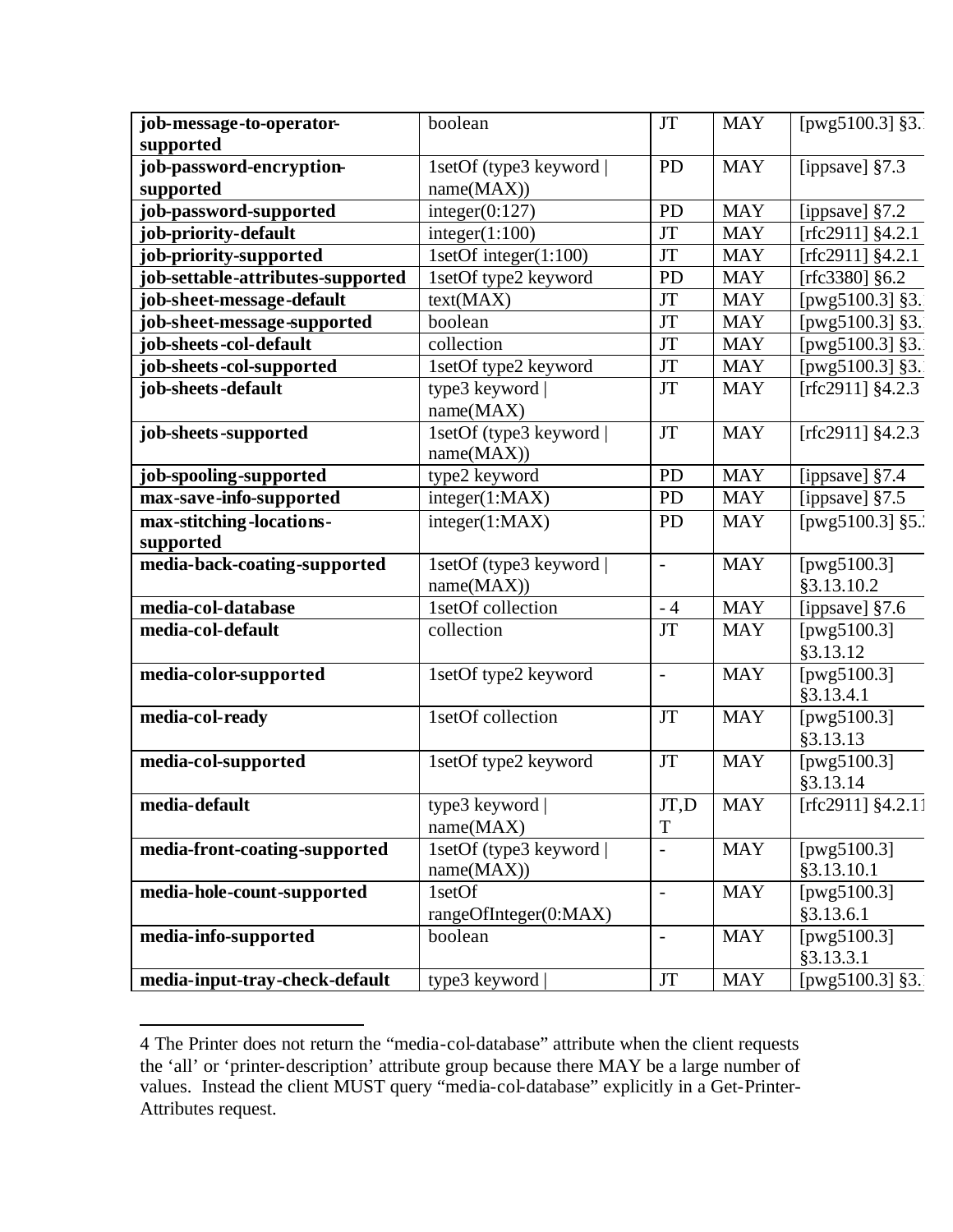|                                 | name(MAX)                 |                          |                                |                                |
|---------------------------------|---------------------------|--------------------------|--------------------------------|--------------------------------|
| media-input-tray-check-         | 1setOf (type3 keyword     | <b>JT</b>                | <b>MAY</b>                     | [ $pvg5100.3$ ] §3.            |
| supported                       | name(MAX))                |                          |                                |                                |
| media-key-supported             | 1setOf (type3 keyword     | $\overline{\phantom{a}}$ | <b>MAY</b>                     | [ $pwg5100.3$ ]                |
|                                 | name(MAX))                |                          |                                | §3.13.1.1                      |
| media-order-count-supported     | 1setOf                    | $\overline{a}$           | <b>MAY</b>                     | [ $pwg5100.3$ ]                |
|                                 | rangeOfInteger(1:MAX)     |                          |                                | §3.13.7.1                      |
| media-pre-printed-supported     | 1setOf (type3 keyword     | $\overline{a}$           | <b>MAY</b>                     | [pwg51 $\overline{00.3}$ ]     |
|                                 | name(MAX))                |                          |                                | §3.13.5.1                      |
| media-ready                     | 1setOf (type3 keyword     | JT,D                     | <b>MAY</b>                     | [rfc2911] $§4.\overline{2.11}$ |
|                                 | name(MAX))                | T                        |                                |                                |
| media-recycled-supported        | 1setOf (type3 keyword     | $\overline{a}$           | <b>MAY</b>                     | [ $pwg5100.3$ ]                |
|                                 | name(MAX))                |                          |                                | §3.13.11.1                     |
| media-size-supported            | 1setOf collection         | $\overline{\phantom{a}}$ | <b>MAY</b>                     | [ $pwg5100.3$ ]                |
|                                 |                           |                          |                                | §3.13.8.3                      |
| media-supported                 | 1setOf (type3 keyword)    | JT,D                     | <b>MAY</b>                     | [rfc2911] $§4.\overline{2.11}$ |
|                                 | name(MAX))                | T                        |                                |                                |
| media-weight-metric-supported   | 1setOf                    |                          | <b>MAY</b>                     | [ $pwg5100.3$ ]                |
|                                 | rangeOfInteger(1:MAX)     |                          |                                | §3.13.9.1                      |
| multiple-document-handling-     | type2 keyword             | $\mathbf{J}\mathbf{T}$   | <b>MUST</b>                    | [rfc2911] $\sqrt[3]{4.2.4}$    |
| default                         |                           |                          | 5                              |                                |
| multiple-document-handling-     | 1setOf type2 keyword      | <b>JT</b>                | MUST <sup>6</sup>              | [ $rfc2911$ ] §4.2.4           |
| supported                       |                           |                          |                                |                                |
| multiple-document-jobs-         | boolean                   | PD                       | M <sub>U</sub> ST <sup>6</sup> | [rfc2911] $§4.4.16$            |
| supported                       |                           |                          |                                |                                |
| multiple-operation-time-out     | integer(1:MAX)            | PD                       | M <sub>U</sub> ST <sup>6</sup> | [rfc2911] §4.4.31              |
|                                 |                           |                          |                                |                                |
| natural-language-configured     | naturalLanguage           | PD                       | <b>MUST</b>                    | [rfc2911] §4.4.19              |
| notify-attributes-supported     | 1setOf type2 keyword      | PD                       | <b>MAY</b>                     | [ntfy] $§5.3.4$                |
| notify-events-default           | 1setOf type2 keyword      | <b>PD</b>                | <b>MAY</b>                     | [ntfy] $§5.3.3$                |
| notify-events-supported         | 1setOf type2 keyword      | PD                       | <b>MAY</b>                     | [ntfy] $§5.3.3$                |
| notify-lease-duration-default   | integer(0:67108863)       | <b>PD</b>                | <b>MAY</b>                     | [ntfy] $§5.3.8$                |
| notify-lease-duration-supported | 1setOf (integer(0:        | <b>PD</b>                | <b>MAY</b>                     | [ntfy] $§5.3.8$                |
|                                 | 67108863                  |                          |                                |                                |
|                                 | rangeOfInteger(0:67108863 |                          |                                |                                |
|                                 | ))                        |                          |                                |                                |
| notify-lease-expiration-time    | integer(0:MAX)            | <b>PD</b>                | <b>MAY</b>                     | [ntfy] $§5.4.3$                |
| notify-max-events-supported     | integer(2:MAX)            | <b>PD</b>                | <b>MAY</b>                     | [ntfy] $§5.3.3$                |
| notify-pull-method-supported    | IsetOf type2 keyword      | PD                       | <b>MAY</b>                     | [ntfy] $§5.3.2$                |
| notify-schemes-supported        | 1setOf uriScheme          | <b>PD</b>                | <b>MAY</b>                     | [ntfy] $§ 5.3.1$               |
| number-up-default               | integer(1:MAX)            | JT,D                     | <b>MAY</b>                     | [rfc2911] $§4.2.9$             |

 $\overline{a}$ 5 A Printer MUST support "multiple-document-handling-default", "multiple-documenthandling-supported", "multiple-document-jobs-supported", and "multiple-operation-timeout" Printer attributes since the Printer MUST support multiple document jobs, even though they are OPTIONAL for a Printer to conform to [rfc2911].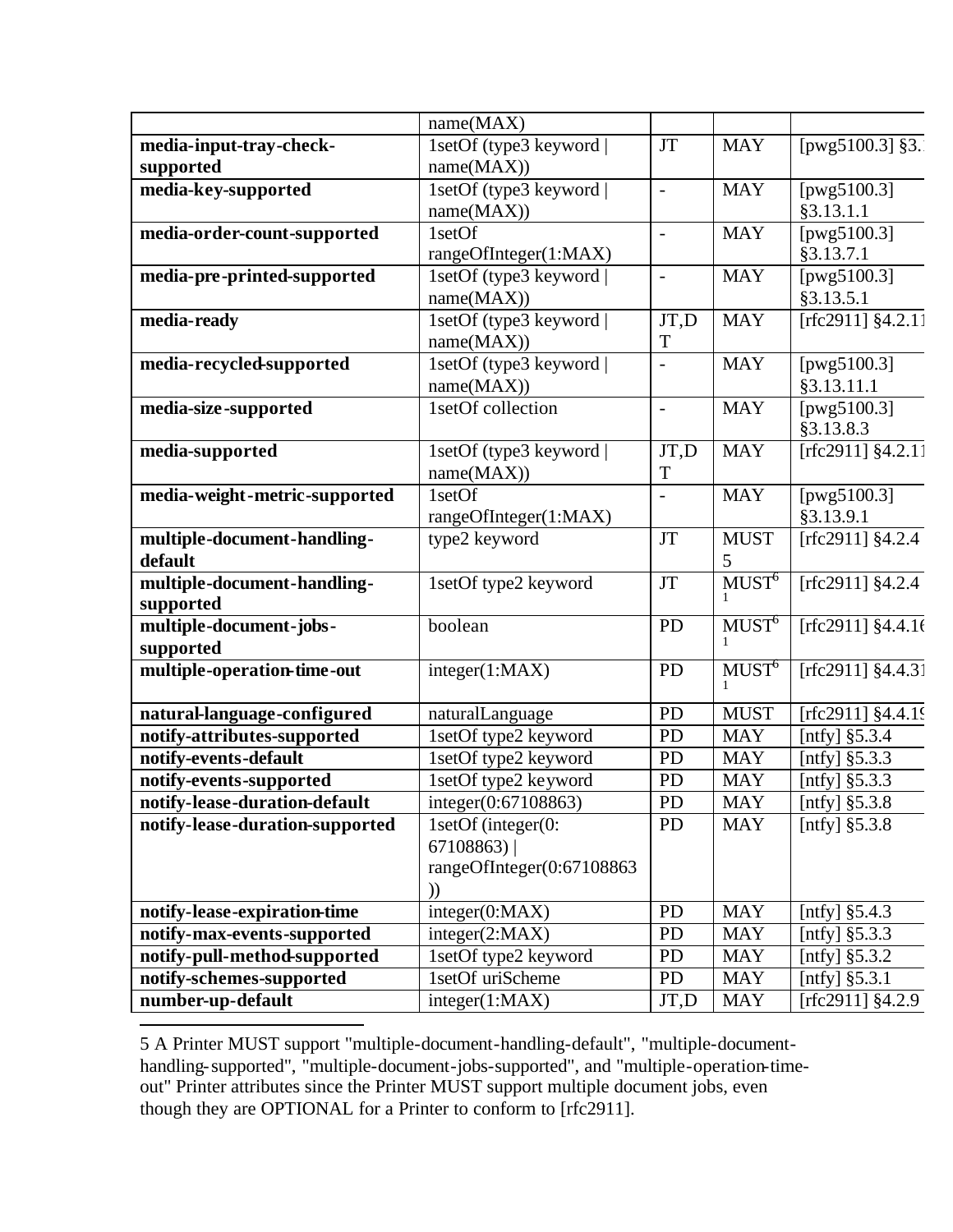|                                  |                        | T                      |             |                              |
|----------------------------------|------------------------|------------------------|-------------|------------------------------|
| number-up-supported              | 1setOf (integer(1:MAX) | JT,D                   | <b>MAY</b>  | [ $rfc2911$ ] $§4.2.9$       |
|                                  | rangeOfInteger(1:MAX)) | T                      |             |                              |
| operations-supported             | 1setOf type2 enum      | PD                     | <b>MUST</b> | [rfc2911] §4.4.1:            |
| orientation-requested-default    | type2 enum             | JT,D                   | <b>MAY</b>  | [rfc2911] §4.2.10            |
|                                  |                        | T                      |             |                              |
| orientation-requested-supported  | 1setOf type2 enum      | JT,D                   | <b>MAY</b>  | [rfc2911] $\sqrt[3]{4.2.10}$ |
|                                  |                        | T                      |             |                              |
| output-bin-default               | type2 keyword          | <b>JT</b>              | <b>MAY</b>  | [ $pwg5100.2$ ] §2.          |
|                                  | name(MAX)              |                        |             |                              |
| output-bin-supported             | 1setOf (type2 keyword  | $\mathbf{J}\mathbf{T}$ | <b>MAY</b>  | [pwg5100.2] §2.              |
|                                  | name(MAX))             |                        |             |                              |
| output-device-requested-         | 1setOf name(127)       | <b>PD</b>              | <b>MAY</b>  | [ $jobx$ ] $§7.12$           |
| supported                        |                        |                        |             |                              |
| page-delivery-default            | type2 keyword          | JT,D                   | <b>MAY</b>  | [ $pvg5100.3$ ] §3.          |
|                                  |                        | T                      |             |                              |
| page-delivery-supported          | 1setOf type2 keyword   | JT,D                   | <b>MAY</b>  | [ $pvg5100.3$ ] §3.          |
|                                  |                        | T                      |             |                              |
| page-order-received-default      | type2 keyword          | JT,D                   | <b>MAY</b>  | [ $pwg5100.3$ ] §3.          |
|                                  |                        | T                      |             |                              |
| page-order-received-supported    | 1setOf type2 keyword   | JT,D                   | <b>MAY</b>  | [ $pvg5100.3$ ] §3.          |
|                                  |                        | T                      |             |                              |
| overrides-supported              | 1setOf type2 keyword   | JT,D                   | <b>MAY</b>  | [OvrRide] $§5.2.9$           |
|                                  |                        | T                      |             |                              |
| page-ranges-supported            | boolean                | JT,D                   | <b>MAY</b>  | [rfc2911] $§4.2.7$           |
|                                  |                        | T                      |             |                              |
| pages-per-minute                 | integer(0:MAX)         | <b>PD</b>              | <b>MAY</b>  | [rfc2911] $§4.4.36$          |
| pages-per-minute-color           | integer(0:MAX)         | <b>PD</b>              | <b>MAY</b>  | $[rfc2911]$ §4.4.37          |
| parent-printers-supported        | 1setOf uri             | <b>PD</b>              | <b>MAY</b>  | [adm-ops] §7.2               |
| pdl-override-supported           | type2 keyword          | <b>PD</b>              | <b>MUST</b> | [rfc2911] §4.4.28            |
|                                  |                        |                        |             | [ippsave] §8.1               |
| presentation-direction-number-   | type2 keyword          | JT,D                   | <b>MAY</b>  | [pwg5100.3] §3.              |
| up-default                       |                        | T                      |             |                              |
| presentation-direction-number-   | 1setOf type2 keyword   | JT,D                   | <b>MAY</b>  | [ $pvg5100.3$ ] §3.          |
| up-supported                     |                        | T                      |             |                              |
| printer-current-time             | dateTime               | PD                     | <b>MAY</b>  | [rfc2911] $§4.4.3$ (         |
| printer-detailed-status-messages | 1setOf text(MAX)       | PD                     | <b>MAY</b>  | [ippsave] $§7.7$             |
| printer-driver-installer         | uri                    | PD                     | <b>MAY</b>  | [rfc2911] $§4.4.8$           |
| printer-info                     | text(127)              | <b>PD</b>              | <b>MAY</b>  | [rfc2911] $§4.4.6$           |
| printer-is-accepting-jobs        | boolean                | PD                     | <b>MUST</b> | [rfc2911] $§4.4.2$           |
| printer-location                 | text(127)              | PD                     | <b>MAY</b>  | [rfc2911] $§4.4.5$           |
| printer-make-and-model           | text(127)              | PD                     | <b>MAY</b>  | [rfc2911] $§4.4.9$           |
| printer-message-date-time        | dateTime               | <b>PD</b>              | <b>MAY</b>  | [rfc3380] $§6.5$             |
| printer-message-from-operator    | text(127)              | PD                     | <b>MAY</b>  | [rfc2911] $§4.4.2$           |
| printer-message-time             | integer(MIN:MAX)       | PD                     | <b>MAY</b>  | [rfc3380] §6.4               |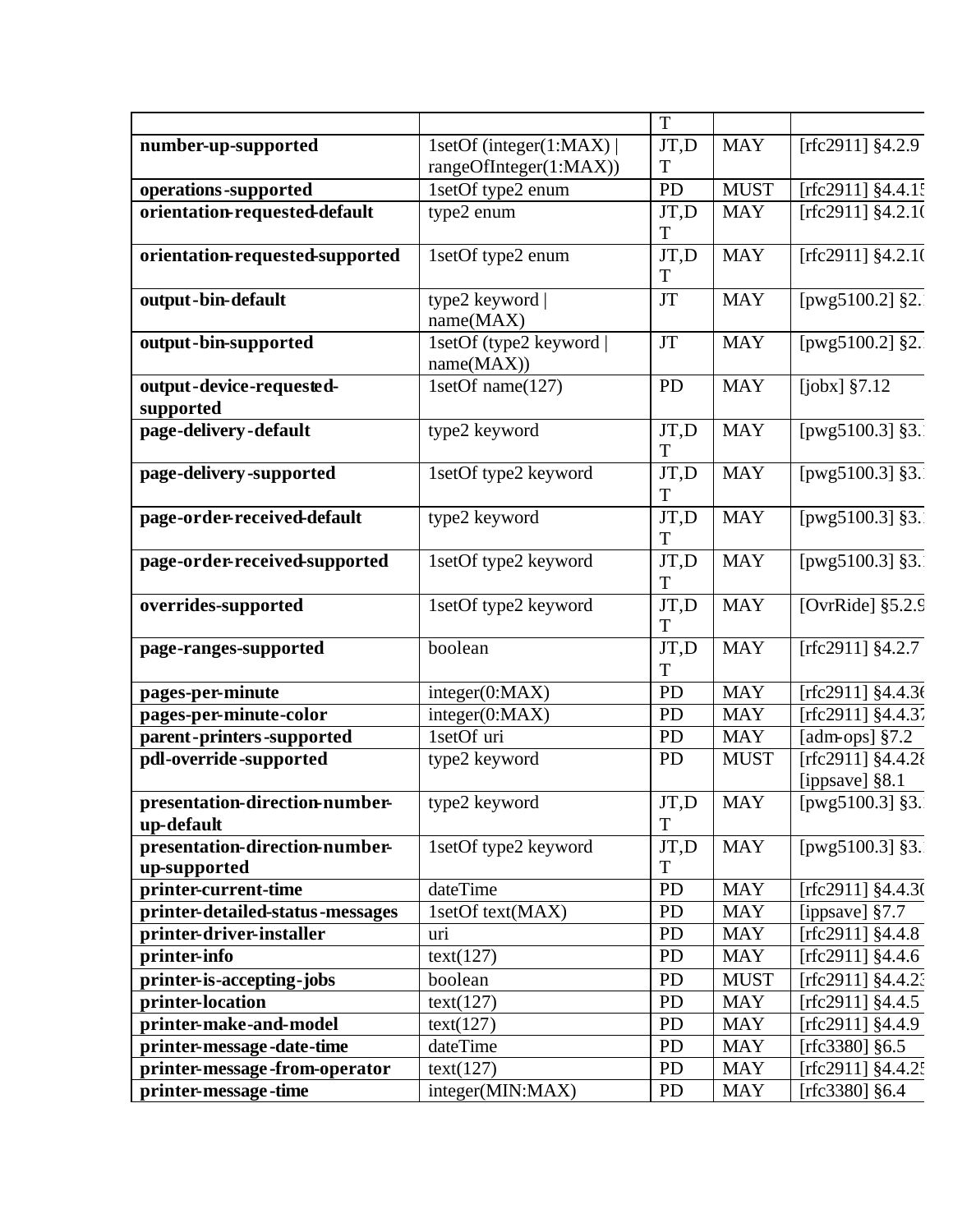| printer-more-info               | uri                     | <b>PD</b>           | <b>MAY</b>  | [ $rfc2911$ ] §4.4.7           |
|---------------------------------|-------------------------|---------------------|-------------|--------------------------------|
| printer-more-info-manufacturer  | uri                     | <b>PD</b>           | <b>MAY</b>  | [rfc2911] §4.4.10              |
| printer-name                    | name(127)               | <b>PD</b>           | <b>MUST</b> | [rfc2911] $§4.4.4$             |
| printer-notify-server-uri       | uri                     | <b>PD</b>           | <b>MAY</b>  | [not-srv] $§4.1$               |
| printer-resolution-default      | resolution              | JT,D                | <b>MAY</b>  | [ $rfc2911$ ] §4.2.12          |
|                                 |                         | T                   |             |                                |
| printer-resolution-supported    | 1setOf resolution       | JT,D                | <b>MAY</b>  | [rfc2911] $\sqrt[3]{4.2.12}$   |
|                                 |                         | T                   |             |                                |
| printer-settable-attributes-    | 1setOf type2 keyword    | <b>PD</b>           | <b>MAY</b>  | [rfc3380] §6.1                 |
| supported                       |                         |                     |             |                                |
| printer-state                   | type1 enum              | <b>PD</b>           | <b>MUST</b> | [rfc2911] §4.4.11              |
| printer-state-change-date-time  | dateTime                | <b>PD</b>           | <b>MAY</b>  | [ntfy] $§6.2$                  |
| printer-state-change-time       | integer(1:MAX)          | <b>PD</b>           | <b>MAY</b>  | [ $ntfy$ ] §6.1                |
| printer-state-message           | text(MAX)               | <b>PD</b>           | <b>MAY</b>  | [rfc2911] §4.4.13              |
| printer-state-reasons           | 1setOf type2 keyword    | <b>PD</b>           | <b>MUST</b> | [rfc2911] §4.4.12              |
| printer-up-time                 | integer(1:MAX))         | <b>PD</b>           | <b>MUST</b> | [rfc2911] $§4.4.\overline{29}$ |
| printer-uri-supported           | 1setOf uri              | <b>PD</b>           | <b>MUST</b> | [ $rfc2911$ ] §4.4.1           |
| printer-xri-supported           | 1setOf collection       | <b>PD</b>           | <b>MAY</b>  | [ $rfc3380$ ] §6.6             |
| print-quality-default           | type2 enum              | JT,D                | <b>MAY</b>  | [rfc2911] §4.2.13              |
|                                 |                         | T                   |             |                                |
| print-quality-supported         | 1setOf type2 enum       | JT,D                | <b>MAY</b>  | [rfc2911] $\frac{24.2.1}{5}$   |
|                                 |                         | T                   |             |                                |
| queued-job-count                | integer(0:MAX)          | PD                  | <b>MUST</b> | [rfc2911] §4.4.24              |
| reference-uri-schemes-supported | 1setOf uriScheme        | <b>PD</b>           | <b>MUST</b> | [rfc2911] §4.4.27              |
|                                 |                         |                     | 6           |                                |
| separator-sheets-default        | collection              | JT,D                | <b>MAY</b>  | [ $pwg5100.3$ ] §3.            |
|                                 |                         | T                   |             |                                |
| separator-sheets-supported      | 1setOf type2 keyword    | JT,D                | <b>MAY</b>  | [ $pwg5100.3$ ] §3.            |
|                                 |                         | T                   |             |                                |
| separator-sheets-type-supported | 1setOf (type3 keyword   | $\overline{a}$      | <b>MAY</b>  | [pwg5100.3]                    |
|                                 | name(MAX))              |                     |             | §3.18.1.1                      |
| sheet-collate-default           | type2 keyword           | JT,D                | <b>MAY</b>  | [rfc3381] §3.1                 |
|                                 |                         | $\mathbf T$         |             |                                |
| sheet-collate-supported         | 1setOf type2 keyword    | JT,D                | <b>MAY</b>  | [ $rfc3381$ ] §3.1             |
|                                 |                         | $\mathbf T$         |             |                                |
| sides-default                   | type2 keyword           | JT,D                | <b>MAY</b>  | [ $rfc2911$ ] §4.2.8           |
|                                 |                         | T                   |             |                                |
| sides-supported                 | 1setOf type2 keyword    | JT,D                | <b>MAY</b>  | [ $rfc2911$ ] §4.2.8           |
|                                 |                         | T                   |             |                                |
| stitching-locations-supported   | 1setOf (integer(0:MAX)) | $\qquad \qquad -$   | <b>MAY</b>  | [ $pwg5100.3$ ]                |
|                                 | rangeOfInteger(0:MAX))  |                     |             | §3.2.2.3.1                     |
| stitching-offset-supported      | 1setOf (integer (0:MAX) | $\bar{\phantom{a}}$ | <b>MAY</b>  | [ $pwg5100.3$ ]                |

<sup>6</sup> The Printer MUST support "reference-uri-scheme-supported" Printer Description attribute, since the Send-URI operation is REQUIRED.

 $\overline{a}$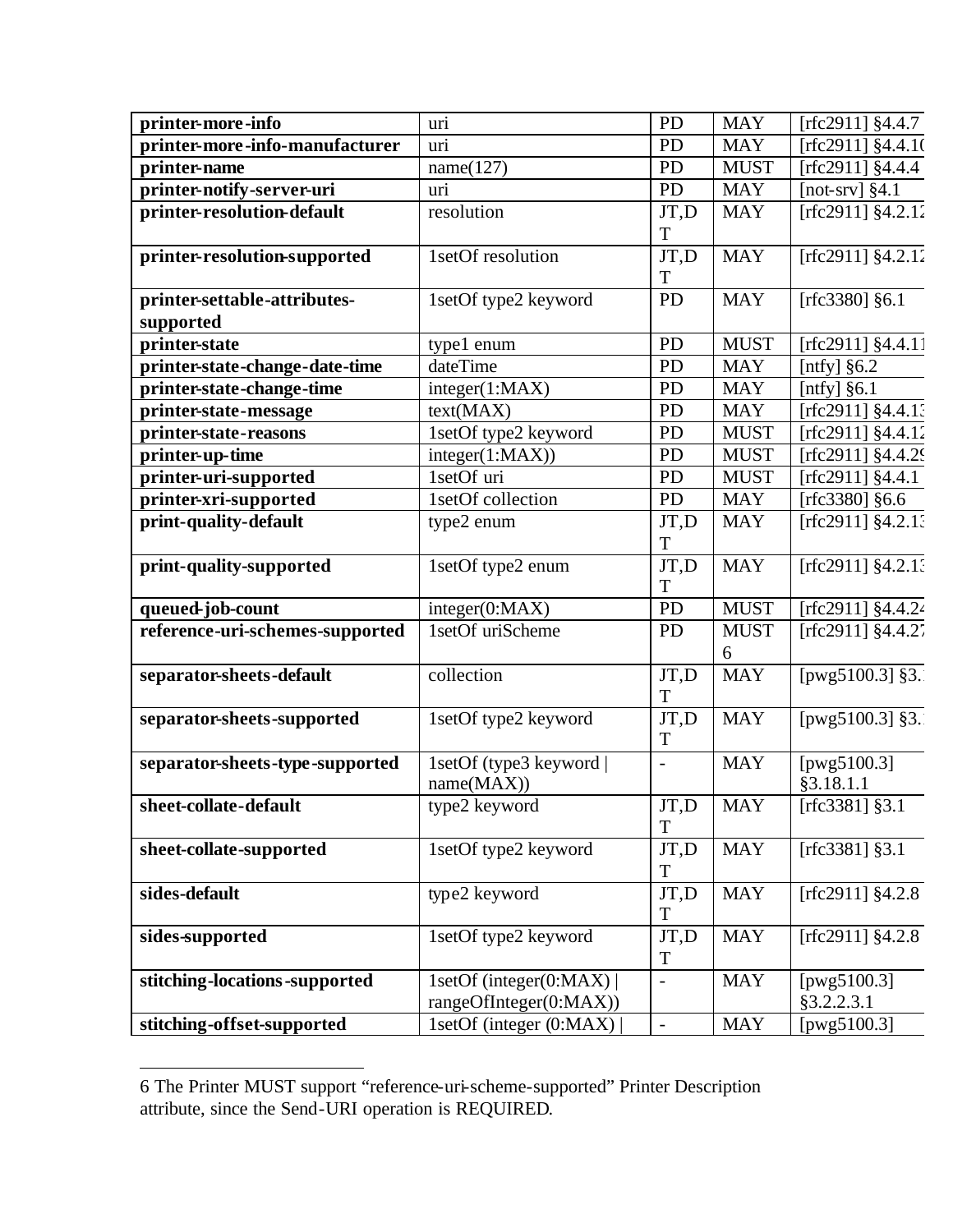|                                | rangeOfInteger(0:MAX))  |                |                   | §3.2.2.2.1                     |
|--------------------------------|-------------------------|----------------|-------------------|--------------------------------|
| stitching-reference-edge-      | 1setOf type2 keyword    | $\overline{a}$ | <b>MAY</b>        | [pwg5100.3]                    |
| supported                      |                         |                |                   | §3.2.2.1.1                     |
| subordinate-printers-supported | 1setOf uri              | <b>PD</b>      | <b>MAY</b>        | [ $adm$ -ops] $§7.1$           |
| uri-authentication-supported   | 1setOf type2 keyword    | <b>PD</b>      | <b>MUST</b>       | [rfc2911] $§4.4.2$             |
| uri-security-supported         | 1setOf type2 keyword    | <b>PD</b>      | <b>MUST</b>       | [rfc2911] $§4.4.3$             |
| user-defined-values-supported  | 1setOf type2 keyword    | <b>PD</b>      | <b>MAY</b>        | [pwg5100.3] §5.                |
| which-jobs-supported           | 1setOf type2 keyword    | <b>PD</b>      | <b>MAY</b>        | [ippsave] $§7.8$               |
| x-image-position-default       | type2 keyword           | JT,D           | <b>MAY</b>        | [ $pvg5100.3$ ] §3.            |
|                                |                         | T              |                   |                                |
| x-image-position-supported     | 1setOf type2 keyword    | JT,D<br>T      | <b>MAY</b>        | [ $pvg5100.3$ ] §3.            |
| x-image-shift-default          | integer(MIN:MAX)        | JT,D           | <b>MAY</b>        | [ $pwg5100.3$ ] §3.            |
|                                |                         | T              |                   |                                |
| x-image-shift-supported        | rangeOfInteger(MIN:MAX) | JT,D<br>T      | <b>MAY</b>        | [ $pwg5100.\overline{3}$ ] §3. |
| x-side1-image-shift-default    | integer(MIN:MAX)        | JT,D           | <b>MAY</b>        | [ $pwg5100.3$ ] §3.            |
|                                |                         | T<br>JT,D      | <b>MAY</b>        | [ $pwg5100.3$ ] §3.            |
| x-side1-image-shift-supported  | rangeOfInteger(MIN:MAX) | T              |                   |                                |
| x-side2-image-shift-default    | integer(MIN:MAX)        | JT,D           | <b>MAY</b>        | [ $pwg5100.\overline{3}$ ] §3. |
|                                |                         | T              |                   |                                |
| x-side2-image-shift-supported  | rangeOfInteger(MIN:MAX) | JT,D           | <b>MAY</b>        | [ $pwg5100.3$ ] §3.            |
|                                |                         | T              |                   |                                |
| y-image-position-default       | type2 keyword           | JT,D<br>T      | <b>MAY</b>        | [ $pw\overline{g5100.3}$ ] §3. |
| y-image-position-supported     | 1setOf type2 keyword    | JT,D           | <b>MAY</b>        | [ $pwg5100.\overline{3}$ ] §3. |
|                                |                         | T              |                   |                                |
| y-image-shift-default          | integer(MIN:MAX)        | JT,D           | <b>MAY</b>        | [ $pwg5100.3$ ] §3.            |
|                                |                         | T              |                   |                                |
| y-image-shift-supported        | rangeOfInteger(MIN:MAX) | JT,D<br>T      | <b>MAY</b>        | [ $pvg5100.3$ ] §3.            |
| y-side1-image-shift-default    | integer(MIN:MAX)        | JT,D           | <b>MAY</b>        | [ $pwg5100.3$ ] §3.            |
|                                |                         | $\mathbf T$    |                   |                                |
| y-side1-image-shift-supported  | rangeOfInteger(MIN:MAX) | JT,D           | <b>MAY</b>        | [ $pwg5100.3$ ] §3.            |
|                                |                         | T              |                   |                                |
| y-side2-image-shift-default    | integer(MIN:MAX)        | JT,D           | <b>MAY</b>        | [ $pvg5100.3$ ] §3.            |
|                                |                         | T              |                   |                                |
| y-side2-image-shift-supported  | rangeOfInteger(MIN:MAX) | JT,D           | <b>MAY</b>        | [ $pwg5100.3$ ] §3.            |
|                                |                         | T              |                   |                                |
| Page 63: [45] Deleted          | Peter Zehler            |                | 7/1/2003 10:43 AM |                                |

DMC ISSUE14: I did not have the time nor the expertise to go through the above table in as much detail as I did other tables above. However, based on the other tables, it is likely that there are some small errors or omissions in this table. Someone that understands all the optional extensions and all the collection attributes should go through this very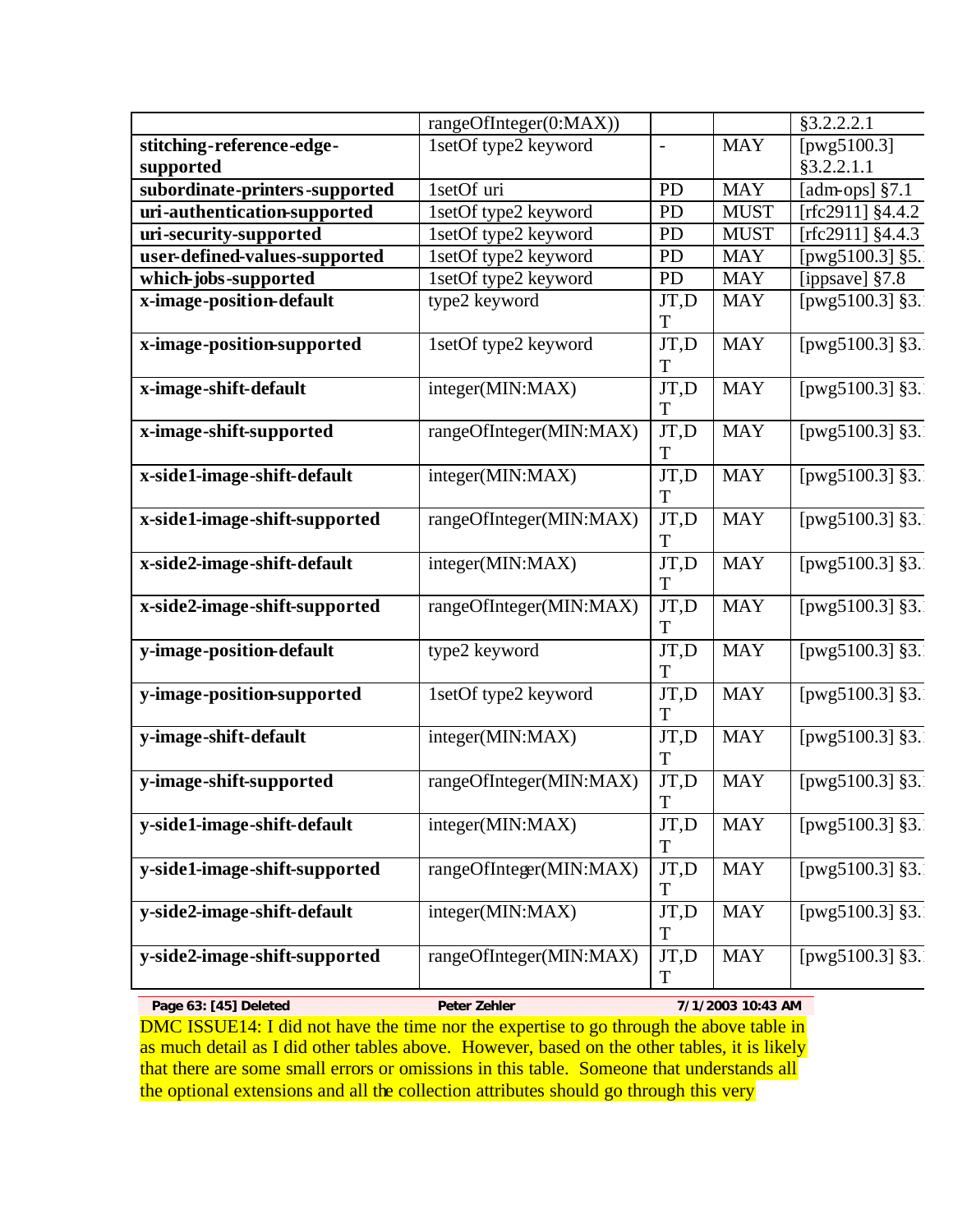carefully before last call. *BUT* Would it make sense to clear out of this table any attributes that don't have increased semantics (I would not count just a "DT" in the Grp column as increased semantics, but maybe I'm wrong about that). $\langle TH \rangle$  Looks like the tables do need a through review. I think that we want each document attribute listed in the table</TH><PZ>Remove non-doc related</>

DMC ISSUE15: If I'm reading it right, the above table would seem to show some member attributes of collections as "main" attributes (e.g. media-color-supported) and others as member attributes (e.g. xri-uri). This should be made consistent, and my vote to make it consistent is to show member attributes as member attributes, as they are in all the other tables in this specification (smaller font, indented, conformance means IF collection attribute supported, and so on).  $\langle TH \rangle$  I agree that member attributes need to be indented under their main attribute consistently and member attributes shouldn't appear as main attributes. So xri-authentication-supported, xri-securitysupported, and xri-uri-scheme-supported, should be main level attributes, not indented with small type. However, for all collection attributes, except "printer-xrisupported", the member attributes are the same as the corresponding Job Template attribute, so it would be good to avoid repeating all of the member attributes indented. Either add one indented line for each collection attribute which names the corresponding collection attribute where the member attributes are defined, or just make a general statement in front of the table that the member attributes aren't listed when they are the same as the corresponding Job Template attributes.</TH><PZ>I prefer an note ast the beginning of the table since xxx-supported list the member attributes and xxx-default the valueuse for those variable attributesw</PZ><PZ>Remove collection members</> The remainder of this section defines the Printer Description attributes that are not defined in other specifications, and are not simple "xxx-default" and "xxx-supported" Printer Description attributes.

| Page 63: [46] Deleted | Peter Zehler                                                                                  | 7/1/2003 10:54 AM |  |
|-----------------------|-----------------------------------------------------------------------------------------------|-------------------|--|
|                       | DMC ISSUE16: What about "document-uri"—the Printer MUST accept it in Send-URI                 |                   |  |
|                       | and MUST NOT in Send-Document. Are there any other Document Template or                       |                   |  |
|                       | Operation attributes that would vary between Send-Document and Send-URI? <th>I</th> <td></td> | I                 |  |
|                       | agree that we need to add a sentence that indicates that                                      |                   |  |
|                       | 'document-uri' is not included in the value, since it MUST                                    |                   |  |
|                       | be supported for Send-URI and MUST NOT be supported for Send-                                 |                   |  |
|                       | Document operations, as you point out.                                                        |                   |  |

**Page 72: [47] Deleted Peter Zehler 7/1/2003 12:29 PM** font-size-requested-default (integer(1:MAX))name(MAX)) [this spec] 8 font-size-requested-supported (1setOf rangeOfInteger(1:MAX))name(MAX))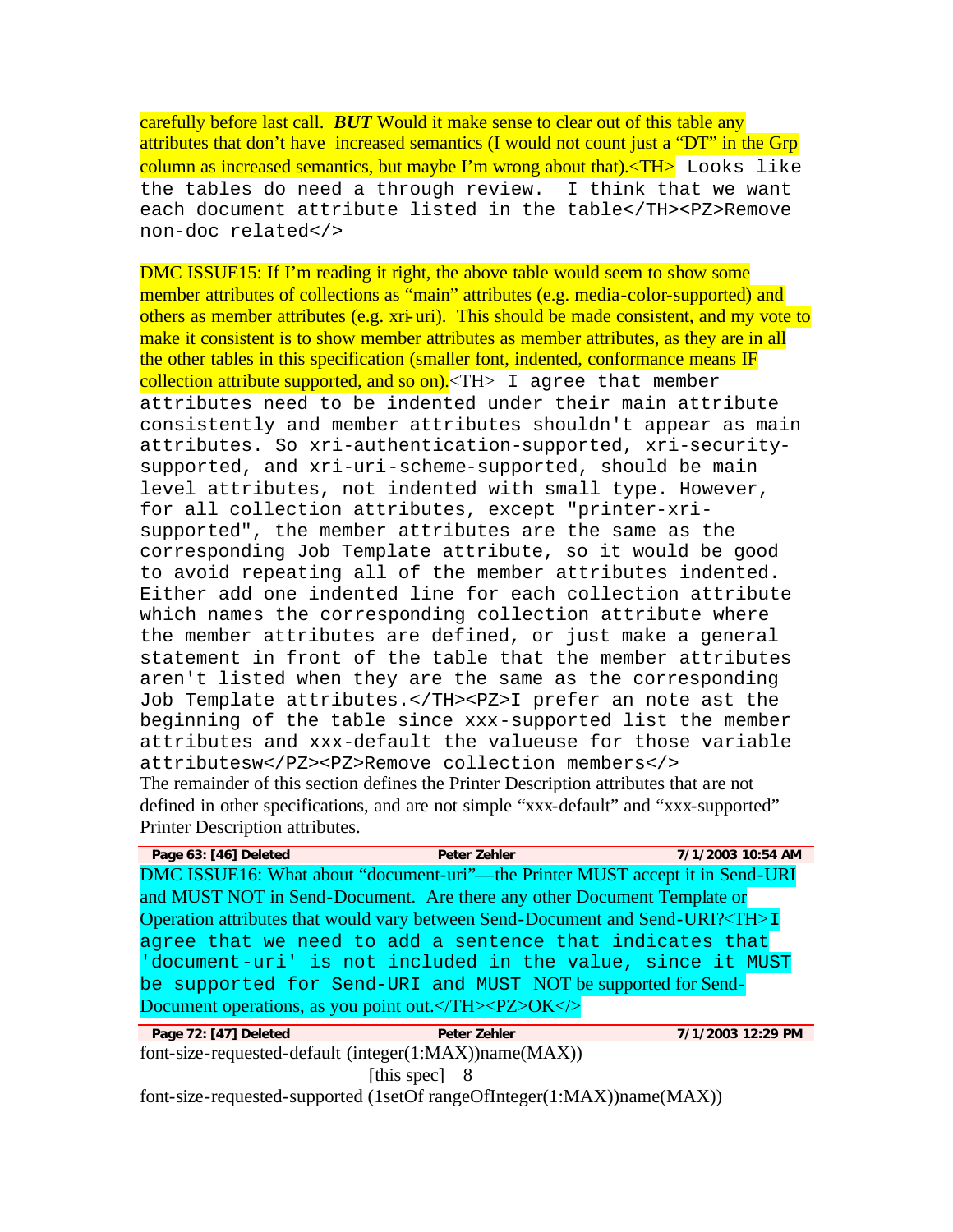| [this spec] 8                                                                                                                                                                               |                   |  |
|---------------------------------------------------------------------------------------------------------------------------------------------------------------------------------------------|-------------------|--|
| Page 72: [48] Deleted<br><b>Peter Zehler</b>                                                                                                                                                | 7/1/2003 12:30 PM |  |
| force-front-side-default (1setOf integer(1:MAX)) [this spec]                                                                                                                                | 8                 |  |
| force-front-side-supported (rangeOfInteger(1:MAX))                                                                                                                                          |                   |  |
| [this spec] 8                                                                                                                                                                               |                   |  |
| Page 72: [49] Deleted<br><b>Peter Zehler</b>                                                                                                                                                | 7/1/2003 12:24 PM |  |
| imposition-template-default (type3 keyword   name(MAX))                                                                                                                                     |                   |  |
| [this spec]<br>-8                                                                                                                                                                           |                   |  |
| imposition-template-supported (1setOf (type3 keyword   name(MAX)))                                                                                                                          |                   |  |
| [this spec] 8                                                                                                                                                                               |                   |  |
| Page 72: [50] Deleted<br><b>Peter Zehler</b>                                                                                                                                                | 7/1/2003 12:24 PM |  |
| insert-sheet-default (1setOf collection)<br>[this spec]                                                                                                                                     | - 8               |  |
| insert-sheet-supported (1setOf type2 keyword) [this spec]                                                                                                                                   | 8                 |  |
| Page 72: [51] Deleted<br><b>Peter Zehler</b>                                                                                                                                                | 7/1/2003 12:24 PM |  |
| media-default (type3 keyword   name(MAX))                                                                                                                                                   | [this spec]<br>8  |  |
| media-ready (1setOf (type3 keyword   name(MAX))) [this spec]                                                                                                                                | 8                 |  |
| media-supported (1setOf (type3 keyword   name(MAX)))                                                                                                                                        |                   |  |
| Page 72: [52] Deleted<br><b>Peter Zehler</b>                                                                                                                                                | 7/1/2003 12:24 PM |  |
| media-col-default (collection)<br>[this spec]                                                                                                                                               | $-8$              |  |
| media-col-ready (1setOf collection)<br>[this spec]                                                                                                                                          | 8                 |  |
| media-col-supported (1setOf type2 keyword) [this spec]                                                                                                                                      | 8                 |  |
| Page 72: [53] Deleted<br><b>Peter Zehler</b>                                                                                                                                                | 7/1/2003 12:25 PM |  |
| media-input-tray-check-default (type3 keyword   name(MAX))                                                                                                                                  |                   |  |
| [this spec] 8                                                                                                                                                                               |                   |  |
| media-input-tray-check-supported (1setOf (type3 keyword   name(MAX)))                                                                                                                       |                   |  |
| [this spec]<br>8                                                                                                                                                                            |                   |  |
| Page 72: [54] Deleted<br><b>Peter Zehler</b>                                                                                                                                                | 7/1/2003 12:25 PM |  |
| media-type-default (type3 keyword   name(MAX)) [this spec]                                                                                                                                  | 8                 |  |
| media-type-supported (1setOf (type3 keyword   name(MAX)))                                                                                                                                   |                   |  |
| [this spec]<br>8                                                                                                                                                                            |                   |  |
| Page 72: [55] Deleted<br>Peter Zehler                                                                                                                                                       | 7/1/2003 12:25 PM |  |
| number-up-default (integer(1:MAX))                                                                                                                                                          | [this spec] 8     |  |
| number-up-supported (1setOf (integer(1:MAX))   rangeOfInteger (1:MAX)))                                                                                                                     |                   |  |
| [this spec] 8                                                                                                                                                                               |                   |  |
| Page 72: [56] Deleted<br><b>Peter Zehler</b>                                                                                                                                                | 7/1/2003 10:33 AM |  |
| DMC ISSUE18: Ira would say the following two shouldn't have the "requested" as part                                                                                                         |                   |  |
| of the names. If we change them here, we also have to change them in Table                                                                                                                  |                   |  |
| 14. <pz>The Template attribute is "orientation-requested" therefore the "-default" and "-<br/>supported" are blindly added to the base octet string without regard to English grammer.</pz> |                   |  |
| See also rfc2911                                                                                                                                                                            |                   |  |
| orientation-requested-default (type2 enum)<br>[this spec]<br>8                                                                                                                              |                   |  |
|                                                                                                                                                                                             |                   |  |
| orientation-requested-supported (1setOf type2 enum)                                                                                                                                         |                   |  |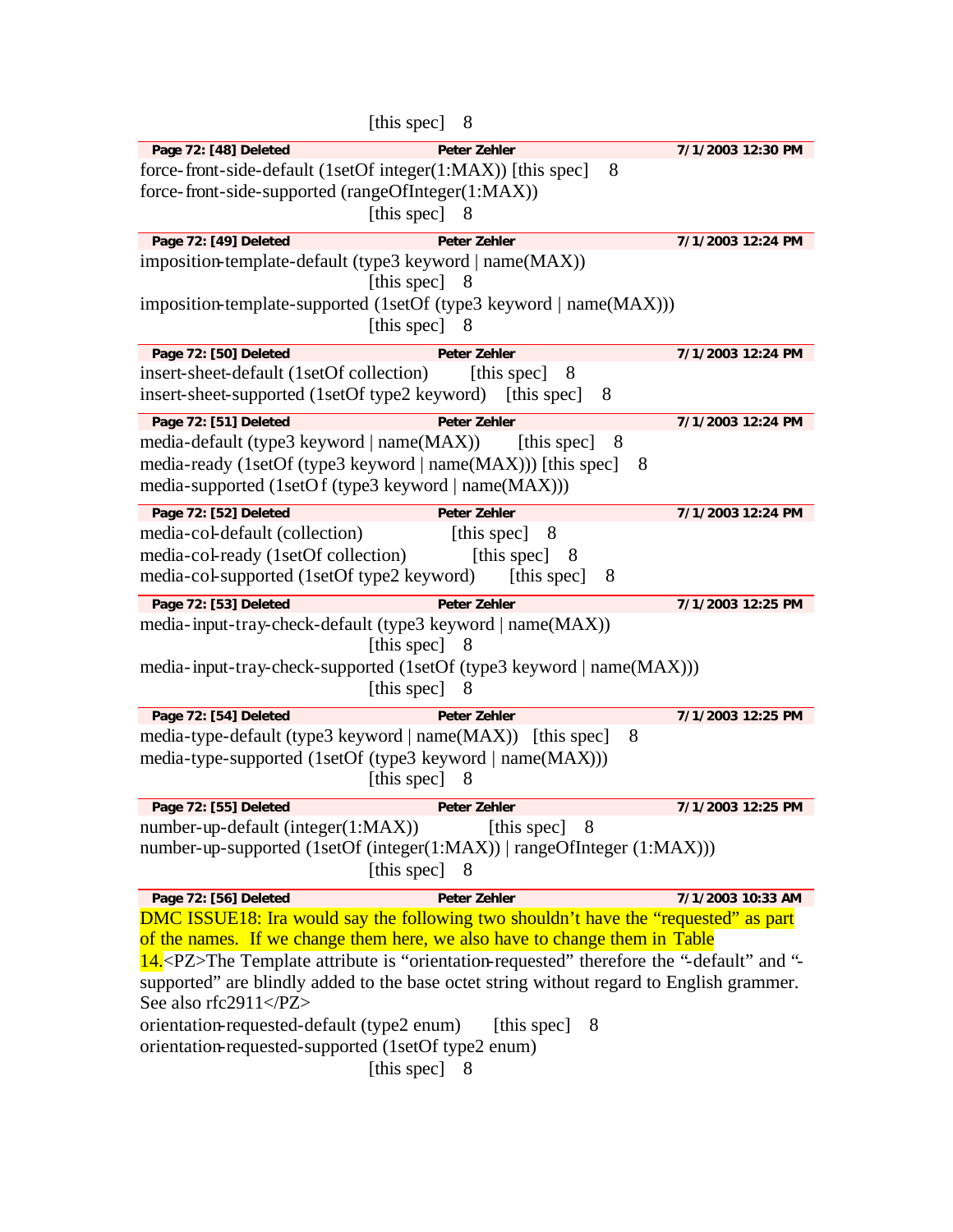DMC Editorial13 for Pete: I moved overrides up to be in alphabetic order, but also made changes to the entries.

| Page 72: [57] Deleted<br><b>Peter Zehler</b>                                                            | 7/1/2003 12:26 PM |
|---------------------------------------------------------------------------------------------------------|-------------------|
| overrides-supported (1setOf type2 keyword) [this spec]<br>- 8                                           |                   |
| output-bin-default (type2 keyword   name(MAX)) [this spec]<br>8                                         |                   |
| output-bin-supported (1setOf type2 keyword   name(MAX))                                                 |                   |
| [this spec]<br>8                                                                                        |                   |
|                                                                                                         |                   |
| Page 72: [58] Deleted<br><b>Peter Zehler</b>                                                            | 7/1/2003 12:26 PM |
| page-delivery-default (type2 keyword)<br>8<br>[this spec]                                               |                   |
| page-delivery-supported (1setOf type2 keyword) [this spec]<br>8                                         |                   |
| Page 72: [59] Deleted<br><b>Peter Zehler</b>                                                            | 7/1/2003 12:26 PM |
| page-order-received-default (type2 keyword)<br>[this spec]<br>8                                         |                   |
| page-order-received-supported (1setOf type2 keyword)                                                    |                   |
| [this spec] 8                                                                                           |                   |
| Page 72: [60] Deleted<br><b>Peter Zehler</b>                                                            | 7/1/2003 12:26 PM |
| pdl-init-file-default (1setOf collection)<br>8<br>[this spec]                                           |                   |
| pdl-init-file-supported (1setOf type2 keyword) [this spec]<br>8                                         |                   |
| Page 72: [61] Deleted<br><b>Peter Zehler</b>                                                            | 7/1/2003 12:26 PM |
| presentation-direction-number-up-default (type2 keyword)                                                |                   |
| [this spec]<br>8                                                                                        |                   |
| presentation-direction-number-up-supported (1setOf type2 keyword)                                       |                   |
| [this spec]<br>8                                                                                        |                   |
|                                                                                                         |                   |
| Page 73: [62] Deleted<br><b>Peter Zehler</b>                                                            | 7/1/2003 12:27 PM |
| x-image-position-default (type2 keyword)<br>[this spec]<br>8                                            |                   |
| x-image-position-supported (1setOf type2 keyword) [this spec] 8                                         |                   |
| Page 73: [63] Deleted<br><b>Peter Zehler</b>                                                            | 7/1/2003 12:27 PM |
| x-image-shift-default (integer(MIN:MAX))<br>[this spec]<br>- 8                                          |                   |
| x-image-shift-supported (rangeOfInteger(MIN:MAX)) [this spec] 8                                         |                   |
| Page 73: [64] Deleted<br><b>Peter Zehler</b>                                                            | 7/1/2003 12:27 PM |
| x-side1-image-shift-default (integer(MIN:MAX)) [this spec]<br>8                                         |                   |
| x-side1-image-shift-supported (rangeOfInteger (MIN:MAX))                                                |                   |
| [this spec]<br>8                                                                                        |                   |
| Page 73: [65] Deleted<br><b>Peter Zehler</b>                                                            | 7/1/2003 12:27 PM |
| x-side2-image-shift-default (integer(MIN:MAX)) [this spec]<br>8                                         |                   |
| x-side2-image-shift-supported (rangeOffnteger (MIN:MAX))                                                |                   |
| [this spec] 8                                                                                           |                   |
|                                                                                                         |                   |
| Page 73: [66] Deleted<br>Peter Zehler<br>y-image-position-default (type2 keyword)<br>[this spec]<br>- 8 | 7/1/2003 12:28 PM |
| y-image-position-supported (1setOf type2 keyword) [this spec] 8                                         |                   |
|                                                                                                         |                   |
| Page 73: [67] Deleted<br><b>Peter Zehler</b>                                                            | 7/1/2003 12:28 PM |
| y-image-shift-default (integer(MIN:MAX))<br>[this spec]<br>8                                            |                   |
| y-image-shift-supported (rangeOfInteger (MIN:MAX)) [this spec] 8                                        |                   |
| Page 73: [68] Deleted<br>Peter Zehler                                                                   | 7/1/2003 12:28 PM |
| y-side1-image-shift-default (integer(MIN:MAX)) [this spec]<br>8                                         |                   |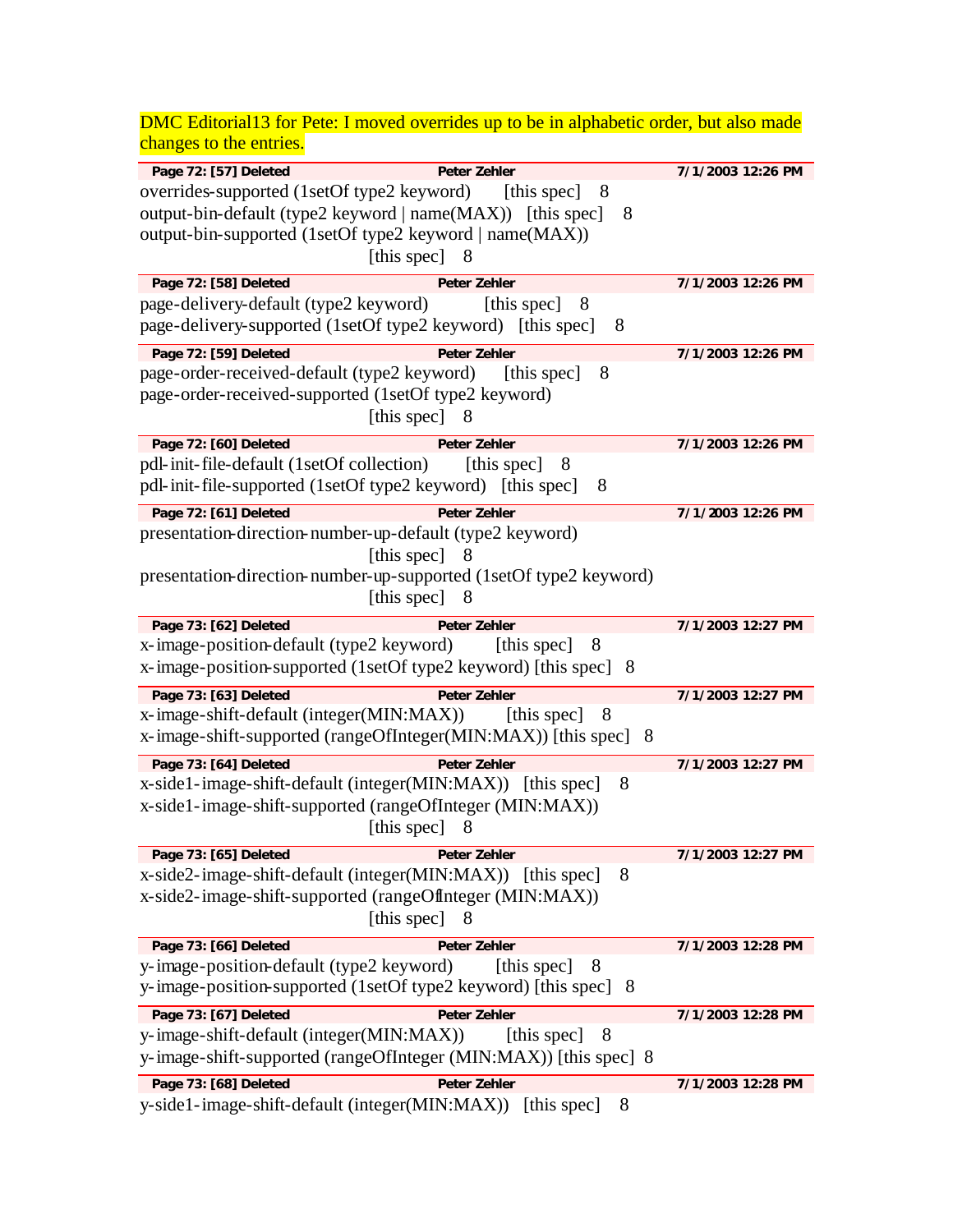|                                                   | [this spec]<br>8                                                                                                                                                  |   |                   |
|---------------------------------------------------|-------------------------------------------------------------------------------------------------------------------------------------------------------------------|---|-------------------|
| Page 73: [69] Deleted                             | <b>Peter Zehler</b><br>y-side2-image-shift-default (integer(MIN:MAX)) [this spec]<br>y-side2-image-shift-supported (rangeOfInteger (MIN:MAX))<br>[this spec]<br>8 | 8 | 7/1/2003 12:28 PM |
| Page 1: [70] Deleted                              | <b>Peter Zehler</b>                                                                                                                                               |   | 7/8/2003 1:41 PM  |
| 6                                                 |                                                                                                                                                                   |   |                   |
| Page 1: [70] Deleted                              | Peter Zehler                                                                                                                                                      |   | 8/6/2003 8:49 AM  |
| 13                                                |                                                                                                                                                                   |   |                   |
| Page 74: [71] Formatted                           | <b>Peter Zehler</b>                                                                                                                                               |   | 7/1/2003 12:22 PM |
| Font: Bold                                        |                                                                                                                                                                   |   |                   |
| Page 74: [72] Change                              | <b>Peter Zehler</b>                                                                                                                                               |   | 8/8/2003 2:45 PM  |
| Formatted Bullets and Numbering                   |                                                                                                                                                                   |   |                   |
| Page 74: [73] Formatted                           | Peter Zehler                                                                                                                                                      |   | 8/7/2003 8:52 AM  |
| Tabs: Not at 0.44"                                |                                                                                                                                                                   |   |                   |
| Page 74: [74] Change                              | <b>Unknown</b>                                                                                                                                                    |   |                   |
| Field Code Changed                                |                                                                                                                                                                   |   |                   |
| Page 74: [75] Change                              | <b>Unknown</b>                                                                                                                                                    |   |                   |
| Field Code Changed                                |                                                                                                                                                                   |   |                   |
| Page 74: [76] Change                              | <b>Unknown</b>                                                                                                                                                    |   |                   |
| <b>Field Code Changed</b>                         |                                                                                                                                                                   |   |                   |
| Page 74: [77] Formatted<br>Highlight              | Peter Zehler                                                                                                                                                      |   | 8/7/2003 8:52 AM  |
| Page 74: [78] Change                              | <b>Unknown</b>                                                                                                                                                    |   |                   |
| <b>Field Code Changed</b>                         |                                                                                                                                                                   |   |                   |
| Page 74: [79] Formatted                           | Peter Zehler                                                                                                                                                      |   | 8/7/2003 8:52 AM  |
| Highlight                                         |                                                                                                                                                                   |   |                   |
| Page 74: [80] Change<br><b>Field Code Changed</b> | <b>Unknown</b>                                                                                                                                                    |   |                   |
| Page 74: [81] Formatted<br>Highlight              | Peter Zehler                                                                                                                                                      |   | 8/7/2003 8:52 AM  |
| Page 74: [82] Change<br><b>Field Code Changed</b> | <b>Unknown</b>                                                                                                                                                    |   |                   |
| Page 74: [83] Formatted<br>Highlight              | Peter Zehler                                                                                                                                                      |   | 8/7/2003 8:52 AM  |
| Page 74: [84] Change                              | <b>Unknown</b>                                                                                                                                                    |   |                   |
| <b>Field Code Changed</b>                         |                                                                                                                                                                   |   |                   |
| Page 74: [85] Formatted<br>Highlight              | Peter Zehler                                                                                                                                                      |   | 8/7/2003 8:52 AM  |
| Page 74: [86] Change<br><b>Field Code Changed</b> | <b>Unknown</b>                                                                                                                                                    |   |                   |

y-side1-image-shift-supported (rangeOfInteger (MIN:MAX))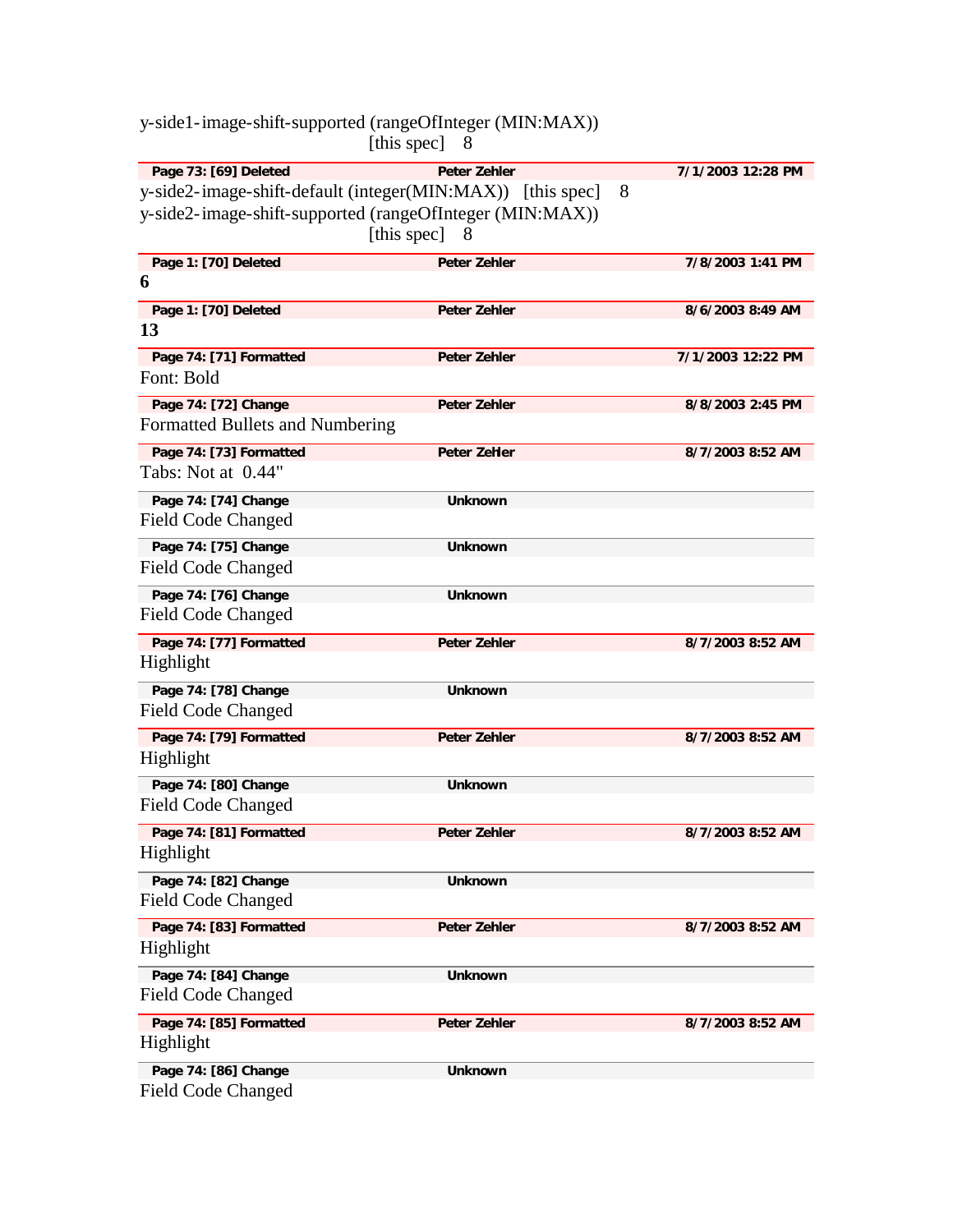| Page 74: [87] Formatted<br>Highlight  | <b>Peter Zehler</b> | 8/7/2003 8:52 AM |
|---------------------------------------|---------------------|------------------|
| Page 74: [88] Change                  | <b>Unknown</b>      |                  |
| <b>Field Code Changed</b>             |                     |                  |
| Page 74: [89] Formatted               | Peter Zehler        | 8/7/2003 8:52 AM |
| Highlight                             |                     |                  |
| Page 74: [90] Change                  | <b>Unknown</b>      |                  |
| <b>Field Code Changed</b>             |                     |                  |
| Page 74: [91] Formatted<br>Highlight  | Peter Zehler        | 8/7/2003 8:52 AM |
| Page 74: [92] Change                  | <b>Unknown</b>      |                  |
| <b>Field Code Changed</b>             |                     |                  |
| Page 74: [93] Formatted               | <b>Peter Zehler</b> | 8/7/2003 8:52 AM |
| Highlight                             |                     |                  |
| Page 74: [94] Change                  | <b>Unknown</b>      |                  |
| <b>Field Code Changed</b>             |                     |                  |
| Page 74: [95] Formatted               | Peter Zehler        | 8/7/2003 8:52 AM |
| Highlight                             |                     |                  |
| Page 74: [96] Change                  | <b>Unknown</b>      |                  |
| <b>Field Code Changed</b>             |                     |                  |
| Page 74: [97] Formatted<br>Highlight  | <b>Peter Zehler</b> | 8/7/2003 8:52 AM |
| Page 74: [98] Change                  | <b>Unknown</b>      |                  |
| <b>Field Code Changed</b>             |                     |                  |
| Page 74: [99] Formatted               | Peter Zehler        | 8/7/2003 8:52 AM |
| Highlight                             |                     |                  |
| Page 74: [100] Change                 | <b>Unknown</b>      |                  |
| <b>Field Code Changed</b>             |                     |                  |
| Page 74: [101] Formatted              | Peter Zehler        | 8/7/2003 8:52 AM |
| Highlight                             |                     |                  |
| Page 74: [102] Change                 | <b>Unknown</b>      |                  |
| <b>Field Code Changed</b>             |                     |                  |
| Page 74: [103] Formatted<br>Highlight | Peter Zehler        | 8/7/2003 8:52 AM |
| Page 74: [104] Change                 | <b>Unknown</b>      |                  |
| <b>Field Code Changed</b>             |                     |                  |
| Page 74: [105] Formatted              | Peter Zehler        | 8/7/2003 8:52 AM |
| Highlight                             |                     |                  |
| Page 74: [106] Change                 | <b>Unknown</b>      |                  |
| <b>Field Code Changed</b>             |                     |                  |
| Page 74: [107] Formatted              | <b>Peter Zehler</b> | 8/7/2003 8:52 AM |
| Highlight                             |                     |                  |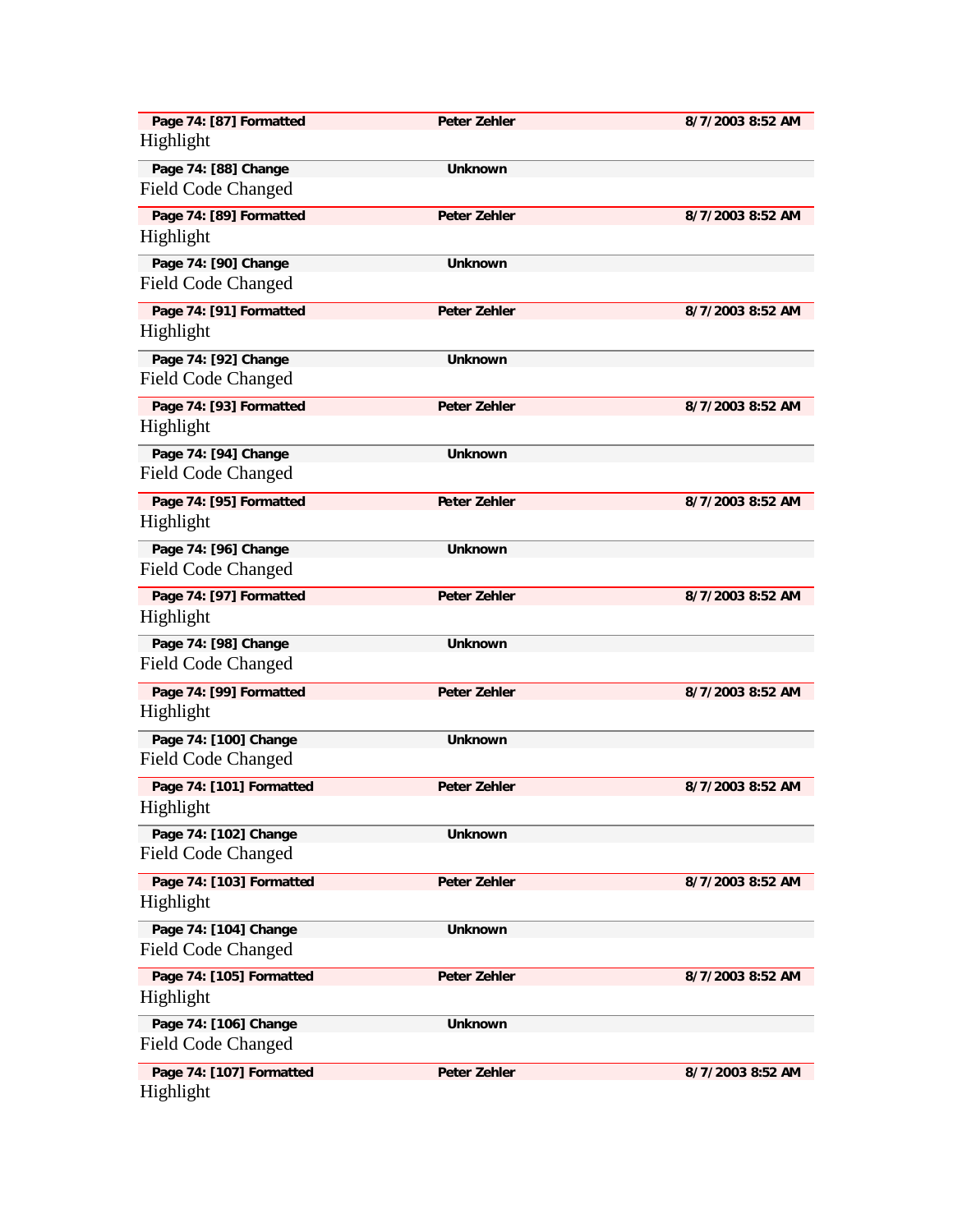| Page 74: [108] Change                                                                      | <b>Unknown</b>      |                    |  |
|--------------------------------------------------------------------------------------------|---------------------|--------------------|--|
| <b>Field Code Changed</b>                                                                  |                     |                    |  |
| Page 74: [109] Formatted                                                                   | <b>Peter Zehler</b> | 8/7/2003 8:52 AM   |  |
| Highlight                                                                                  |                     |                    |  |
| Page 74: [110] Change                                                                      | <b>Unknown</b>      |                    |  |
| <b>Field Code Changed</b>                                                                  |                     |                    |  |
| Page 74: [111] Formatted                                                                   | <b>Peter Zehler</b> | 8/7/2003 8:52 AM   |  |
| Highlight                                                                                  |                     |                    |  |
| Page 74: [112] Change                                                                      | <b>Unknown</b>      |                    |  |
| <b>Field Code Changed</b>                                                                  |                     |                    |  |
| Page 74: [113] Formatted                                                                   | <b>Peter Zehler</b> | 8/7/2003 8:52 AM   |  |
| Highlight                                                                                  |                     |                    |  |
| Page 74: [114] Change                                                                      | <b>Unknown</b>      |                    |  |
| <b>Field Code Changed</b>                                                                  |                     |                    |  |
| Page 74: [115] Deleted                                                                     | <b>Peter Zehler</b> | 7/1/2003 12:58 PM  |  |
| <b>ACTION</b> (Tom) - Need to list the keyword attribute values. Do so by reference to the |                     |                    |  |
| values registered for corresponding attributes.                                            |                     |                    |  |
| Page 74: [116] Change                                                                      | <b>Peter Zehler</b> | 8/8/2003 2:45 PM   |  |
| Formatted Bullets and Numbering                                                            |                     |                    |  |
| Page 78: [117] Deleted                                                                     | <b>Peter Zehler</b> | 6/30/2003 10:03 AM |  |

Version 0.3, 9 September 2002:

1.Reformatted as an IEEE-ISTO standard and added the usual sections for a standard.

2.Added "original-requesting-user-name" Operation attribute to Table 8.

3.Added "y" to "output-bin" in Table 10 so it MAY be a Document Template attribute.

4.Clarified the \* and in Table 11 - Job and Document Description attributes.

5.Added section 9.1.1 all of the Printer attributes defined In any IPP standard.

6.Allocated operation-id enums in section 11 to the 7 Document operations.

7.Added the conformance section **Error! Reference source not found.**

8.Completed the IANA Considerations section 0.

Version 0.4, 14 October 2002:

1.Added the operation specifications.

2.Added the Create-Document and Send-Data to be more parallel with Jobs and support PWG PSI.

3.Resolved the 15 issues in version 0.3 as discussed on the mailing list.

4.Added the Attribute Precedence section 6.

5.Added [ippsave] attributes.

6.Added job-mandatory-attributes, job-cover-back, job-cover-front, job-copies, jobfinishings, job-finishings-col. document-id-uri, and redirect-uri.

Version 0.5, 25 October 2002, as a result of the PWG Semantic Model telecon, October 24, 2002:

1.Fixed the title to say "Proposed Standard" and removed the 5100.n number until the document is approved by the PWG Last Call to progress as a Draft Standard. 2.Changed Cancel-Document from OPTIONAL to REQUIRED.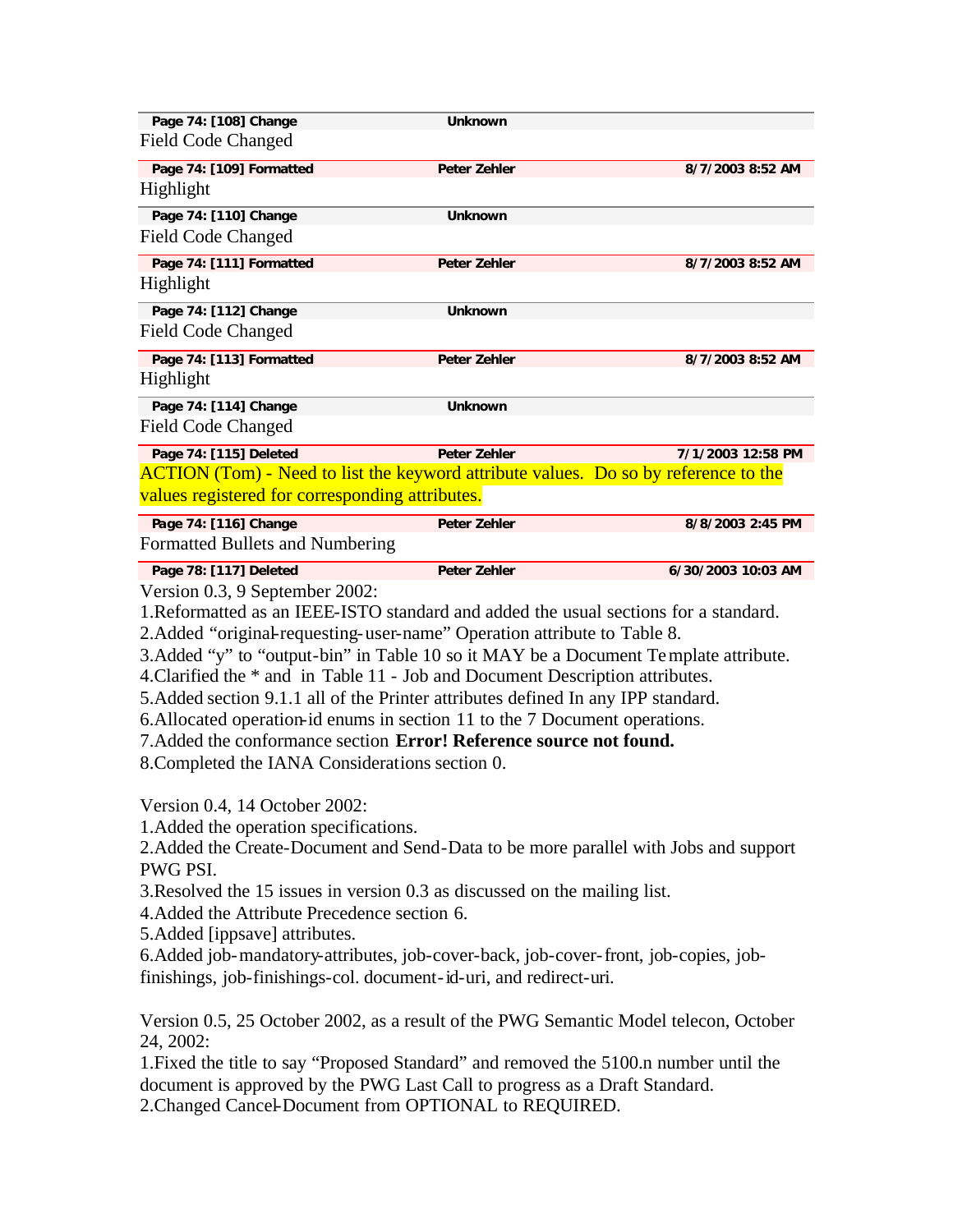3.Added Table 4 and Table 5 to show the request and response signatures of the Document Creation and Validation operations.

4.Renamed the "document-number" Operation attribute to "input-document-number", to agree with [pwg5100.4-2001] and because the Document object is really the Input Document (as opposed to the Output Document). The Printer copies this value to the Document's "document-number" Document Description attribute.

5.Clarified that the Printer MUST reject a Create-Document request if the "documentnumber" already exists.

6.Clarified that the client cannot supply Subscription attributes in any Document Creation requests.

7.Added "document-message" (text(127)) Operation attribute to the Document Creation requests to go with the "document-message" agreement (see point #15 ).

8.Fixed Create-Document response to return Job status attributes in Group 3 and Document status attributes in Group 4.

9.Required the Printer to return just the "document-number" and "document-id-uri" (uri) Document Description attribute in a Document Creation response.

10.Added the "document-mandatory-attributes" Operation attribute.

11.Separated the returned Job status attributes and the Document status attributes into two groups, one Job Attributes and the other Document attributes.

12.Allowed the client to supply or omit the "document-uri" Operation attribute in a Validate-Job request.

13.Clarified that the "document-number" Operation attribute MUST follow the Printer and Job Target in Group 1.

14.Changed the Get-Documents response when there is no "requested-attributes" to simply "document-number" and "document-id-uri" to be parallel with the Get-Jobs operation.

15.Changed the "message" Operation attribute in Cancel-Document and Cancel-Current-Document to "document-message" Operation attribute which the Printer copies to the "document-message" Document Description attribute for use both by the user and the operator.

16.Clarified that the "document-state-reasons" values never affect Job scheduling. 17.Made Job Level - page override programming higher precedence than Document level Document object attributes.

18.Clarified PDL document data precedence and its relationship to Job Template attributes ending with "-requested".

19.In Table 8, flagged the Operation attributes that the Printer copies to the corresponding Job and Document Description attributes in Document Creations operations.

20.Fixed "job-mandatory-attributes" Operation attribute so its only supplied at Job level, now that we have "document-mandatory-attributes" Operation attribute.

21.Clarified that "ipp-attribute-fidelity" can be supplied at both the Job and Document Levels and how it interacts with "job-mandatory-attributes" and "document-mandatoryattributes" Operation attributes.

22.Disallowed "output-bin" at the Document Level (and Page Level). It subsets the single stream of Input-Pages across Input-Documents.

23.Disallowed "page-ranges" at the Page Level.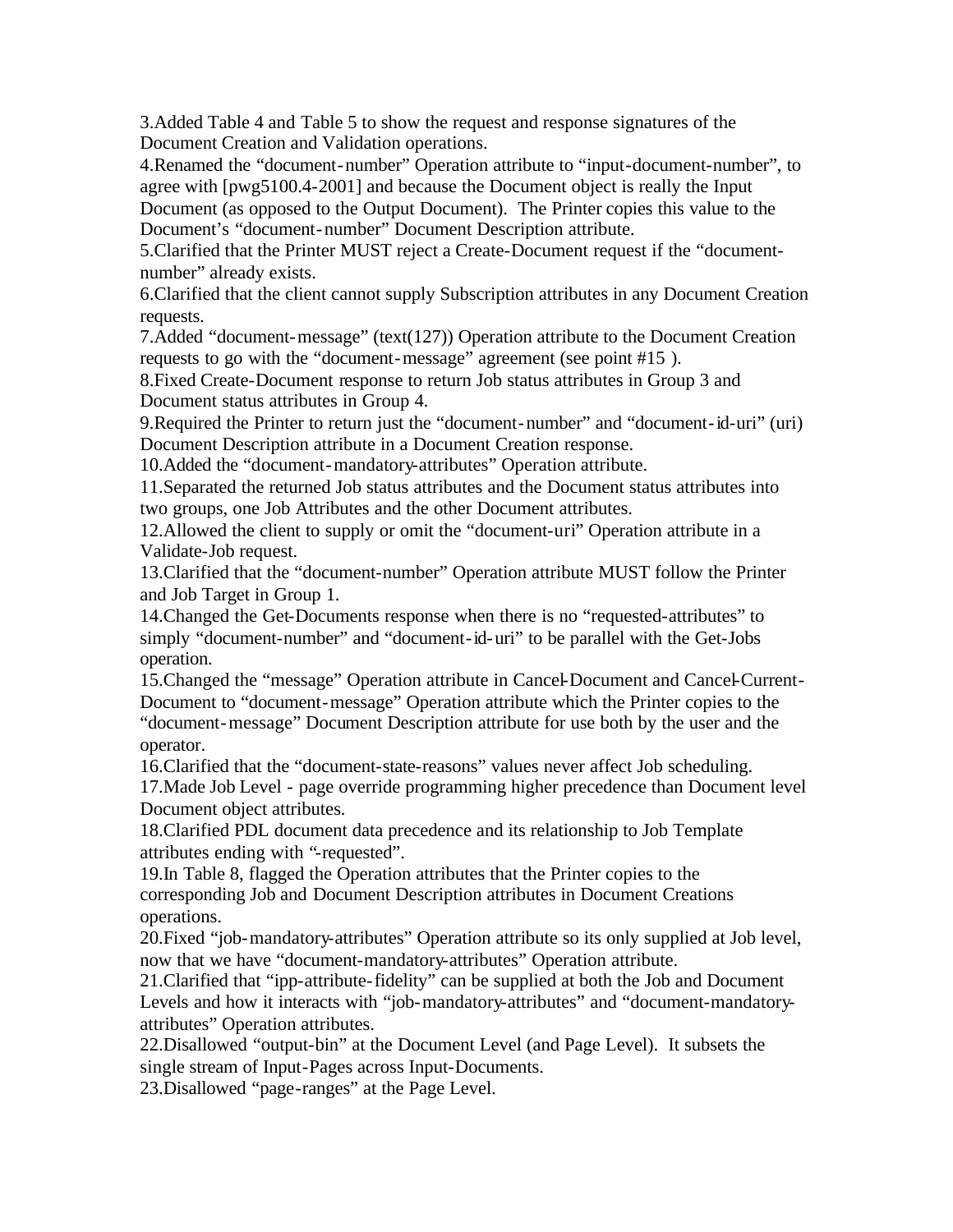24.Disallowed "pages-per-subset" at the Document level (and Page Level).

25.Disallowed "separator-sheets" at the Page Level.

26.Added "document-printer-up-time" Document Description attribute for Get-Documents and Get-Document-Attributes responses that the Printer MUST support, just like "job-printer-up-time" Operation attribute for Get-Jobs and Get-Job-Attributes.

Version 0.6, 13 January 2003, agreements from New Orleans October PWG meeting and subsequent telecons:

1.Deleted the Cancel-Current-Document and Validate-Document operations.

2.Deprecated the "input-document-number" Operation attribute from the Document Creation operations.

3.Deleted the "document-mandatory-attributes" Operation attribute to align with the PWG Semantic model. So both specifications have only the "job-mandatory-attributes" Operation attribute. The client can only supply at the Job Level. The Document Level inherits from the Job Level.

4.Increased "document-message" Operation attribute length from 127 to MAX (1023) octets.

5.Clarified that "ipp-attribute-fidelity" and "job-mandatory-attributes" can only be supplied at the Job Level; the Document level inherits their values.

6.Added "ipp-attribute-fidelity" and "job-mandatory-attributes" Job Description attributes.

7.Added the "media-size-name" as a member attribute of "media-col" and as a separate Job Template attribute as used by UPnPv1 and UPnPv2.

8.Added the "media-type" as a Job and Document Template attribute on its own as used by UPnPv1 and UPnPv2 (as well as leaving it as a member attribute of the "media-col" Job and Document Template attributes).

9.Renamed "document-printer-up-time" Document Description attribute to simply "printer-up-time".

10.Added the following Job Description attributes: "ipp-attribute-fidelity", and "jobmandatory-attributes".

11.Removed the following Document Description attributes: "ipp-attribute-fidelity".

12.Added the following Document Description attributes: "document-format-detail", "document-format-detected", "job-id", "job-printer-uri", "job-uri", "output-deviceassigned".

13.Defined all of the Document Description attributes, often with references to other specifications, so that they appear in the table of contents.

Version 0.7, 14 March 2003, agreements from the Maui January PWG meeting and subsequent telecons:

1.Fixed up the file naming and numbering to agree with the latest PWG process agreements.

2.Updated the Abstract and Introduction to reflect the additions.

3.Fixed cross references to use the standard numbers as agreed, rather than mnemonic references.

4.Deprecated the "input-document-number" Operation attribute ([pwg5100.4-2001] section 9.2.1 in the Create-Document Requests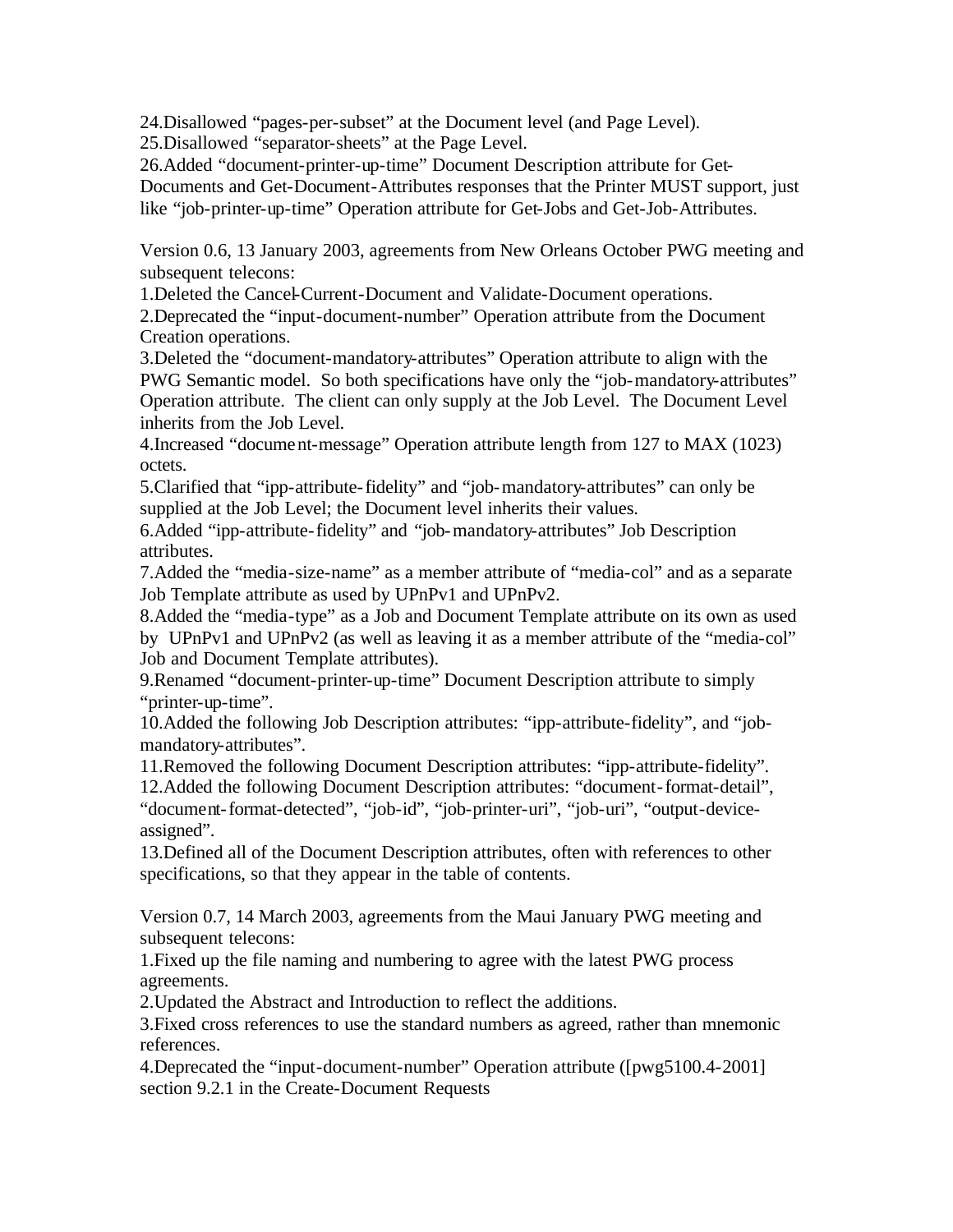5.Renamed Send-Data to Send-Document-Data to more clearly reflect the scope of the operation.

6.Added the REQUIRED Close-Job operation to close a job that contains Document objects. Using "last-document" still works too and the Printer MUST support both ways. 7.Retained the idea that the Printer MUST NOT copy down any attributes supplied in the Job Creation operation to the Document object as observable in Document object query responses. Document objects inherit that effect from the Job object.

8.Added the following operation and Document Description attributes: documentcontainer-summary (collection), document-creator-application-name (name(MAX)), document-creator-application-version (text(127)), document-creator-os-name (name(40)), document-creator-os-version (text(40)), document-format-device-id (text(127)), document-format-version (text(127). The "document-container-summary" collection attribute may contain them, plus "document-format" and "document-natural-language". 9.REQUIRED Printers to support "document-format-version" Document Description. 10.Deprecated "document-overrides" and indicated that the agreement is to re-issue [pwg5100.4-2001] without "document-overrides".

11.Prefixed the following three Document Description attributes that are copies of Job Description attributes with "document-" so that no Document attribute has a "job-" prefix: "job-printer-uri" becomes "document-job-printer-uri", "job-uri" becomes "document-job-uri", and "job-id" becomes "document-job-id".

12.Added the encoding for the "document-attributes-tag" as 0x09.

13.Updated the IANA Registration section, but still needs more work.

Version 0.8, 24 March 2003, agreements from the March 20 telecon:

1.Changed the name of the Send-Document-Data back to Send-Data to keep the name short. There wasn't support for keeping the name of the object affected in the name of the operation.

2.Changed "job-mandatory-attributes" operation/Job Description attribute so that a Printer MUST support it.

3.Changed the name of the collection attribute back to "document-format-details". 4.Removed the Operation attributes and Document Description attributes that were already in the member attributes of "document-format-details", so that any details must use the "document-format-details" (1setOf collection).

5.Clarified that with the removal of "document-overrides", that the client can achieve subset finishing using "pages-per-subset" and "page-overrides".

6.Clarified that a Printer that supports "page-overrides" Document Template attribute MUST also support it as an Operation attribute in Send-Document and Send-URI, but not Create-Document, for backward compatibility.

7.Clarified that containers may contain containers, but that the "document-format-details" MUST be flattened, if present.

8.Clarified that the collection values MAY describe the container format itself, in which case, it must be the first collection value.

9.Added "document-format-details-detected (1setOf collection) Document Description attribute.

10.Clarified that "document-natural-language" identifies the primary or first language if a Document contains more than one language.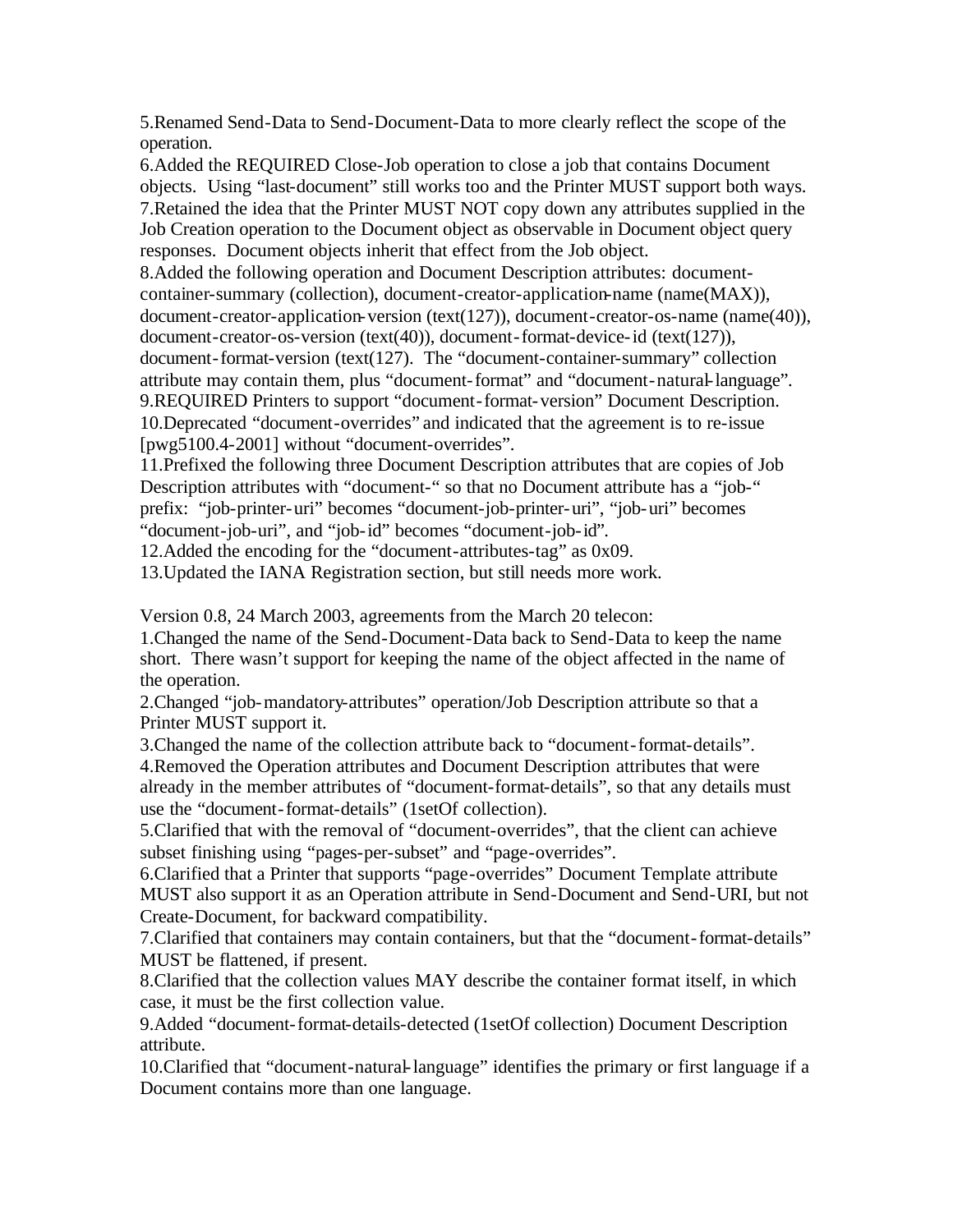11.Added document-format-details-supported (1setOf type2 keyword) Printer Description attribute.

12.Added document-format-details-implemented (1setOf collection) Printer Description attribute.

13.Clarified that a Printer MUST support the "document-creation-attributes-supported" (1setOf type2 keywords) Printer Description attribute.

Version 0.9, 7 April 2003, agreements from the April 3 telecon:

1.Added "document-charset" (charset), "document-digital-signature" (type2 keyword), "document-format-version" (text(127)), and "document-natural-language"

(naturalLanguage) Operation and Document Description attributes and corresponding "xxx-default" and "xxx-supported" Printer Description attributes.

2.Changed the "document-natural-language" member attribute of "document-formatdetails" (1setOf collection) operation attribute to be 1setOf, but kept the top level "document-natural-language" Operation attribute as single-valued.

3.Added Summary Table 2 of new Operation/Document Description attributes.

4.Defined CONDITIONALLY REQUIRED and CMUST Conformance Terms.

5.Deleted the "document-id-uri" Operation attribute no longer needed by PSI.

6.Changed "ipp-attribute-fidelity" so it doesn't affect operation attributes, so it is the same as in [rfc2911].

7.Clarified the operation attributes supplied at the Job Level in Print-Job and Print-URI versus Create-Job by introducing the "p" notation in Table 8.

8.Added columns to Table 8 to show the corresponding Document Description attributes and the "xxx-default" and "xxx-supported" Printer Description attributes.

9.Clarified that all of the new Operation attributes are hints, except "document-charset" and "document-format" and that the client can turn them into Must Honor by supplying their keyword attribute names in the "job-mandatory-attributes Operation attribute. 10.Add the unique lang prefix from the Printer MIB to all "document-format-version" values, so that they can all be in a single flat list for the Printer's "document-formatversion-supported" Printer Description attribute.

Version 0.10, May 1, 2003, agreements from the May 1 telecon:

1.Removed the conformance language from the Abstract.

2.Clarified that the "job-mandatory-attributes" can include keywords that the Printer doesn't support. The rejection occurs only if the client actually supplies the unsupported Template attribute in a request.

3.Clarified that a Print-Job is indistinguishable to Create-Job and one Send-Document. 4.Added that the Printer MUST reject a redundant Close-Job.

5.Clarified that the Printer MUST validate Create-Document in the context of the Job as a whole, including previous Documents in the same Job.

6.Split Table 7 of Operation Attributes into two. Show the syntaxes for the "xxx-default" and "xxx-supported" attributes in the first table.

7.Split the Print-Job/Print-URI from the Create-Job into two columns.

8.Added "output-device-requested" Operation attribute.